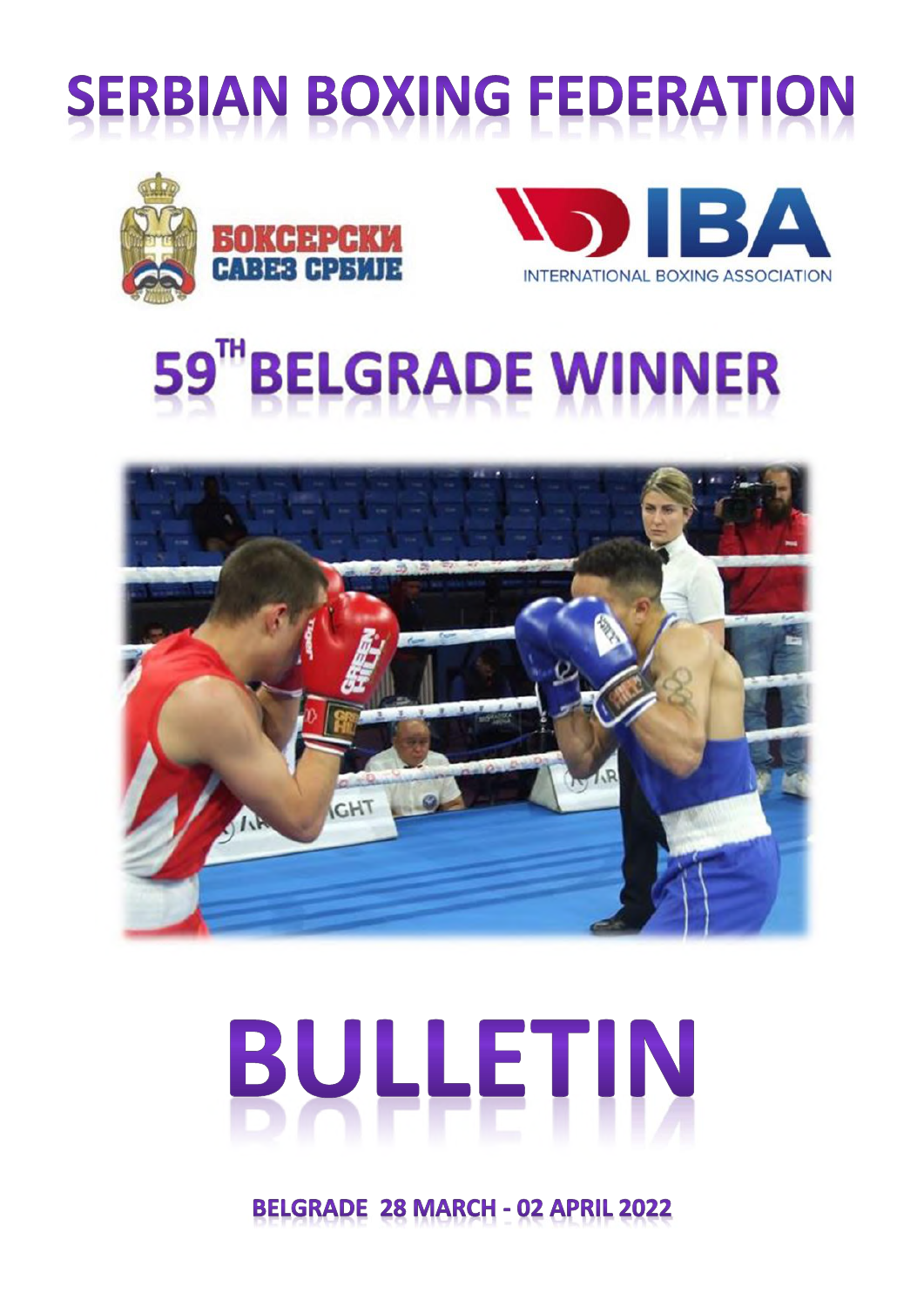



**Competition Officials**

#### **As of SUN 3 APR 2022**

**Function Confederation Name Federation**

**Supervisor CERTICOVTEV Maxim CONTEX MAXIM** MDA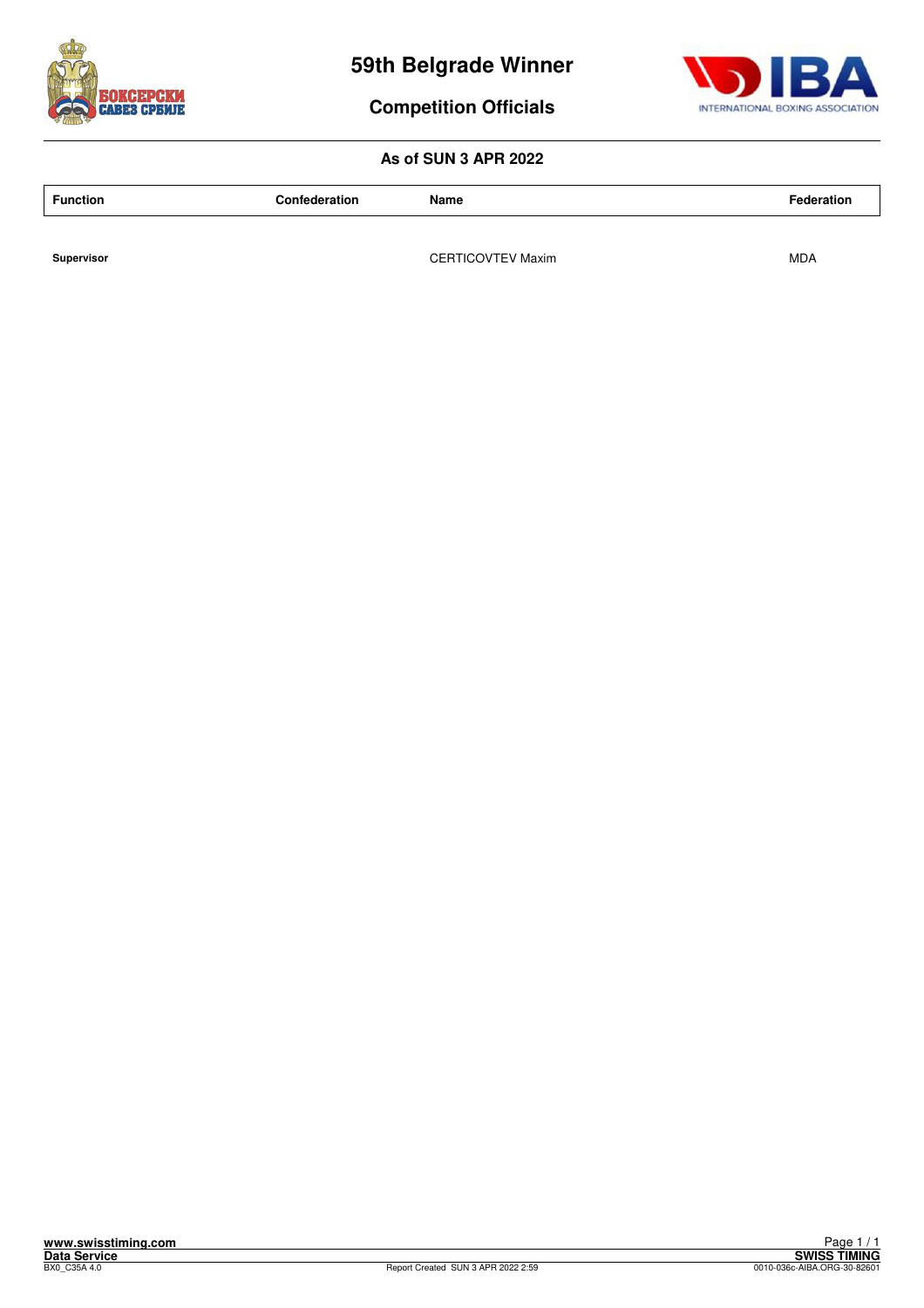### 59<sup>th</sup> BELGRADE WINNER

28 MARCH – 02 APRIL 2022, BELGRADE, SERBIA

#### **OFICCIALS**

|                | <b>CERTICOVTEV Maxim</b>   | <b>Technical Delegate EUBC</b> | <b>MDA</b> |
|----------------|----------------------------|--------------------------------|------------|
|                | ŽIVKOVIĆ Tamara            | LOC                            | <b>SRB</b> |
|                | STIJEPOVIĆ Mojaš           | LOC                            | <b>SRB</b> |
|                | PUŠKOVIĆ Anja              | LOC                            | <b>SRB</b> |
|                | RAKITA Bojan               | LOC                            | <b>SRB</b> |
|                | PANIĆ Jovan                | LOC                            | <b>SRB</b> |
|                | PUŠKOVIĆ Uroš              | LOC                            | <b>SRB</b> |
|                | MARČETA Mane               | LOC                            | <b>SRB</b> |
|                | Dr Miodrag LAZAREVIĆ       | LOC                            | <b>SRB</b> |
|                | Dr Lazar VRGA              | LOC                            | <b>SRB</b> |
|                | REF / JUDGES               |                                |            |
| $\mathbf{1}$   | UGRENOVIĆ Jovana           | <b>AIBA</b>                    | <b>SRB</b> |
| $\overline{2}$ | RAŽNATOVIĆ Marija          | <b>AIBA</b>                    | <b>SRB</b> |
| $\overline{3}$ | PETKOVIĆ Marija            | <b>AIBA</b>                    | <b>SRB</b> |
| $\overline{4}$ | SARIĆ Radisa               | <b>AIBA</b>                    | <b>SRB</b> |
| 5              | <b>YRSALIEV Mukash</b>     | <b>AIBA</b>                    | KGZ        |
| 6              | <b>ARMSTRONG Wayne</b>     | <b>AIBA</b>                    | <b>ENG</b> |
| $\overline{7}$ | <b>BAGHDASARYAN Vardan</b> | <b>AIBA</b>                    | <b>ARM</b> |
| 8              | <b>GRIFFITHS Stanley</b>   | AIBA                           | <b>WAL</b> |
| 9              | <b>LABYAD Said</b>         | <b>AIBA</b>                    | <b>MAR</b> |
| 10             | MAJSTOROVIĆ Vlado          | AIBA                           | <b>BIH</b> |
| 11             | MILUTINOVIĆ Nemanja        | <b>AIBA</b>                    | <b>SRB</b> |
| 12             | DAMNJANOVIĆ Boban          | AIBA                           | <b>SRB</b> |
|                | <b>KONTROLOR SUĐENJA</b>   |                                |            |
|                | JAKOVLJEVIĆ Momčilo        | <b>AIBA</b>                    | <b>SRB</b> |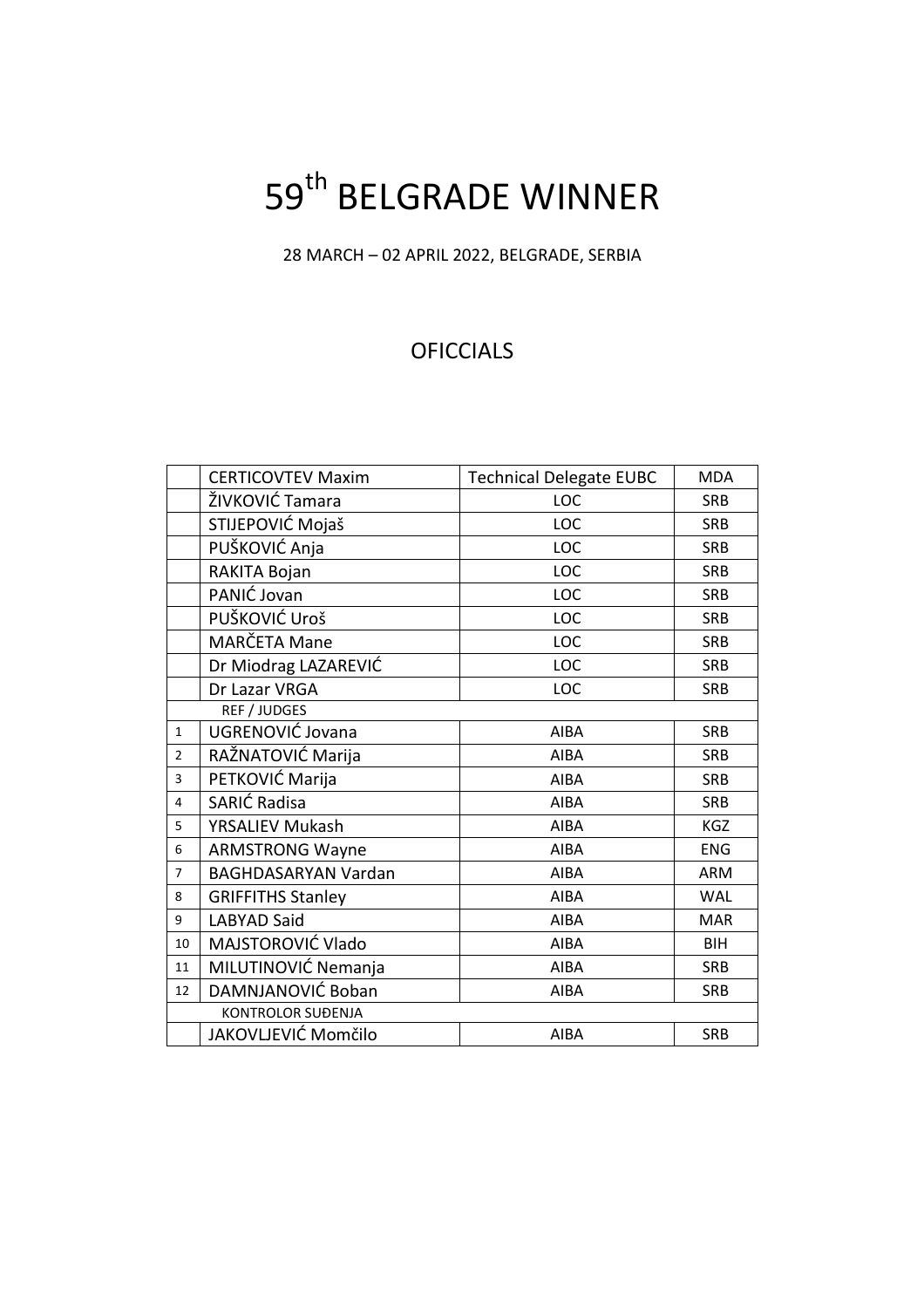### 59<sup>th</sup> BELGRADE WINNER

28 March – 02 April 2022, Belgrade, Serbia

#### COMPETITION PLAN

|                               |             |             |                |                |                |                |                |                |                | WOMEN'S ELITE (35 boxers) |                |                |    |                |    |    |                |    | MEN`S ELITE (96 boxers) |    |    |                |    |              |     |
|-------------------------------|-------------|-------------|----------------|----------------|----------------|----------------|----------------|----------------|----------------|---------------------------|----------------|----------------|----|----------------|----|----|----------------|----|-------------------------|----|----|----------------|----|--------------|-----|
|                               |             |             | 48             | 50             | 52             | 54             | 57             | 60             | 63             | 66                        | 70             | $+81$          | 51 | 54             | 57 | 60 | 63.5           | 67 | 71                      | 75 | 80 | 86             | 92 | $+92$        | Σ   |
|                               |             | Boxers:     | 6              | 3              | 3              | 3              | 3              | 3              | 2              | 5                         | 4              | 3              | 10 | 6              | 7  | 7  | 14             | 6  | 12                      | 8  | 8  | 7              | 6  | 5            | 131 |
| <b>SESSION</b>                | <b>DATE</b> | <b>TIME</b> |                |                |                |                |                |                |                |                           |                |                |    |                |    |    |                |    |                         |    |    |                |    |              |     |
| Session 1                     | 29.03       | 19.45 h     |                |                |                |                |                |                |                |                           |                |                | 2  |                |    |    | 6              |    | 4                       |    |    |                |    |              | 13  |
| Session 2                     | 30.03       | 14.30 h     | $\overline{2}$ |                |                |                |                |                |                |                           |                |                |    |                | 3  | 3  |                | 2  |                         | 4  | 4  | 3              | 2  | $\mathbf{1}$ | 24  |
| Session 3                     | 31.03       | 14.00 h     | $2^{\circ}$    | $\mathbf{1}$   | 1              |                | $\mathbf{1}$   | $\mathbf{1}$   |                | $2^{\circ}$               | $\overline{2}$ | 1              | 4  | 2              |    |    | 4              |    | 4                       |    |    | $\overline{2}$ | 2  |              | 30  |
| 14.00 h<br>01.04<br>Session 4 |             |             |                |                |                | $\overline{2}$ | 2              | $\overline{2}$ | $\overline{2}$ | $\overline{2}$            |                | 2              | 2  | $\overline{2}$ |    |    | $\overline{2}$ | 20 |                         |    |    |                |    |              |     |
| Session 5                     | 01.04       | 19.00 h     | $\mathbf{1}$   | $\mathbf{1}$   | 1              | 1              | 1              | $\mathbf 1$    |                |                           | $\mathbf{1}$   | 1              |    |                |    |    |                |    |                         |    |    |                |    |              | 10  |
| Session 6                     | 02.04       | 19.00 h     |                |                |                |                |                |                |                |                           |                |                | 1  | 1              |    |    | 1              |    | 1                       |    |    |                |    | $\mathbf{1}$ | 12  |
|                               |             |             |                |                |                |                |                |                |                |                           |                |                |    |                |    |    |                |    |                         |    |    |                |    |              |     |
|                               |             | Bouts:      | 5 <sup>5</sup> | $\overline{2}$ | $\overline{2}$ | $\overline{2}$ | $\overline{2}$ | $\overline{2}$ | 1              | 4                         | 3              | $\overline{2}$ | 9  | 5              | 6  | 6  | 13             | 5  | 11                      | 7  |    | 6              | 5  | 4            | 109 |
|                               |             |             |                |                |                |                |                |                |                | WOMEN'S ELITE (25 bouts)  |                |                |    |                |    |    |                |    | MEN'S ELITE (84 bouts)  |    |    |                |    |              |     |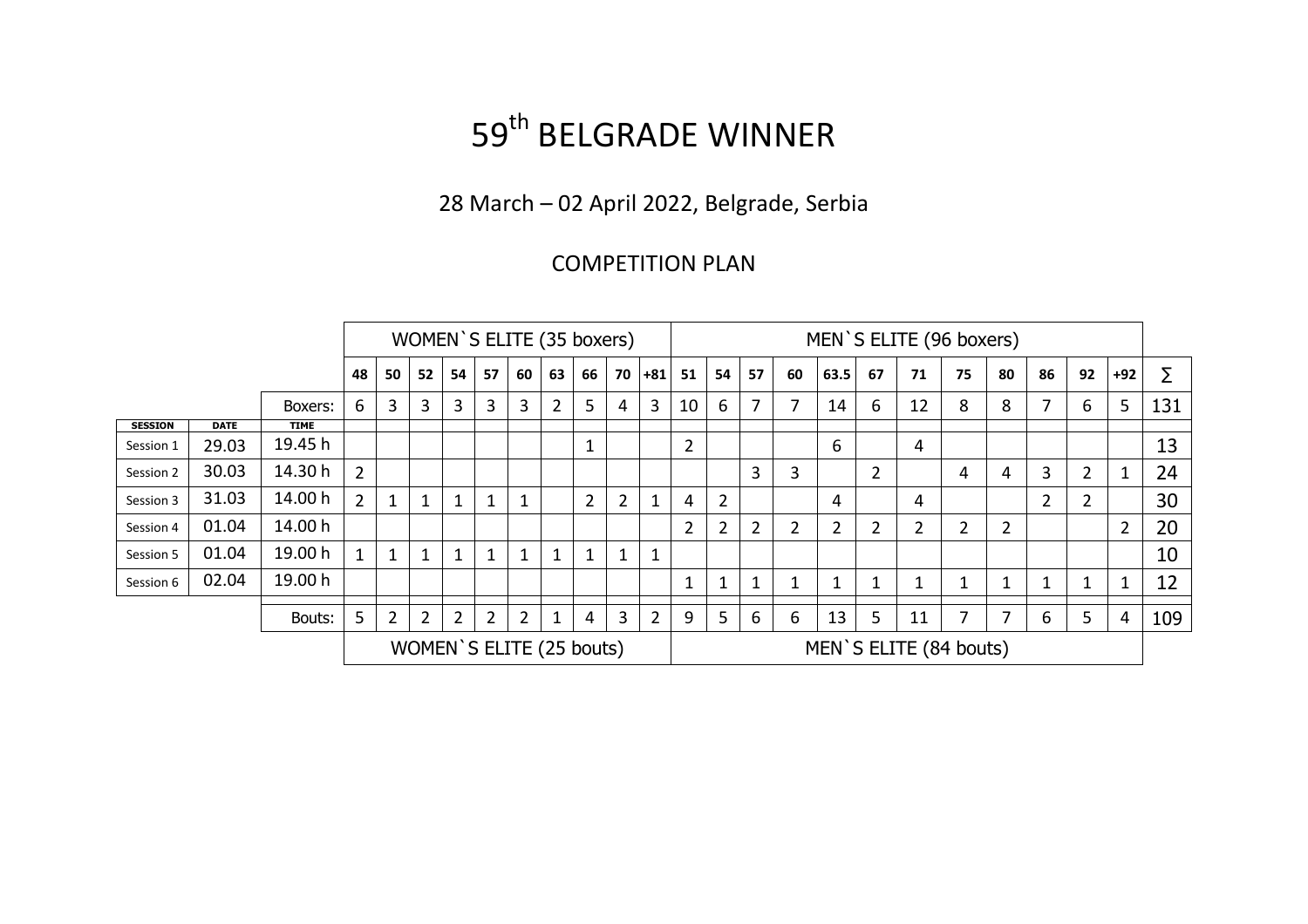### 59<sup>th</sup> BELGRADE WINNER

### **COUNTRIES**

28 March – 02 April 2022, BELGRADE / SERBIA

|                |                     |                |               | Women's<br><b>ELITE</b> | Men's<br><b>ELITE</b> | Σ              | R/J          |
|----------------|---------------------|----------------|---------------|-------------------------|-----------------------|----------------|--------------|
| $\mathbf{1}$   | <b>ARMENIA</b>      | <b>Service</b> | <b>ARM</b>    |                         | 10                    | 10             | $\mathbf{1}$ |
| $\overline{2}$ | BOSNIA AND HERZ.    |                | <b>BIH</b>    |                         | $\mathbf{1}$          | $\mathbf{1}$   | $\mathbf{1}$ |
| 3              | <b>BULGARIA</b>     |                | <b>BUL</b>    | 5                       |                       | 5              |              |
| 4              | <b>CROATIA</b>      | ᆍ              | <b>CRO</b>    | $\mathbf{1}$            | $\mathbf{1}$          | $\overline{2}$ |              |
| 5              | <b>CUBA</b>         |                | <b>CUB</b>    |                         | $\mathbf{1}$          | $\mathbf{1}$   |              |
| 6              | <b>CYPRUS</b>       |                | <b>CYP</b>    |                         | $\overline{2}$        | $\overline{2}$ |              |
| $\overline{7}$ | <b>ENGLAND</b>      |                | <b>ENG</b>    | 3                       | 3                     | 6              | $\mathbf{1}$ |
| 8              | <b>GHANA</b>        | ÷              | <b>GHA</b>    |                         | $\mathbf{1}$          | $\mathbf{1}$   |              |
| 9              | <b>KAZAKHSTAN</b>   | ٠              | <b>KAZ</b>    | $\mathbf{1}$            | 20                    | 21             |              |
| 10             | <b>KYRGYZSTAN</b>   | ۰              | <b>KGZ</b>    |                         | 10                    | 10             | $\mathbf{1}$ |
| 11             | LITHUANIA           |                | LTU           | $\overline{2}$          |                       | $\overline{2}$ |              |
| 12             | <b>MOROCCO</b>      | z              | <b>MAR</b>    | 4                       | 5                     | 9              | $\mathbf{1}$ |
| 13             | NORTH MACEDONIA     |                | <b>MKD</b>    |                         | $\mathbf{1}$          | $\mathbf{1}$   |              |
| 14             | <b>MONTENEGRO</b>   | ۰              | <b>MNE</b>    |                         | $\overline{2}$        | $\overline{2}$ |              |
| 15             | <b>POLAND</b>       |                | <b>POL</b>    |                         | $\mathbf{1}$          | $\mathbf{1}$   |              |
| 16             | <b>SIERRA LEONE</b> |                | <b>SLE</b>    |                         | $\mathbf{1}$          | $\mathbf{1}$   |              |
| 17             | <b>SLOVENIA</b>     |                | <b>SLO</b>    |                         | $\overline{4}$        | 4              |              |
| 18             | <b>SERBIA</b>       | <b>SOFT</b>    | <b>SRB</b>    | 11                      | 24                    | 35             | 6            |
| 19             | <b>TURKEY</b>       | $\mathbf{C}^*$ | <b>TUR</b>    | $\overline{2}$          | $\mathbf{1}$          | 3              |              |
| 20             | <b>UKRAINE</b>      |                | <b>UKR</b>    | 3                       | 4                     | $\overline{7}$ |              |
| 21             | <b>WALLES</b>       | 獬              | <b>WAL</b>    | 3                       | 4                     | $\overline{7}$ | $\mathbf{1}$ |
|                |                     |                | <b>BOXERS</b> | 35                      | 96                    | 131            | 12           |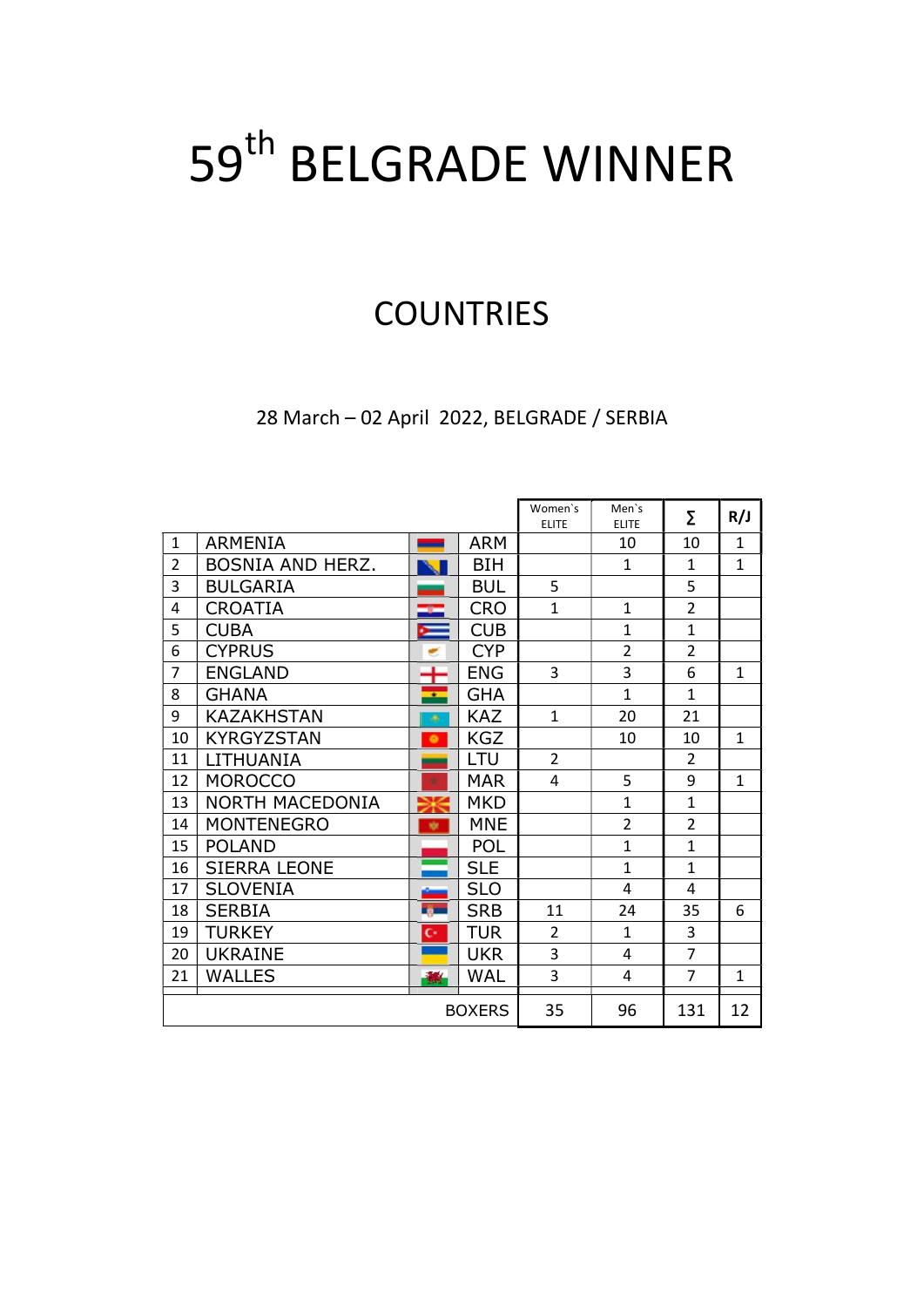



#### **Entry List by Weight Category**

|      | <b>Weight Category</b>              | <b>Team</b><br>Code                                                                            | Name                                                                                                                                                                                                                                  | Seed | Date of Birth | <b>Bouts</b> | won | lost |
|------|-------------------------------------|------------------------------------------------------------------------------------------------|---------------------------------------------------------------------------------------------------------------------------------------------------------------------------------------------------------------------------------------|------|---------------|--------------|-----|------|
|      | 45-48kg Women's<br><b>Minimum</b>   | <b>BUL</b><br><b>ENG</b><br>MAR<br><b>SRB</b><br><b>SRB</b><br><b>UKR</b>                      | <b>ASENOVA Sevda</b><br>RESZSTAN Demie-Jade<br><b>MOUTTAKI Yasmine</b><br><b>MARAN Sandra</b><br>SILJKOVIC Snezana<br>SHALIMOVA Olga                                                                                                  |      |               |              |     |      |
| 50kg | Women's Light<br><b>Fly</b>         | <b>BUL</b><br><b>SRB</b><br><b>WAL</b>                                                         | CHUKANOVA Zlatislava<br>RADOVANOVIC Nina<br><b>JONES Helen</b>                                                                                                                                                                        |      |               |              |     |      |
|      | 52kg Women's Fly                    | <b>ENG</b><br>SRB<br><b>TUR</b>                                                                | <b>DAVISON Charley</b><br>RADULOVIC Jovanka<br>CAKIROGLU Buze Nas                                                                                                                                                                     |      |               |              |     |      |
|      | 54kg Women's Bantam                 | <b>BUL</b><br><b>MAR</b><br>WAL                                                                | PETROVA Stanimira<br>EZ-ZAHRAOUI Zohra<br><b>ANDREWS Zoe</b>                                                                                                                                                                          |      |               |              |     |      |
|      | 57kg Women's Feather                | <b>BUL</b><br><b>KAZ</b><br><b>SRB</b>                                                         | STANEVA Svetlana<br>ICHSHANOVA Nazym<br><b>ZEKIC Jelena</b>                                                                                                                                                                           |      |               |              |     |      |
|      | 60kg Women's Light                  | ENG<br>LTU<br><b>SRB</b>                                                                       | <b>WHITWELL Shona</b><br>STAROVOITOVA Ana<br>SHADRINA Natalija                                                                                                                                                                        |      |               |              |     |      |
|      | 63kg Women's Light<br>Welter        | CRO<br><b>SRB</b>                                                                              | <b>BERAM Sara</b><br>JANICIJEVIC Jelena                                                                                                                                                                                               |      |               |              |     |      |
|      | 66kg Women's Welter                 | LTU<br><b>MAR</b><br><b>SRB</b><br><b>UKR</b><br>WAL                                           | <b>AUCIUTE Austeja</b><br><b>BEL AHBIB Oumayma</b><br><b>MATOVIC Milena</b><br><b>KAPUSTINA Valerija</b><br><b>ECCLES Rosie</b>                                                                                                       |      |               |              |     |      |
|      | 70kg Women's Light<br><b>Middle</b> | BUL<br><b>SRB</b><br><b>SRB</b><br><b>SRB</b>                                                  | YONUZOVA Melis<br><b>GAJIC Nikolina</b><br><b>RAPAIC Aleksandra</b><br>MILOSEVIC Tijana                                                                                                                                               |      |               |              |     |      |
|      | +81kg Women's Heavy                 | <b>MAR</b><br><b>TUR</b><br><b>UKR</b>                                                         | MARDI Khadija<br><b>ISILDAR Busra</b><br><b>LEVCHUK Viktoria</b>                                                                                                                                                                      |      |               |              |     |      |
|      | 51kg Men's Fly                      | <b>ARM</b><br><b>ENG</b><br>KAZ<br>KAZ<br><b>KAZ</b><br><b>KAZ</b><br>KGZ<br>KGZ<br>SRB<br>WAL | HOVHANNISYAN Artur<br><b>MACDONALD Kiaran</b><br><b>MURATULY Kenzhe</b><br><b>ZHUSSUPOV Temirtas</b><br>DUISENBAY Kuanysh<br>SABIT Daniyal<br>KHODZHIEV Anvarzhan<br><b>DIUSHEBAEV Nurzhigit</b><br><b>AMETOVIC Omer</b><br>DODD Jake |      |               |              |     |      |
|      | 54kg Men's Bantam                   | <b>ARM</b><br>KAZ<br>KAZ<br>SRB<br><b>TUR</b>                                                  | SAHAKYAN Janik<br><b>BAINIYAZOV Olzhas</b><br><b>MOLDASHEV Daulet</b><br><b>GALANOV Tamir</b><br>FARZALIYEV Saday                                                                                                                     |      |               |              |     |      |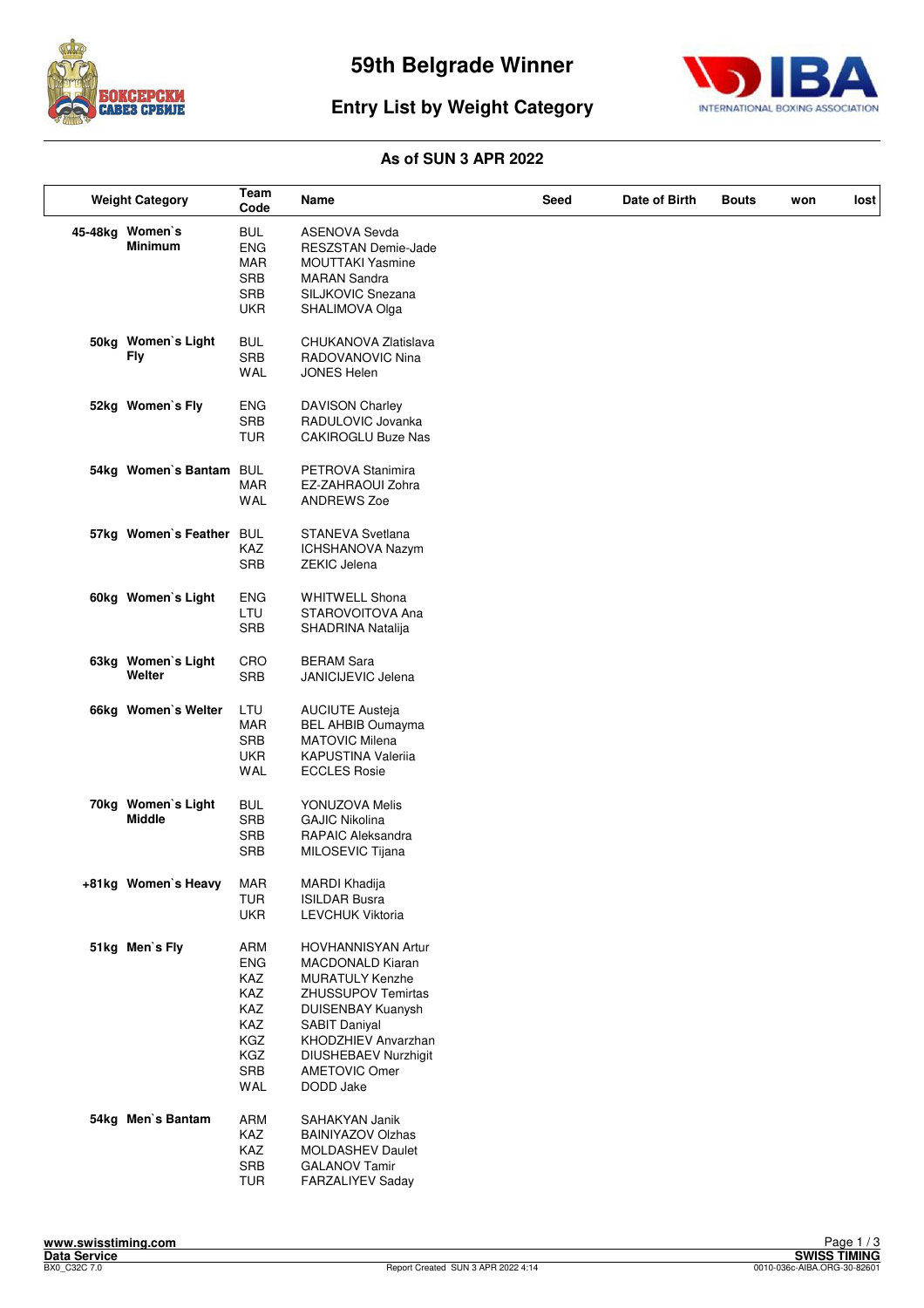



#### **Entry List by Weight Category**

| <b>Weight Category</b> | Team<br>Code             | Name                                        | Seed | Date of Birth | Bouts | won | lost |
|------------------------|--------------------------|---------------------------------------------|------|---------------|-------|-----|------|
| 54kg Men's Bantam      | WAL                      | <b>HARRIS Owain</b>                         |      |               |       |     |      |
| 57kg Men's Feather     | <b>ARM</b>               | <b>BAZEYAN Artur</b>                        |      |               |       |     |      |
|                        | <b>KAZ</b>               | <b>ASSYLKULOV Orazbek</b>                   |      |               |       |     |      |
|                        | KGZ                      | SEIDEKMATOV Sanzha                          |      |               |       |     |      |
|                        | KGZ                      | <b>SEIITBEK Uulu Munarbek</b>               |      |               |       |     |      |
|                        | KGZ                      | ZAMIRBEKOV Nurmanbet                        |      |               |       |     |      |
|                        | SRB                      | <b>PANTIC Lazar</b>                         |      |               |       |     |      |
|                        | <b>UKR</b>               | <b>MOLODAN Dmitriy</b>                      |      |               |       |     |      |
| 60kg Men's Light       | ARM                      | <b>TONAKANYAN Karen</b>                     |      |               |       |     |      |
|                        | KAZ                      | <b>TOLTAYEV Samatali</b>                    |      |               |       |     |      |
|                        | KAZ                      | MAKZHAN Bekzat                              |      |               |       |     |      |
|                        | KGZ                      | <b>BEKTENOV Ryspek</b>                      |      |               |       |     |      |
|                        | <b>SRB</b>               | <b>ALICIC Semiz</b>                         |      |               |       |     |      |
|                        | SRB                      | SEJDI Nazif                                 |      |               |       |     |      |
|                        | <b>SRB</b>               | <b>GLIGORIC Veljko</b>                      |      |               |       |     |      |
| 63.5kg Men's Light     | ARM                      | <b>HOVHANNISYAN Narek</b>                   |      |               |       |     |      |
| Welter                 | <b>BIH</b>               | <b>GAJIC Milos</b>                          |      |               |       |     |      |
|                        | <b>CYP</b>               | CHRISTODOLOU Alexadros                      |      |               |       |     |      |
|                        | KAZ                      | BAZARBAY Uuulu M. Sabyr                     |      |               |       |     |      |
|                        | KGZ                      | <b>TASHIEV Zhantoro</b>                     |      |               |       |     |      |
|                        | KGZ                      | <b>IMAMNAZAROV Mirzokhid</b>                |      |               |       |     |      |
|                        | MAR                      | <b>HAMOUT Mohamed</b>                       |      |               |       |     |      |
|                        | <b>MAR</b>               | NADIR Abdelhaq                              |      |               |       |     |      |
|                        | <b>SLE</b>               | SORGBOR Tamba Martin                        |      |               |       |     |      |
|                        | <b>SLO</b><br><b>SRB</b> | NIK NIKOLOV Veber<br><b>JOVANOVIC Nenad</b> |      |               |       |     |      |
|                        | <b>SRB</b>               | GAVRILOVIC Nemanja                          |      |               |       |     |      |
|                        | <b>UKR</b>               | <b>HARCIZ Yaroslav</b>                      |      |               |       |     |      |
|                        | WAL                      | <b>COSTA Romeo</b>                          |      |               |       |     |      |
| 67kg Men's Welter      | <b>ARM</b>               | MADOYAN Gurgen                              |      |               |       |     |      |
|                        | KAZ                      | <b>NYSSAN Daulet</b>                        |      |               |       |     |      |
|                        | <b>POL</b>               | <b>WACHALA Filip</b>                        |      |               |       |     |      |
|                        | <b>SRB</b>               | <b>FEDOROV Pavel</b>                        |      |               |       |     |      |
|                        | <b>SRB</b>               | <b>ABASOV Vakhid</b>                        |      |               |       |     |      |
|                        | <b>SRB</b>               | TOSKIC Djejlan                              |      |               |       |     |      |
| 71kg Men's Light       | <b>CUB</b>               | <b>BISSET Antonio</b>                       |      |               |       |     |      |
| Middle                 | <b>CYP</b>               | <b>PAFIOS Rafail</b>                        |      |               |       |     |      |
|                        | <b>ENG</b>               | <b>LAMBERT Harvey</b>                       |      |               |       |     |      |
|                        | KAZ                      | AMANKELDI Nurzhan                           |      |               |       |     |      |
|                        | KAZ                      | <b>ARMANULY Armat</b>                       |      |               |       |     |      |
|                        | KAZ                      | ZHAKPEKOV Yermakhan                         |      |               |       |     |      |
|                        | KGZ                      | <b>RUSTAMBEK Uuluu Nuradin</b>              |      |               |       |     |      |
|                        | <b>MAR</b><br><b>MAR</b> | AMROUG Zine-El Abidine<br>EL BARBARI Hamza  |      |               |       |     |      |
|                        | SRB                      | <b>GUBAS Vladimir</b>                       |      |               |       |     |      |
|                        | <b>SRB</b>               | JAGUBZADE Halid                             |      |               |       |     |      |
|                        | <b>SRB</b>               | <b>LAZAREVIC Nikola</b>                     |      |               |       |     |      |
| 75kg Men's Middle      | <b>ENG</b>               | <b>MUSAH Ramtin</b>                         |      |               |       |     |      |
|                        | KAZ                      | <b>ASHIROV Ilyar</b>                        |      |               |       |     |      |
|                        | KAZ                      | <b>MOLZHIGITOV Dias</b>                     |      |               |       |     |      |
|                        | <b>MNE</b>               | SAVKOVIC Stefan                             |      |               |       |     |      |
|                        | <b>SLO</b>               | <b>LORENCIC Tomi</b>                        |      |               |       |     |      |
|                        | <b>SRB</b>               | POLETAN Sandro                              |      |               |       |     |      |
|                        | <b>SRB</b>               | NIKOLIC Jovan                               |      |               |       |     |      |
|                        | WAL                      | <b>KHAN Haaris</b>                          |      |               |       |     |      |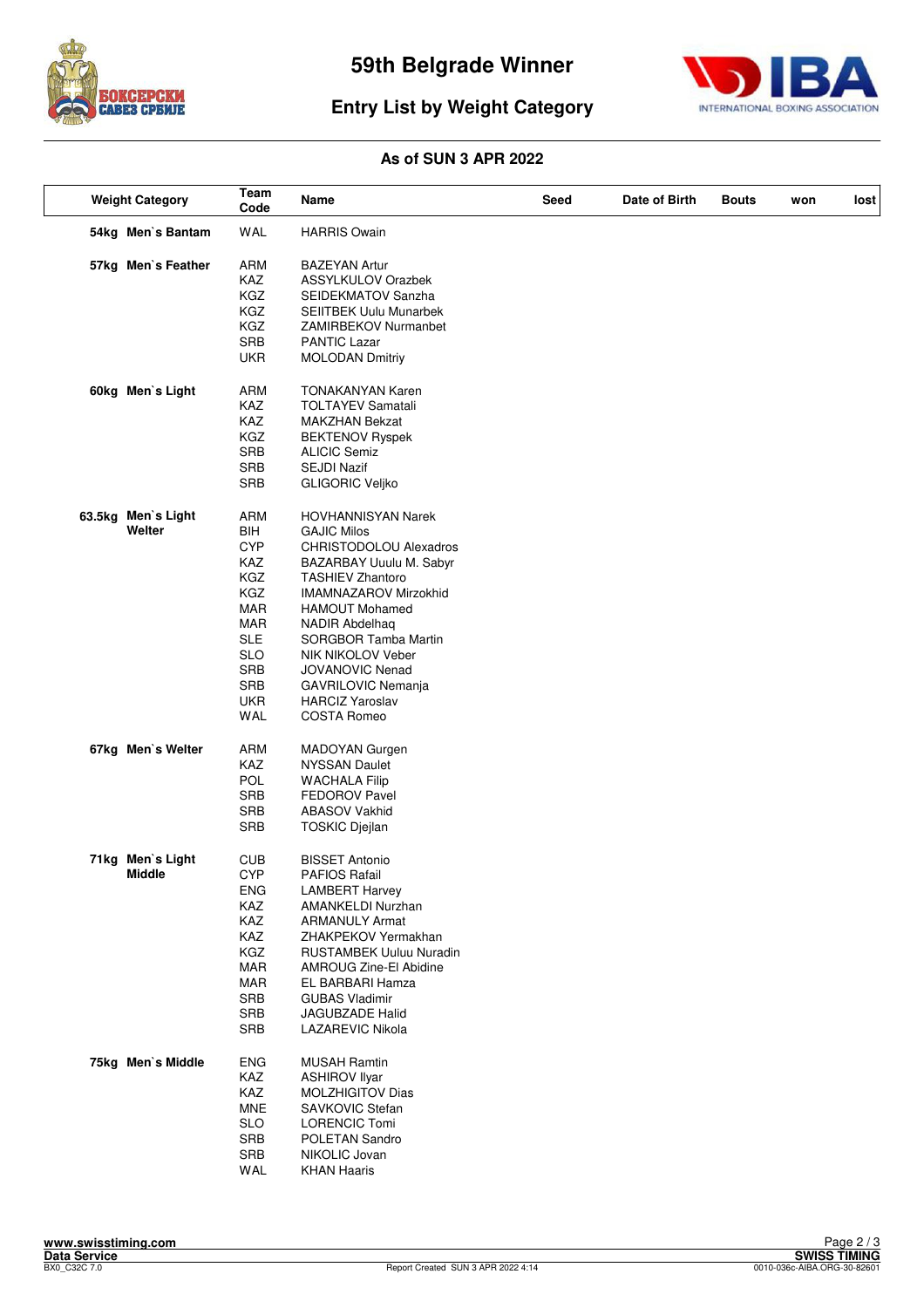



#### **Entry List by Weight Category**

|       | <b>Weight Category</b>    | Team<br>Code                                                                                                 | Name                                                                                                                                                                                             | Seed | Date of Birth | <b>Bouts</b> | won | lost |
|-------|---------------------------|--------------------------------------------------------------------------------------------------------------|--------------------------------------------------------------------------------------------------------------------------------------------------------------------------------------------------|------|---------------|--------------|-----|------|
|       | 80kg Men's Light<br>Heavy | <b>ARM</b><br><b>KAZ</b><br><b>KGZ</b><br><b>MAR</b><br><b>MNE</b><br><b>SLO</b><br><b>SRB</b><br><b>SRB</b> | HAMBRADZUM Hakobyan<br>ZHAKPEKOV Yerassyl<br><b>BEKZHIGIT Uulu Omurbek</b><br><b>ASSAGHIR Mohamed</b><br><b>MARCIC Petar</b><br><b>FORSTER David</b><br>STANOJLOVIC Bojan<br><b>AGEJEV Artum</b> |      |               |              |     |      |
|       | 86kg Men's Cruiser        | <b>ARM</b><br><b>KAZ</b><br><b>MKD</b><br><b>SLO</b><br><b>SRB</b><br><b>SRB</b><br><b>UKR</b>               | <b>HOVHANNISYAN Rafayel</b><br><b>AMIOV Madi</b><br><b>ETEMI Arsim</b><br>STARASINIC Gregor<br><b>MIRONCIKOV Vladimir</b><br><b>MARKOVIC Aleksa</b><br><b>HORSKOV Sergei</b>                     |      |               |              |     |      |
|       | 92kg Men's Heavy          | <b>ARM</b><br>CRO<br><b>GHA</b><br><b>KAZ</b><br><b>SRB</b><br><b>UKR</b>                                    | <b>MANASYAN Narek</b><br><b>GACINA Kristijan Duje</b><br>MADJI Jababu<br><b>BEKZAT Yerkhat</b><br>MAGOMEDOV Sadam<br><b>STALJCENKO Vitaliy</b>                                                   |      |               |              |     |      |
| +92kg | Men's Super<br>Heavy      | <b>ARM</b><br><b>KAZ</b><br><b>SRB</b><br><b>SRB</b><br><b>SRB</b>                                           | <b>CHALOYAN Davit</b><br><b>TOIBAY Damir</b><br>KALCUGIN Sergej<br><b>BABIC Vladan</b><br><b>KNEZEVIC Nikola</b>                                                                                 |      |               |              |     |      |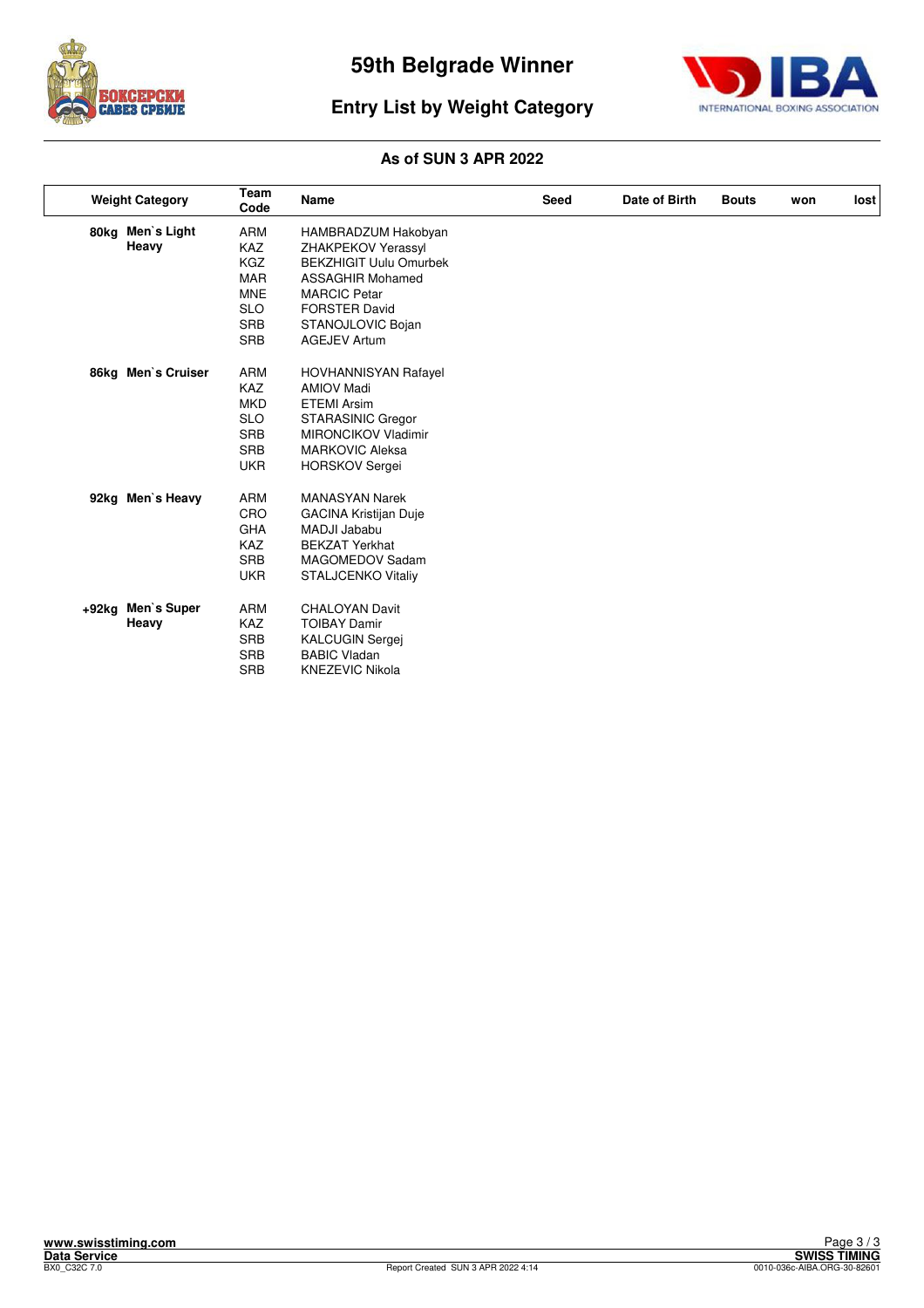



| <b>Team</b> |                | Name                          | Seed | Gender | Weight<br>Category | Date of Birth | <b>Bouts</b> | won | lost |
|-------------|----------------|-------------------------------|------|--------|--------------------|---------------|--------------|-----|------|
| <b>ARM</b>  | $\blacksquare$ | <b>Armenia</b>                |      |        |                    |               |              |     |      |
|             |                | <b>HOVHANNISYAN Artur</b>     |      | М      | 51kg               |               |              |     |      |
|             |                | <b>SAHAKYAN Janik</b>         |      | M      | 54kg               |               |              |     |      |
|             |                | <b>BAZEYAN Artur</b>          |      | M      | 57kg               |               |              |     |      |
|             |                | <b>TONAKANYAN Karen</b>       |      | M      | 60kg               |               |              |     |      |
|             |                | <b>HOVHANNISYAN Narek</b>     |      | M      | 63.5kg             |               |              |     |      |
|             |                | MADOYAN Gurgen                |      | M      | 67kg               |               |              |     |      |
|             |                | HAMBRADZUM Hakobyan           |      | M      | 80kg               |               |              |     |      |
|             |                | <b>HOVHANNISYAN Rafayel</b>   |      | M      | 86kg               |               |              |     |      |
|             |                | <b>MANASYAN Narek</b>         |      | M      | 92kg               |               |              |     |      |
|             |                | <b>CHALOYAN Davit</b>         |      | M      | $+92kg$            |               |              |     |      |
| BIH         | $\blacksquare$ | <b>Bosnia and Herzegovina</b> |      |        |                    |               |              |     |      |
|             |                | <b>GAJIC Milos</b>            |      | М      | 63.5kg             |               |              |     |      |
| <b>BUL</b>  | $\blacksquare$ | <b>Bulgaria</b>               |      |        |                    |               |              |     |      |
|             |                | <b>ASENOVA Sevda</b>          |      | W      | 45-48kg            |               |              |     |      |
|             |                | CHUKANOVA Zlatislava          |      | W      | 50kg               |               |              |     |      |
|             |                | PETROVA Stanimira             |      | W      | 54 <sub>kg</sub>   |               |              |     |      |
|             |                | STANEVA Svetlana              |      | W      | 57kg               |               |              |     |      |
|             |                | YONUZOVA Melis                |      | W      | 70kg               |               |              |     |      |
| <b>CRO</b>  | $\blacksquare$ | Croatia                       |      |        |                    |               |              |     |      |
|             |                | <b>GACINA Kristijan Duje</b>  |      | М      | 92kg               |               |              |     |      |
|             |                | <b>BERAM Sara</b>             |      | W      | 63kg               |               |              |     |      |
| <b>CUB</b>  | $\blacksquare$ | Cuba                          |      |        |                    |               |              |     |      |
|             |                | <b>BISSET Antonio</b>         |      | М      | 71kg               |               |              |     |      |
| <b>CYP</b>  |                | Cyprus                        |      |        |                    |               |              |     |      |
|             |                | <b>CHRISTODOLOU Alexadros</b> |      | М      | 63.5kg             |               |              |     |      |
|             |                | <b>PAFIOS Rafail</b>          |      | М      | 71kg               |               |              |     |      |
| <b>ENG</b>  | $\blacksquare$ | <b>England</b>                |      |        |                    |               |              |     |      |
|             |                | MACDONALD Kiaran              |      | М      | 51kg               |               |              |     |      |
|             |                | <b>LAMBERT Harvey</b>         |      | М      | 71kg               |               |              |     |      |
|             |                | <b>MUSAH Ramtin</b>           |      | M      | 75kg               |               |              |     |      |
|             |                | RESZSTAN Demie-Jade           |      | W      | 45-48kg            |               |              |     |      |
|             |                | <b>DAVISON Charley</b>        |      | W      | 52kg               |               |              |     |      |
|             |                | <b>WHITWELL Shona</b>         |      | W      | 60kg               |               |              |     |      |
| <b>GHA</b>  |                | Ghana                         |      |        |                    |               |              |     |      |
|             |                | MADJI Jababu                  |      | M      | 92kg               |               |              |     |      |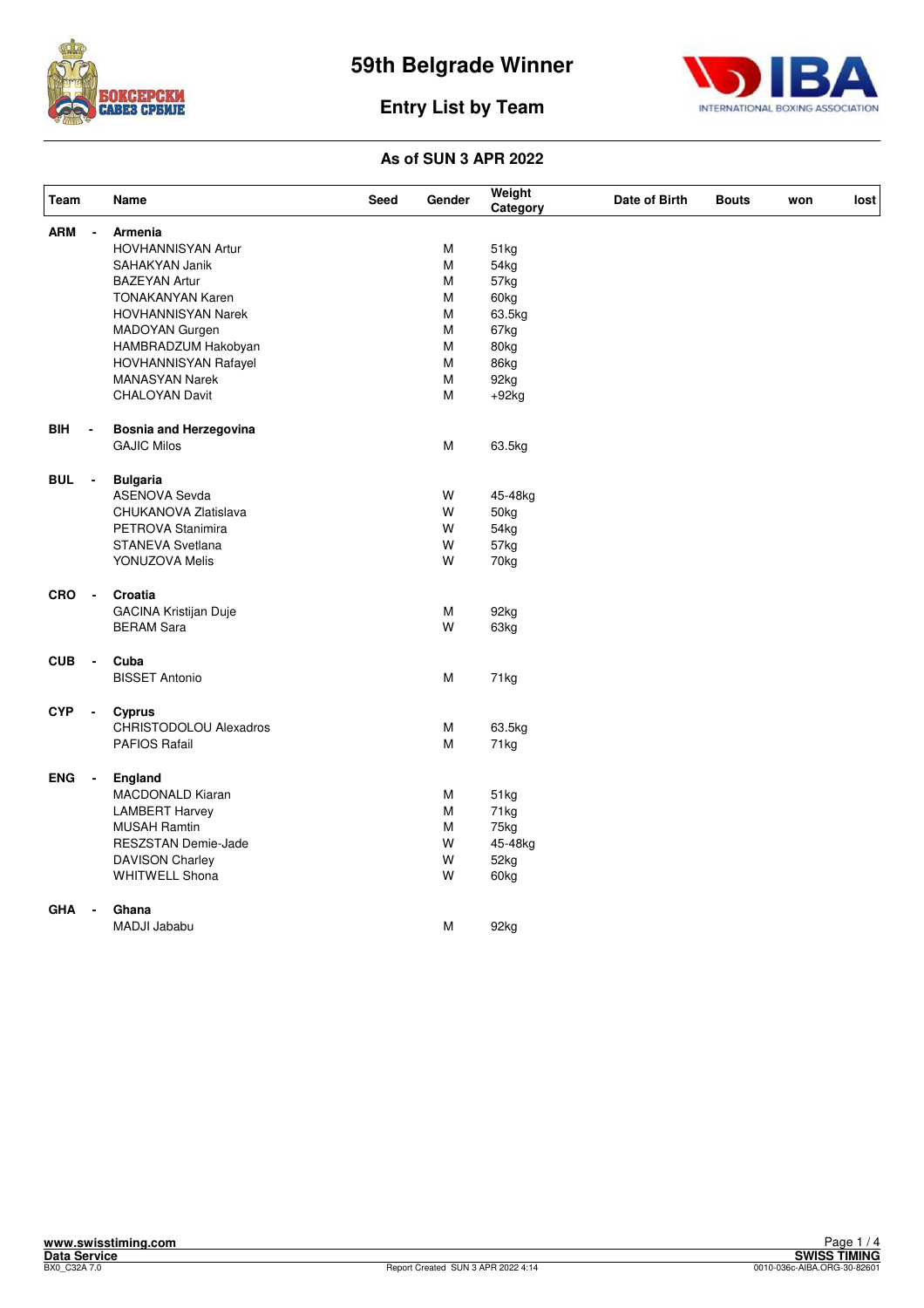



| Team       |                          | Name                           | Seed | Gender | Weight<br>Category | Date of Birth | <b>Bouts</b> | won | lost |
|------------|--------------------------|--------------------------------|------|--------|--------------------|---------------|--------------|-----|------|
| <b>KAZ</b> | $\blacksquare$           | Kazakhstan                     |      |        |                    |               |              |     |      |
|            |                          | <b>MURATULY Kenzhe</b>         |      | М      | 51kg               |               |              |     |      |
|            |                          | <b>ZHUSSUPOV Temirtas</b>      |      | M      | 51kg               |               |              |     |      |
|            |                          | DUISENBAY Kuanysh              |      | M      | 51kg               |               |              |     |      |
|            |                          | <b>SABIT Daniyal</b>           |      | м      | 51kg               |               |              |     |      |
|            |                          | <b>BAINIYAZOV Olzhas</b>       |      | M      | 54 <sub>kg</sub>   |               |              |     |      |
|            |                          | <b>MOLDASHEV Daulet</b>        |      | м      | 54kg               |               |              |     |      |
|            |                          | <b>ASSYLKULOV Orazbek</b>      |      | M      | 57kg               |               |              |     |      |
|            |                          | <b>TOLTAYEV Samatali</b>       |      | м      | 60kg               |               |              |     |      |
|            |                          | <b>MAKZHAN Bekzat</b>          |      | M      | 60kg               |               |              |     |      |
|            |                          | BAZARBAY Uuulu M. Sabyr        |      | M      | 63.5kg             |               |              |     |      |
|            |                          | <b>NYSSAN Daulet</b>           |      | M      |                    |               |              |     |      |
|            |                          |                                |      |        | 67kg               |               |              |     |      |
|            |                          | AMANKELDI Nurzhan              |      | М      | 71kg               |               |              |     |      |
|            |                          | <b>ARMANULY Armat</b>          |      | M      | 71kg               |               |              |     |      |
|            |                          | ZHAKPEKOV Yermakhan            |      | M      | 71kg               |               |              |     |      |
|            |                          | <b>ASHIROV Ilyar</b>           |      | M      | 75kg               |               |              |     |      |
|            |                          | <b>MOLZHIGITOV Dias</b>        |      | м      | 75kg               |               |              |     |      |
|            |                          | ZHAKPEKOV Yerassyl             |      | M      | 80kg               |               |              |     |      |
|            |                          | <b>AMIOV Madi</b>              |      | M      | 86kg               |               |              |     |      |
|            |                          | <b>BEKZAT Yerkhat</b>          |      | M      | 92kg               |               |              |     |      |
|            |                          | <b>TOIBAY Damir</b>            |      | M      | $+92kg$            |               |              |     |      |
|            |                          | ICHSHANOVA Nazym               |      | W      | 57kg               |               |              |     |      |
| <b>KGZ</b> | $\overline{\phantom{a}}$ | Kyrgyzstan                     |      |        |                    |               |              |     |      |
|            |                          | KHODZHIEV Anvarzhan            |      | м      | 51kg               |               |              |     |      |
|            |                          | DIUSHEBAEV Nurzhigit           |      | м      | 51kg               |               |              |     |      |
|            |                          | SEIDEKMATOV Sanzha             |      | M      | 57kg               |               |              |     |      |
|            |                          | <b>SEIITBEK Uulu Munarbek</b>  |      | M      | 57kg               |               |              |     |      |
|            |                          |                                |      | M      |                    |               |              |     |      |
|            |                          | ZAMIRBEKOV Nurmanbet           |      |        | 57kg               |               |              |     |      |
|            |                          | <b>BEKTENOV Ryspek</b>         |      | M      | 60kg               |               |              |     |      |
|            |                          | <b>TASHIEV Zhantoro</b>        |      | M      | 63.5kg             |               |              |     |      |
|            |                          | IMAMNAZAROV Mirzokhid          |      | M      | 63.5kg             |               |              |     |      |
|            |                          | <b>RUSTAMBEK Uuluu Nuradin</b> |      | M      | 71kg               |               |              |     |      |
|            |                          | <b>BEKZHIGIT Uulu Omurbek</b>  |      | M      | 80kg               |               |              |     |      |
| LTU        | $\overline{\phantom{a}}$ | Lithuania                      |      |        |                    |               |              |     |      |
|            |                          | STAROVOITOVA Ana               |      | W      | 60kg               |               |              |     |      |
|            |                          | <b>AUCIUTE Austeja</b>         |      | W      | 66kg               |               |              |     |      |
| <b>MAR</b> |                          | <b>Morocco</b>                 |      |        |                    |               |              |     |      |
|            |                          | <b>HAMOUT Mohamed</b>          |      | M      | 63.5kg             |               |              |     |      |
|            |                          | <b>NADIR Abdelhaq</b>          |      | M      | 63.5kg             |               |              |     |      |
|            |                          | AMROUG Zine-El Abidine         |      | M      | 71kg               |               |              |     |      |
|            |                          | EL BARBARI Hamza               |      | M      | 71kg               |               |              |     |      |
|            |                          | ASSAGHIR Mohamed               |      | М      | 80kg               |               |              |     |      |
|            |                          | MOUTTAKI Yasmine               |      | W      | 45-48kg            |               |              |     |      |
|            |                          | EZ-ZAHRAOUI Zohra              |      | W      | 54kg               |               |              |     |      |
|            |                          | <b>BEL AHBIB Oumayma</b>       |      | W      | 66kg               |               |              |     |      |
|            |                          | MARDI Khadija                  |      | W      | $+81kg$            |               |              |     |      |
|            |                          |                                |      |        |                    |               |              |     |      |
| <b>MKD</b> | $\overline{\phantom{a}}$ | North Macedonia                |      |        |                    |               |              |     |      |
|            |                          | <b>ETEMI Arsim</b>             |      | М      | 86kg               |               |              |     |      |
| MNE        | $\overline{\phantom{a}}$ | Montenegro                     |      |        |                    |               |              |     |      |
|            |                          | SAVKOVIC Stefan                |      | М      | 75kg               |               |              |     |      |
|            |                          | <b>MARCIC Petar</b>            |      | M      | 80kg               |               |              |     |      |
| <b>POL</b> | $\blacksquare$           | Poland                         |      |        |                    |               |              |     |      |
|            |                          | <b>WACHALA Filip</b>           |      | M      | 67kg               |               |              |     |      |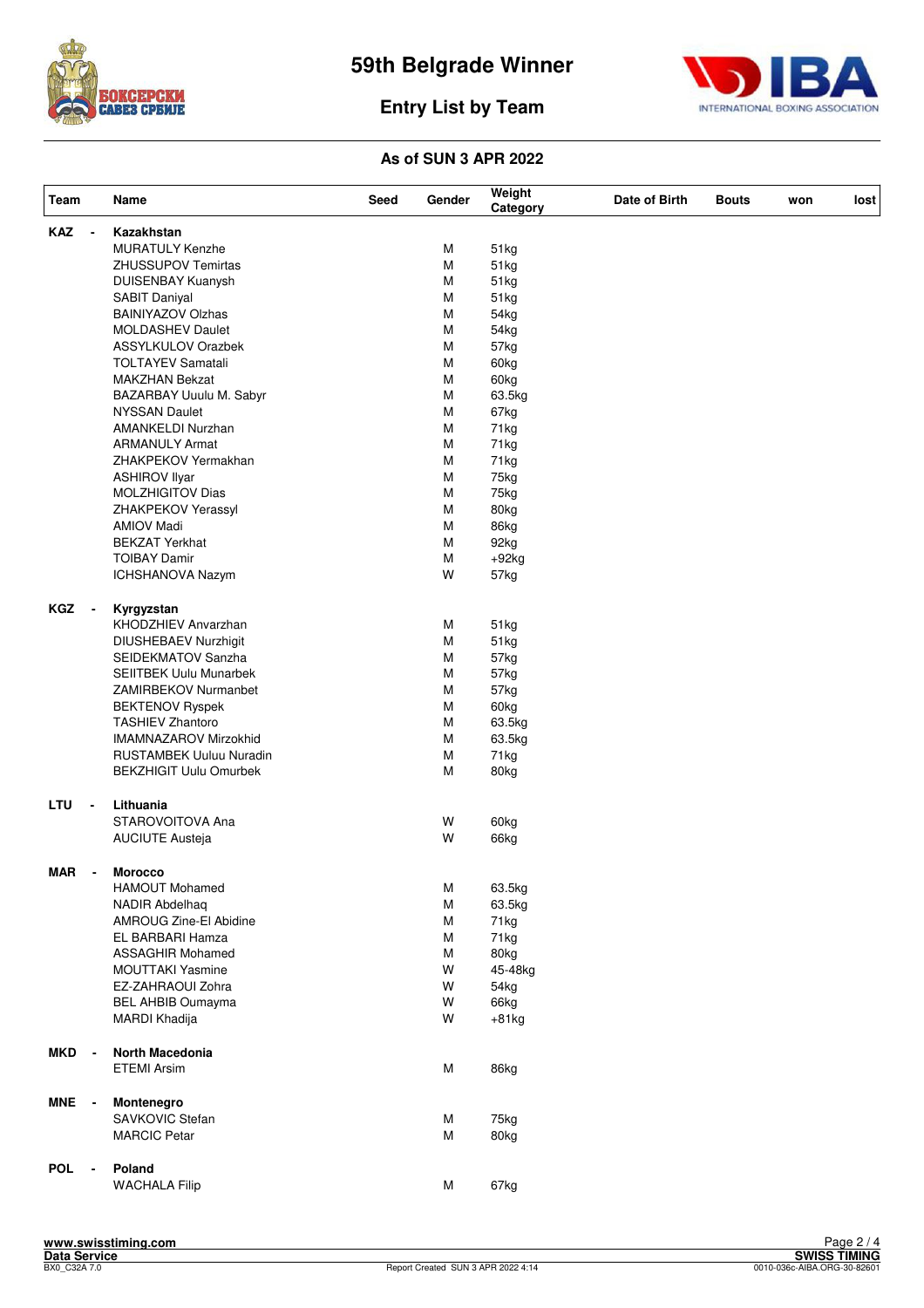



| <b>SLE</b><br>Siera Leone<br>SORGBOR Tamba Martin<br>M<br>63.5kg<br><b>SLO</b><br>Slovenia<br>$\overline{\phantom{a}}$<br>NIK NIKOLOV Veber<br>M<br>63.5kg<br><b>LORENCIC Tomi</b><br>М<br>75kg<br><b>FORSTER David</b><br>M<br>80kg<br>M<br>STARASINIC Gregor<br>86kg<br><b>SRB</b><br>Serbia<br>$\blacksquare$<br><b>AMETOVIC Omer</b><br>51kg<br>М<br><b>GALANOV Tamir</b><br>M<br>54kg<br><b>PANTIC Lazar</b><br>M<br>57kg<br><b>ALICIC Semiz</b><br>M<br>60kg<br><b>SEJDI Nazif</b><br>M<br>60kg<br><b>GLIGORIC Veljko</b><br>M<br>60kg<br>JOVANOVIC Nenad<br>M<br>63.5kg<br>M<br>GAVRILOVIC Nemanja<br>63.5kg<br>M<br><b>FEDOROV Pavel</b><br>67kg<br><b>ABASOV Vakhid</b><br>M<br>67kg<br><b>TOSKIC Djejlan</b><br>M<br>67kg<br><b>GUBAS Vladimir</b><br>M<br>71kg<br>M<br><b>JAGUBZADE Halid</b><br>71kg<br>LAZAREVIC Nikola<br>M<br>71kg<br>POLETAN Sandro<br>M<br>75kg<br>NIKOLIC Jovan<br>M<br>75kg<br>M<br>STANOJLOVIC Bojan<br>80kg<br>M<br><b>AGEJEV Artum</b><br>80kg<br><b>MIRONCIKOV Vladimir</b><br>M<br>86kg<br><b>MARKOVIC Aleksa</b><br>M<br>86kg<br>M<br>MAGOMEDOV Sadam<br>92kg<br>M<br><b>KALCUGIN Sergej</b><br>$+92kg$<br><b>BABIC Vladan</b><br>M<br>$+92kg$<br><b>KNEZEVIC Nikola</b><br>M<br>$+92kg$<br><b>MARAN Sandra</b><br>W<br>45-48kg<br>SILJKOVIC Snezana<br>W<br>45-48kg<br>RADOVANOVIC Nina<br>W<br>50kg<br>RADULOVIC Jovanka<br>W<br>52kg<br><b>ZEKIC Jelena</b><br>W<br>57kg<br>W<br>SHADRINA Natalija<br>60kg<br>W<br>JANICIJEVIC Jelena<br>63kg<br>W<br><b>MATOVIC Milena</b><br>66kg<br><b>GAJIC Nikolina</b><br>W<br>70kg<br><b>RAPAIC Aleksandra</b><br>W<br>70kg<br>MILOSEVIC Tijana<br>W<br>70kg<br><b>TUR</b><br><b>Turkey</b><br>$\overline{\phantom{a}}$<br>FARZALIYEV Saday<br>54kg<br>М<br>W<br>CAKIROGLU Buze Nas<br>52kg<br>W<br><b>ISILDAR Busra</b><br>$+81kg$<br><b>UKR</b><br><b>Ukraine</b><br>$\overline{\phantom{a}}$<br><b>MOLODAN Dmitriy</b><br>57kg<br>M<br><b>HARCIZ Yaroslav</b><br>M<br>63.5kg<br>HORSKOV Sergei<br>86kg<br>M | Team | Name               | <b>Seed</b> | Gender | Weight<br>Category | Date of Birth | <b>Bouts</b> | won | lost |
|---------------------------------------------------------------------------------------------------------------------------------------------------------------------------------------------------------------------------------------------------------------------------------------------------------------------------------------------------------------------------------------------------------------------------------------------------------------------------------------------------------------------------------------------------------------------------------------------------------------------------------------------------------------------------------------------------------------------------------------------------------------------------------------------------------------------------------------------------------------------------------------------------------------------------------------------------------------------------------------------------------------------------------------------------------------------------------------------------------------------------------------------------------------------------------------------------------------------------------------------------------------------------------------------------------------------------------------------------------------------------------------------------------------------------------------------------------------------------------------------------------------------------------------------------------------------------------------------------------------------------------------------------------------------------------------------------------------------------------------------------------------------------------------------------------------------------------------------------------------------------------------------------------------------------------------------------------------------------------------------------|------|--------------------|-------------|--------|--------------------|---------------|--------------|-----|------|
|                                                                                                                                                                                                                                                                                                                                                                                                                                                                                                                                                                                                                                                                                                                                                                                                                                                                                                                                                                                                                                                                                                                                                                                                                                                                                                                                                                                                                                                                                                                                                                                                                                                                                                                                                                                                                                                                                                                                                                                                   |      |                    |             |        |                    |               |              |     |      |
|                                                                                                                                                                                                                                                                                                                                                                                                                                                                                                                                                                                                                                                                                                                                                                                                                                                                                                                                                                                                                                                                                                                                                                                                                                                                                                                                                                                                                                                                                                                                                                                                                                                                                                                                                                                                                                                                                                                                                                                                   |      |                    |             |        |                    |               |              |     |      |
|                                                                                                                                                                                                                                                                                                                                                                                                                                                                                                                                                                                                                                                                                                                                                                                                                                                                                                                                                                                                                                                                                                                                                                                                                                                                                                                                                                                                                                                                                                                                                                                                                                                                                                                                                                                                                                                                                                                                                                                                   |      |                    |             |        |                    |               |              |     |      |
|                                                                                                                                                                                                                                                                                                                                                                                                                                                                                                                                                                                                                                                                                                                                                                                                                                                                                                                                                                                                                                                                                                                                                                                                                                                                                                                                                                                                                                                                                                                                                                                                                                                                                                                                                                                                                                                                                                                                                                                                   |      |                    |             |        |                    |               |              |     |      |
|                                                                                                                                                                                                                                                                                                                                                                                                                                                                                                                                                                                                                                                                                                                                                                                                                                                                                                                                                                                                                                                                                                                                                                                                                                                                                                                                                                                                                                                                                                                                                                                                                                                                                                                                                                                                                                                                                                                                                                                                   |      |                    |             |        |                    |               |              |     |      |
|                                                                                                                                                                                                                                                                                                                                                                                                                                                                                                                                                                                                                                                                                                                                                                                                                                                                                                                                                                                                                                                                                                                                                                                                                                                                                                                                                                                                                                                                                                                                                                                                                                                                                                                                                                                                                                                                                                                                                                                                   |      |                    |             |        |                    |               |              |     |      |
|                                                                                                                                                                                                                                                                                                                                                                                                                                                                                                                                                                                                                                                                                                                                                                                                                                                                                                                                                                                                                                                                                                                                                                                                                                                                                                                                                                                                                                                                                                                                                                                                                                                                                                                                                                                                                                                                                                                                                                                                   |      |                    |             |        |                    |               |              |     |      |
|                                                                                                                                                                                                                                                                                                                                                                                                                                                                                                                                                                                                                                                                                                                                                                                                                                                                                                                                                                                                                                                                                                                                                                                                                                                                                                                                                                                                                                                                                                                                                                                                                                                                                                                                                                                                                                                                                                                                                                                                   |      |                    |             |        |                    |               |              |     |      |
|                                                                                                                                                                                                                                                                                                                                                                                                                                                                                                                                                                                                                                                                                                                                                                                                                                                                                                                                                                                                                                                                                                                                                                                                                                                                                                                                                                                                                                                                                                                                                                                                                                                                                                                                                                                                                                                                                                                                                                                                   |      |                    |             |        |                    |               |              |     |      |
|                                                                                                                                                                                                                                                                                                                                                                                                                                                                                                                                                                                                                                                                                                                                                                                                                                                                                                                                                                                                                                                                                                                                                                                                                                                                                                                                                                                                                                                                                                                                                                                                                                                                                                                                                                                                                                                                                                                                                                                                   |      |                    |             |        |                    |               |              |     |      |
|                                                                                                                                                                                                                                                                                                                                                                                                                                                                                                                                                                                                                                                                                                                                                                                                                                                                                                                                                                                                                                                                                                                                                                                                                                                                                                                                                                                                                                                                                                                                                                                                                                                                                                                                                                                                                                                                                                                                                                                                   |      |                    |             |        |                    |               |              |     |      |
|                                                                                                                                                                                                                                                                                                                                                                                                                                                                                                                                                                                                                                                                                                                                                                                                                                                                                                                                                                                                                                                                                                                                                                                                                                                                                                                                                                                                                                                                                                                                                                                                                                                                                                                                                                                                                                                                                                                                                                                                   |      |                    |             |        |                    |               |              |     |      |
|                                                                                                                                                                                                                                                                                                                                                                                                                                                                                                                                                                                                                                                                                                                                                                                                                                                                                                                                                                                                                                                                                                                                                                                                                                                                                                                                                                                                                                                                                                                                                                                                                                                                                                                                                                                                                                                                                                                                                                                                   |      |                    |             |        |                    |               |              |     |      |
|                                                                                                                                                                                                                                                                                                                                                                                                                                                                                                                                                                                                                                                                                                                                                                                                                                                                                                                                                                                                                                                                                                                                                                                                                                                                                                                                                                                                                                                                                                                                                                                                                                                                                                                                                                                                                                                                                                                                                                                                   |      |                    |             |        |                    |               |              |     |      |
|                                                                                                                                                                                                                                                                                                                                                                                                                                                                                                                                                                                                                                                                                                                                                                                                                                                                                                                                                                                                                                                                                                                                                                                                                                                                                                                                                                                                                                                                                                                                                                                                                                                                                                                                                                                                                                                                                                                                                                                                   |      |                    |             |        |                    |               |              |     |      |
|                                                                                                                                                                                                                                                                                                                                                                                                                                                                                                                                                                                                                                                                                                                                                                                                                                                                                                                                                                                                                                                                                                                                                                                                                                                                                                                                                                                                                                                                                                                                                                                                                                                                                                                                                                                                                                                                                                                                                                                                   |      |                    |             |        |                    |               |              |     |      |
|                                                                                                                                                                                                                                                                                                                                                                                                                                                                                                                                                                                                                                                                                                                                                                                                                                                                                                                                                                                                                                                                                                                                                                                                                                                                                                                                                                                                                                                                                                                                                                                                                                                                                                                                                                                                                                                                                                                                                                                                   |      |                    |             |        |                    |               |              |     |      |
|                                                                                                                                                                                                                                                                                                                                                                                                                                                                                                                                                                                                                                                                                                                                                                                                                                                                                                                                                                                                                                                                                                                                                                                                                                                                                                                                                                                                                                                                                                                                                                                                                                                                                                                                                                                                                                                                                                                                                                                                   |      |                    |             |        |                    |               |              |     |      |
|                                                                                                                                                                                                                                                                                                                                                                                                                                                                                                                                                                                                                                                                                                                                                                                                                                                                                                                                                                                                                                                                                                                                                                                                                                                                                                                                                                                                                                                                                                                                                                                                                                                                                                                                                                                                                                                                                                                                                                                                   |      |                    |             |        |                    |               |              |     |      |
|                                                                                                                                                                                                                                                                                                                                                                                                                                                                                                                                                                                                                                                                                                                                                                                                                                                                                                                                                                                                                                                                                                                                                                                                                                                                                                                                                                                                                                                                                                                                                                                                                                                                                                                                                                                                                                                                                                                                                                                                   |      |                    |             |        |                    |               |              |     |      |
|                                                                                                                                                                                                                                                                                                                                                                                                                                                                                                                                                                                                                                                                                                                                                                                                                                                                                                                                                                                                                                                                                                                                                                                                                                                                                                                                                                                                                                                                                                                                                                                                                                                                                                                                                                                                                                                                                                                                                                                                   |      |                    |             |        |                    |               |              |     |      |
|                                                                                                                                                                                                                                                                                                                                                                                                                                                                                                                                                                                                                                                                                                                                                                                                                                                                                                                                                                                                                                                                                                                                                                                                                                                                                                                                                                                                                                                                                                                                                                                                                                                                                                                                                                                                                                                                                                                                                                                                   |      |                    |             |        |                    |               |              |     |      |
|                                                                                                                                                                                                                                                                                                                                                                                                                                                                                                                                                                                                                                                                                                                                                                                                                                                                                                                                                                                                                                                                                                                                                                                                                                                                                                                                                                                                                                                                                                                                                                                                                                                                                                                                                                                                                                                                                                                                                                                                   |      |                    |             |        |                    |               |              |     |      |
|                                                                                                                                                                                                                                                                                                                                                                                                                                                                                                                                                                                                                                                                                                                                                                                                                                                                                                                                                                                                                                                                                                                                                                                                                                                                                                                                                                                                                                                                                                                                                                                                                                                                                                                                                                                                                                                                                                                                                                                                   |      |                    |             |        |                    |               |              |     |      |
|                                                                                                                                                                                                                                                                                                                                                                                                                                                                                                                                                                                                                                                                                                                                                                                                                                                                                                                                                                                                                                                                                                                                                                                                                                                                                                                                                                                                                                                                                                                                                                                                                                                                                                                                                                                                                                                                                                                                                                                                   |      |                    |             |        |                    |               |              |     |      |
|                                                                                                                                                                                                                                                                                                                                                                                                                                                                                                                                                                                                                                                                                                                                                                                                                                                                                                                                                                                                                                                                                                                                                                                                                                                                                                                                                                                                                                                                                                                                                                                                                                                                                                                                                                                                                                                                                                                                                                                                   |      |                    |             |        |                    |               |              |     |      |
|                                                                                                                                                                                                                                                                                                                                                                                                                                                                                                                                                                                                                                                                                                                                                                                                                                                                                                                                                                                                                                                                                                                                                                                                                                                                                                                                                                                                                                                                                                                                                                                                                                                                                                                                                                                                                                                                                                                                                                                                   |      |                    |             |        |                    |               |              |     |      |
|                                                                                                                                                                                                                                                                                                                                                                                                                                                                                                                                                                                                                                                                                                                                                                                                                                                                                                                                                                                                                                                                                                                                                                                                                                                                                                                                                                                                                                                                                                                                                                                                                                                                                                                                                                                                                                                                                                                                                                                                   |      |                    |             |        |                    |               |              |     |      |
|                                                                                                                                                                                                                                                                                                                                                                                                                                                                                                                                                                                                                                                                                                                                                                                                                                                                                                                                                                                                                                                                                                                                                                                                                                                                                                                                                                                                                                                                                                                                                                                                                                                                                                                                                                                                                                                                                                                                                                                                   |      |                    |             |        |                    |               |              |     |      |
|                                                                                                                                                                                                                                                                                                                                                                                                                                                                                                                                                                                                                                                                                                                                                                                                                                                                                                                                                                                                                                                                                                                                                                                                                                                                                                                                                                                                                                                                                                                                                                                                                                                                                                                                                                                                                                                                                                                                                                                                   |      |                    |             |        |                    |               |              |     |      |
|                                                                                                                                                                                                                                                                                                                                                                                                                                                                                                                                                                                                                                                                                                                                                                                                                                                                                                                                                                                                                                                                                                                                                                                                                                                                                                                                                                                                                                                                                                                                                                                                                                                                                                                                                                                                                                                                                                                                                                                                   |      |                    |             |        |                    |               |              |     |      |
|                                                                                                                                                                                                                                                                                                                                                                                                                                                                                                                                                                                                                                                                                                                                                                                                                                                                                                                                                                                                                                                                                                                                                                                                                                                                                                                                                                                                                                                                                                                                                                                                                                                                                                                                                                                                                                                                                                                                                                                                   |      |                    |             |        |                    |               |              |     |      |
|                                                                                                                                                                                                                                                                                                                                                                                                                                                                                                                                                                                                                                                                                                                                                                                                                                                                                                                                                                                                                                                                                                                                                                                                                                                                                                                                                                                                                                                                                                                                                                                                                                                                                                                                                                                                                                                                                                                                                                                                   |      |                    |             |        |                    |               |              |     |      |
|                                                                                                                                                                                                                                                                                                                                                                                                                                                                                                                                                                                                                                                                                                                                                                                                                                                                                                                                                                                                                                                                                                                                                                                                                                                                                                                                                                                                                                                                                                                                                                                                                                                                                                                                                                                                                                                                                                                                                                                                   |      |                    |             |        |                    |               |              |     |      |
|                                                                                                                                                                                                                                                                                                                                                                                                                                                                                                                                                                                                                                                                                                                                                                                                                                                                                                                                                                                                                                                                                                                                                                                                                                                                                                                                                                                                                                                                                                                                                                                                                                                                                                                                                                                                                                                                                                                                                                                                   |      |                    |             |        |                    |               |              |     |      |
|                                                                                                                                                                                                                                                                                                                                                                                                                                                                                                                                                                                                                                                                                                                                                                                                                                                                                                                                                                                                                                                                                                                                                                                                                                                                                                                                                                                                                                                                                                                                                                                                                                                                                                                                                                                                                                                                                                                                                                                                   |      |                    |             |        |                    |               |              |     |      |
|                                                                                                                                                                                                                                                                                                                                                                                                                                                                                                                                                                                                                                                                                                                                                                                                                                                                                                                                                                                                                                                                                                                                                                                                                                                                                                                                                                                                                                                                                                                                                                                                                                                                                                                                                                                                                                                                                                                                                                                                   |      |                    |             |        |                    |               |              |     |      |
|                                                                                                                                                                                                                                                                                                                                                                                                                                                                                                                                                                                                                                                                                                                                                                                                                                                                                                                                                                                                                                                                                                                                                                                                                                                                                                                                                                                                                                                                                                                                                                                                                                                                                                                                                                                                                                                                                                                                                                                                   |      |                    |             |        |                    |               |              |     |      |
|                                                                                                                                                                                                                                                                                                                                                                                                                                                                                                                                                                                                                                                                                                                                                                                                                                                                                                                                                                                                                                                                                                                                                                                                                                                                                                                                                                                                                                                                                                                                                                                                                                                                                                                                                                                                                                                                                                                                                                                                   |      |                    |             |        |                    |               |              |     |      |
|                                                                                                                                                                                                                                                                                                                                                                                                                                                                                                                                                                                                                                                                                                                                                                                                                                                                                                                                                                                                                                                                                                                                                                                                                                                                                                                                                                                                                                                                                                                                                                                                                                                                                                                                                                                                                                                                                                                                                                                                   |      |                    |             |        |                    |               |              |     |      |
|                                                                                                                                                                                                                                                                                                                                                                                                                                                                                                                                                                                                                                                                                                                                                                                                                                                                                                                                                                                                                                                                                                                                                                                                                                                                                                                                                                                                                                                                                                                                                                                                                                                                                                                                                                                                                                                                                                                                                                                                   |      |                    |             |        |                    |               |              |     |      |
|                                                                                                                                                                                                                                                                                                                                                                                                                                                                                                                                                                                                                                                                                                                                                                                                                                                                                                                                                                                                                                                                                                                                                                                                                                                                                                                                                                                                                                                                                                                                                                                                                                                                                                                                                                                                                                                                                                                                                                                                   |      |                    |             |        |                    |               |              |     |      |
|                                                                                                                                                                                                                                                                                                                                                                                                                                                                                                                                                                                                                                                                                                                                                                                                                                                                                                                                                                                                                                                                                                                                                                                                                                                                                                                                                                                                                                                                                                                                                                                                                                                                                                                                                                                                                                                                                                                                                                                                   |      |                    |             |        |                    |               |              |     |      |
|                                                                                                                                                                                                                                                                                                                                                                                                                                                                                                                                                                                                                                                                                                                                                                                                                                                                                                                                                                                                                                                                                                                                                                                                                                                                                                                                                                                                                                                                                                                                                                                                                                                                                                                                                                                                                                                                                                                                                                                                   |      |                    |             |        |                    |               |              |     |      |
|                                                                                                                                                                                                                                                                                                                                                                                                                                                                                                                                                                                                                                                                                                                                                                                                                                                                                                                                                                                                                                                                                                                                                                                                                                                                                                                                                                                                                                                                                                                                                                                                                                                                                                                                                                                                                                                                                                                                                                                                   |      |                    |             |        |                    |               |              |     |      |
|                                                                                                                                                                                                                                                                                                                                                                                                                                                                                                                                                                                                                                                                                                                                                                                                                                                                                                                                                                                                                                                                                                                                                                                                                                                                                                                                                                                                                                                                                                                                                                                                                                                                                                                                                                                                                                                                                                                                                                                                   |      |                    |             |        |                    |               |              |     |      |
|                                                                                                                                                                                                                                                                                                                                                                                                                                                                                                                                                                                                                                                                                                                                                                                                                                                                                                                                                                                                                                                                                                                                                                                                                                                                                                                                                                                                                                                                                                                                                                                                                                                                                                                                                                                                                                                                                                                                                                                                   |      |                    |             |        |                    |               |              |     |      |
|                                                                                                                                                                                                                                                                                                                                                                                                                                                                                                                                                                                                                                                                                                                                                                                                                                                                                                                                                                                                                                                                                                                                                                                                                                                                                                                                                                                                                                                                                                                                                                                                                                                                                                                                                                                                                                                                                                                                                                                                   |      |                    |             |        |                    |               |              |     |      |
|                                                                                                                                                                                                                                                                                                                                                                                                                                                                                                                                                                                                                                                                                                                                                                                                                                                                                                                                                                                                                                                                                                                                                                                                                                                                                                                                                                                                                                                                                                                                                                                                                                                                                                                                                                                                                                                                                                                                                                                                   |      |                    |             |        |                    |               |              |     |      |
|                                                                                                                                                                                                                                                                                                                                                                                                                                                                                                                                                                                                                                                                                                                                                                                                                                                                                                                                                                                                                                                                                                                                                                                                                                                                                                                                                                                                                                                                                                                                                                                                                                                                                                                                                                                                                                                                                                                                                                                                   |      |                    |             |        |                    |               |              |     |      |
|                                                                                                                                                                                                                                                                                                                                                                                                                                                                                                                                                                                                                                                                                                                                                                                                                                                                                                                                                                                                                                                                                                                                                                                                                                                                                                                                                                                                                                                                                                                                                                                                                                                                                                                                                                                                                                                                                                                                                                                                   |      |                    |             |        |                    |               |              |     |      |
|                                                                                                                                                                                                                                                                                                                                                                                                                                                                                                                                                                                                                                                                                                                                                                                                                                                                                                                                                                                                                                                                                                                                                                                                                                                                                                                                                                                                                                                                                                                                                                                                                                                                                                                                                                                                                                                                                                                                                                                                   |      |                    |             |        |                    |               |              |     |      |
|                                                                                                                                                                                                                                                                                                                                                                                                                                                                                                                                                                                                                                                                                                                                                                                                                                                                                                                                                                                                                                                                                                                                                                                                                                                                                                                                                                                                                                                                                                                                                                                                                                                                                                                                                                                                                                                                                                                                                                                                   |      |                    |             |        |                    |               |              |     |      |
|                                                                                                                                                                                                                                                                                                                                                                                                                                                                                                                                                                                                                                                                                                                                                                                                                                                                                                                                                                                                                                                                                                                                                                                                                                                                                                                                                                                                                                                                                                                                                                                                                                                                                                                                                                                                                                                                                                                                                                                                   |      |                    |             |        |                    |               |              |     |      |
|                                                                                                                                                                                                                                                                                                                                                                                                                                                                                                                                                                                                                                                                                                                                                                                                                                                                                                                                                                                                                                                                                                                                                                                                                                                                                                                                                                                                                                                                                                                                                                                                                                                                                                                                                                                                                                                                                                                                                                                                   |      | STALJCENKO Vitaliy |             | M      | 92kg               |               |              |     |      |
| W<br>SHALIMOVA Olga<br>45-48kg                                                                                                                                                                                                                                                                                                                                                                                                                                                                                                                                                                                                                                                                                                                                                                                                                                                                                                                                                                                                                                                                                                                                                                                                                                                                                                                                                                                                                                                                                                                                                                                                                                                                                                                                                                                                                                                                                                                                                                    |      |                    |             |        |                    |               |              |     |      |
| W<br>KAPUSTINA Valeriia<br>66kg                                                                                                                                                                                                                                                                                                                                                                                                                                                                                                                                                                                                                                                                                                                                                                                                                                                                                                                                                                                                                                                                                                                                                                                                                                                                                                                                                                                                                                                                                                                                                                                                                                                                                                                                                                                                                                                                                                                                                                   |      |                    |             |        |                    |               |              |     |      |
| W<br>LEVCHUK Viktoria<br>$+81kg$                                                                                                                                                                                                                                                                                                                                                                                                                                                                                                                                                                                                                                                                                                                                                                                                                                                                                                                                                                                                                                                                                                                                                                                                                                                                                                                                                                                                                                                                                                                                                                                                                                                                                                                                                                                                                                                                                                                                                                  |      |                    |             |        |                    |               |              |     |      |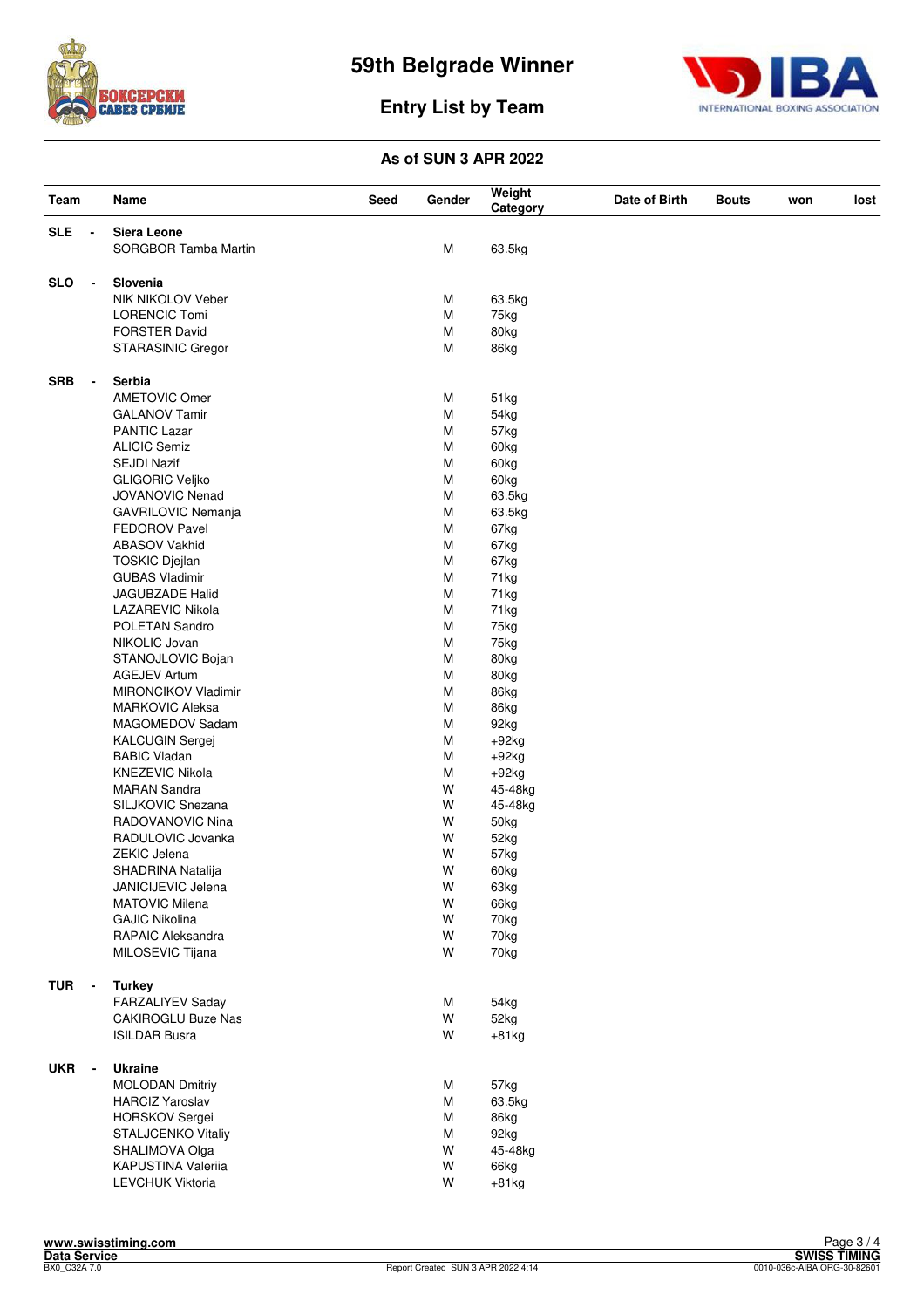



#### **As of SUN 3 APR 2022**

| Team       | Name                | Seed | Gender | Weight<br>Category | Date of Birth | <b>Bouts</b> | won | lost |
|------------|---------------------|------|--------|--------------------|---------------|--------------|-----|------|
| <b>WAL</b> | Walles              |      |        |                    |               |              |     |      |
|            | DODD Jake           |      | М      | 51kg               |               |              |     |      |
|            | <b>HARRIS Owain</b> |      | м      | 54 <sub>kg</sub>   |               |              |     |      |
|            | <b>COSTA Romeo</b>  |      | M      | 63.5kg             |               |              |     |      |
|            | <b>KHAN Haaris</b>  |      | М      | 75kg               |               |              |     |      |
|            | JONES Helen         |      | W      | 50 <sub>kg</sub>   |               |              |     |      |
|            | ANDREWS Zoe         |      | W      | 54 <sub>kg</sub>   |               |              |     |      |
|            | <b>ECCLES Rosie</b> |      | W      | 66kg               |               |              |     |      |

**LEGEND**

**www.swisstiming.com Data Service SWISS TIMING**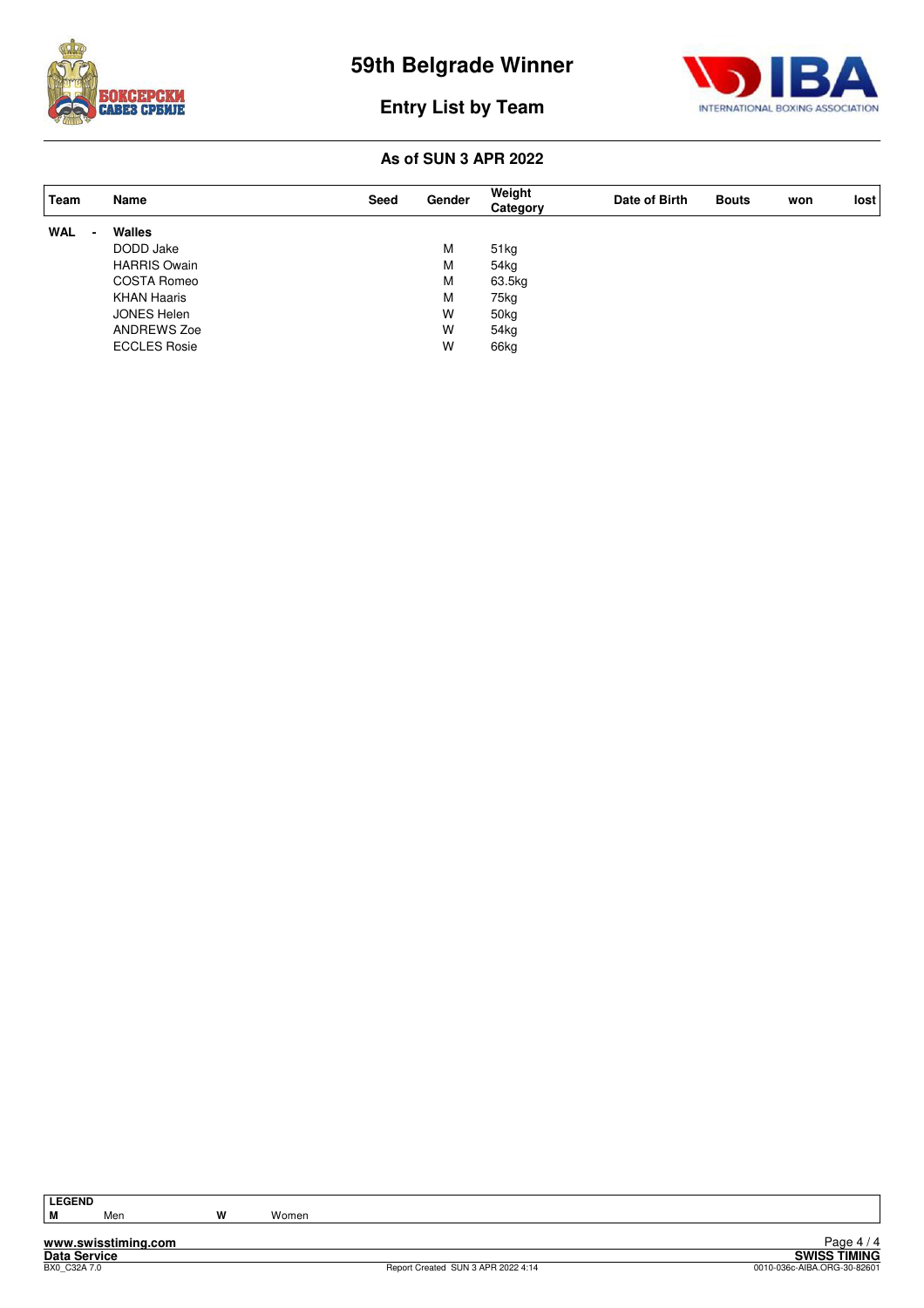



#### **Number of Entries by Team**

| Confederation           |       |                         |                         |                         |                         |                | Weight category (kg)      |                         |                         |                |                |              |              | <b>Total</b>                         |
|-------------------------|-------|-------------------------|-------------------------|-------------------------|-------------------------|----------------|---------------------------|-------------------------|-------------------------|----------------|----------------|--------------|--------------|--------------------------------------|
| <b>Team Code</b>        |       |                         |                         |                         |                         |                | Men                       |                         |                         |                |                |              |              | <b>Boxers</b>                        |
|                         | 46-48 | 51                      | 54                      | 57                      | 60                      | 63.5           | 67                        | 71                      | 75                      | 80             | 86             | 92           | $+92$        |                                      |
|                         |       |                         |                         |                         |                         |                |                           |                         |                         |                |                |              |              |                                      |
| <b>Africa</b><br>GHA    |       |                         |                         |                         |                         |                |                           |                         |                         |                |                | $\mathbf{1}$ |              | $\mathbf{1}$                         |
| <b>MAR</b>              |       |                         |                         |                         |                         | $\overline{c}$ |                           | $\overline{c}$          |                         | $\mathbf{1}$   |                |              |              | $\overline{\overline{\overline{5}}}$ |
| $\overline{\text{SLE}}$ |       |                         |                         |                         |                         | $\mathbf{1}$   |                           |                         |                         |                |                |              |              | $\overline{1}$                       |
| Total: 3                |       |                         |                         |                         |                         | 3              |                           | $\mathbf 2$             |                         | $\mathbf{1}$   |                | 1            |              | $\overline{7}$                       |
|                         |       |                         |                         |                         |                         |                |                           |                         |                         |                |                |              |              |                                      |
| America                 |       |                         |                         |                         |                         |                |                           |                         |                         |                |                |              |              |                                      |
| CUB                     |       |                         |                         |                         |                         |                |                           | $\mathbf{1}$            |                         |                |                |              |              | $\mathbf{1}$                         |
| Total: 1                |       |                         |                         |                         |                         |                |                           | $\mathbf{1}$            |                         |                |                |              |              | $\overline{1}$                       |
|                         |       |                         |                         |                         |                         |                |                           |                         |                         |                |                |              |              |                                      |
| Asia                    |       |                         |                         |                         |                         |                |                           |                         |                         |                |                |              |              |                                      |
| KAZ                     |       | 4                       | $\boldsymbol{2}$        | $\mathbf{1}$            | $\sqrt{2}$              | 1              | $\mathbf{1}$              | 3                       | $\overline{\mathbf{c}}$ | $\mathbf{1}$   | $\mathbf{1}$   | $\mathbf{1}$ | $\mathbf{1}$ | ${\bf 20}$                           |
| KGZ                     |       | $\mathbf 2$             |                         | 3                       | $\mathbf{1}$            | $\overline{c}$ |                           | $\mathbf{1}$            |                         | $\mathbf{1}$   |                |              |              | 10                                   |
| Total: 2                |       | 6                       | $\bf 2$                 | $\overline{\mathbf{4}}$ | $\mathbf 3$             | 3              | $\blacksquare$            | $\overline{\mathbf{4}}$ | $\mathbf 2$             | $\bf 2$        | $\mathbf{1}$   | $\mathbf{1}$ | 1            | 30                                   |
|                         |       |                         |                         |                         |                         |                |                           |                         |                         |                |                |              |              |                                      |
| <b>Europe</b>           |       |                         |                         |                         |                         |                |                           |                         |                         |                |                |              |              |                                      |
| <b>ARM</b>              |       | $\mathbf{1}$            | $\mathbf{1}$            | $\mathbf{1}$            | $\mathbf{1}$            | $\mathbf{1}$   | $\mathbf{1}$              |                         |                         | $\mathbf{1}$   | $\mathbf{1}$   | $\mathbf{1}$ | $\mathbf{1}$ | ${\bf 10}$                           |
| $\overline{BH}$         |       |                         |                         |                         |                         | $\mathbf{1}$   |                           |                         |                         |                |                |              |              | $\overline{\mathbf{1}}$              |
| <b>BUL</b>              |       |                         |                         |                         |                         |                |                           |                         |                         |                |                |              |              |                                      |
| CRO                     |       |                         |                         |                         |                         |                |                           |                         |                         |                |                | $\mathbf{1}$ |              | $\mathbf{1}$                         |
| <b>CYP</b>              |       |                         |                         |                         |                         | 1              |                           | $\mathbf{1}$            |                         |                |                |              |              | $\overline{2}$                       |
| <b>ENG</b>              |       | $\mathbf{1}$            |                         |                         |                         |                |                           | $\mathbf{1}$            | $\mathbf{1}$            |                |                |              |              | $\mathbf{3}$                         |
| LTU                     |       |                         |                         |                         |                         |                |                           |                         |                         |                |                |              |              |                                      |
| <b>MKD</b>              |       |                         |                         |                         |                         |                |                           |                         |                         |                | $\mathbf{1}$   |              |              | $\mathbf{1}$                         |
| <b>MNE</b>              |       |                         |                         |                         |                         |                |                           |                         | $\mathbf{1}$            | $\mathbf{1}$   |                |              |              | $\overline{2}$                       |
| <b>POL</b>              |       |                         |                         |                         |                         |                | $\mathbf{1}$              |                         |                         |                |                |              |              | $\mathbf{1}$                         |
| SLO                     |       |                         |                         |                         |                         | $\mathbf{1}$   |                           |                         | $\mathbf{1}$            | $\mathbf{1}$   | $\mathbf{1}$   |              |              | 4                                    |
| <b>SRB</b>              |       | $\mathbf{1}$            | $\mathbf{1}$            | $\mathbf{1}$            | $\,3$                   | $\overline{c}$ | $\ensuremath{\mathsf{3}}$ | 3                       | $\overline{c}$          | $\overline{c}$ | $\overline{c}$ | $\mathbf{1}$ | 3            | ${\bf 24}$                           |
| <b>TUR</b>              |       |                         | $\mathbf{1}$            |                         |                         |                |                           |                         |                         |                |                |              |              | $\mathbf{1}$                         |
| <b>UKR</b>              |       |                         |                         | $\mathbf{1}$            |                         | $\mathbf{1}$   |                           |                         |                         |                | $\mathbf{1}$   | $\mathbf{1}$ |              | $\overline{\mathbf{4}}$              |
| <b>WAL</b>              |       | $\mathbf{1}$            | $\mathbf{1}$            |                         |                         | $\mathbf{1}$   |                           |                         | $\mathbf{1}$            |                |                |              |              | 4                                    |
| Total: 15               |       | $\overline{\mathbf{4}}$ | $\overline{\mathbf{4}}$ | $\mathbf 3$             | $\overline{\mathbf{4}}$ | 8              | 5                         | 5                       | 6                       | 5              | 6              | 4            | 4            | 58                                   |

| <b>Total</b><br>.<br>יר |  |  |  | . . |  |  | 96 |
|-------------------------|--|--|--|-----|--|--|----|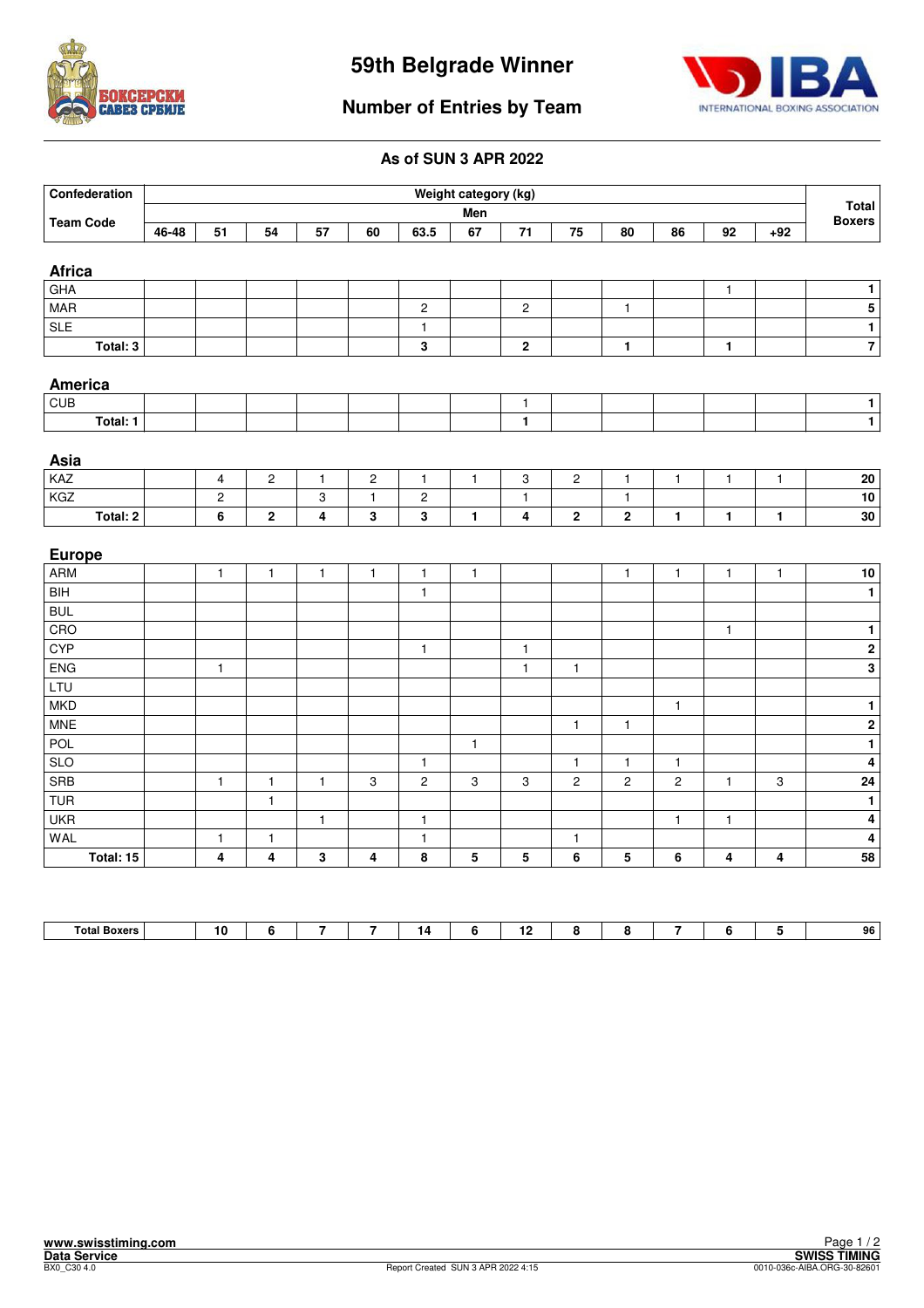



#### **Number of Entries by Team**

| Confederation           |              |              |              |              |              | Weight category (kg) |              |              |                           |    |    |              |                               |
|-------------------------|--------------|--------------|--------------|--------------|--------------|----------------------|--------------|--------------|---------------------------|----|----|--------------|-------------------------------|
| <b>Team Code</b>        |              |              |              |              |              |                      | Women        |              |                           |    |    |              | <b>Total</b><br><b>Boxers</b> |
|                         | 45-48        | 50           | 52           | 54           | 57           | 60                   | 63           | 66           | ${\bf 70}$                | 75 | 81 | $+81$        |                               |
|                         |              |              |              |              |              |                      |              |              |                           |    |    |              |                               |
| <b>Africa</b>           |              |              |              |              |              |                      |              |              |                           |    |    |              |                               |
| GHA                     |              |              |              |              |              |                      |              |              |                           |    |    |              |                               |
| <b>MAR</b>              | $\mathbf{1}$ |              |              | $\mathbf{1}$ |              |                      |              | $\mathbf{1}$ |                           |    |    | $\mathbf{1}$ | $\overline{\mathbf{4}}$       |
| <b>SLE</b>              |              |              |              |              |              |                      |              |              |                           |    |    |              |                               |
| Total: 3                | $\mathbf{1}$ |              |              | $\mathbf{1}$ |              |                      |              | $\mathbf{1}$ |                           |    |    | 1            | $\pmb{4}$                     |
|                         |              |              |              |              |              |                      |              |              |                           |    |    |              |                               |
| America<br>CUB          |              |              |              |              |              |                      |              |              |                           |    |    |              |                               |
| Total: 1                |              |              |              |              |              |                      |              |              |                           |    |    |              |                               |
|                         |              |              |              |              |              |                      |              |              |                           |    |    |              |                               |
| Asia                    |              |              |              |              |              |                      |              |              |                           |    |    |              |                               |
| KAZ                     |              |              |              |              | $\mathbf{1}$ |                      |              |              |                           |    |    |              | $\mathbf{1}$                  |
| KGZ                     |              |              |              |              |              |                      |              |              |                           |    |    |              |                               |
| Total: 2                |              |              |              |              | 1            |                      |              |              |                           |    |    |              | $\mathbf 1$                   |
|                         |              |              |              |              |              |                      |              |              |                           |    |    |              |                               |
| <b>Europe</b>           |              |              |              |              |              |                      |              |              |                           |    |    |              |                               |
| <b>ARM</b>              |              |              |              |              |              |                      |              |              |                           |    |    |              |                               |
| BIH                     |              |              |              |              |              |                      |              |              |                           |    |    |              |                               |
| <b>BUL</b>              | $\mathbf{1}$ | $\mathbf{1}$ |              | $\mathbf{1}$ | $\mathbf{1}$ |                      |              |              | $\mathbf{1}$              |    |    |              | ${\bf 5}$                     |
| CRO                     |              |              |              |              |              |                      | $\mathbf{1}$ |              |                           |    |    |              | $\mathbf{1}$                  |
| CYP                     |              |              |              |              |              |                      |              |              |                           |    |    |              |                               |
| <b>ENG</b>              | $\mathbf{1}$ |              | $\mathbf{1}$ |              |              | $\mathbf{1}$         |              |              |                           |    |    |              | $\mathbf 3$                   |
| LTU                     |              |              |              |              |              | $\mathbf{1}$         |              | $\mathbf{1}$ |                           |    |    |              | $\overline{2}$                |
| <b>MKD</b>              |              |              |              |              |              |                      |              |              |                           |    |    |              |                               |
| <b>MNE</b>              |              |              |              |              |              |                      |              |              |                           |    |    |              |                               |
| POL                     |              |              |              |              |              |                      |              |              |                           |    |    |              |                               |
| <b>SLO</b>              |              |              |              |              |              |                      |              |              |                           |    |    |              |                               |
| SRB                     | $\mathbf 2$  | $\mathbf{1}$ | $\mathbf{1}$ |              | $\mathbf{1}$ | $\mathbf{1}$         | $\mathbf{1}$ | $\mathbf{1}$ | $\ensuremath{\mathsf{3}}$ |    |    |              | 11                            |
|                         |              |              | $\mathbf{1}$ |              |              |                      |              |              |                           |    |    | $\mathbf{1}$ | $\overline{2}$                |
| <b>TUR</b>              |              |              |              |              |              |                      |              | $\mathbf{1}$ |                           |    |    | $\mathbf{1}$ | $\overline{\mathbf{3}}$       |
| <b>UKR</b>              | $\mathbf{1}$ |              |              |              |              |                      |              |              |                           |    |    |              |                               |
| <b>WAL</b><br>Total: 15 |              | $\mathbf{1}$ |              | $\mathbf{1}$ | $\bf 2$      |                      | $\bf 2$      | $\mathbf{1}$ |                           |    |    |              | $\overline{\mathbf{3}}$<br>30 |

| $\overline{\phantom{0}}$<br>⊤ota.<br>Boxer<br>------ |  |  |  |  |  |  | $\mathbf{A}$<br>ື |
|------------------------------------------------------|--|--|--|--|--|--|-------------------|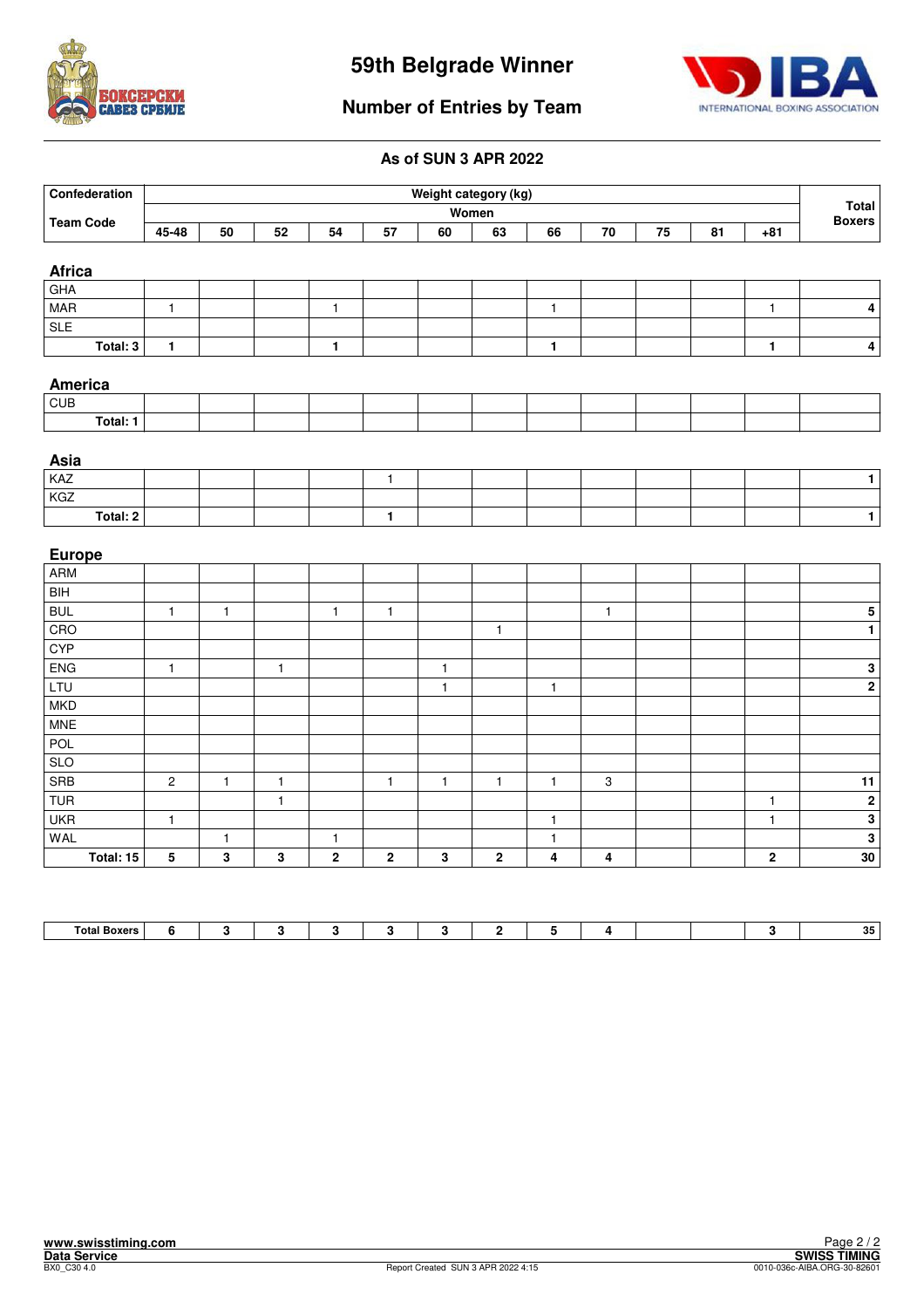

**Women`s Minimum (45-48 kg)**



**Draw Sheet**

#### **As of SUN 3 APR 2022**



**NOTES**

Sorting order for ranked 3rd: from semifinals, first, loser against the gold medallist, second, loser against the silver medallist. For ranked 5th: from quarterfinals, same criteria to list the first two losers and then, loser against 1st listed with ranking 3, then 2nd listed with ranking 3.

**LEGEND Win on points** 

**www.swisstiming.com**<br>Data Service<br>BXW048 C75 2.0

**Data Service SWISS TIMING**<br>BXW048\_C75 2.0 8010-036c-AIBA.ORG-30-82601 Report Created SUN 3 APR 2022 4:21 0010-036c-AIBA.ORG-30-82601 Page 1 / 1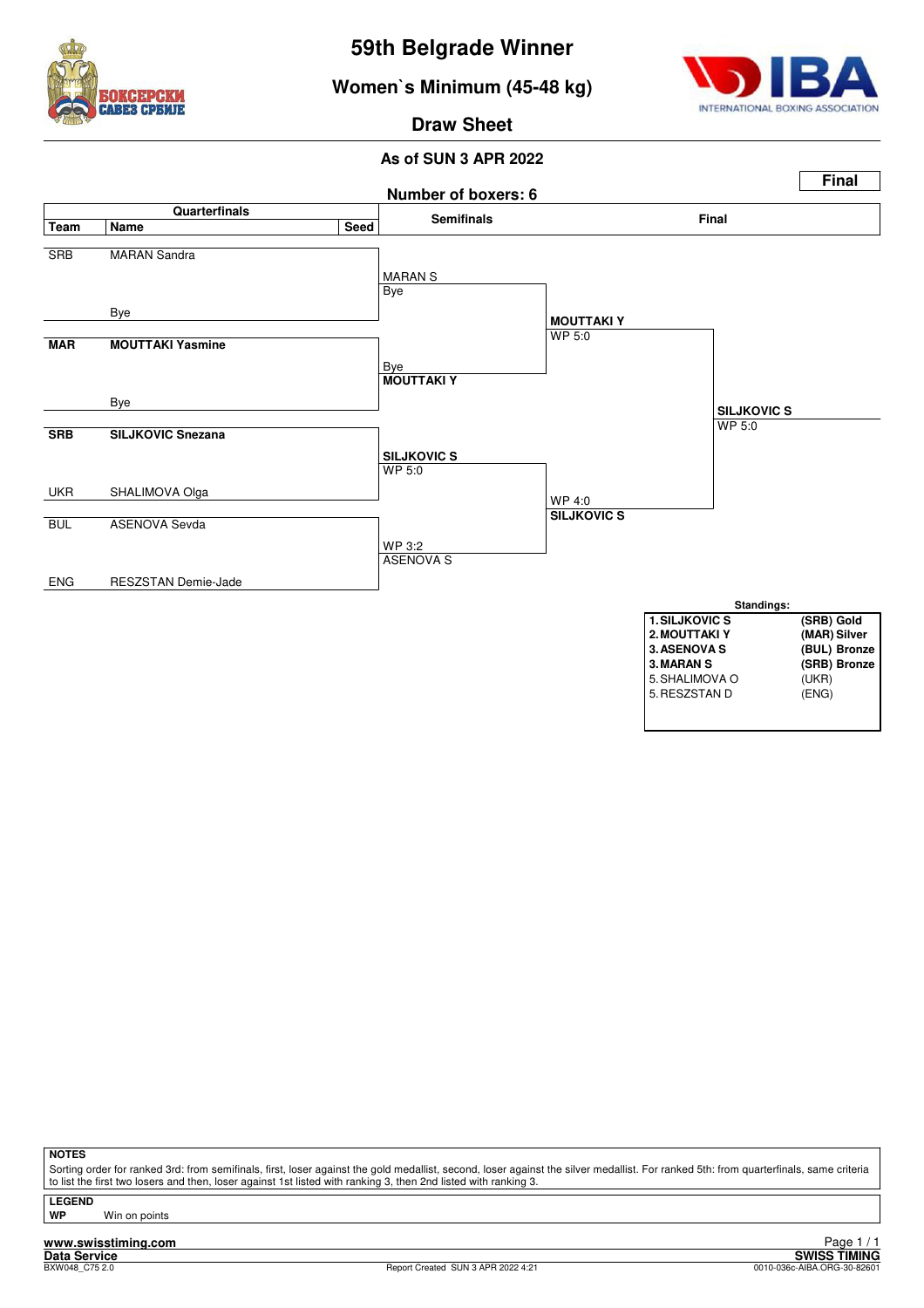

**Women`s Light Fly (50 kg)**



**Draw Sheet**

#### **As of SUN 3 APR 2022 Number of boxers: 3 Final Semifinals Final Team Name Seed SRB RADOVANOVIC Nina** Bye Bye BUL CHUKANOVA Zlatislava WP 5:0 **WAL JONES Helen RADOVANOVIC N** WP 3:2 **JONES H RADOVANOVIC N Standings: 1.RADOVANOVIC N** (SRB) Gold<br>2.JONES H (WAL) Silver **2.Jones (WAL) Silver**<br>**2.Jones H** (BUL) Bronze **3. CHUKANOVA Z**

**NOTES**

Sorting order for ranked 3rd: from semifinals, first, loser against the gold medallist, second, loser against the silver medallist. For ranked 5th: from quarterfinals, same criteria to list the first two losers and then, loser against 1st listed with ranking 3, then 2nd listed with ranking 3.

**LEGEND**

**Win on points**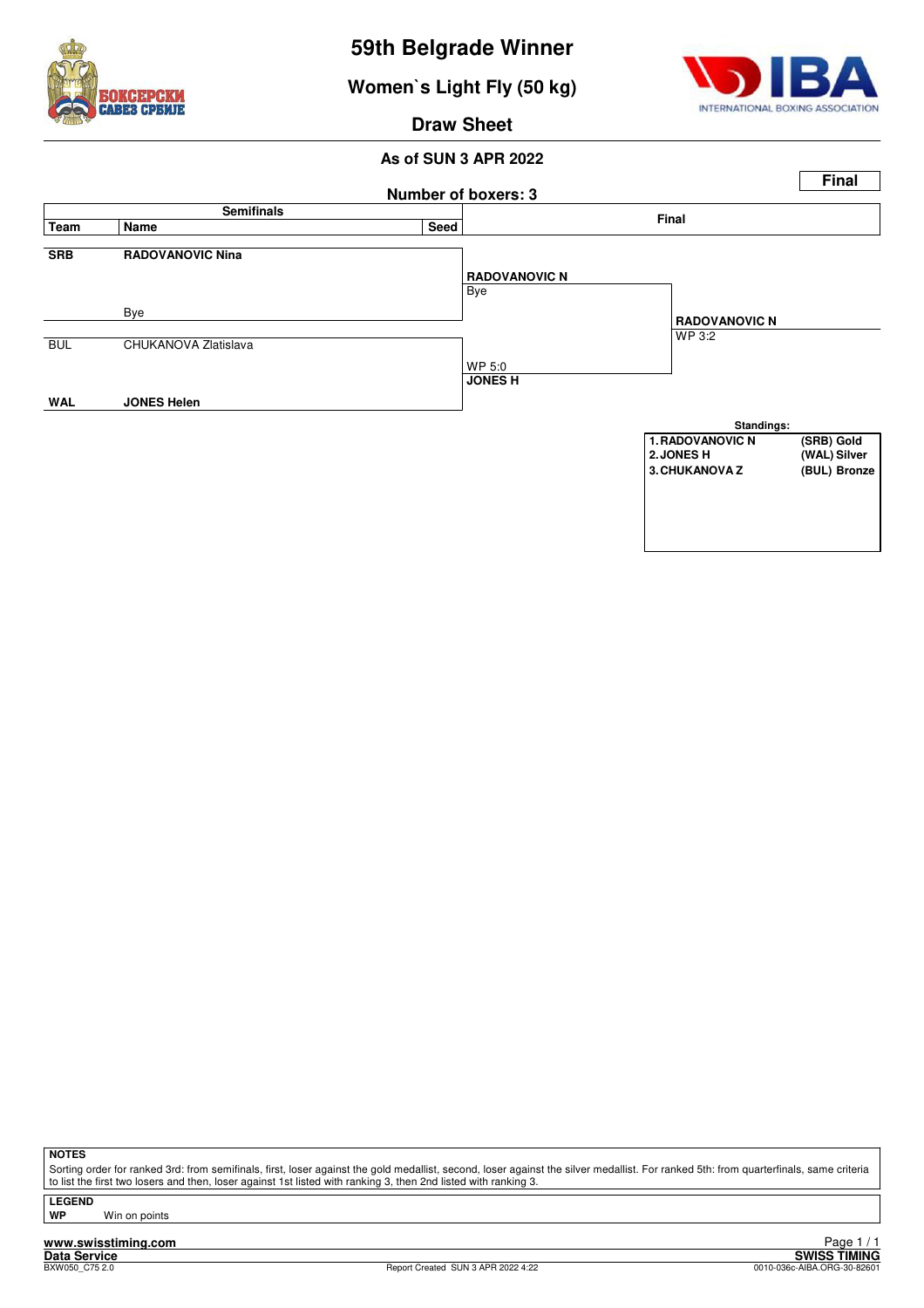

**Women`s Fly (52 kg)**



**3. RADULOVIC J** 

**Draw Sheet**

#### **As of SUN 3 APR 2022 Number of boxers: 3 Final Semifinals Final Team Name Seed ENG DAVISON Charley** Bye Bye **TUR CAKIROGLU Buze Nas** RSC R1 SRB RADULOVIC Jovanka **DAVISON C** WP 5:0 **CAKIROGLU B CAKIROGLU B Standings: 1. CAKIROGLU B** (TUR) Gold<br> **2. DAVISON C** (ENG) Silver **2.DRG**<br>**2.DRG**<br>**2.DRG**<br>**2.DRG**<br>**2.DRG**



**LEGEND**<br>Rn

Round number **RSC** Referee Stops Contest **WP** Win on points

**Data Service SWISS TIMING** 1 / 1 Edge 1<br>SWISS TIMING<br>0010-036c-AIBA.ORG-30-82601 0010-036c-AIBA.ORG-30-82601 0010-036c-AIBA.ORG-30-82601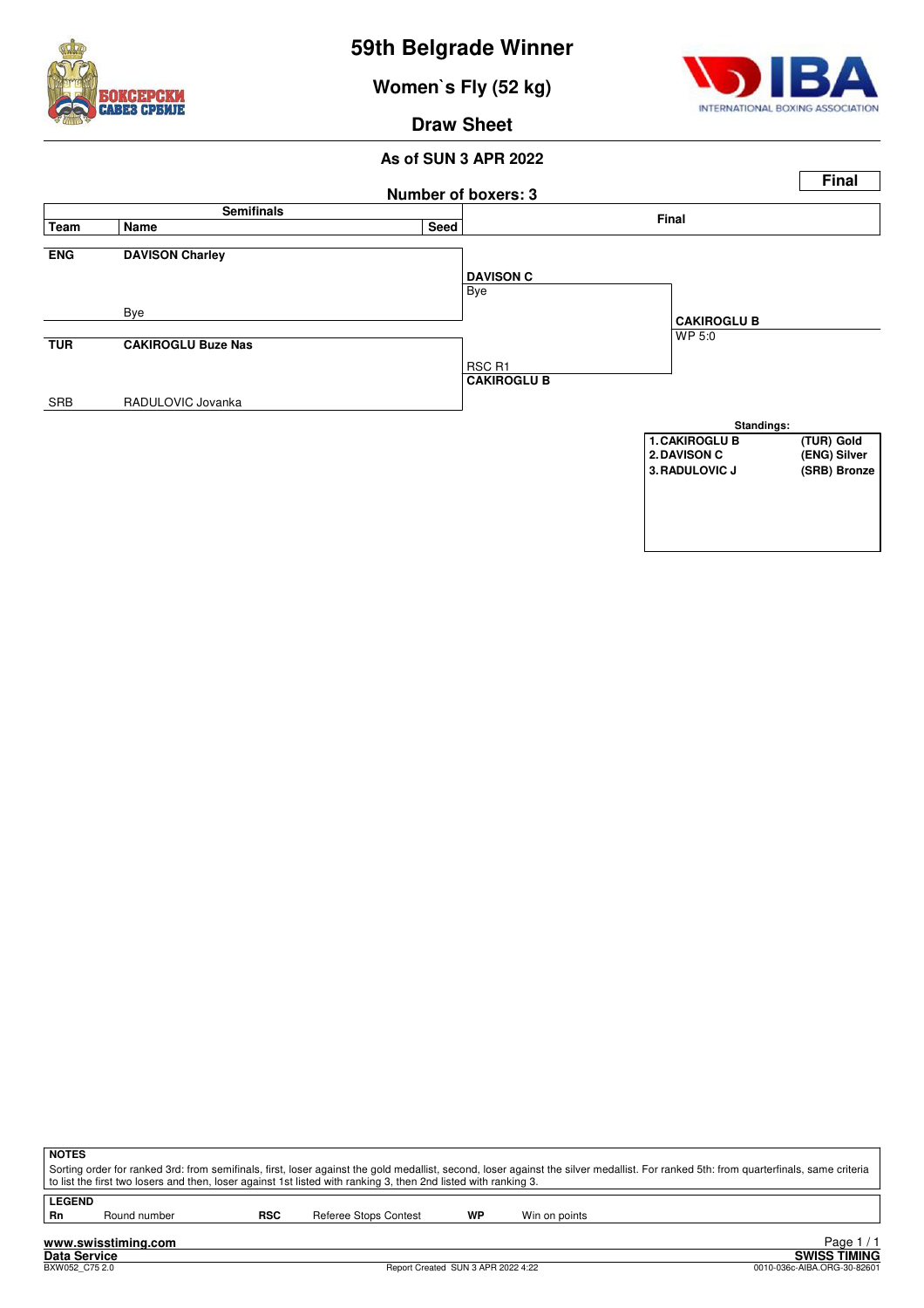

**Women`s Bantam (54 kg)**



**Draw Sheet**

#### **As of SUN 3 APR 2022 Number of boxers: 3 Final Semifinals Final Team Name Seed BUL PETROVA Stanimira** Bye Bye **MAR EZ-ZAHRAOUI Zohra** WP 4:1 WAL ANDREWS Zoe **PETROVA S** WP 5:0 **EZ-ZAHRAOUI Z PETROVA S Standings: 1. PETROVA S** (BUL) Gold<br> **2. EZ-ZAHRAOUI Z** (MAR) Silver **2.EZ-ZAHRAOUI Z (MAR) Silver 3. ANDREWS Z**

**NOTES**

Sorting order for ranked 3rd: from semifinals, first, loser against the gold medallist, second, loser against the silver medallist. For ranked 5th: from quarterfinals, same criteria to list the first two losers and then, loser against 1st listed with ranking 3, then 2nd listed with ranking 3.

**LEGEND**

**Win on points**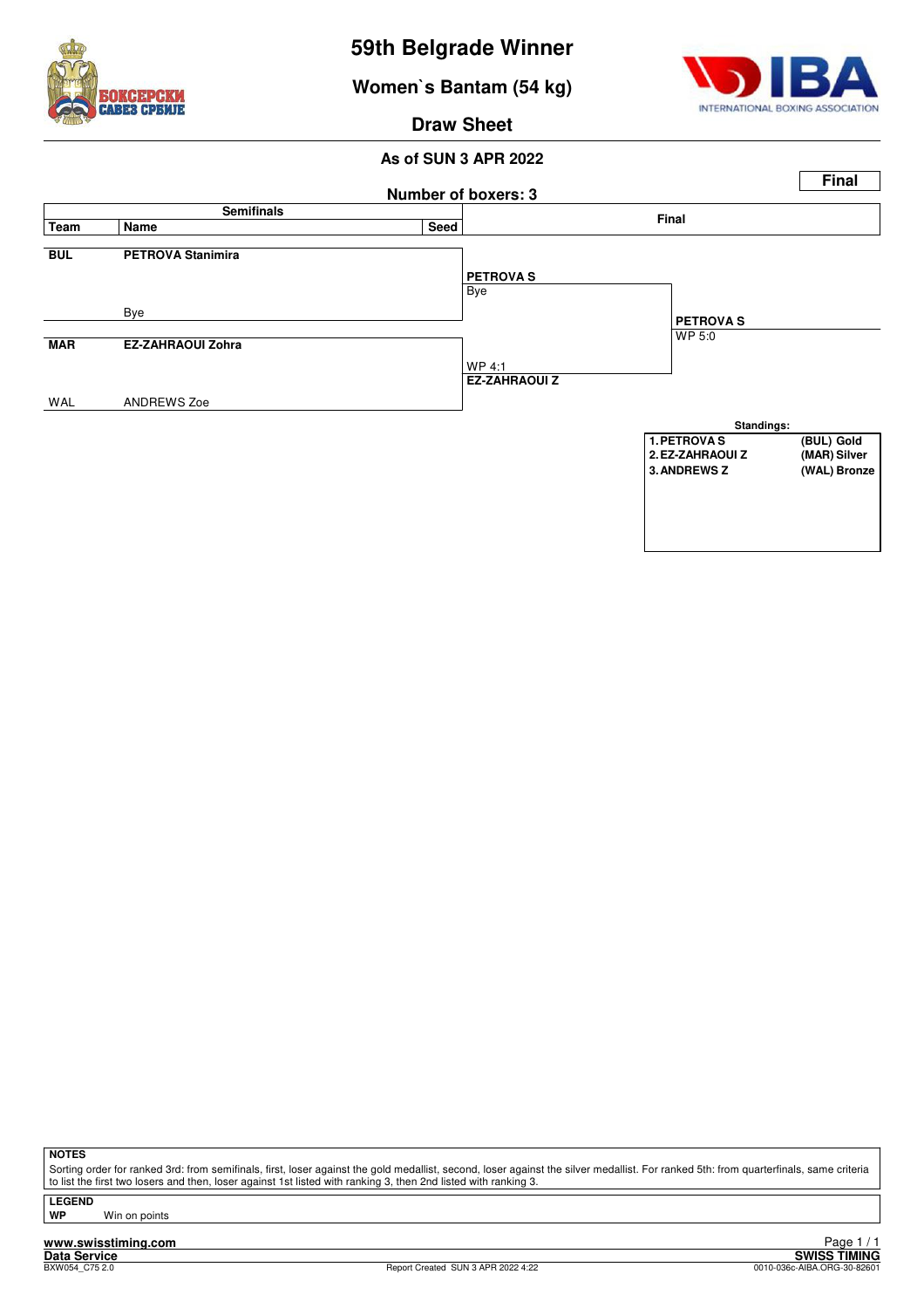

**Women`s Feather (57 kg)**



**Draw Sheet**

#### **As of SUN 3 APR 2022**



**NOTES**

Sorting order for ranked 3rd: from semifinals, first, loser against the gold medallist, second, loser against the silver medallist. For ranked 5th: from quarterfinals, same criteria to list the first two losers and then, loser against 1st listed with ranking 3, then 2nd listed with ranking 3.

**LEGEND**

**Win on points**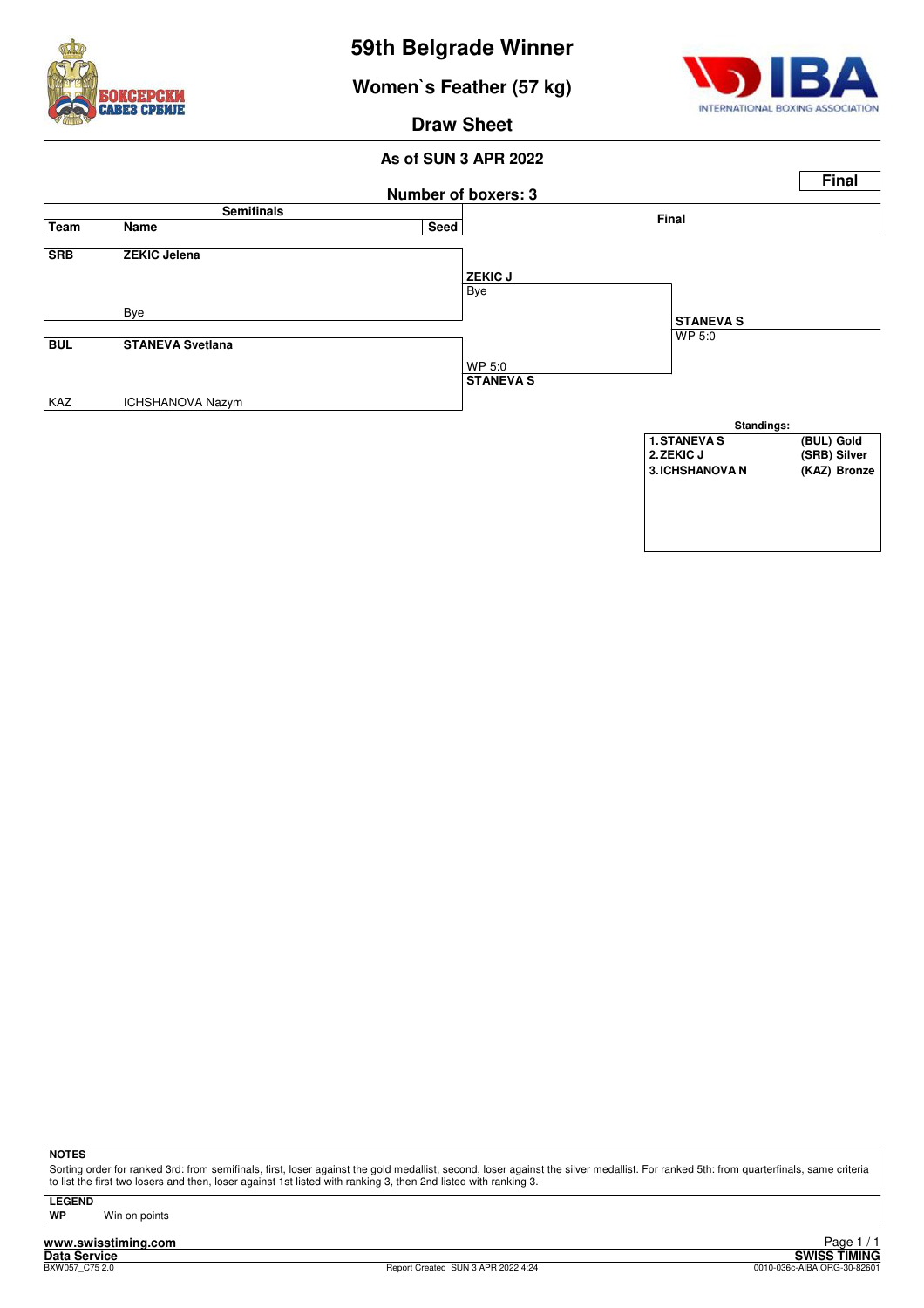

**Women`s Light (60 kg)**



**Draw Sheet**

#### **As of SUN 3 APR 2022 Number of boxers: 3 Final Semifinals Final Team Name Seed LTU STAROVOITOVA Ana** Bye Bye **SRB SHADRINA Natalija** DSQ R3 ENG WHITWELL Shona **STAROVOITOVA A** WP 5:0 **SHADRINA N SHADRINA N Standings: 1. SHADRINA N** (SRB) Gold<br>2. STAROVOITOVA A (LTU) Silver **2. STAROVOITOVA A** (LTU) Silver<br> **2. STAROVOITOVA A** (LTU) Silver<br> **3. WHITWELL S** (ENG) Bronze **3. WHITWELL S**

| ∣ NOTES  |                                                                                                                                                                                       |    |              |    |               |  |  |  |
|----------|---------------------------------------------------------------------------------------------------------------------------------------------------------------------------------------|----|--------------|----|---------------|--|--|--|
|          | Sorting order for ranked 3rd: from semifinals, first, loser against the gold medallist, second, loser against the silver medallist. For ranked 5th: from quarterfinals, same criteria |    |              |    |               |  |  |  |
|          | to list the first two losers and then, loser against 1st listed with ranking 3, then 2nd listed with ranking 3.                                                                       |    |              |    |               |  |  |  |
| l LEGEND |                                                                                                                                                                                       |    |              |    |               |  |  |  |
| ∣ DSQ    | <b>Disqualification</b>                                                                                                                                                               | Rn | Round number | WP | Win on points |  |  |  |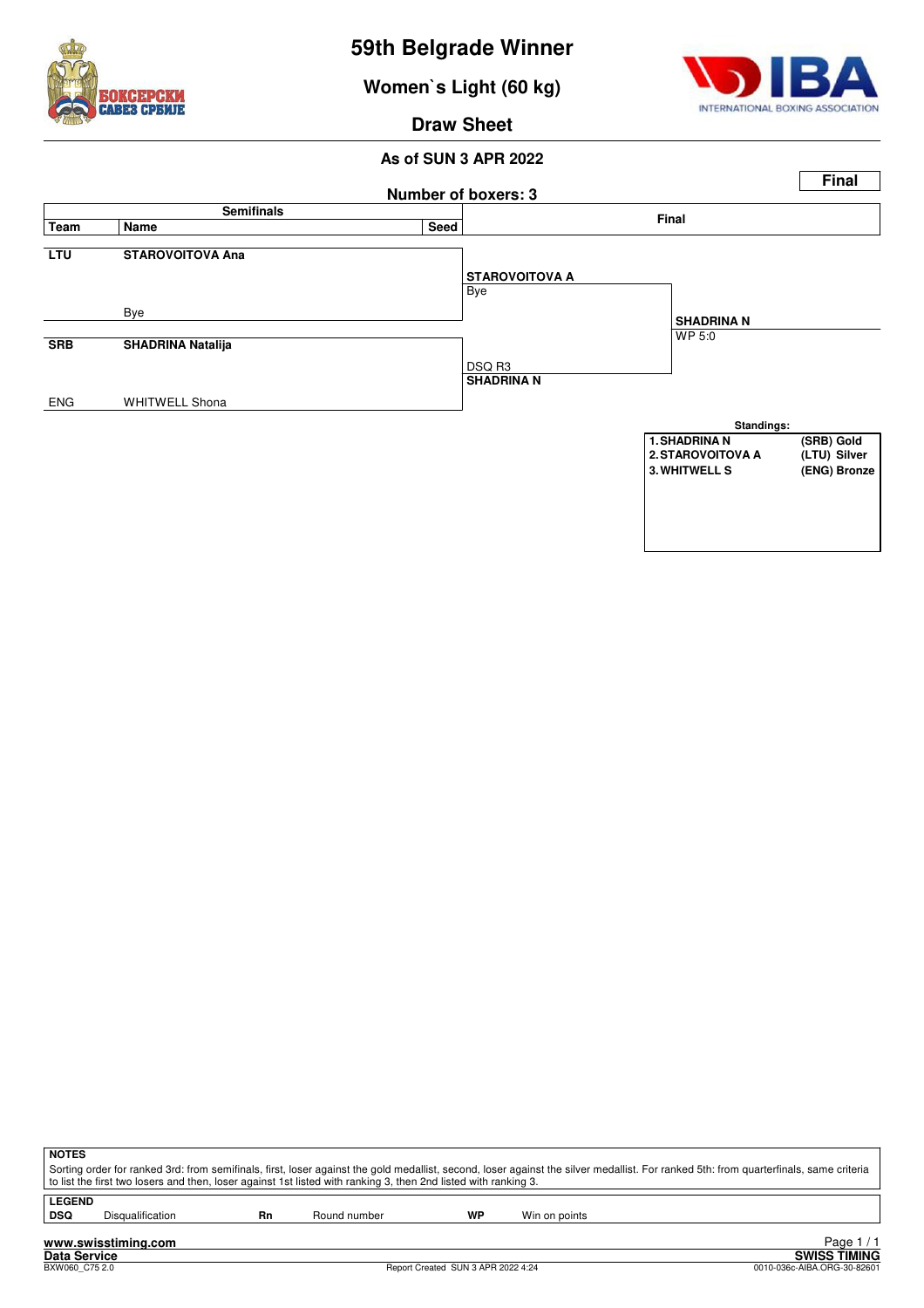

**Women`s Light Welter (63 kg)**



**Draw Sheet**

#### **As of SUN 3 APR 2022**

|            |                           |                            |      |                   |      | <b>Final</b> |
|------------|---------------------------|----------------------------|------|-------------------|------|--------------|
|            |                           | <b>Number of boxers: 2</b> |      |                   |      |              |
|            |                           | <b>Finals</b>              |      |                   |      |              |
| Team       | Name                      |                            | Seed |                   |      |              |
|            |                           |                            |      |                   |      |              |
| <b>SRB</b> | <b>JANICIJEVIC Jelena</b> |                            |      |                   |      |              |
|            |                           |                            |      | <b>BERAM Sara</b> |      |              |
|            |                           |                            |      | WP 5:0            |      |              |
| <b>CRO</b> | <b>BERAM Sara</b>         |                            |      |                   |      |              |
|            |                           |                            |      |                   | Bout |              |
|            |                           |                            |      |                   |      |              |

| Standings:        |              |  |  |  |  |  |  |
|-------------------|--------------|--|--|--|--|--|--|
| <b>1. BERAM S</b> | (CRO) Gold   |  |  |  |  |  |  |
| 2. JANICIJEVIC J  | (SRB) Silver |  |  |  |  |  |  |
|                   |              |  |  |  |  |  |  |
|                   |              |  |  |  |  |  |  |
|                   |              |  |  |  |  |  |  |
|                   |              |  |  |  |  |  |  |
|                   |              |  |  |  |  |  |  |
|                   |              |  |  |  |  |  |  |

**NOTES**

Sorting order for ranked 3rd: from semifinals, first, loser against the gold medallist, second, loser against the silver medallist. For ranked 5th: from quarterfinals, same criteria to list the first two losers and then, loser against 1st listed with ranking 3, then 2nd listed with ranking 3.

**LEGEND**

**Win on points** 

**www.swisstiming.com**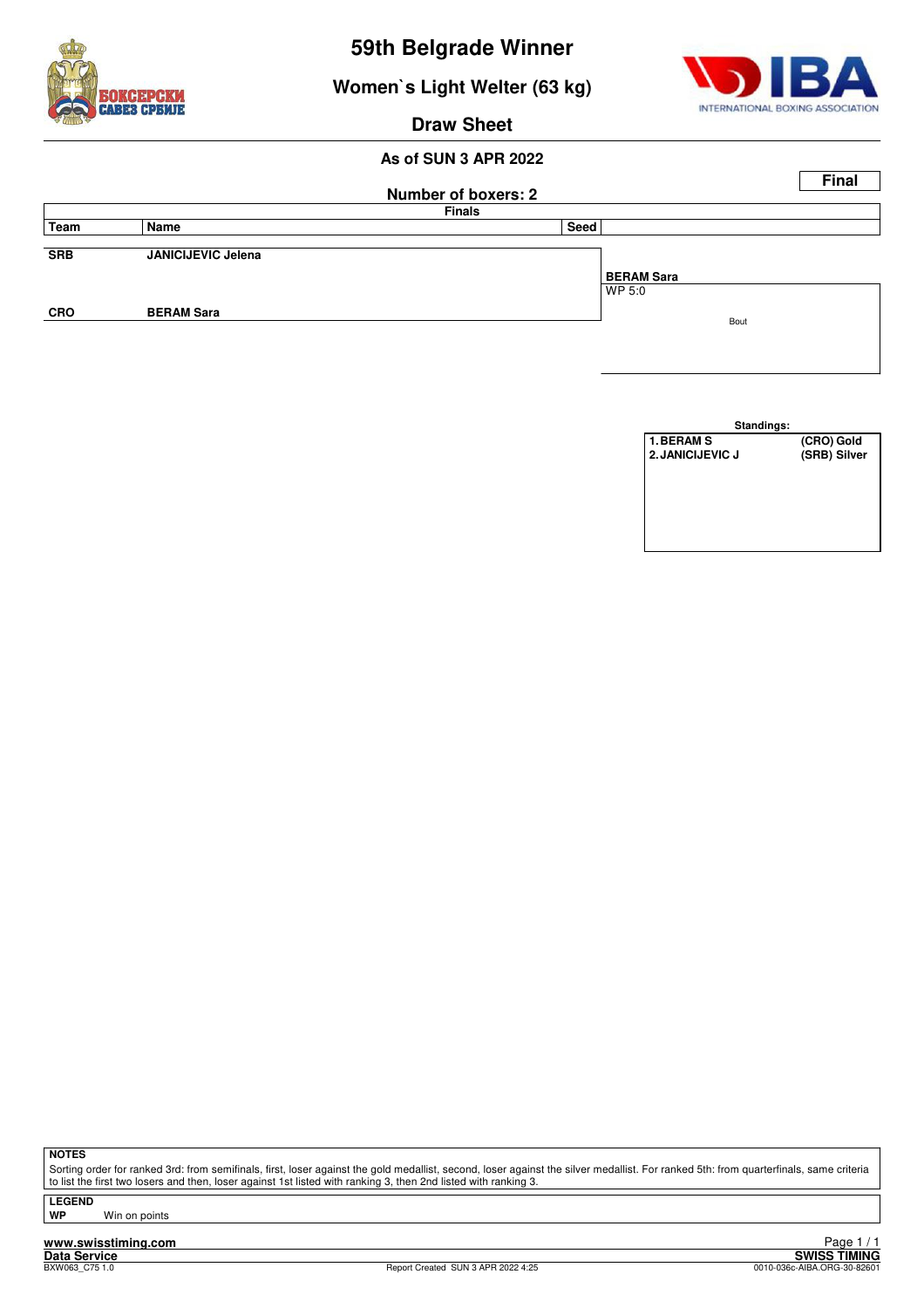

**Women`s Welter (66 kg)**



**Draw Sheet**



|                            | <b>NOTES</b><br>Sorting order for ranked 3rd: from semifinals, first, loser against the gold medallist, second, loser against the silver medallist. For ranked 5th: from quarterfinals, same criteria<br>to list the first two losers and then, loser against 1st listed with ranking 3, then 2nd listed with ranking 3. |            |                              |    |               |  |  |  |
|----------------------------|--------------------------------------------------------------------------------------------------------------------------------------------------------------------------------------------------------------------------------------------------------------------------------------------------------------------------|------------|------------------------------|----|---------------|--|--|--|
| <b>LEGEND</b><br><b>Rn</b> | Round number                                                                                                                                                                                                                                                                                                             | <b>RSC</b> | <b>Referee Stops Contest</b> | WP | Win on points |  |  |  |
|                            | Page<br>www.swisstiming.com                                                                                                                                                                                                                                                                                              |            |                              |    |               |  |  |  |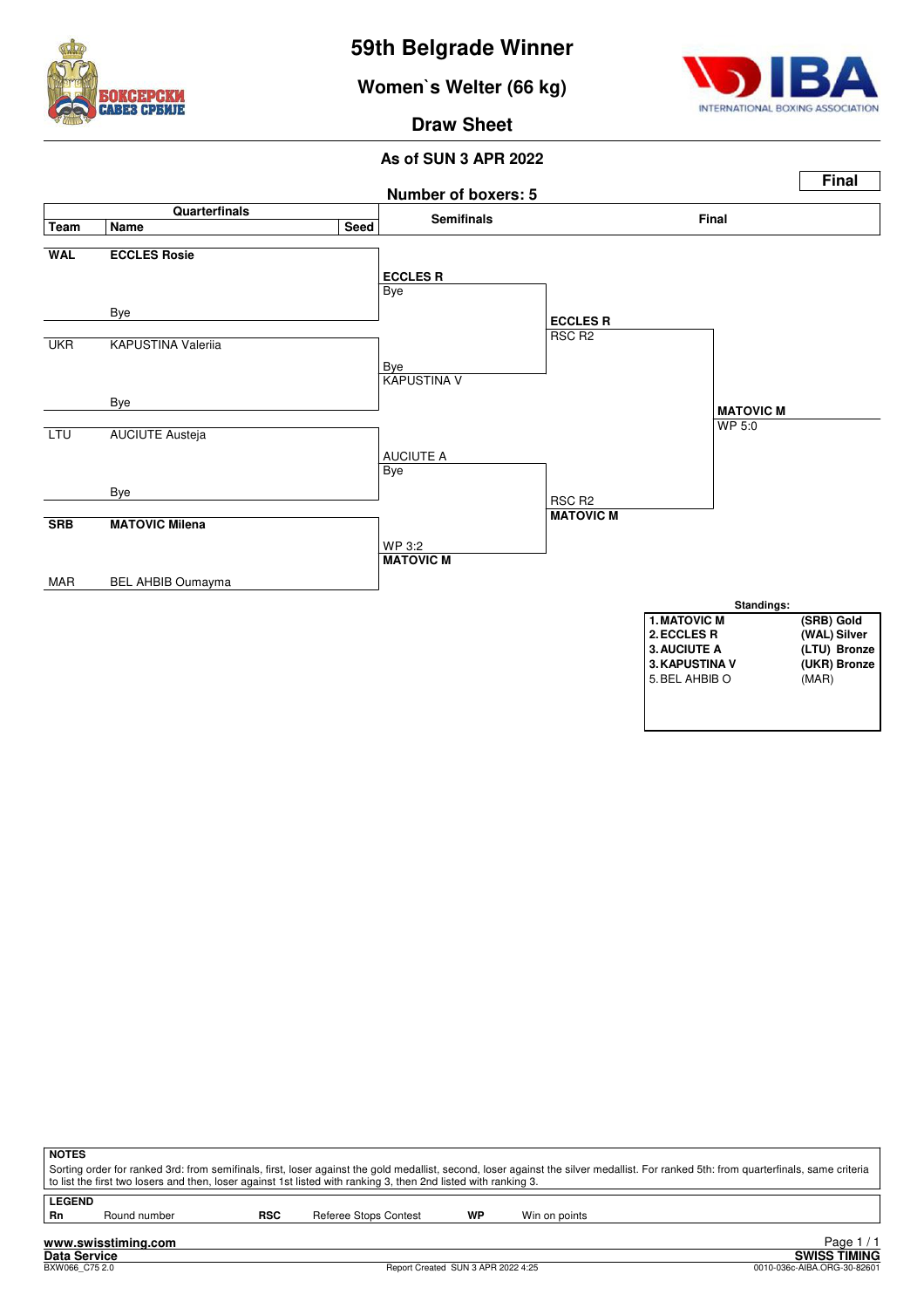

**Women`s Light Middle (70 kg)**



**Draw Sheet**

#### **As of SUN 3 APR 2022 Number of boxers: 4 Final Semifinals Final Team Name Seed** SRB MILOSEVIC Tijana RSC R3 **BUL YONUZOVA Melis SRB RAPAIC Aleksandra** WP 4:1 SRB GAJIC Nikolina **YONUZOVA M** WP 5:0 **RAPAIC A YONUZOVA M Standings:** 1. YONUZOVA M **(BUL) Gold**<br>2. RAPAIC A (SRB) Silver **(SRB) Silver<br>
(SRB) Bronze 3. MILOSEVIC T<br>3. GAJIC N 3.GAJIC N (SRB) Bronze**

| <b>NOTES</b>  |                                                                                                                                                                                                                                                                                                          |     |                       |    |               |  |  |  |
|---------------|----------------------------------------------------------------------------------------------------------------------------------------------------------------------------------------------------------------------------------------------------------------------------------------------------------|-----|-----------------------|----|---------------|--|--|--|
|               | Sorting order for ranked 3rd: from semifinals, first, loser against the gold medallist, second, loser against the silver medallist. For ranked 5th: from quarterfinals, same criteria<br>to list the first two losers and then, loser against 1st listed with ranking 3, then 2nd listed with ranking 3. |     |                       |    |               |  |  |  |
|               |                                                                                                                                                                                                                                                                                                          |     |                       |    |               |  |  |  |
| <b>LEGEND</b> |                                                                                                                                                                                                                                                                                                          |     |                       |    |               |  |  |  |
| <b>Rn</b>     | Round number                                                                                                                                                                                                                                                                                             | RSC | Referee Stops Contest | WP | Win on points |  |  |  |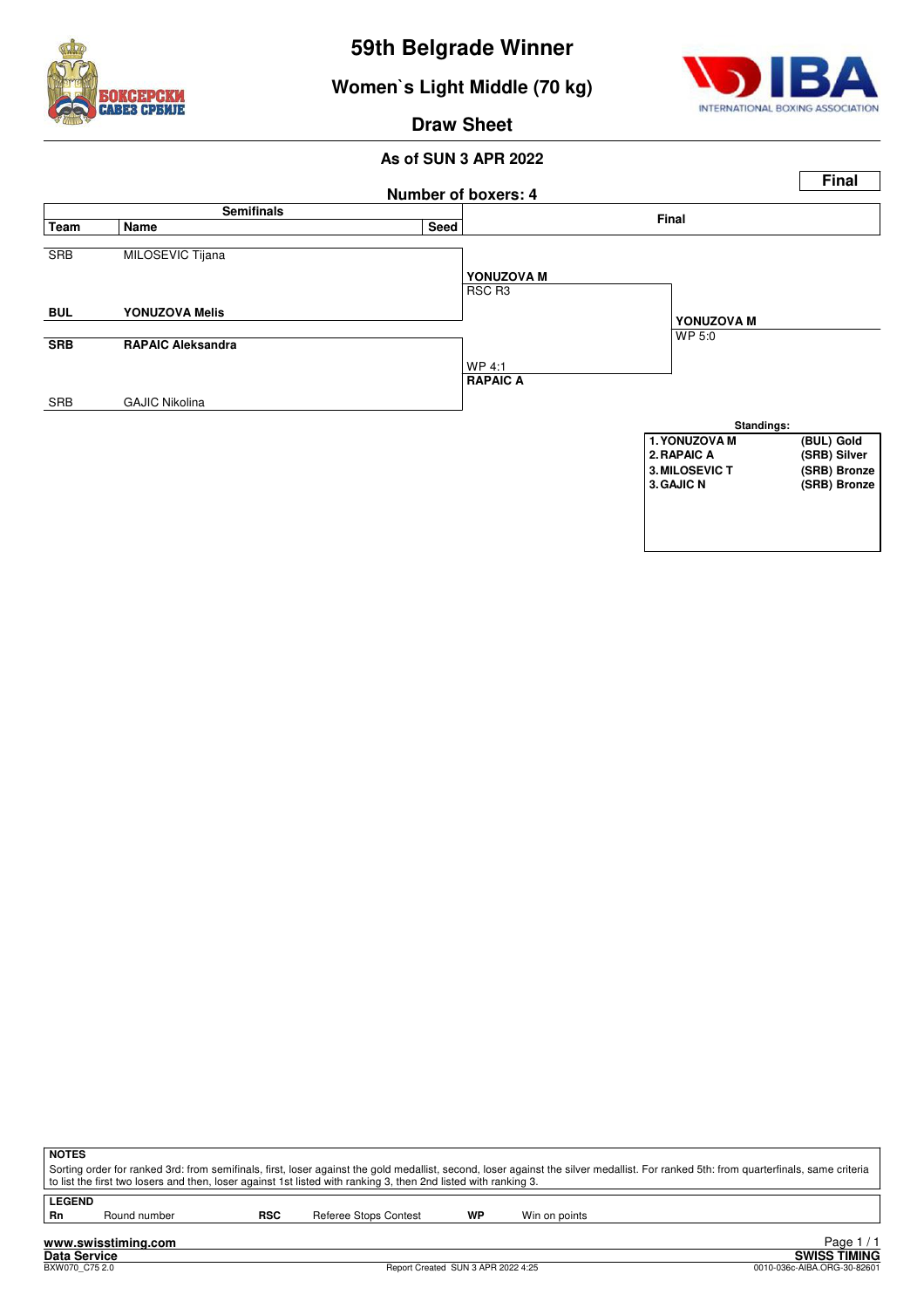

**Women`s Heavy (+81 kg)**



**Draw Sheet**



| <b>NOTES</b>  |                                                                                                                                                                                                                                                                                                           |            |                       |    |               |  |  |  |
|---------------|-----------------------------------------------------------------------------------------------------------------------------------------------------------------------------------------------------------------------------------------------------------------------------------------------------------|------------|-----------------------|----|---------------|--|--|--|
|               | Sorting order for ranked 3rd: from semifinals, first, loser against the gold medallist, second, loser against the silver medallist. For ranked 5th: from quarterfinals, same criteria<br>t o list the first two losers and then, loser against 1st listed with ranking 3, then 2nd listed with ranking 3. |            |                       |    |               |  |  |  |
| <b>LEGEND</b> |                                                                                                                                                                                                                                                                                                           |            |                       |    |               |  |  |  |
| Rn            | Round number                                                                                                                                                                                                                                                                                              | <b>RSC</b> | Referee Stops Contest | WP | Win on points |  |  |  |
|               | the contract of the contract of the contract of the contract of the contract of the contract of the contract of                                                                                                                                                                                           |            |                       |    | $D = - - 4/4$ |  |  |  |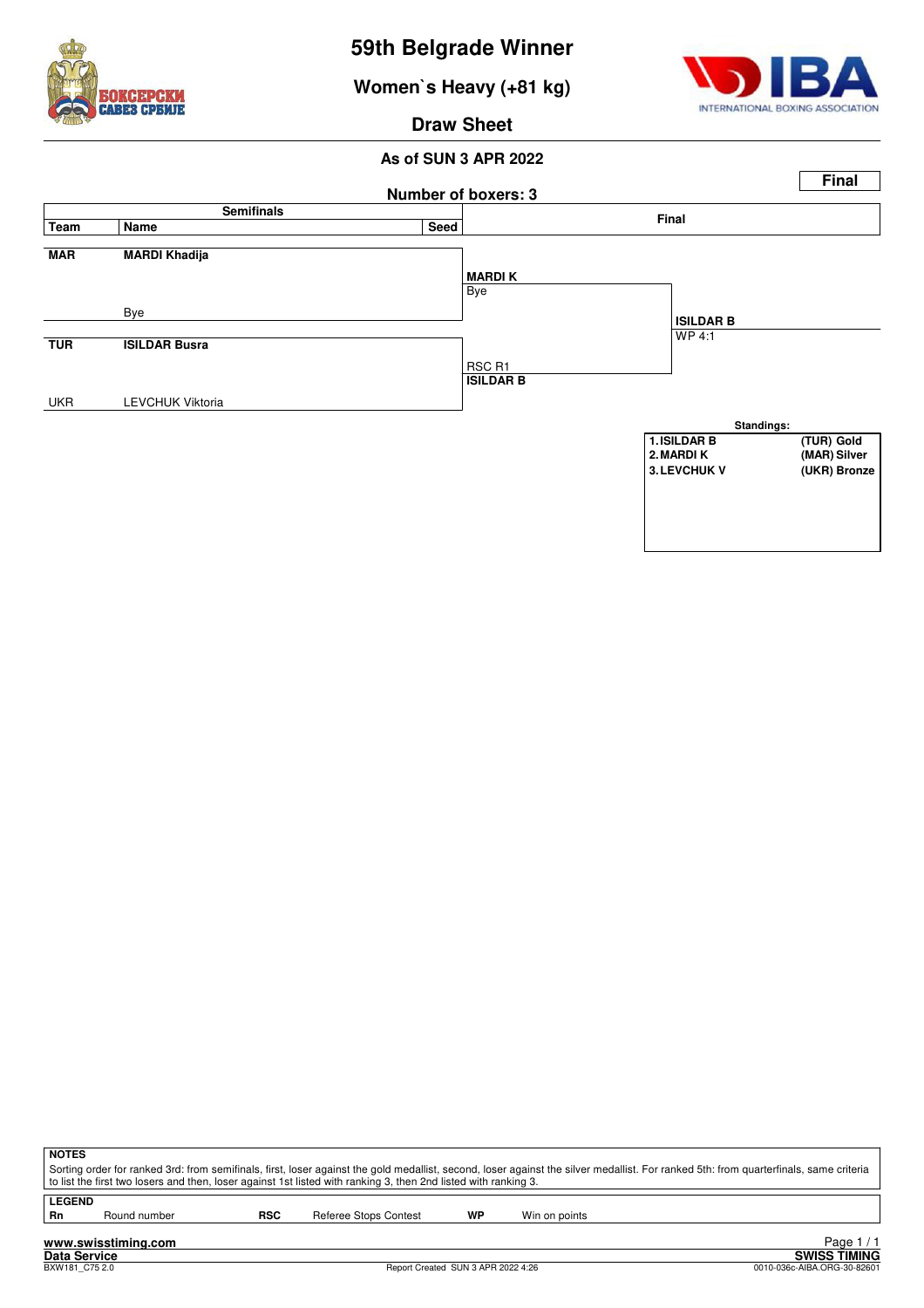

**Men`s Fly (51 kg)**



**Draw Sheet**

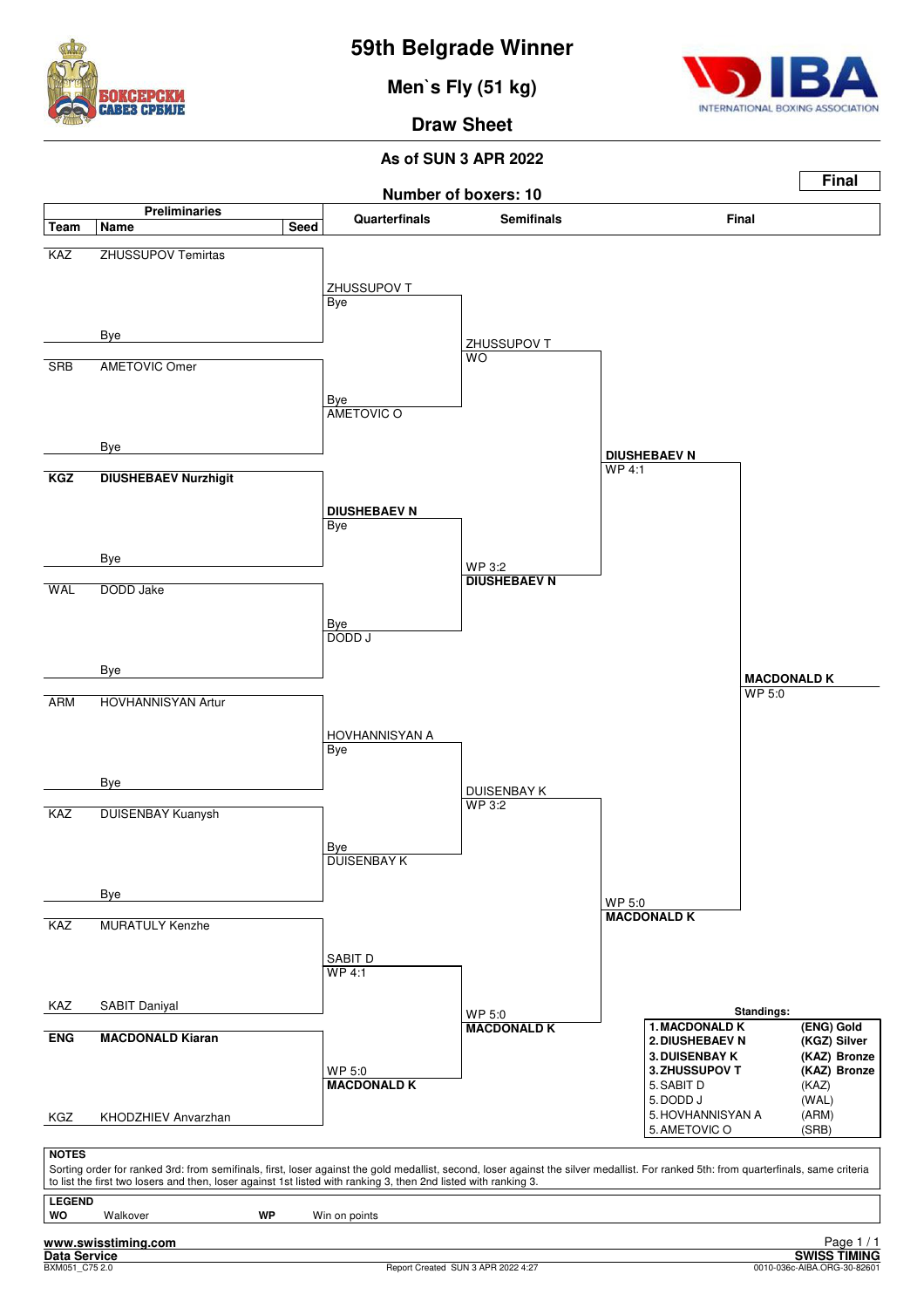

**Men`s Bantam (54 kg)**



**Draw Sheet**

#### **As of SUN 3 APR 2022**



#### **NOTES**

Sorting order for ranked 3rd: from semifinals, first, loser against the gold medallist, second, loser against the silver medallist. For ranked 5th: from quarterfinals, same criteria to list the first two losers and then, loser against 1st listed with ranking 3, then 2nd listed with ranking 3.

**LEGEND**

**Win on points**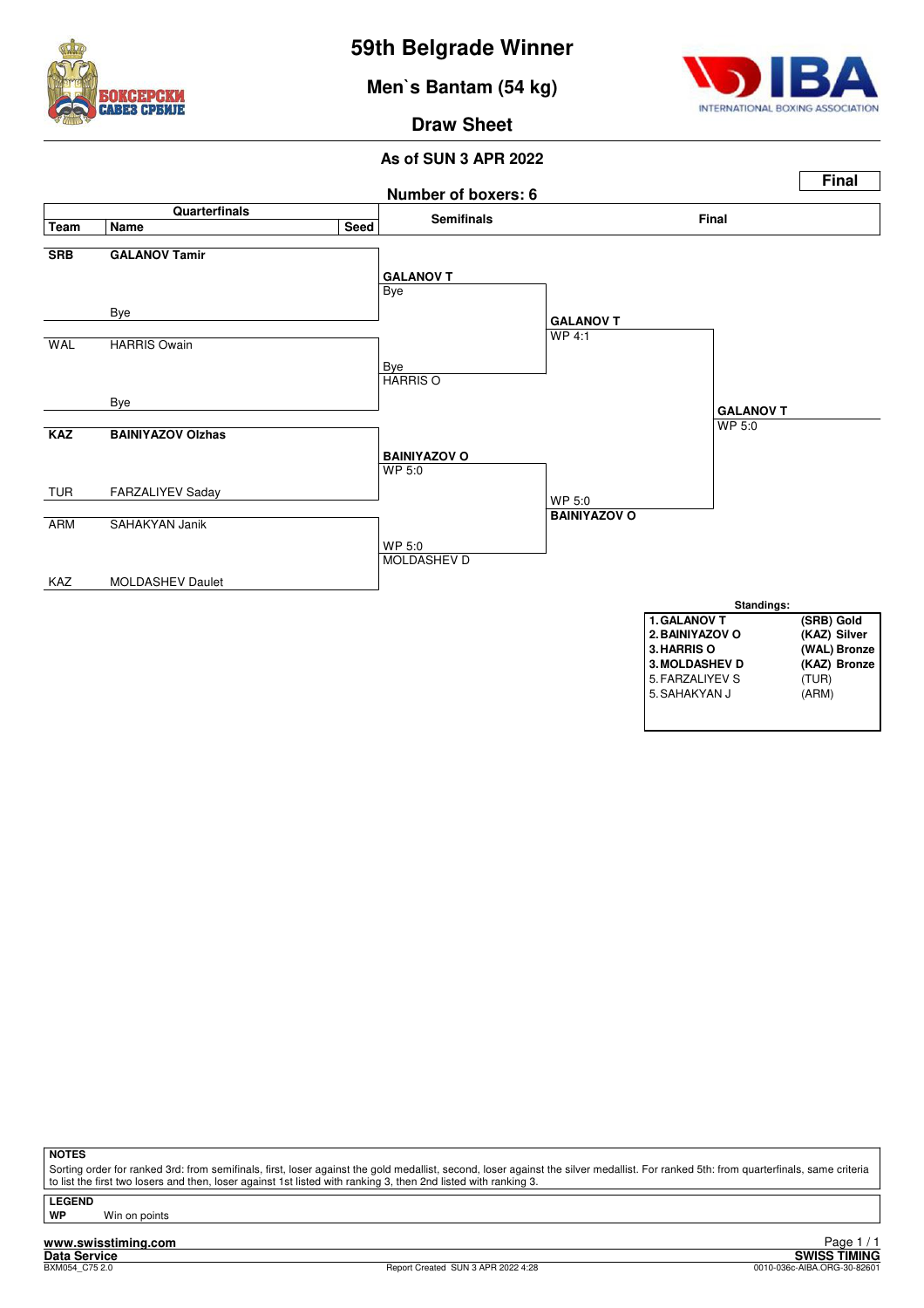

**Men`s Feather (57 kg)**



**Draw Sheet**



| <b>NOTES</b>                      |                          |    | to list the first two losers and then, loser against 1st listed with ranking 3, then 2nd listed with ranking 3. |            | Sorting order for ranked 3rd: from semifinals, first, loser against the gold medallist, second, loser against the silver medallist. For ranked 5th: from quarterfinals, same criteria |    |          |      |
|-----------------------------------|--------------------------|----|-----------------------------------------------------------------------------------------------------------------|------------|---------------------------------------------------------------------------------------------------------------------------------------------------------------------------------------|----|----------|------|
| <b>LEGEND</b><br><b>ABD</b><br>WP | Abandon<br>Win on points | Rn | Round number                                                                                                    | <b>RSC</b> | Referee Stops Contest                                                                                                                                                                 | wo | Walkover |      |
|                                   | www.swisstiming.com      |    |                                                                                                                 |            |                                                                                                                                                                                       |    |          | Page |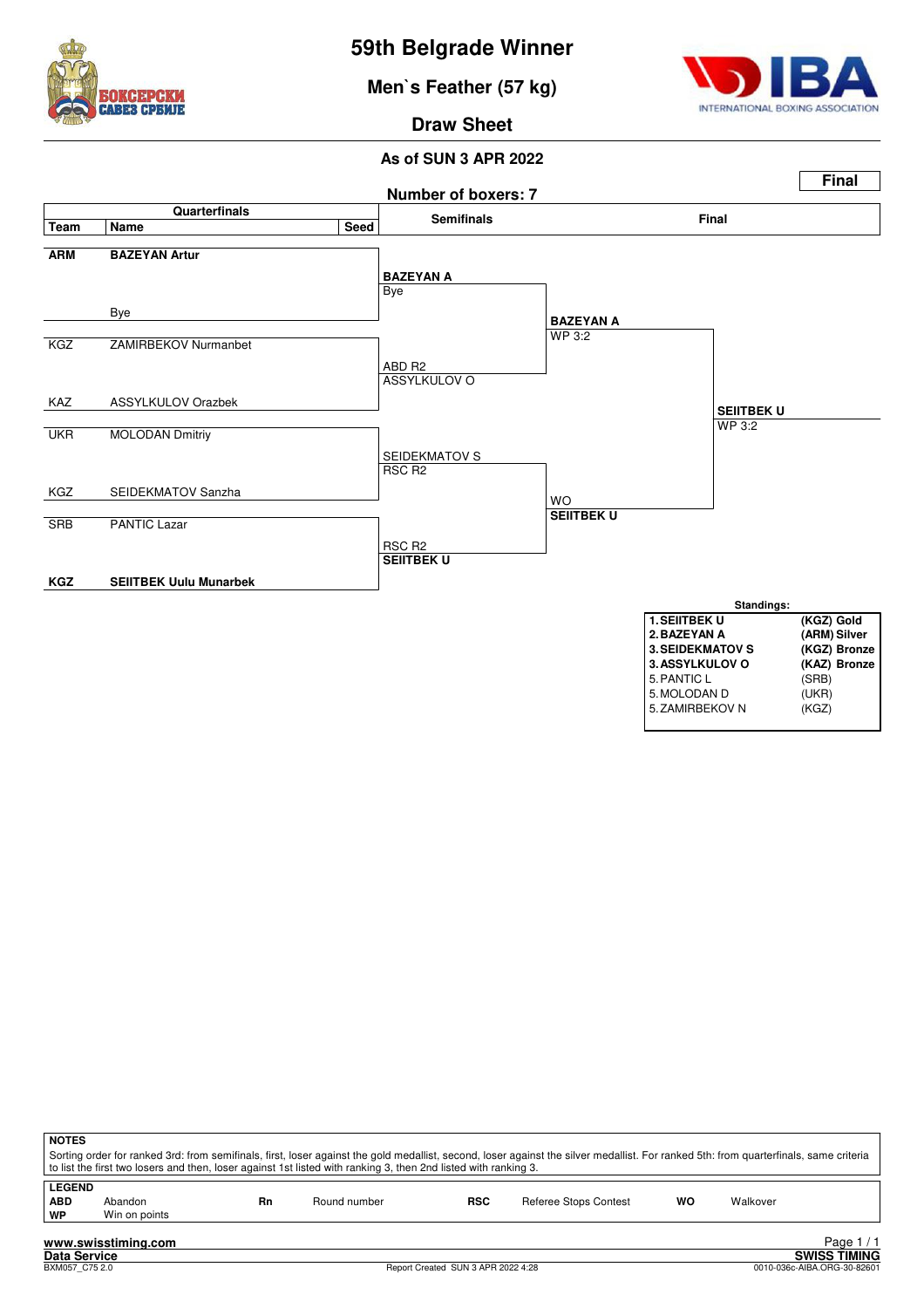

**Men`s Light (60 kg)**



#### **Draw Sheet**



| 3. TOLTAYEV S | (KAZ) Bronze |
|---------------|--------------|
| 5. GLIGORIC V | (SRB)        |
| 5. BEKTENOV R | (KGZ)        |
| 5. MAKZHAN B  | (KAZ)        |
|               |              |

| <b>NOTES</b>        |                     |     | to list the first two losers and then, loser against 1st listed with ranking 3, then 2nd listed with ranking 3. |    | Sorting order for ranked 3rd: from semifinals, first, loser against the gold medallist, second, loser against the silver medallist. For ranked 5th: from quarterfinals, same criteria |            |
|---------------------|---------------------|-----|-----------------------------------------------------------------------------------------------------------------|----|---------------------------------------------------------------------------------------------------------------------------------------------------------------------------------------|------------|
| <b>LEGEND</b><br>Rn | Round number        | RSC | Referee Stops Contest                                                                                           | WP | Win on points                                                                                                                                                                         |            |
|                     | www.swisstiming.com |     |                                                                                                                 |    |                                                                                                                                                                                       | Page $1/1$ |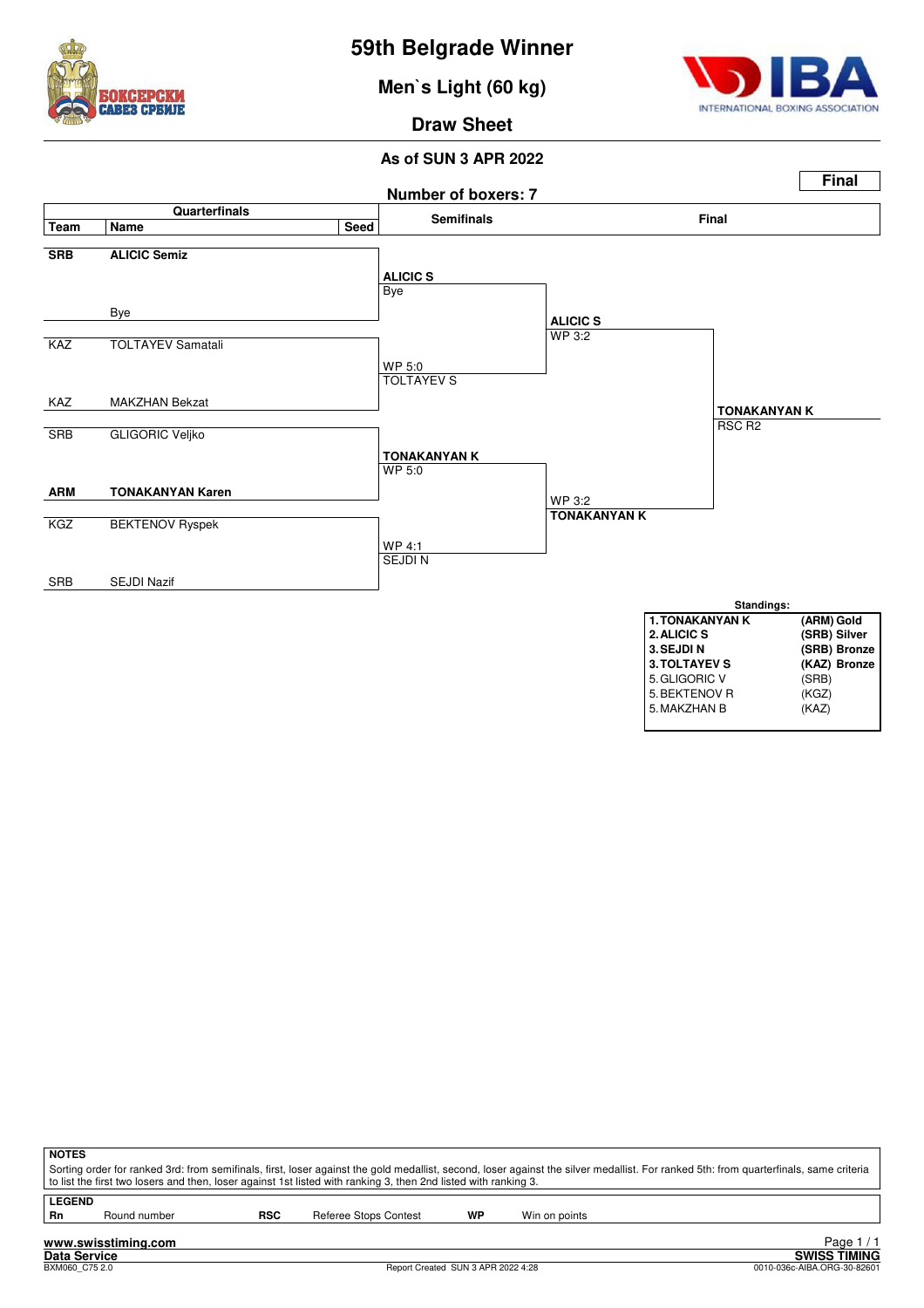

**Men`s Light Welter (63.5 kg)**



**Draw Sheet**

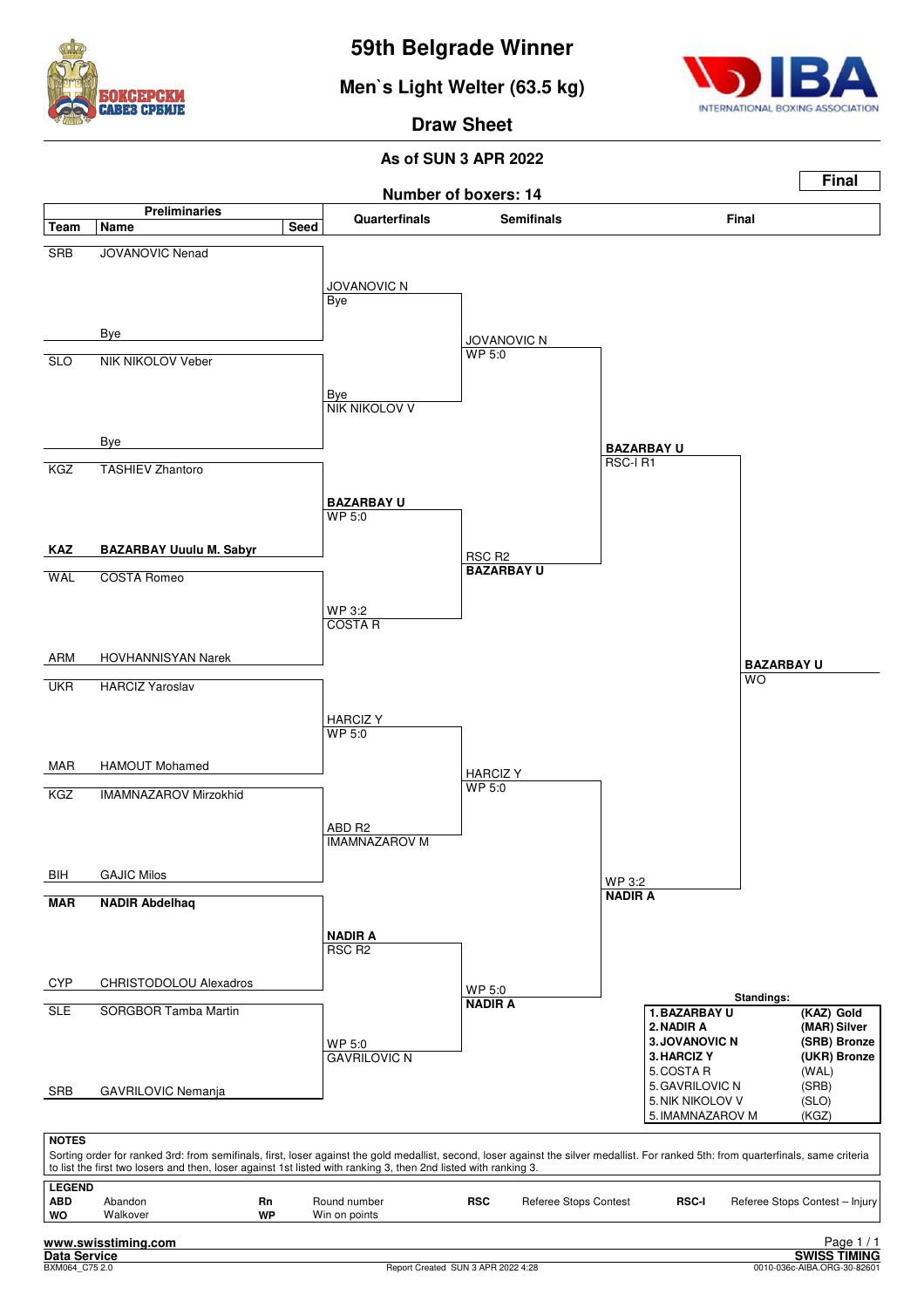

**Men`s Welter (67 kg)**



**Draw Sheet**



| <b>NOTES</b> |                                                                                                                                                                                            |    |               |  |  |  |  |
|--------------|--------------------------------------------------------------------------------------------------------------------------------------------------------------------------------------------|----|---------------|--|--|--|--|
|              | Sorting order for ranked 3rd: from semifinals, first, loser against the gold medallist, second, loser against the silver medallist. For ranked 5th: from quarterfinals, same criteria [16] |    |               |  |  |  |  |
|              | to list the first two losers and then, loser against 1st listed with ranking 3, then 2nd listed with ranking 3.                                                                            |    |               |  |  |  |  |
| l LEGEND     |                                                                                                                                                                                            |    |               |  |  |  |  |
| l wo         | Walkover                                                                                                                                                                                   | WP | Win on points |  |  |  |  |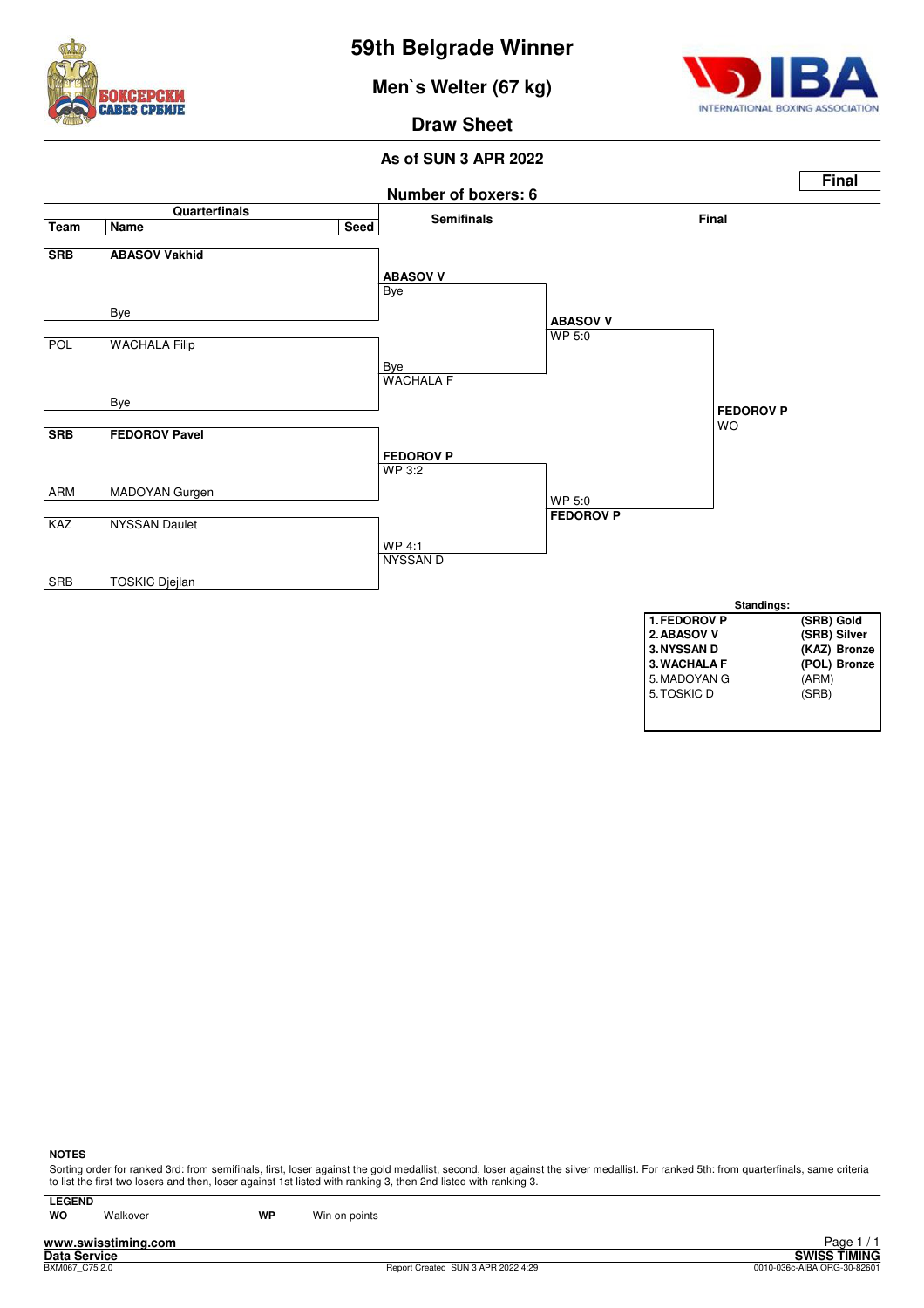

**Men`s Light Middle (71 kg)**



**Draw Sheet**

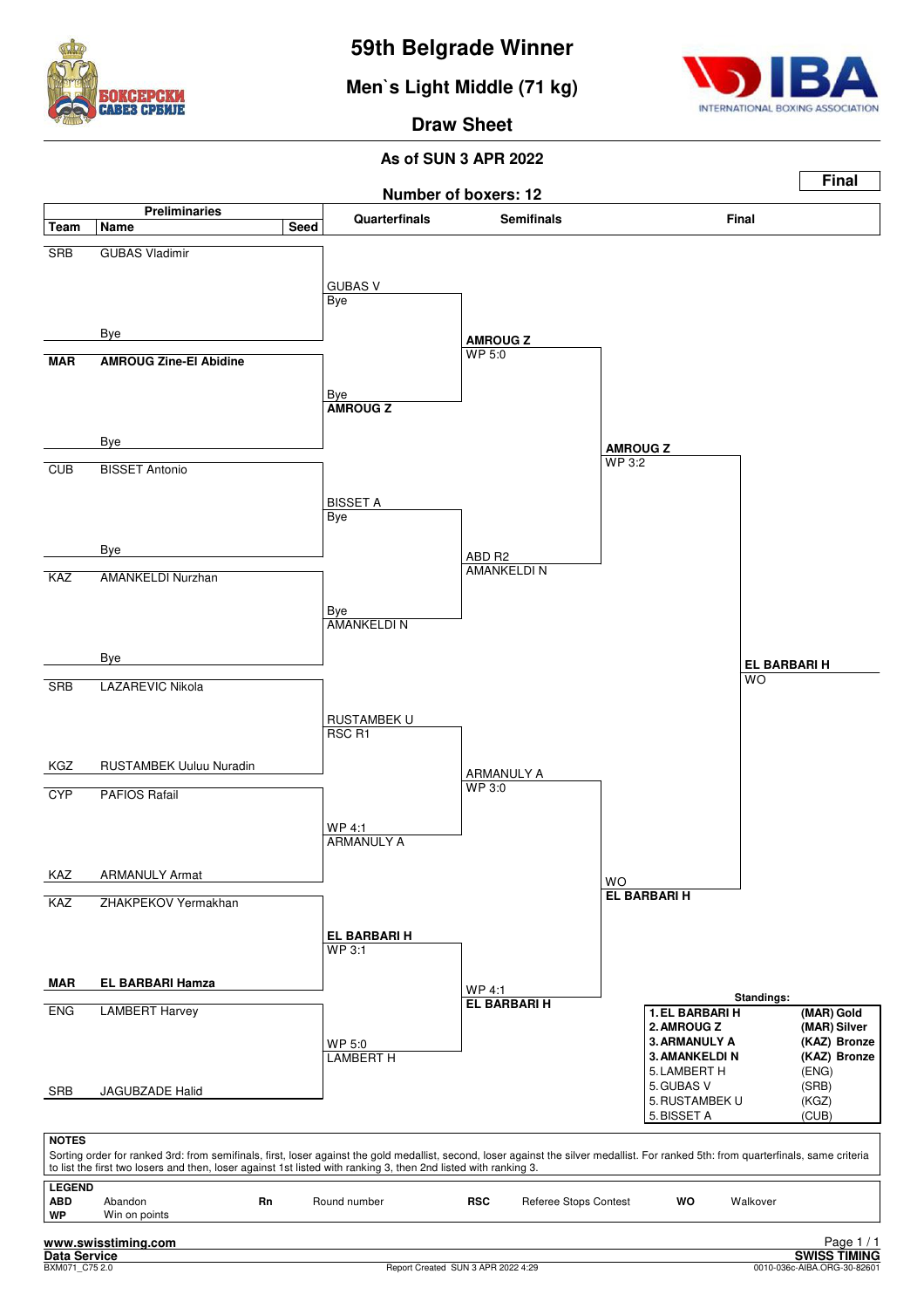

**Men`s Middle (75 kg)**



5. LORENCIC T

**Draw Sheet**

#### **As of SUN 3 APR 2022**



**NOTES**

Sorting order for ranked 3rd: from semifinals, first, loser against the gold medallist, second, loser against the silver medallist. For ranked 5th: from quarterfinals, same criteria to list the first two losers and then, loser against 1st listed with ranking 3, then 2nd listed with ranking 3.

**LEGEND Win on points** 

**www.swisstiming.com**<br>Data Service<br>BXM075.C75.2.0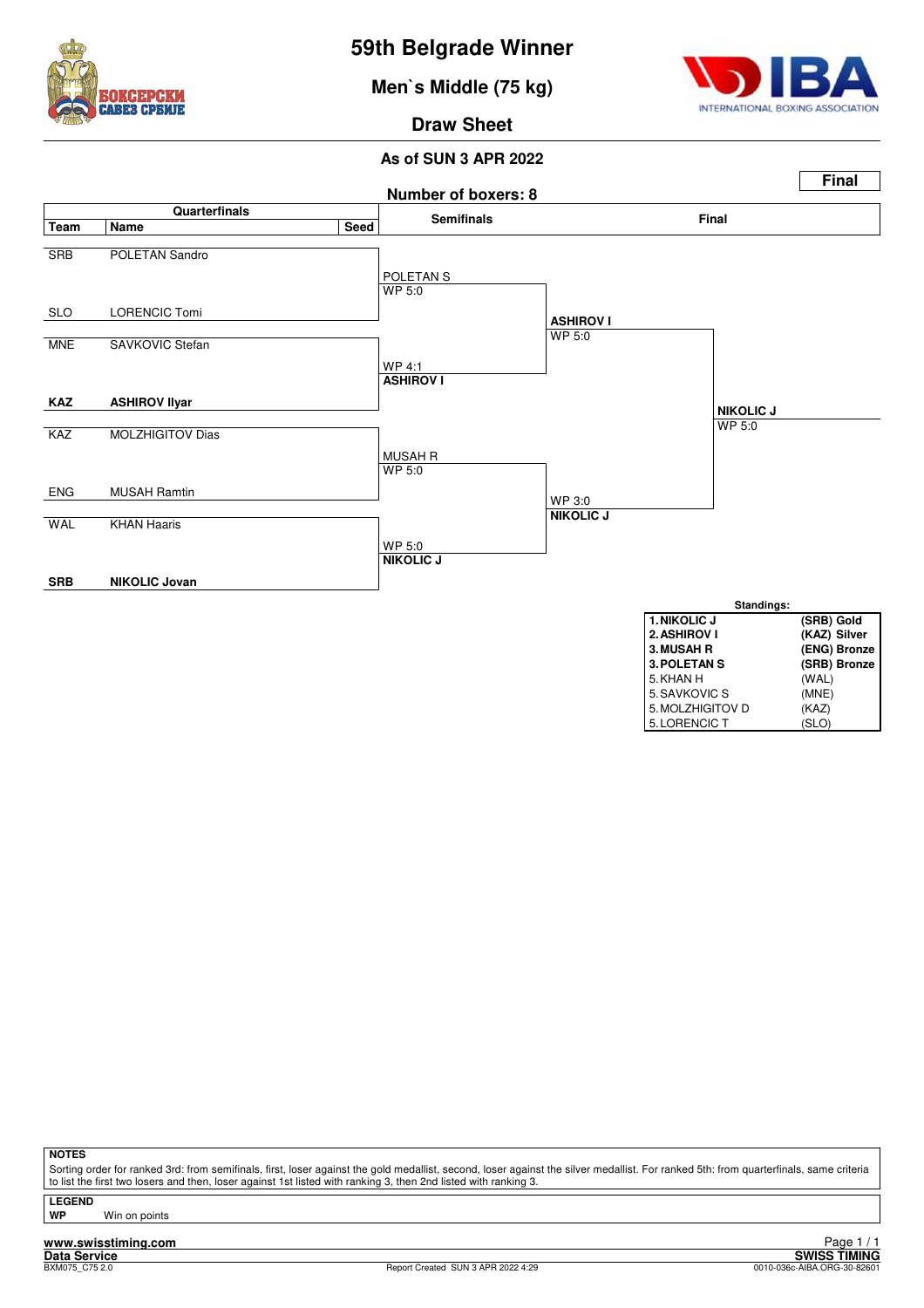

**Men`s Light Heavy (80 kg)**



**Draw Sheet**



| <u>J.IIAMDRADLUM II</u> | <b>AND LOTE</b> |
|-------------------------|-----------------|
| 3. AGEJEV A             | (SRB) Bronze    |
| 5. MARCIC P             | (MNE)           |
| 5. FORSTER D            | (SLO)           |
| 5. STANOJLOVIC B        | (SRB)           |
| 5. ZHAKPEKOV Y          | (KAZ)           |

| <b>NOTES</b>  |              |            |                                                                                                                 |    |                                                                                                                                                                                       |
|---------------|--------------|------------|-----------------------------------------------------------------------------------------------------------------|----|---------------------------------------------------------------------------------------------------------------------------------------------------------------------------------------|
|               |              |            |                                                                                                                 |    | Sorting order for ranked 3rd: from semifinals, first, loser against the gold medallist, second, loser against the silver medallist. For ranked 5th: from quarterfinals, same criteria |
|               |              |            | to list the first two losers and then, loser against 1st listed with ranking 3, then 2nd listed with ranking 3. |    |                                                                                                                                                                                       |
|               |              |            |                                                                                                                 |    |                                                                                                                                                                                       |
| <b>LEGEND</b> |              |            |                                                                                                                 |    |                                                                                                                                                                                       |
| Rn            | Round number | <b>RSC</b> | Referee Stops Contest                                                                                           | WP | Win on points                                                                                                                                                                         |
|               |              |            |                                                                                                                 |    |                                                                                                                                                                                       |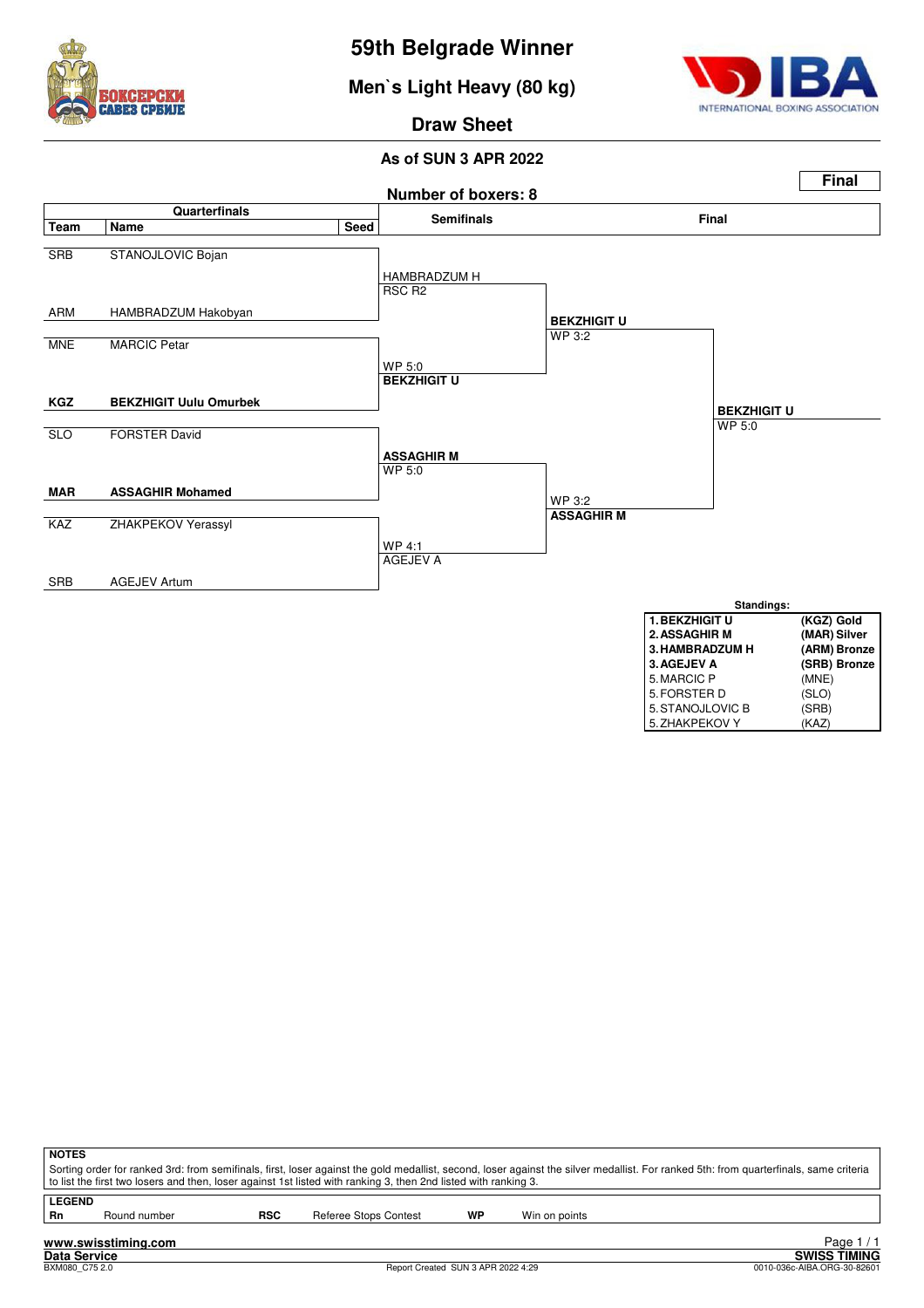

**Men`s Cruiser (86 kg)**



**Draw Sheet**

#### **As of SUN 3 APR 2022**



5. MARKOVIC A

|                     | <b>NOTES</b><br>Sorting order for ranked 3rd: from semifinals, first, loser against the gold medallist, second, loser against the silver medallist. For ranked 5th: from quarterfinals, same criteria<br>to list the first two losers and then, loser against 1st listed with ranking 3, then 2nd listed with ranking 3. |            |                       |    |          |    |               |            |  |  |  |  |
|---------------------|--------------------------------------------------------------------------------------------------------------------------------------------------------------------------------------------------------------------------------------------------------------------------------------------------------------------------|------------|-----------------------|----|----------|----|---------------|------------|--|--|--|--|
| <b>LEGEND</b><br>Rn | Round number                                                                                                                                                                                                                                                                                                             | <b>RSC</b> | Referee Stops Contest | wo | Walkover | WP | Win on points |            |  |  |  |  |
|                     | www.swisstiming.com                                                                                                                                                                                                                                                                                                      |            |                       |    |          |    |               | Page $1/1$ |  |  |  |  |

**Data Service SWISS TIMING**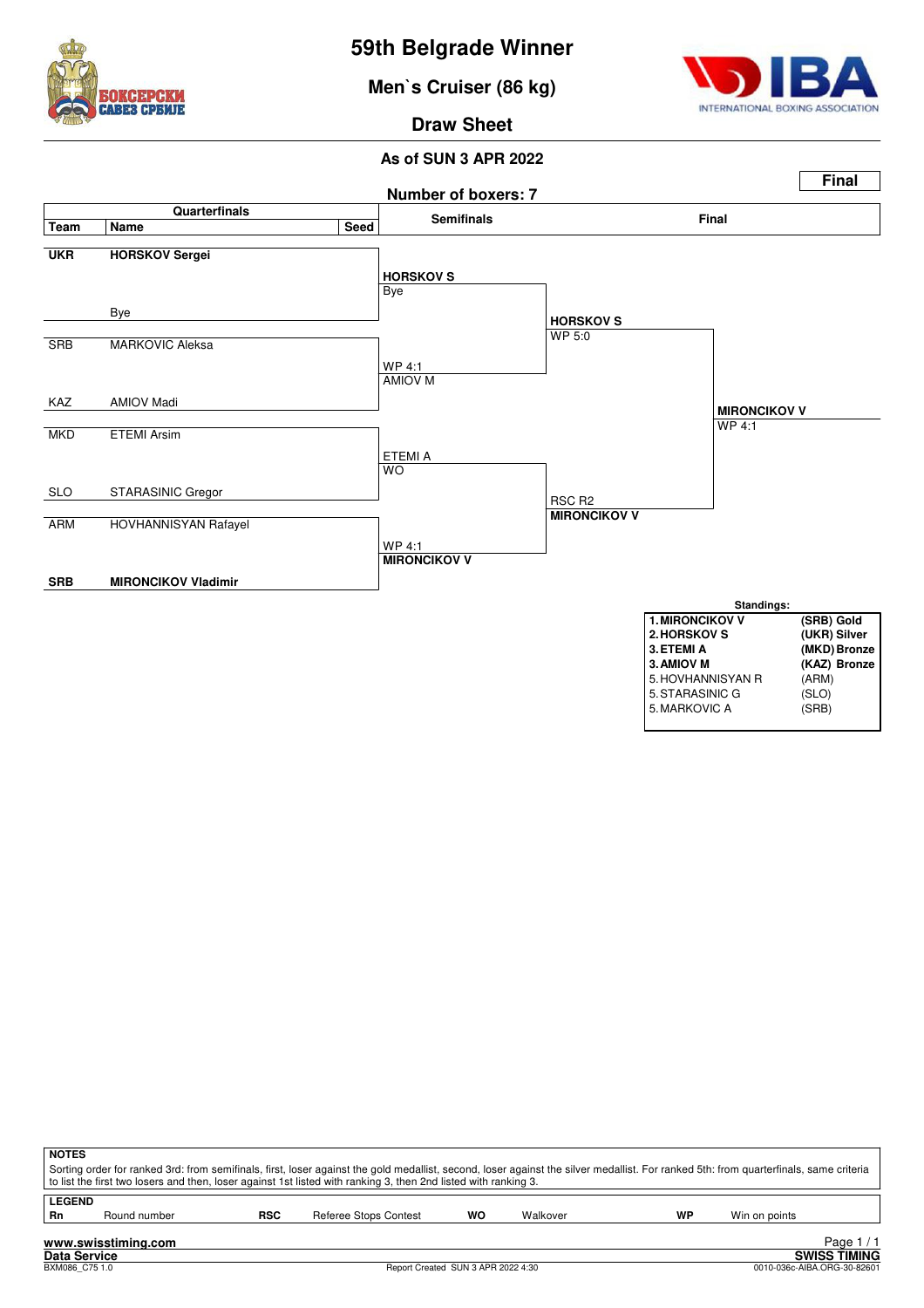

**Men`s Heavy (92 kg)**



**Draw Sheet**



| <b>NOTES</b>  |                                                                                                                                                                                       |    |              |            |                       |    |               |          |  |  |  |  |
|---------------|---------------------------------------------------------------------------------------------------------------------------------------------------------------------------------------|----|--------------|------------|-----------------------|----|---------------|----------|--|--|--|--|
|               | Sorting order for ranked 3rd: from semifinals, first, loser against the gold medallist, second, loser against the silver medallist. For ranked 5th: from quarterfinals, same criteria |    |              |            |                       |    |               |          |  |  |  |  |
|               | to list the first two losers and then, loser against 1st listed with ranking 3, then 2nd listed with ranking 3.                                                                       |    |              |            |                       |    |               |          |  |  |  |  |
| <b>LEGEND</b> |                                                                                                                                                                                       |    |              |            |                       |    |               |          |  |  |  |  |
| <b>ABD</b>    | Abandon                                                                                                                                                                               | Rn | Round number | <b>RSC</b> | Referee Stops Contest | WP | Win on points |          |  |  |  |  |
|               |                                                                                                                                                                                       |    |              |            |                       |    |               |          |  |  |  |  |
|               | www.swisstiming.com                                                                                                                                                                   |    |              |            |                       |    |               | Page 1/1 |  |  |  |  |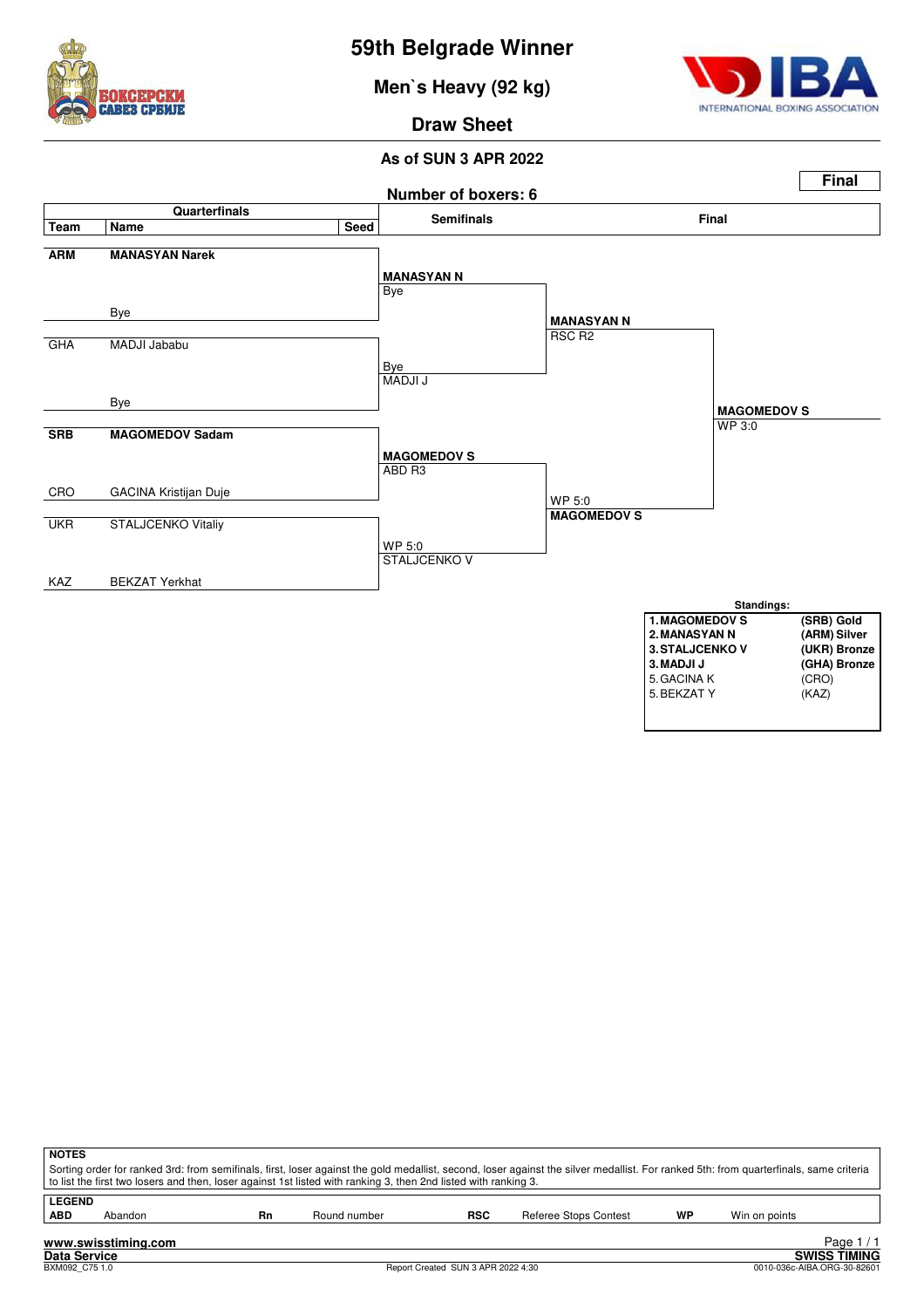





**Draw Sheet**



| <b>NOTES</b>  |                                                                                                                                                                                                                                                                                                          |            |                       |    |               |  |  |  |  |  |  |  |
|---------------|----------------------------------------------------------------------------------------------------------------------------------------------------------------------------------------------------------------------------------------------------------------------------------------------------------|------------|-----------------------|----|---------------|--|--|--|--|--|--|--|
|               | Sorting order for ranked 3rd: from semifinals, first, loser against the gold medallist, second, loser against the silver medallist. For ranked 5th: from quarterfinals, same criteria<br>to list the first two losers and then, loser against 1st listed with ranking 3, then 2nd listed with ranking 3. |            |                       |    |               |  |  |  |  |  |  |  |
|               |                                                                                                                                                                                                                                                                                                          |            |                       |    |               |  |  |  |  |  |  |  |
| <b>LEGEND</b> |                                                                                                                                                                                                                                                                                                          |            |                       |    |               |  |  |  |  |  |  |  |
| Rn            | Round number                                                                                                                                                                                                                                                                                             | <b>RSC</b> | Referee Stops Contest | WP | Win on points |  |  |  |  |  |  |  |
|               | www.swisstiming.com                                                                                                                                                                                                                                                                                      |            |                       |    | Page          |  |  |  |  |  |  |  |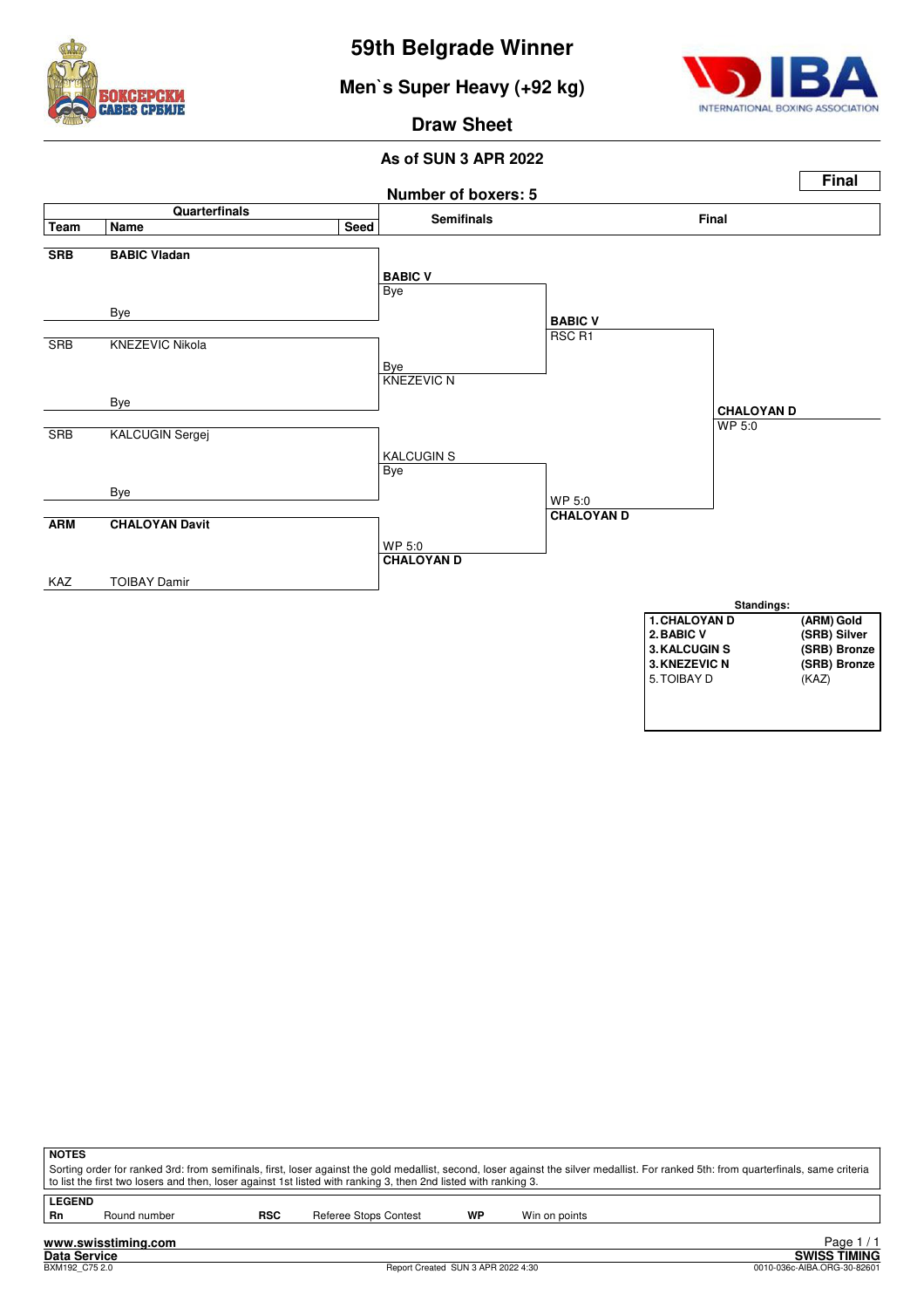



**Session Results**

#### **Session 1**

#### **TUE 29 MAR 2022 19.45**

|                |    | Order Bout Weight Category    | Corner                    | Name                                                      | Seed                                                                         | Team<br>Code             | Winner                                                                                                               | Result     | <b>Decision</b> |                                           |
|----------------|----|-------------------------------|---------------------------|-----------------------------------------------------------|------------------------------------------------------------------------------|--------------------------|----------------------------------------------------------------------------------------------------------------------|------------|-----------------|-------------------------------------------|
| 1              |    | 9 Men's Light Welter (63.5kg) | <b>RED</b><br><b>BLUE</b> | SORGBOR Tamba Martin<br><b>GAVRILOVIC Nemanja</b>         |                                                                              | <b>SLE</b><br><b>SRB</b> | <b>BLUE</b>                                                                                                          | WP         | 5:0             |                                           |
|                |    | Referee: ENG                  |                           | <b>ARMSTRONG Wayne</b>                                    | Judge 1: BIH<br>Judge 2: MAR<br>Judge 3:<br>Judge 4: WAL<br>Judge 5:         | ARM<br>KGZ               | MAJSTOROVIC Vlado<br><b>LABYAD Said</b><br>BAGHDASARYAN Vardan<br><b>GRIFFITHS Stanley</b><br>YRSALIEV Mukash        |            |                 | 27:30<br>27:30<br>27:30<br>27:30<br>27:30 |
| 2              | 10 | Men's Light Middle (71kg)     | RED<br><b>BLUE</b>        | <b>LAZAREVIC Nikola</b><br><b>RUSTAMBEK Uuluu Nuradin</b> |                                                                              | <b>SRB</b><br><b>KGZ</b> | <b>BLUE</b>                                                                                                          | <b>RSC</b> | R <sub>1</sub>  |                                           |
|                |    | Referee: SRB                  |                           | DAMNJANOVIC Boban                                         | Judge 1: WAL<br>Judge 2: MAR<br>Judge 3: BIH<br>Judge 4: ENG<br>Judge 5: ARM |                          | <b>GRIFFITHS Stanley</b><br><b>LABYAD Said</b><br>MAJSTOROVIC Vlado<br><b>ARMSTRONG Wayne</b><br>BAGHDASARYAN Vardan |            |                 |                                           |
| 3              | 13 | Men's Light Middle (71kg)     | <b>RED</b><br><b>BLUE</b> | <b>LAMBERT Harvey</b><br>JAGUBZADE Halid                  |                                                                              | <b>ENG</b><br><b>SRB</b> | <b>RED</b>                                                                                                           | <b>WP</b>  | 5:0             |                                           |
|                |    | Referee:                      | <b>SRB</b>                | MILUTINOVIC Nemanja                                       | Judge 1: ARM<br>Judge 2: WAL<br>Judge 3: MAR<br>Judge 4: KGZ<br>Judge 5:     | BIH                      | BAGHDASARYAN Vardan<br><b>GRIFFITHS Stanley</b><br><b>LABYAD Said</b><br>YRSALIEV Mukash<br>MAJSTOROVIC Vlado        |            |                 | 30:27<br>29:28<br>30:27<br>30:27<br>29:28 |
|                |    |                               |                           |                                                           |                                                                              |                          |                                                                                                                      |            |                 |                                           |
| $\overline{4}$ | 1  | Women's Welter (66kg)         | <b>RED</b><br><b>BLUE</b> | <b>MATOVIC Milena</b><br><b>BEL AHBIB Oumayma</b>         |                                                                              | <b>SRB</b><br><b>MAR</b> | <b>RED</b>                                                                                                           | <b>WP</b>  | 3:2             |                                           |
|                |    | Referee: SRB                  |                           | PETKOVIC Marija                                           | Judge 1: ARM<br>Judge 2: KGZ<br>Judge 3: ENG<br>Judge 4: WAL<br>Judge 5:     | BIH                      | BAGHDASARYAN Vardan<br>YRSALIEV Mukash<br><b>ARMSTRONG Wayne</b><br><b>GRIFFITHS Stanley</b><br>MAJSTOROVIC Vlado    |            |                 | 29:28<br>29:28<br>28:29<br>28:29<br>29:28 |
|                |    |                               |                           |                                                           |                                                                              |                          |                                                                                                                      |            |                 |                                           |
| 5              |    | 2 Men's Fly (51kg)            | <b>RED</b><br>BLUE        | <b>MURATULY Kenzhe</b><br><b>SABIT Daniyal</b>            |                                                                              | KAZ<br>KAZ               | <b>BLUE</b>                                                                                                          | WP         | 4:1             |                                           |
|                |    | Referee: SRB                  |                           | <b>SARIC Radisa</b>                                       | Judge 1: SRB<br>Judge 2: SRB<br>Judge 3:<br>Judge 4: SRB<br>Judge 5: SRB     | SRB                      | <b>UGRENOVIC Jovana</b><br>MILUTINOVIC Nemanja<br>DAMNJANOVIC Boban<br>PETKOVIC Marija<br>RAZNATOVIC Marija          |            |                 | 28:29<br>28:29<br>29:28<br>27:30<br>28:29 |
| 6              | 3  |                               | RED                       | <b>MACDONALD Kiaran</b>                                   |                                                                              | <b>ENG</b>               | <b>RED</b>                                                                                                           | <b>WP</b>  | 5:0             |                                           |
|                |    | Men`s Fly (51kg)              | <b>BLUE</b>               | KHODZHIEV Anvarzhan                                       |                                                                              | <b>KGZ</b>               |                                                                                                                      |            |                 |                                           |
|                |    | Referee: SRB                  |                           | <b>UGRENOVIC Jovana</b>                                   | Judge 1: ARM<br>Judge 2:<br>Judge 3: SRB<br>Judge 4: BIH<br>Judge 5: MAR     | SRB                      | BAGHDASARYAN Vardan<br>DAMNJANOVIC Boban<br><b>SARIC Radisa</b><br>MAJSTOROVIC Vlado<br><b>LABYAD Said</b>           |            |                 | 29:28<br>30:27<br>30:27<br>30:27<br>30:27 |
| $\overline{7}$ |    | 4 Men's Light Welter (63.5kg) | <b>RED</b>                | <b>TASHIEV Zhantoro</b>                                   |                                                                              | <b>KGZ</b>               |                                                                                                                      |            |                 |                                           |
|                |    |                               | <b>BLUE</b>               | BAZARBAY Uuulu M. Sabyr                                   |                                                                              | <b>KAZ</b>               | <b>BLUE</b>                                                                                                          | <b>WP</b>  | 5.0             |                                           |
|                |    | Referee: SRB                  |                           | RAZNATOVIC Marija                                         | Judge 1: MAR<br>Judge 2: SRB<br>Judge 3: ENG<br>Judge 4: WAL<br>Judge 5: SRB |                          | <b>LABYAD Said</b><br>PETKOVIC Marija<br><b>ARMSTRONG Wayne</b><br><b>GRIFFITHS Stanley</b><br>MILUTINOVIC Nemanja   |            |                 | 27:30<br>28:29<br>27:30<br>27:30<br>28:29 |
| 8              |    | 5 Men's Light Welter (63.5kg) | RED<br><b>BLUE</b>        | <b>COSTA Romeo</b><br><b>HOVHANNISYAN Narek</b>           |                                                                              | WAL<br>ARM               | <b>RED</b>                                                                                                           | <b>WP</b>  | 3:2             |                                           |
|                |    | Referee: MAR                  |                           | <b>LABYAD Said</b>                                        | Judge 1: SRB<br>Judge 2: BIH<br>Judge 3: KGZ<br>Judge 4: SRB<br>Judge 5: SRB |                          | UGRENOVIC Jovana<br>MAJSTOROVIC Vlado<br>YRSALIEV Mukash<br><b>SARIC Radisa</b><br>MILUTINOVIC Nemanja               |            |                 | 29:28<br>28:29<br>28:29<br>29:28<br>29:28 |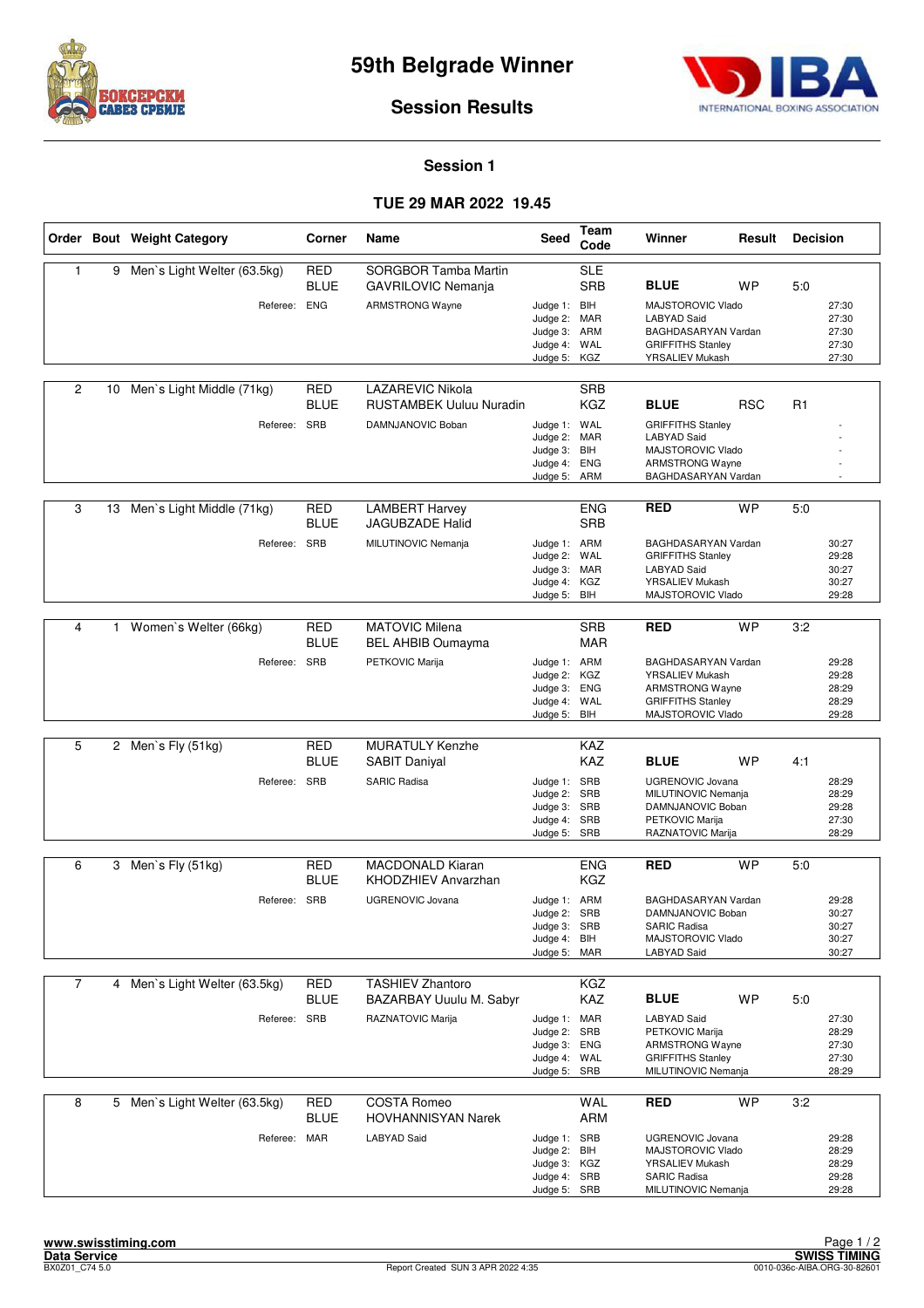



#### **Session Results**

#### **Session 1**

#### **TUE 29 MAR 2022 19.45**

|    |    | Order Bout Weight Category    | Corner                    | Name                                                   | Seed                                                                         | Team<br>Code             | Winner                                                                                                                           | Result     | <b>Decision</b> |                                           |
|----|----|-------------------------------|---------------------------|--------------------------------------------------------|------------------------------------------------------------------------------|--------------------------|----------------------------------------------------------------------------------------------------------------------------------|------------|-----------------|-------------------------------------------|
| 9  | 6  | Men's Light Welter (63.5kg)   | <b>RED</b><br><b>BLUE</b> | <b>HARCIZ Yaroslav</b><br><b>HAMOUT Mohamed</b>        |                                                                              | <b>UKR</b><br><b>MAR</b> | <b>RED</b>                                                                                                                       | <b>WP</b>  | 5:0             |                                           |
|    |    | Referee: WAL                  |                           | <b>GRIFFITHS Stanley</b>                               | Judge 1: ENG<br>Judge 2: KGZ<br>Judge 3: SRB<br>Judge 4: ARM<br>Judge 5: SRB |                          | <b>ARMSTRONG Wayne</b><br>YRSALIEV Mukash<br>DAMNJANOVIC Boban<br>BAGHDASARYAN Vardan<br>PETKOVIC Marija                         |            |                 | 28:27<br>28:27<br>28:27<br>28:27<br>29:26 |
| 10 |    | 7 Men's Light Welter (63.5kg) | <b>RED</b><br><b>BLUE</b> | <b>IMAMNAZAROV Mirzokhid</b><br><b>GAJIC Milos</b>     |                                                                              | <b>KGZ</b><br>BIH        | <b>RED</b>                                                                                                                       | <b>ABD</b> | R <sub>2</sub>  |                                           |
|    |    | Referee:                      | SRB                       | DAMNJANOVIC Boban                                      | Judge 1: WAL<br>Judge 2: ENG<br>Judge 3: SRB<br>Judge 4: ARM<br>Judge 5: SRB |                          | <b>GRIFFITHS Stanley</b><br><b>ARMSTRONG Wayne</b><br><b>SARIC Radisa</b><br>BAGHDASARYAN Vardan<br>RAZNATOVIC Marija            |            |                 | 10:8<br>10:9<br>10:9<br>10:9<br>10:9      |
| 11 |    | 8 Men's Light Welter (63.5kg) | <b>RED</b><br><b>BLUE</b> | <b>NADIR Abdelhag</b><br><b>CHRISTODOLOU Alexadros</b> |                                                                              | <b>MAR</b><br><b>CYP</b> | <b>RED</b>                                                                                                                       | <b>RSC</b> | R <sub>2</sub>  |                                           |
|    |    | Referee: BIH                  |                           | MAJSTOROVIC Vlado                                      | Judge 1: WAL<br>Judge 2: KGZ<br>Judge 3: SRB<br>Judge 4: ARM<br>Judge 5: ENG |                          | <b>GRIFFITHS Stanley</b><br>YRSALIEV Mukash<br>PETKOVIC Marija<br>BAGHDASARYAN Vardan<br><b>ARMSTRONG Wayne</b>                  |            |                 | 10:9<br>10:9<br>10:9<br>10:9<br>10:9      |
| 12 | 11 | Men's Light Middle (71kg)     | <b>RED</b>                | <b>PAFIOS Rafail</b>                                   |                                                                              | <b>CYP</b>               |                                                                                                                                  |            |                 |                                           |
|    |    | Referee: KGZ                  | <b>BLUE</b>               | <b>ARMANULY Armat</b><br><b>YRSALIEV Mukash</b>        | Judge 1: WAL<br>Judge 2: SRB<br>Judge 3: ENG<br>Judge 4: MAR<br>Judge 5: SRB | <b>KAZ</b>               | <b>BLUE</b><br><b>GRIFFITHS Stanley</b><br>UGRENOVIC Jovana<br><b>ARMSTRONG Wayne</b><br><b>LABYAD Said</b><br>DAMNJANOVIC Boban | <b>WP</b>  | 4:1             | 28:29<br>29:28<br>27:30<br>26:30<br>27:30 |
| 13 | 12 | Men's Light Middle (71kg)     | <b>RED</b><br><b>BLUE</b> | ZHAKPEKOV Yermakhan<br>EL BARBARI Hamza                |                                                                              | <b>KAZ</b><br><b>MAR</b> | <b>BLUE</b>                                                                                                                      | <b>WP</b>  | 3:1             |                                           |
|    |    | Referee: SRB                  |                           | MILUTINOVIC Nemanja                                    | Judge 1: ARM<br>Judge 2: ENG<br>Judge 3: SRB<br>Judge 4: BIH<br>Judge 5: WAL |                          | BAGHDASARYAN Vardan<br><b>ARMSTRONG Wayne</b><br>DAMNJANOVIC Boban<br>MAJSTOROVIC Vlado<br><b>GRIFFITHS Stanley</b>              |            |                 | 29:28<br>28:28<br>27:30<br>28:29<br>27:30 |

| <b>LEGEND</b>       |                     |    |              |                                    |                       |    |               |                             |
|---------------------|---------------------|----|--------------|------------------------------------|-----------------------|----|---------------|-----------------------------|
| <b>ABD</b>          | Abandon             | Rn | Round number | <b>RSC</b>                         | Referee Stops Contest | WP | Win on points |                             |
|                     |                     |    |              |                                    |                       |    |               |                             |
|                     | www.swisstiming.com |    |              |                                    |                       |    |               | Page $2/2$                  |
| <b>Data Service</b> |                     |    |              |                                    |                       |    |               | <b>SWISS TIMING</b>         |
| BX0Z01 C74 5.0      |                     |    |              | Report Created SUN 3 APR 2022 4:35 |                       |    |               | 0010-036c-AIBA.ORG-30-82601 |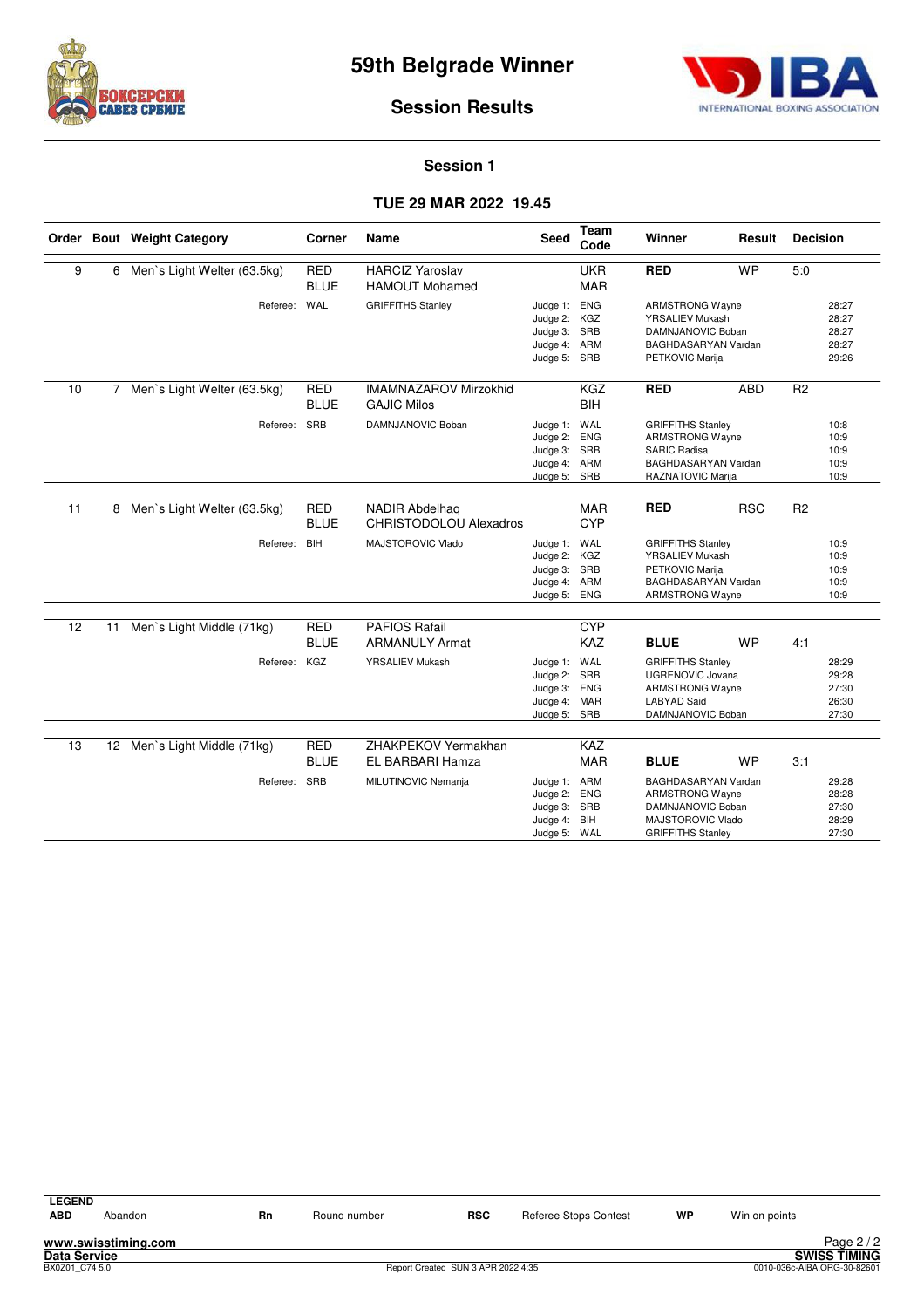



**Session Results**

#### **Session 2**

#### **WED 30 MAR 2022 14.30**

|                |    | Order Bout Weight Category   | Corner                    | Name                                                     | <b>Seed</b>                                                                  | Team<br>Code             | Winner                                                                                                            | Result     | <b>Decision</b> |                                           |
|----------------|----|------------------------------|---------------------------|----------------------------------------------------------|------------------------------------------------------------------------------|--------------------------|-------------------------------------------------------------------------------------------------------------------|------------|-----------------|-------------------------------------------|
| 1              |    | 14 Women's Minimum (45-48kg) | <b>RED</b><br><b>BLUE</b> | SILJKOVIC Snezana<br>SHALIMOVA Olga                      |                                                                              | <b>SRB</b><br><b>UKR</b> | <b>RED</b>                                                                                                        | <b>WP</b>  | 5:0             |                                           |
|                |    | Referee: BIH                 |                           | MAJSTOROVIC Vlado                                        | Judge 1: WAL<br>Judge 2:<br>Judge 3:<br>Judge 4:<br>Judge 5:                 | ENG<br>ARM<br>MAR<br>KGZ | <b>GRIFFITHS Stanley</b><br><b>ARMSTRONG Wayne</b><br>BAGHDASARYAN Vardan<br>LABYAD Said<br>YRSALIEV Mukash       |            |                 | 30:27<br>29:28<br>29:28<br>30:27<br>30:27 |
| $\overline{c}$ | 15 | Women's Minimum (45-48kg)    | RED<br><b>BLUE</b>        | <b>ASENOVA Sevda</b><br><b>RESZSTAN Demie-Jade</b>       |                                                                              | <b>BUL</b><br><b>ENG</b> | <b>RED</b>                                                                                                        | <b>WP</b>  | 3:2             |                                           |
|                |    | Referee: SRB                 |                           | RAZNATOVIC Marija                                        | Judge 1: MAR<br>Judge 2: ARM<br>Judge 3: BIH<br>Judge 4: SRB<br>Judge 5: KGZ |                          | LABYAD Said<br>BAGHDASARYAN Vardan<br>MAJSTOROVIC Vlado<br><b>SARIC Radisa</b><br>YRSALIEV Mukash                 |            |                 | 27:28<br>28:27<br>28:27<br>28:27<br>27:28 |
| 3              | 16 | Men's Feather (57kg)         | <b>RED</b><br><b>BLUE</b> | <b>ZAMIRBEKOV Nurmanbet</b><br><b>ASSYLKULOV Orazbek</b> |                                                                              | <b>KGZ</b><br><b>KAZ</b> | <b>BLUE</b>                                                                                                       | <b>ABD</b> | R <sub>2</sub>  |                                           |
|                |    | Referee: ENG                 |                           | <b>ARMSTRONG Wayne</b>                                   | Judge 1: BIH<br>Judge 2: SRB<br>Judge 3: SRB<br>Judge 4: WAL<br>Judge 5:     | ARM                      | MAJSTOROVIC Vlado<br>DAMNJANOVIC Boban<br>PETKOVIC Marija<br><b>GRIFFITHS Stanley</b><br>BAGHDASARYAN Vardan      |            |                 | 18:20<br>18:20<br>18:20<br>17:20<br>18:20 |
|                |    |                              |                           |                                                          |                                                                              |                          |                                                                                                                   |            |                 |                                           |
| $\overline{4}$ | 17 | Men's Feather (57kg)         | <b>RED</b><br><b>BLUE</b> | <b>MOLODAN Dmitriy</b><br>SEIDEKMATOV Sanzha             |                                                                              | <b>UKR</b><br><b>KGZ</b> | <b>BLUE</b>                                                                                                       | <b>RSC</b> | R <sub>2</sub>  |                                           |
|                |    | Referee: SRB                 |                           | MILUTINOVIC Nemanja                                      | Judge 1: ENG<br>Judge 2:<br>Judge 3: MAR<br>Judge 4: BIH<br>Judge 5: SRB     | WAL                      | <b>ARMSTRONG Wayne</b><br><b>GRIFFITHS Stanley</b><br>LABYAD Said<br>MAJSTOROVIC Vlado<br>DAMNJANOVIC Boban       |            |                 | 9:10<br>9:10<br>9:10<br>9:10<br>9:10      |
|                |    |                              |                           |                                                          |                                                                              |                          |                                                                                                                   |            |                 |                                           |
| 5              |    | 18 Men's Feather (57kg)      | <b>RED</b><br><b>BLUE</b> | <b>PANTIC Lazar</b><br><b>SEIITBEK Uulu Munarbek</b>     |                                                                              | <b>SRB</b><br><b>KGZ</b> | <b>BLUE</b>                                                                                                       | <b>RSC</b> | R <sub>2</sub>  |                                           |
|                |    | Referee: MAR                 |                           | <b>LABYAD Said</b>                                       | Judge 1: ARM<br>Judge 2: KGZ<br>Judge 3:<br>Judge 4: ENG<br>Judge 5: SRB     | WAL                      | BAGHDASARYAN Vardan<br>YRSALIEV Mukash<br><b>GRIFFITHS Stanley</b><br><b>ARMSTRONG Wayne</b><br>DAMNJANOVIC Boban |            |                 | 9:10<br>9:10<br>8:10<br>8:10<br>8:10      |
| 6              | 19 |                              | RED                       | <b>TOLTAYEV Samatali</b>                                 |                                                                              | KAZ                      | <b>RED</b>                                                                                                        | <b>WP</b>  | 5:0             |                                           |
|                |    | Men's Light (60kg)           | <b>BLUE</b>               | <b>MAKZHAN Bekzat</b>                                    |                                                                              | <b>KAZ</b>               |                                                                                                                   |            |                 |                                           |
|                |    | Referee: SRB                 |                           | <b>SARIC Radisa</b>                                      | Judge 1: SRB<br>Judge 2: ARM<br>Judge 3: ENG<br>Judge 4: MAR<br>Judge 5:     | BIH                      | PETKOVIC Marija<br>BAGHDASARYAN Vardan<br><b>ARMSTRONG Wayne</b><br><b>LABYAD Said</b><br>MAJSTOROVIC Vlado       |            |                 | 29:28<br>30:27<br>30:27<br>30:27<br>30:27 |
| $\overline{7}$ |    | 20 Men's Light (60kg)        | <b>RED</b>                | <b>GLIGORIC Veljko</b>                                   |                                                                              | <b>SRB</b>               |                                                                                                                   |            |                 |                                           |
|                |    |                              | <b>BLUE</b>               | <b>TONAKANYAN Karen</b>                                  |                                                                              | ARM                      | <b>BLUE</b>                                                                                                       | WP         | 5.0             |                                           |
|                |    | Referee: SRB                 |                           | <b>UGRENOVIC Jovana</b>                                  | Judge 1: MAR<br>Judge 2: SRB<br>Judge 3: KGZ<br>Judge 4: ARM<br>Judge 5: ENG |                          | <b>LABYAD Said</b><br>MILUTINOVIC Nemanja<br>YRSALIEV Mukash<br>BAGHDASARYAN Vardan<br><b>ARMSTRONG Wayne</b>     |            |                 | 28:29<br>28:29<br>27:30<br>27:30<br>27:30 |
| 8              | 21 | Men's Light (60kg)           | <b>RED</b><br><b>BLUE</b> | <b>BEKTENOV Ryspek</b><br><b>SEJDI Nazif</b>             |                                                                              | KGZ<br><b>SRB</b>        | <b>BLUE</b>                                                                                                       | <b>WP</b>  | 4:1             |                                           |
|                |    | Referee: ARM                 |                           | BAGHDASARYAN Vardan                                      | Judge 1: KGZ<br>Judge 2: SRB<br>Judge 3: BIH<br>Judge 4: MAR<br>Judge 5: ENG |                          | YRSALIEV Mukash<br>RAZNATOVIC Marija<br>MAJSTOROVIC Vlado<br><b>LABYAD Said</b><br>ARMSTRONG Wayne                |            |                 | 29:28<br>28:29<br>28:29<br>27:30<br>28:29 |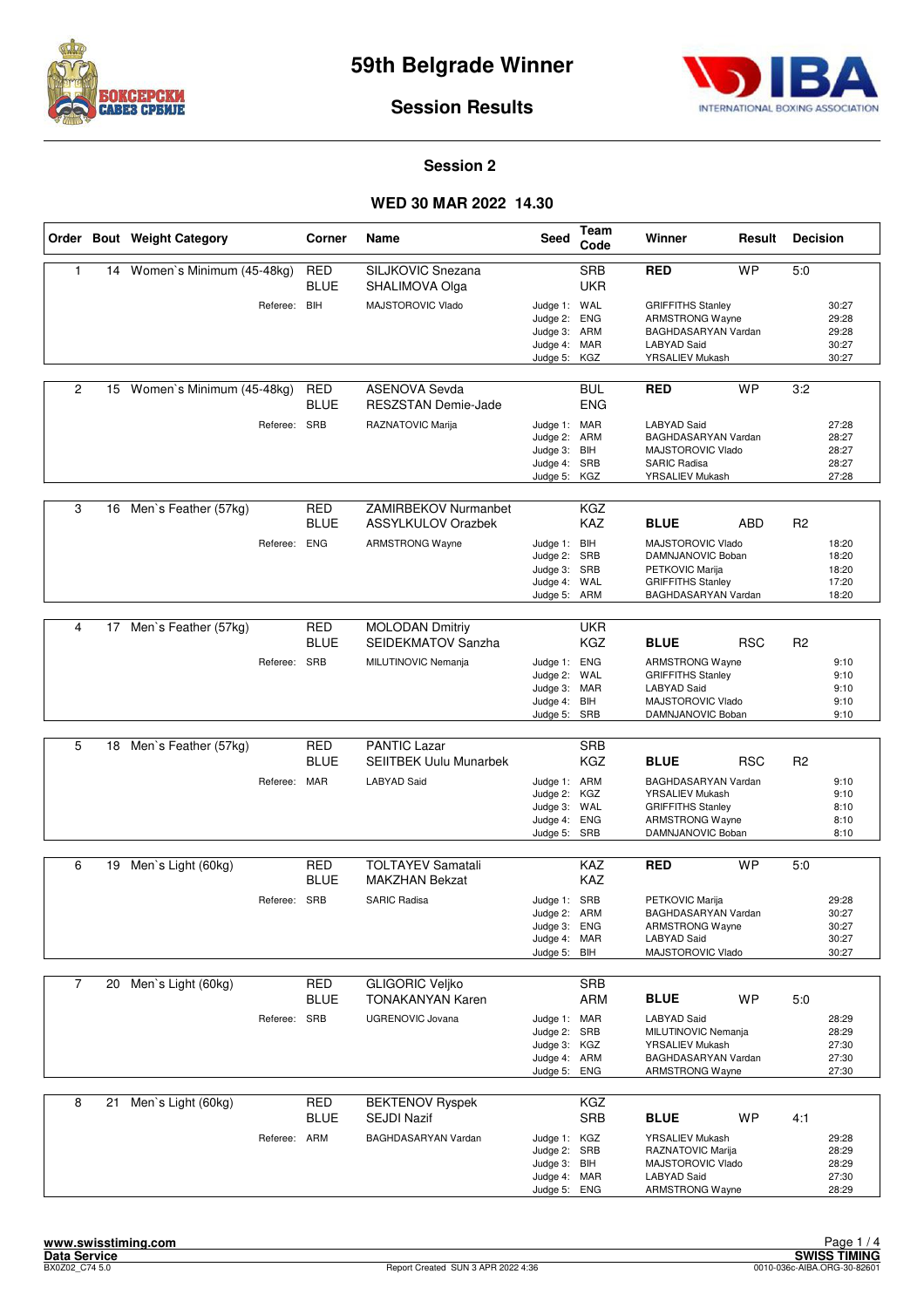



**Session Results**

#### **Session 2**

#### **WED 30 MAR 2022 14.30**

|    |    | Order Bout Weight Category  |              | Corner                    | Name                                                 | Seed                                                                         | Team<br>Code             | Winner                                                                                                               | Result     | <b>Decision</b> |                                                 |
|----|----|-----------------------------|--------------|---------------------------|------------------------------------------------------|------------------------------------------------------------------------------|--------------------------|----------------------------------------------------------------------------------------------------------------------|------------|-----------------|-------------------------------------------------|
| 9  |    | 22 Men's Welter (67kg)      |              | <b>RED</b><br><b>BLUE</b> | <b>FEDOROV Pavel</b><br><b>MADOYAN Gurgen</b>        |                                                                              | <b>SRB</b><br><b>ARM</b> | <b>RED</b>                                                                                                           | <b>WP</b>  | 3:2             |                                                 |
|    |    |                             | Referee: SRB |                           | DAMNJANOVIC Boban                                    | Judge 1: KGZ<br>Judge 2: MAR<br>Judge 3: WAL<br>Judge 4: ARM<br>Judge 5:     | <b>ENG</b>               | YRSALIEV Mukash<br><b>LABYAD Said</b><br><b>GRIFFITHS Stanley</b><br>BAGHDASARYAN Vardan<br><b>ARMSTRONG Wayne</b>   |            |                 | * 28:28<br>* 28:28<br>* 28:28<br>27:29<br>27:29 |
| 10 | 23 | Men's Welter (67kg)         |              | RED<br>BLUE               | <b>NYSSAN Daulet</b><br><b>TOSKIC Djejlan</b>        |                                                                              | KAZ<br><b>SRB</b>        | <b>RED</b>                                                                                                           | <b>WP</b>  | 4:1             |                                                 |
|    |    |                             | Referee: SRB |                           | PETKOVIC Marija                                      | Judge 1: BIH<br>Judge 2: ARM<br>Judge 3: MAR<br>Judge 4: ENG<br>Judge 5: KGZ |                          | MAJSTOROVIC Vlado<br>BAGHDASARYAN Vardan<br>LABYAD Said<br><b>ARMSTRONG Wayne</b><br>YRSALIEV Mukash                 |            |                 | 28:29<br>29:28<br>29:28<br>30:27<br>29:28       |
| 11 |    | 24 Men's Middle (75kg)      |              | RED<br>BLUE               | POLETAN Sandro<br><b>LORENCIC Tomi</b>               |                                                                              | <b>SRB</b><br><b>SLO</b> | <b>RED</b>                                                                                                           | <b>WP</b>  | 5:0             |                                                 |
|    |    |                             | Referee:     | KGZ                       | <b>YRSALIEV Mukash</b>                               | Judge 1: ARM<br>Judge 2: MAR<br>Judge 3: WAL<br>Judge 4:<br>Judge 5:         | BIH<br>ENG               | BAGHDASARYAN Vardan<br><b>LABYAD Said</b><br><b>GRIFFITHS Stanley</b><br>MAJSTOROVIC Vlado<br><b>ARMSTRONG Wayne</b> |            |                 | 29:28<br>30:27<br>30:27<br>29:28<br>29:28       |
|    |    |                             |              |                           |                                                      |                                                                              |                          |                                                                                                                      |            |                 |                                                 |
| 12 | 25 | Men's Middle (75kg)         |              | <b>RED</b><br>BLUE        | SAVKOVIC Stefan<br><b>ASHIROV Ilyar</b>              |                                                                              | <b>MNE</b><br>KAZ.       | <b>BLUE</b>                                                                                                          | <b>WP</b>  | 4:1             |                                                 |
|    |    |                             | Referee: SRB |                           | MILUTINOVIC Nemanja                                  | Judge 1: SRB<br>Judge 2:<br>Judge 3: ENG<br>Judge 4: ARM<br>Judge 5:         | SRB<br>BIH               | <b>UGRENOVIC Jovana</b><br><b>SARIC Radisa</b><br><b>ARMSTRONG Wayne</b><br>BAGHDASARYAN Vardan<br>MAJSTOROVIC Vlado |            |                 | 29:28<br>26:30<br>27:30<br>27:30<br>28:29       |
|    |    |                             |              |                           |                                                      |                                                                              |                          |                                                                                                                      |            |                 |                                                 |
| 13 | 26 | Men's Middle (75kg)         |              | <b>RED</b><br><b>BLUE</b> | <b>MOLZHIGITOV Dias</b><br><b>MUSAH Ramtin</b>       |                                                                              | KAZ<br><b>ENG</b>        | <b>BLUE</b>                                                                                                          | <b>WP</b>  | 5:0             |                                                 |
|    |    |                             | Referee: SRB |                           | DAMNJANOVIC Boban                                    | Judge 1: MAR<br>Judge 2: BIH<br>Judge 3: SRB<br>Judge 4: KGZ<br>Judge 5: SRB |                          | LABYAD Said<br>MAJSTOROVIC Vlado<br><b>UGRENOVIC Jovana</b><br>YRSALIEV Mukash<br>RAZNATOVIC Marija                  |            |                 | 28:29<br>28:29<br>28:29<br>28:29<br>28:29       |
| 14 |    | 27 Men's Middle (75kg)      |              | <b>RED</b>                | <b>KHAN Haaris</b>                                   |                                                                              | WAL                      |                                                                                                                      |            |                 |                                                 |
|    |    |                             |              | BLUE                      | NIKOLIC Jovan                                        |                                                                              | <b>SRB</b>               | <b>BLUE</b>                                                                                                          | <b>WP</b>  | 5:0             |                                                 |
|    |    |                             | Referee: SRB |                           | <b>SARIC Radisa</b>                                  | Judge 1: MAR<br>Judge 2:<br>Judge 3: KGZ<br>Judge 4: ARM<br>Judge 5:         | BIH<br>ENG               | <b>LABYAD Said</b><br>MAJSTOROVIC Vlado<br>YRSALIEV Mukash<br>BAGHDASARYAN Vardan<br><b>ARMSTRONG Wayne</b>          |            |                 | 26:29<br>27:29<br>24:30<br>25:29<br>26:29       |
| 15 |    | 28 Men's Light Heavy (80kg) |              | RED                       | STANOJLOVIC Bojan                                    |                                                                              | <b>SRB</b>               |                                                                                                                      |            |                 |                                                 |
|    |    |                             |              | BLUE                      | HAMBRADZUM Hakobyan                                  |                                                                              | ARM                      | <b>BLUE</b>                                                                                                          | <b>RSC</b> | R <sub>2</sub>  |                                                 |
|    |    |                             | Referee:     | <b>SRB</b>                | <b>UGRENOVIC Jovana</b>                              | Judge 1: ENG<br>Judge 2: ARM<br>Judge 3: KGZ<br>Judge 4: MAR<br>Judge 5:     | WAL                      | <b>ARMSTRONG Wayne</b><br>BAGHDASARYAN Vardan<br>YRSALIEV Mukash<br><b>LABYAD Said</b><br><b>GRIFFITHS Stanley</b>   |            |                 | 9:10<br>9:10<br>9:10<br>8:10<br>8:10            |
| 16 | 29 | Men's Light Heavy (80kg)    |              | <b>RED</b><br>BLUE        | <b>MARCIC Petar</b><br><b>BEKZHIGIT Uulu Omurbek</b> |                                                                              | <b>MNE</b><br>KGZ        | <b>BLUE</b>                                                                                                          | WP         | 5:0             |                                                 |
|    |    |                             | Referee: MAR |                           | <b>LABYAD Said</b>                                   | Judge 1: SRB<br>Judge 2: BIH<br>Judge 3: WAL<br>Judge 4: SRB<br>Judge 5: ARM |                          | MILUTINOVIC Nemanja<br>MAJSTOROVIC Vlado<br><b>GRIFFITHS Stanley</b><br>PETKOVIC Marija<br>BAGHDASARYAN Vardan       |            |                 | 27:30<br>28:29<br>28:29<br>27:30<br>27:30       |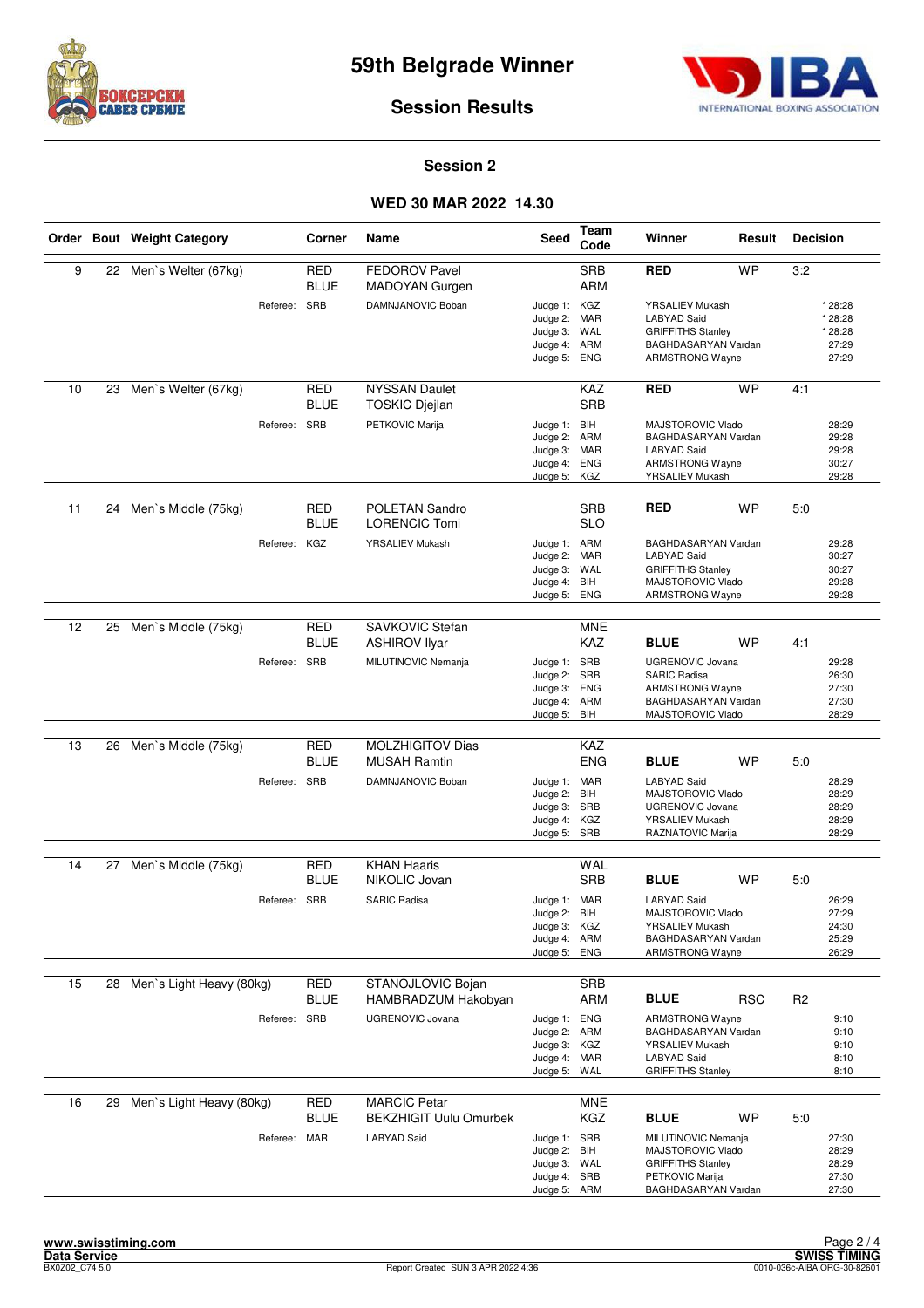



**Session Results**

#### **Session 2**

#### **WED 30 MAR 2022 14.30**

|    |    | Order Bout Weight Category | Corner                    | Name                                                      | <b>Seed</b>                                                                  | Team<br>Code             | Winner                                                                                                             | Result    | <b>Decision</b> |                                           |
|----|----|----------------------------|---------------------------|-----------------------------------------------------------|------------------------------------------------------------------------------|--------------------------|--------------------------------------------------------------------------------------------------------------------|-----------|-----------------|-------------------------------------------|
| 17 | 30 | Men's Light Heavy (80kg)   | <b>RED</b><br>BLUE        | <b>FORSTER David</b><br><b>ASSAGHIR Mohamed</b>           |                                                                              | <b>SLO</b><br><b>MAR</b> | <b>BLUE</b>                                                                                                        | <b>WP</b> | 5:0             |                                           |
|    |    | Referee: SRB               |                           | RAZNATOVIC Marija                                         | Judge 1: WAL<br>Judge 2:<br>Judge 3:<br>Judge 4:<br>Judge 5: KGZ             | ARM<br><b>ENG</b><br>BIH | <b>GRIFFITHS Stanley</b><br>BAGHDASARYAN Vardan<br><b>ARMSTRONG Wayne</b><br>MAJSTOROVIC Vlado<br>YRSALIEV Mukash  |           |                 | 27:30<br>27:30<br>28:29<br>28:29<br>27:30 |
| 18 | 31 | Men's Light Heavy (80kg)   | <b>RED</b><br><b>BLUE</b> | ZHAKPEKOV Yerassyl<br><b>AGEJEV Artum</b>                 |                                                                              | KAZ<br><b>SRB</b>        | <b>BLUE</b>                                                                                                        | <b>WP</b> | 4:1             |                                           |
|    |    | Referee: WAL               |                           | <b>GRIFFITHS Stanley</b>                                  | Judge 1: KGZ<br>Judge 2:<br>Judge 3: MAR<br>Judge 4:<br>Judge 5:             | <b>ENG</b><br>ARM<br>BIH | YRSALIEV Mukash<br><b>ARMSTRONG Wayne</b><br><b>LABYAD Said</b><br>BAGHDASARYAN Vardan<br>MAJSTOROVIC Vlado        |           |                 | 29:28<br>28:29<br>28:29<br>27:30<br>27:30 |
| 19 | 32 | Men's Cruiser (86kg)       | <b>RED</b><br><b>BLUE</b> | <b>MARKOVIC Aleksa</b><br><b>AMIOV Madi</b>               |                                                                              | <b>SRB</b><br>KAZ        | <b>BLUE</b>                                                                                                        | <b>WP</b> | 4:1             |                                           |
|    |    | Referee: ARM               |                           | BAGHDASARYAN Vardan                                       | Judge 1: WAL<br>Judge 2:<br>Judge 3:<br>Judge 4: MAR<br>Judge 5:             | <b>ENG</b><br>KGZ<br>BIH | <b>GRIFFITHS Stanley</b><br><b>ARMSTRONG Wayne</b><br>YRSALIEV Mukash<br><b>LABYAD Said</b><br>MAJSTOROVIC Vlado   |           |                 | 27:30<br>27:30<br>28:29<br>28:29<br>29:28 |
|    |    |                            |                           |                                                           |                                                                              |                          |                                                                                                                    |           |                 |                                           |
| 20 | 33 | Men's Cruiser (86kg)       | <b>RED</b><br><b>BLUE</b> | <b>ETEMI Arsim</b><br>STARASINIC Gregor                   |                                                                              | <b>MKD</b><br><b>SLO</b> | <b>RED</b>                                                                                                         | <b>WO</b> |                 |                                           |
|    |    | Referee: SRB               |                           | <b>SARIC Radisa</b>                                       | Judge 1: MAR<br>Judge 2:<br>Judge 3: ARM<br>Judge 4: KGZ<br>Judge 5:         | <b>ENG</b><br>BIH        | <b>LABYAD Said</b><br><b>ARMSTRONG Wayne</b><br>BAGHDASARYAN Vardan<br>YRSALIEV Mukash<br>MAJSTOROVIC Vlado        |           |                 |                                           |
|    |    |                            |                           |                                                           |                                                                              |                          |                                                                                                                    |           |                 |                                           |
| 21 | 34 | Men's Cruiser (86kg)       | RED<br>BLUE               | <b>HOVHANNISYAN Rafayel</b><br><b>MIRONCIKOV Vladimir</b> |                                                                              | ARM<br><b>SRB</b>        | <b>BLUE</b>                                                                                                        | WP        | 4:1             |                                           |
|    |    | Referee: MAR               |                           | <b>LABYAD Said</b>                                        | Judge 1: BIH<br>Judge 2: KGZ<br>Judge 3: ARM<br>Judge 4:<br>Judge 5: WAL     | <b>ENG</b>               | MAJSTOROVIC Vlado<br>YRSALIEV Mukash<br>BAGHDASARYAN Vardan<br><b>ARMSTRONG Wayne</b><br><b>GRIFFITHS Stanley</b>  |           |                 | 27:30<br>27:30<br>29:28<br>28:29<br>26:30 |
| 22 | 35 | Men's Heavy (92kg)         | RED                       | MAGOMEDOV Sadam                                           |                                                                              | <b>SRB</b>               | RED                                                                                                                | ABD       | R <sub>3</sub>  |                                           |
|    |    |                            | BLUE                      | GACINA Kristijan Duje                                     |                                                                              | CRO                      |                                                                                                                    |           |                 |                                           |
|    |    | Referee: SRB               |                           | PETKOVIC Marija                                           | Judge 1: KGZ<br>Judge 2: MAR<br>Judge 3: ENG<br>Judge 4: BIH<br>Judge 5:     | WAL                      | YRSALIEV Mukash<br><b>LABYAD Said</b><br><b>ARMSTRONG Wayne</b><br>MAJSTOROVIC Vlado<br><b>GRIFFITHS Stanley</b>   |           |                 | 20:18<br>20:18<br>18:20<br>20:18<br>20:18 |
| 23 |    | 36 Men's Heavy (92kg)      | <b>RED</b><br><b>BLUE</b> | <b>STALJCENKO Vitaliv</b><br><b>BEKZAT Yerkhat</b>        |                                                                              | <b>UKR</b><br>KAZ        | <b>RED</b>                                                                                                         | <b>WP</b> | 5:0             |                                           |
|    |    | Referee: SRB               |                           | <b>UGRENOVIC Jovana</b>                                   | Judge 1: SRB<br>Judge 2: SRB<br>Judge 3: SRB<br>Judge 4: SRB<br>Judge 5:     | SRB                      | PETKOVIC Marija<br>RAZNATOVIC Marija<br>MILUTINOVIC Nemanja<br>DAMNJANOVIC Boban<br><b>SARIC Radisa</b>            |           |                 | 30:27<br>30:27<br>30:27<br>30:27<br>29:28 |
| 24 | 37 | Men's Super Heavy (+92kg)  | RED<br><b>BLUE</b>        | <b>CHALOYAN Davit</b><br><b>TOIBAY Damir</b>              |                                                                              | <b>ARM</b><br>KAZ        | <b>RED</b>                                                                                                         | <b>WP</b> | 5:0             |                                           |
|    |    | Referee: KGZ               |                           | YRSALIEV Mukash                                           | Judge 1: SRB<br>Judge 2: BIH<br>Judge 3: MAR<br>Judge 4: WAL<br>Judge 5: ENG |                          | RAZNATOVIC Marija<br>MAJSTOROVIC Vlado<br><b>LABYAD Said</b><br><b>GRIFFITHS Stanley</b><br><b>ARMSTRONG Wayne</b> |           |                 | 30:27<br>30:27<br>30:27<br>29:28<br>30:27 |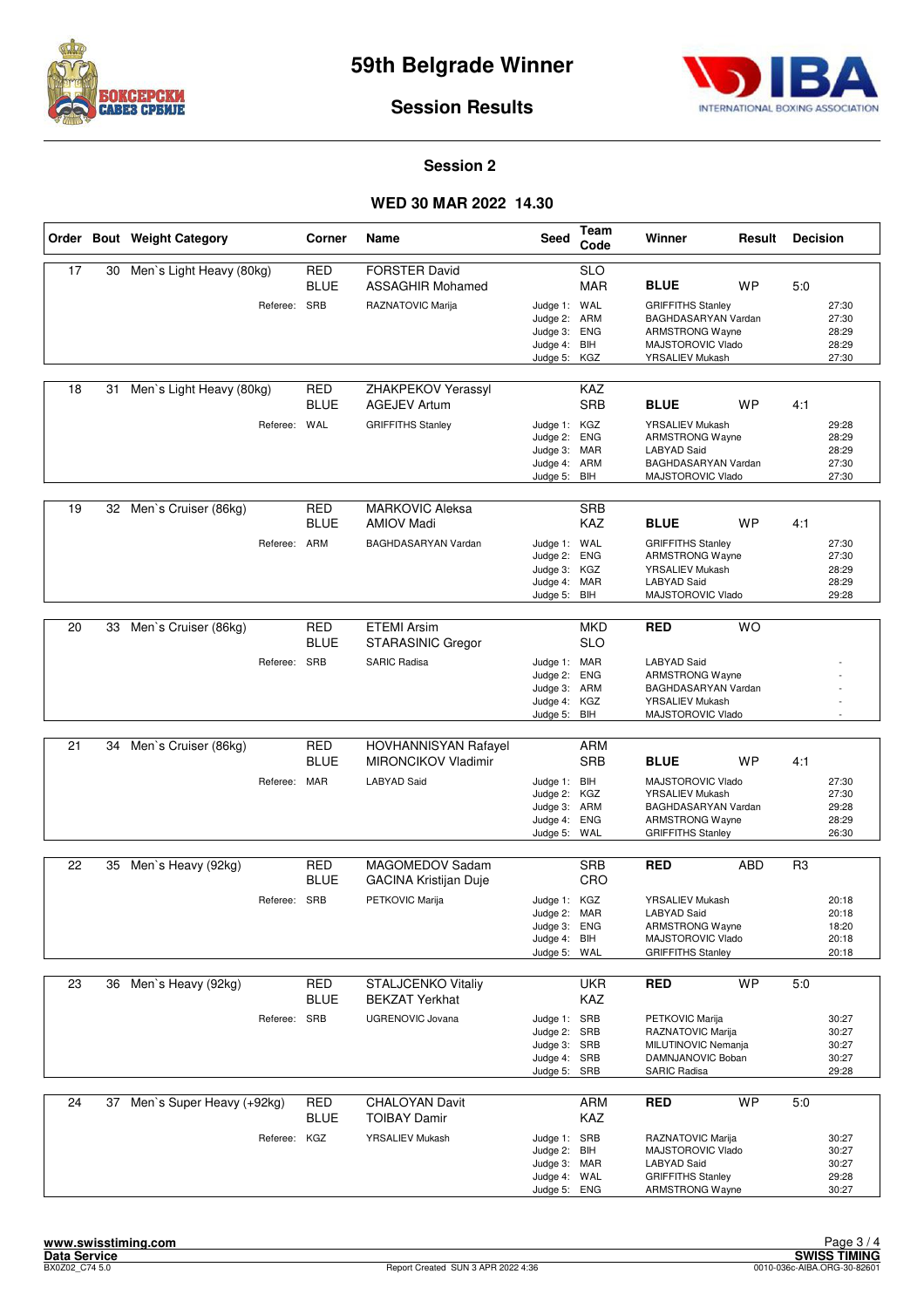



**Session Results**

#### **Session 3**

|                |    | Order Bout Weight Category | Corner                    | Name                                             | <b>Seed</b>                                                                  | Team<br>Code             | Winner                                                                                                            |            | Result<br><b>Decision</b> |                                           |
|----------------|----|----------------------------|---------------------------|--------------------------------------------------|------------------------------------------------------------------------------|--------------------------|-------------------------------------------------------------------------------------------------------------------|------------|---------------------------|-------------------------------------------|
| $\mathbf{1}$   | 38 | Women's Minimum (45-48kg)  | <b>RED</b><br><b>BLUE</b> | <b>MARAN Sandra</b><br><b>MOUTTAKI Yasmine</b>   |                                                                              | <b>SRB</b><br><b>MAR</b> | <b>BLUE</b>                                                                                                       | <b>WP</b>  | 5:0                       |                                           |
|                |    | Referee: BIH               |                           | MAJSTOROVIC Vlado                                | Judge 1: WAL<br>Judge 2: SRB<br>Judge 3:<br>Judge 4: MAR<br>Judge 5:         | KGZ<br><b>ENG</b>        | <b>GRIFFITHS Stanley</b><br>RAZNATOVIC Marija<br>YRSALIEV Mukash<br>LABYAD Said<br>ARMSTRONG Wayne                |            |                           | 27:30<br>28:29<br>28:29<br>27:30<br>27:30 |
| $\overline{c}$ | 39 | Women's Minimum (45-48kg)  | <b>RED</b><br><b>BLUE</b> | SILJKOVIC Snezana<br><b>ASENOVA Sevda</b>        |                                                                              | <b>SRB</b><br><b>BUL</b> | <b>RED</b>                                                                                                        | <b>WP</b>  | 4:0                       |                                           |
|                |    | Referee: MAR               |                           | <b>LABYAD Said</b>                               | Judge 1: WAL<br>Judge 2:<br>Judge 3: KGZ<br>Judge 4: ARM<br>Judge 5: BIH     | <b>ENG</b>               | <b>GRIFFITHS Stanley</b><br><b>ARMSTRONG Wayne</b><br>YRSALIEV Mukash<br>BAGHDASARYAN Vardan<br>MAJSTOROVIC Vlado |            |                           | 30:26<br>30:26<br>30:26<br>28:28<br>29:27 |
| 3              | 40 | Women's Light Fly (50kg)   | <b>RED</b><br><b>BLUE</b> | CHUKANOVA Zlatislava<br><b>JONES Helen</b>       |                                                                              | <b>BUL</b><br>WAL        | <b>BLUE</b>                                                                                                       | <b>WP</b>  | 5:0                       |                                           |
|                |    | Referee:                   | SRB                       | PETKOVIC Marija                                  | Judge 1: KGZ<br>Judge 2: BIH<br>Judge 3: SRB<br>Judge 4: MAR<br>Judge 5:     | ARM                      | YRSALIEV Mukash<br>MAJSTOROVIC Vlado<br><b>SARIC Radisa</b><br><b>LABYAD Said</b><br>BAGHDASARYAN Vardan          |            |                           | 28:29<br>28:29<br>28:29<br>27:30<br>28:29 |
|                |    |                            |                           |                                                  |                                                                              |                          |                                                                                                                   |            |                           |                                           |
| $\overline{4}$ | 41 | Women's Fly (52kg)         | <b>RED</b><br><b>BLUE</b> | <b>CAKIROGLU Buze Nas</b><br>RADULOVIC Jovanka   |                                                                              | <b>TUR</b><br><b>SRB</b> | RED                                                                                                               | <b>RSC</b> | R <sub>1</sub>            |                                           |
|                |    | Referee: ENG               |                           | <b>ARMSTRONG Wayne</b>                           | Judge 1: MAR<br>Judge 2: KGZ<br>Judge 3: SRB<br>Judge 4: SRB<br>Judge 5:     | BIH                      | <b>LABYAD Said</b><br>YRSALIEV Mukash<br>MILUTINOVIC Nemanja<br>DAMNJANOVIC Boban<br>MAJSTOROVIC Vlado            |            |                           |                                           |
|                |    |                            |                           |                                                  |                                                                              |                          |                                                                                                                   |            |                           |                                           |
| 5              | 42 | Women's Bantam (54kg)      | <b>RED</b><br><b>BLUE</b> | EZ-ZAHRAOUI Zohra<br><b>ANDREWS Zoe</b>          |                                                                              | MAR<br><b>WAL</b>        | <b>RED</b>                                                                                                        | <b>WP</b>  | 4:1                       |                                           |
|                |    | Referee: SRB               |                           | <b>UGRENOVIC Jovana</b>                          | Judge 1: BIH<br>Judge 2: ARM<br>Judge 3:<br>Judge 4: SRB<br>Judge 5: SRB     | KGZ                      | MAJSTOROVIC Vlado<br>BAGHDASARYAN Vardan<br>YRSALIEV Mukash<br>MILUTINOVIC Nemanja<br>DAMNJANOVIC Boban           |            |                           | 30:27<br>30:27<br>30:26<br>28:29<br>29:28 |
|                |    |                            |                           |                                                  |                                                                              |                          |                                                                                                                   |            |                           |                                           |
| 6              |    | 43 Women's Feather (57kg)  | <b>RED</b><br><b>BLUE</b> | STANEVA Svetlana<br><b>ICHSHANOVA Nazym</b>      |                                                                              | <b>BUL</b><br>KAZ        | <b>RED</b>                                                                                                        | <b>WP</b>  | 5:0                       |                                           |
|                |    | Referee: SRB               |                           | MILUTINOVIC Nemanja                              | Judge 1: BIH<br>Judge 2: WAL<br>Judge 3: MAR<br>Judge 4: SRB<br>Judge 5: ARM |                          | MAJSTOROVIC Vlado<br><b>GRIFFITHS Stanley</b><br>LABYAD Said<br>PETKOVIC Marija<br>BAGHDASARYAN Vardan            |            |                           | 30:26<br>30:26<br>30:26<br>30:27<br>30:27 |
| $\overline{7}$ |    | 44 Women's Light (60kg)    | <b>RED</b><br><b>BLUE</b> | SHADRINA Natalija<br><b>WHITWELL Shona</b>       |                                                                              | <b>SRB</b><br><b>ENG</b> | <b>RED</b>                                                                                                        | <b>DSQ</b> | R <sub>3</sub>            |                                           |
|                |    | Referee: ARM               |                           | BAGHDASARYAN Vardan                              | Judge 1: ENG<br>Judge 2: BIH<br>Judge 3: MAR<br>Judge 4: KGZ<br>Judge 5: SRB |                          | <b>ARMSTRONG Wayne</b><br>MAJSTOROVIC Vlado<br><b>LABYAD Said</b><br>YRSALIEV Mukash<br>DAMNJANOVIC Boban         |            |                           | 19:17<br>19:17<br>20:16<br>19:17<br>20:16 |
| 8              |    | 45 Women's Welter (66kg)   | <b>RED</b><br>BLUE        | <b>ECCLES Rosie</b><br><b>KAPUSTINA Valeriia</b> |                                                                              | WAL<br><b>UKR</b>        | RED                                                                                                               | <b>RSC</b> | R <sub>2</sub>            |                                           |
|                |    | Referee: SRB               |                           | RAZNATOVIC Marija                                | Judge 1: SRB<br>Judge 2: KGZ<br>Judge 3: SRB<br>Judge 4: ARM<br>Judge 5: MAR |                          | MILUTINOVIC Nemanja<br>YRSALIEV Mukash<br><b>SARIC Radisa</b><br>BAGHDASARYAN Vardan<br>LABYAD Said               |            |                           | 10:8<br>10:8<br>10:9<br>10:9<br>10:8      |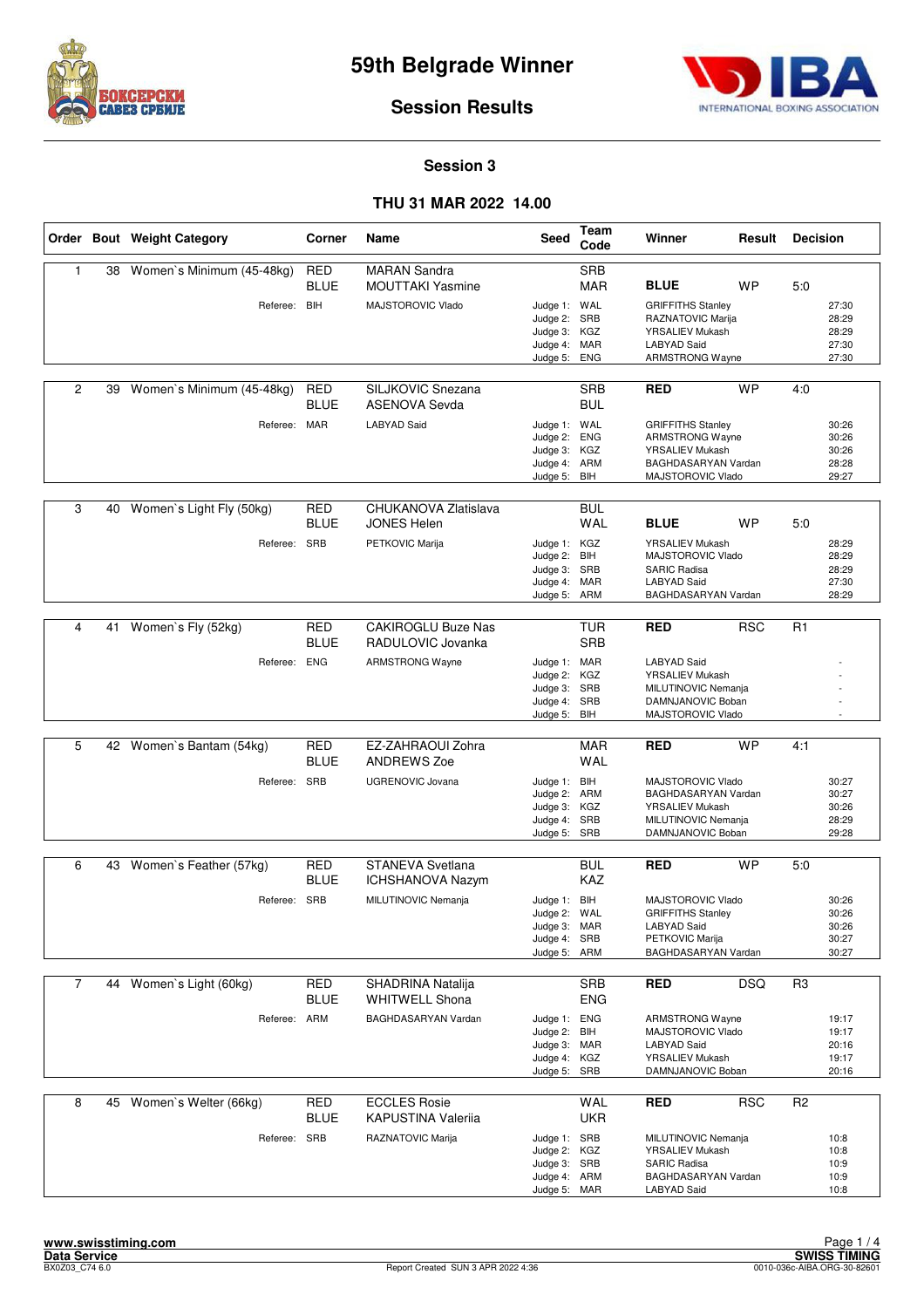



**Session Results**

#### **Session 3**

|    |    | Order Bout Weight Category  | Corner                    | Name                                              | Seed                                                                         | Team<br>Code             | Winner                                                                                                               | Result     | <b>Decision</b> |                                           |
|----|----|-----------------------------|---------------------------|---------------------------------------------------|------------------------------------------------------------------------------|--------------------------|----------------------------------------------------------------------------------------------------------------------|------------|-----------------|-------------------------------------------|
| 9  | 46 | Women's Welter (66kg)       | <b>RED</b><br><b>BLUE</b> | <b>AUCIUTE Austeja</b><br><b>MATOVIC Milena</b>   |                                                                              | LTU<br><b>SRB</b>        | <b>BLUE</b>                                                                                                          | <b>RSC</b> | R <sub>2</sub>  |                                           |
|    |    | Referee: WAL                |                           | <b>GRIFFITHS Stanley</b>                          | Judge 1: ENG<br>Judge 2: BIH<br>Judge 3: ARM<br>Judge 4: KGZ<br>Judge 5:     | MAR                      | <b>ARMSTRONG Wayne</b><br>MAJSTOROVIC Vlado<br>BAGHDASARYAN Vardan<br>YRSALIEV Mukash<br>LABYAD Said                 |            |                 | 8:10<br>9:10<br>9:10<br>9:10<br>9:10      |
| 10 | 47 | Women's Light Middle (70kg) | <b>RED</b><br><b>BLUE</b> | MILOSEVIC Tijana<br>YONUZOVA Melis                |                                                                              | <b>SRB</b><br><b>BUL</b> | <b>BLUE</b>                                                                                                          | <b>RSC</b> | R <sub>3</sub>  |                                           |
|    |    | Referee: KGZ                |                           | YRSALIEV Mukash                                   | Judge 1: ARM<br>Judge 2:<br>Judge 3: ENG<br>Judge 4: BIH<br>Judge 5: WAL     | MAR                      | BAGHDASARYAN Vardan<br><b>LABYAD Said</b><br><b>ARMSTRONG Wayne</b><br>MAJSTOROVIC Vlado<br><b>GRIFFITHS Stanley</b> |            |                 | 18:18<br>17:19<br>17:19<br>18:19<br>18:19 |
| 11 | 48 | Women's Light Middle (70kg) | RED<br><b>BLUE</b>        | <b>RAPAIC Aleksandra</b><br><b>GAJIC Nikolina</b> |                                                                              | <b>SRB</b><br><b>SRB</b> | <b>RED</b>                                                                                                           | <b>WP</b>  | 4:1             |                                           |
|    |    | Referee: BIH                |                           | MAJSTOROVIC Vlado                                 | Judge 1: KGZ<br>Judge 2: ARM<br>Judge 3: WAL<br>Judge 4:<br>Judge 5:         | <b>ENG</b><br>MAR        | YRSALIEV Mukash<br>BAGHDASARYAN Vardan<br><b>GRIFFITHS Stanley</b><br><b>ARMSTRONG Wayne</b><br>LABYAD Said          |            |                 | 29:28<br>29:28<br>29:28<br>30:27<br>28:29 |
| 12 | 49 | Women's Heavy (+81kg)       | <b>RED</b>                | <b>ISILDAR Busra</b>                              |                                                                              | <b>TUR</b>               | <b>RED</b>                                                                                                           | <b>RSC</b> | R <sub>1</sub>  |                                           |
|    |    |                             | <b>BLUE</b>               | <b>LEVCHUK Viktoria</b>                           |                                                                              | <b>UKR</b>               |                                                                                                                      |            |                 |                                           |
|    |    | Referee: SRB                |                           | DAMNJANOVIC Boban                                 | Judge 1: BIH<br>Judge 2: ARM<br>Judge 3:<br>Judge 4: SRB<br>Judge 5: MAR     | SRB                      | MAJSTOROVIC Vlado<br>BAGHDASARYAN Vardan<br>PETKOVIC Marija<br><b>SARIC Radisa</b><br>LABYAD Said                    |            |                 |                                           |
|    |    |                             |                           |                                                   |                                                                              |                          |                                                                                                                      |            |                 |                                           |
| 13 | 50 | Men's Fly (51kg)            | <b>RED</b><br><b>BLUE</b> | <b>ZHUSSUPOV Temirtas</b><br><b>AMETOVIC Omer</b> |                                                                              | KAZ<br><b>SRB</b>        | <b>RED</b>                                                                                                           | <b>WO</b>  |                 |                                           |
|    |    | Referee: WAL                |                           | <b>GRIFFITHS Stanley</b>                          | Judge 1: ARM<br>Judge 2: MAR<br>Judge 3: KGZ<br>Judge 4:<br>Judge 5:         | ENG<br>BIH               | BAGHDASARYAN Vardan<br><b>LABYAD Said</b><br>YRSALIEV Mukash<br><b>ARMSTRONG Wayne</b><br>MAJSTOROVIC Vlado          |            |                 |                                           |
| 14 |    | 51 Men's Fly (51kg)         | <b>RED</b>                | <b>DIUSHEBAEV Nurzhigit</b>                       |                                                                              | KGZ                      | <b>RED</b>                                                                                                           | <b>WP</b>  | 3:2             |                                           |
|    |    |                             | <b>BLUE</b>               | DODD Jake                                         |                                                                              | WAL                      |                                                                                                                      |            |                 |                                           |
|    |    | Referee: SRB                |                           | <b>SARIC Radisa</b>                               | Judge 1: SRB<br>Judge 2: ARM<br>Judge 3: BIH<br>Judge 4: SRB<br>Judge 5: MAR |                          | <b>UGRENOVIC Jovana</b><br>BAGHDASARYAN Vardan<br>MAJSTOROVIC Vlado<br>RAZNATOVIC Marija<br><b>LABYAD Said</b>       |            |                 | 28:29<br>29:28<br>29:28<br>28:29<br>30:27 |
| 15 |    | 52 Men's Fly (51kg)         | RED                       | <b>HOVHANNISYAN Artur</b>                         |                                                                              | <b>ARM</b>               |                                                                                                                      |            |                 |                                           |
|    |    |                             | <b>BLUE</b>               | <b>DUISENBAY Kuanysh</b>                          |                                                                              | KAZ                      | <b>BLUE</b>                                                                                                          | <b>WP</b>  | 3:2             |                                           |
|    |    | Referee: ENG                |                           | <b>ARMSTRONG Wayne</b>                            | Judge 1: BIH<br>Judge 2: SRB<br>Judge 3: WAL<br>Judge 4: MAR<br>Judge 5: SRB |                          | MAJSTOROVIC Vlado<br>PETKOVIC Marija<br><b>GRIFFITHS Stanley</b><br><b>LABYAD Said</b><br>MILUTINOVIC Nemanja        |            |                 | 27:30<br>30:27<br>29:28<br>28:29<br>27:30 |
| 16 | 53 | Men's Fly (51kg)            | <b>RED</b>                | <b>SABIT Daniyal</b>                              |                                                                              | KAZ                      |                                                                                                                      |            |                 |                                           |
|    |    |                             | <b>BLUE</b>               | <b>MACDONALD Kiaran</b>                           |                                                                              | <b>ENG</b>               | <b>BLUE</b>                                                                                                          | WP         | 5:0             |                                           |
|    |    | Referee: SRB                |                           | <b>UGRENOVIC Jovana</b>                           | Judge 1: BIH<br>Judge 2: SRB<br>Judge 3: SRB<br>Judge 4: MAR<br>Judge 5: ARM |                          | MAJSTOROVIC Vlado<br>DAMNJANOVIC Boban<br><b>SARIC Radisa</b><br>LABYAD Said<br>BAGHDASARYAN Vardan                  |            |                 | 27:30<br>27:30<br>27:30<br>27:30<br>27:30 |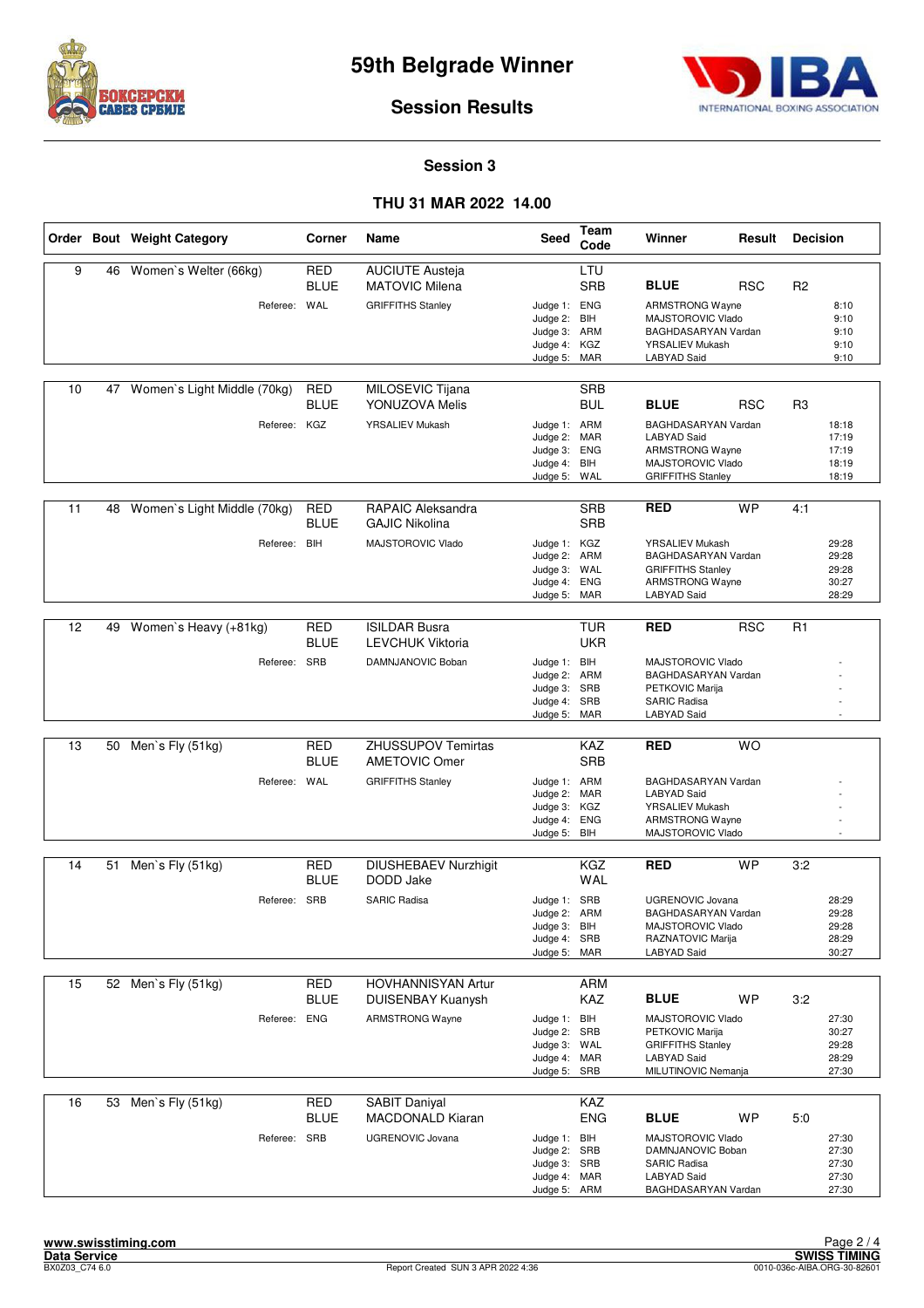



#### **Session Results**

#### **Session 3**

|    |    | Order Bout Weight Category  | Corner                    | Name                                               | Seed                                                                         | Team<br>Code             | Winner                                                                                                                     | Result     | <b>Decision</b> |                                           |
|----|----|-----------------------------|---------------------------|----------------------------------------------------|------------------------------------------------------------------------------|--------------------------|----------------------------------------------------------------------------------------------------------------------------|------------|-----------------|-------------------------------------------|
| 17 | 54 | Men's Bantam (54kg)         | <b>RED</b><br><b>BLUE</b> | <b>BAINIYAZOV Olzhas</b><br>FARZALIYEV Saday       |                                                                              | KAZ<br><b>TUR</b>        | <b>RED</b>                                                                                                                 | <b>WP</b>  | 5:0             |                                           |
|    |    | Referee: SRB                |                           | <b>SARIC Radisa</b>                                | Judge 1: SRB<br>Judge 2:<br>Judge 3: SRB<br>Judge 4: BIH<br>Judge 5:         | SRB<br>KGZ               | RAZNATOVIC Marija<br>DAMNJANOVIC Boban<br>MILUTINOVIC Nemania<br>MAJSTOROVIC Vlado<br>YRSALIEV Mukash                      |            |                 | 30:27<br>30:27<br>29:28<br>29:28<br>30:27 |
| 18 | 55 | Men's Bantam (54kg)         | <b>RED</b><br><b>BLUE</b> | SAHAKYAN Janik<br><b>MOLDASHEV Daulet</b>          |                                                                              | ARM<br>KAZ               | <b>BLUE</b>                                                                                                                | <b>WP</b>  | 5:0             |                                           |
|    |    | Referee: SRB                |                           | PETKOVIC Marija                                    | Judge 1: MAR<br>Judge 2:<br>Judge 3: WAL<br>Judge 4: SRB<br>Judge 5: ENG     | SRB                      | <b>LABYAD Said</b><br><b>UGRENOVIC Jovana</b><br><b>GRIFFITHS Stanley</b><br><b>SARIC Radisa</b><br><b>ARMSTRONG Wayne</b> |            |                 | 28:29<br>28:29<br>28:29<br>28:29<br>27:30 |
| 19 | 56 | Men's Light Welter (63.5kg) | <b>RED</b><br><b>BLUE</b> | <b>JOVANOVIC Nenad</b><br>NIK NIKOLOV Veber        |                                                                              | <b>SRB</b><br><b>SLO</b> | <b>RED</b>                                                                                                                 | <b>WP</b>  | 5:0             |                                           |
|    |    | Referee:                    | BIH                       | MAJSTOROVIC Vlado                                  | Judge 1: ENG<br>Judge 2: MAR<br>Judge 3: KGZ<br>Judge 4: ARM<br>Judge 5:     | WAL                      | <b>ARMSTRONG Wayne</b><br><b>LABYAD Said</b><br>YRSALIEV Mukash<br>BAGHDASARYAN Vardan<br><b>GRIFFITHS Stanley</b>         |            |                 | 30:27<br>30:27<br>30:27<br>29:28<br>29:28 |
| 20 | 57 | Men's Light Welter (63.5kg) | <b>RED</b>                | BAZARBAY Uuulu M. Sabyr                            |                                                                              | KAZ                      | <b>RED</b>                                                                                                                 | <b>RSC</b> | R <sub>2</sub>  |                                           |
|    |    |                             | <b>BLUE</b>               | <b>COSTA Romeo</b>                                 |                                                                              | <b>WAL</b>               |                                                                                                                            |            |                 |                                           |
|    |    | Referee: SRB                |                           | RAZNATOVIC Marija                                  | Judge 1: ARM<br>Judge 2: SRB<br>Judge 3: MAR<br>Judge 4: BIH<br>Judge 5: SRB |                          | BAGHDASARYAN Vardan<br><b>SARIC Radisa</b><br><b>LABYAD Said</b><br>MAJSTOROVIC Vlado<br>MILUTINOVIC Nemanja               |            |                 | 9:10<br>10:9<br>9:10<br>9:10<br>10:9      |
|    |    |                             |                           |                                                    |                                                                              |                          |                                                                                                                            |            |                 |                                           |
| 21 | 58 | Men's Light Welter (63.5kg) | <b>RED</b><br><b>BLUE</b> | <b>HARCIZ Yaroslav</b><br>IMAMNAZAROV Mirzokhid    |                                                                              | <b>UKR</b><br>KGZ        | <b>RED</b>                                                                                                                 | <b>WP</b>  | 5:0             |                                           |
|    |    | Referee: SRB                |                           | MILUTINOVIC Nemanja                                | Judge 1: MAR<br>Judge 2:<br>Judge 3: BIH<br>Judge 4: ARM<br>Judge 5: SRB     | SRB                      | <b>LABYAD Said</b><br>PETKOVIC Marija<br>MAJSTOROVIC Vlado<br>BAGHDASARYAN Vardan<br>DAMNJANOVIC Boban                     |            |                 | 30:27<br>30:27<br>30:27<br>30:27<br>30:27 |
| 22 | 59 | Men's Light Welter (63.5kg) | <b>RED</b><br><b>BLUE</b> | <b>NADIR Abdelhaq</b><br><b>GAVRILOVIC Nemanja</b> |                                                                              | <b>MAR</b><br><b>SRB</b> | <b>RED</b>                                                                                                                 | <b>WP</b>  | 5:0             |                                           |
|    |    | Referee: SRB                |                           | DAMNJANOVIC Boban                                  | Judge 1: BIH<br>Judge 2: ENG<br>Judge 3: ARM<br>Judge 4: KGZ<br>Judge 5: WAL |                          | MAJSTOROVIC Vlado<br><b>ARMSTRONG Wayne</b><br>BAGHDASARYAN Vardan<br>YRSALIEV Mukash<br><b>GRIFFITHS Stanley</b>          |            |                 | 30:27<br>30:27<br>30:27<br>30:27<br>30:26 |
| 23 | 60 | Men's Light Middle (71kg)   | <b>RED</b>                | <b>GUBAS Vladimir</b>                              |                                                                              | <b>SRB</b>               |                                                                                                                            |            |                 |                                           |
|    |    | Referee: SRB                | <b>BLUE</b>               | <b>AMROUG Zine-El Abidine</b><br>PETKOVIC Marija   | Judge 1: WAL                                                                 | MAR                      | <b>BLUE</b><br><b>GRIFFITHS Stanley</b>                                                                                    | WP         | 5.0             | 27:30                                     |
|    |    |                             |                           |                                                    | Judge 2: BIH<br>Judge 3: ARM<br>Judge 4: ENG<br>Judge 5: KGZ                 |                          | MAJSTOROVIC Vlado<br>BAGHDASARYAN Vardan<br><b>ARMSTRONG Wayne</b><br>YRSALIEV Mukash                                      |            |                 | 28:29<br>27:30<br>27:30<br>28:29          |
| 24 | 61 | Men's Light Middle (71kg)   | <b>RED</b><br><b>BLUE</b> | <b>BISSET Antonio</b><br><b>AMANKELDI Nurzhan</b>  |                                                                              | <b>CUB</b><br>KAZ        | <b>BLUE</b>                                                                                                                | ABD        | R <sub>2</sub>  |                                           |
|    |    | Referee: KGZ                |                           | YRSALIEV Mukash                                    | Judge 1: BIH<br>Judge 2: ENG<br>Judge 3: MAR<br>Judge 4: SRB<br>Judge 5: WAL |                          | MAJSTOROVIC Vlado<br><b>ARMSTRONG Wayne</b><br>LABYAD Said<br>UGRENOVIC Jovana<br><b>GRIFFITHS Stanley</b>                 |            |                 | 9:10<br>8:10<br>9:10<br>9:10<br>9:10      |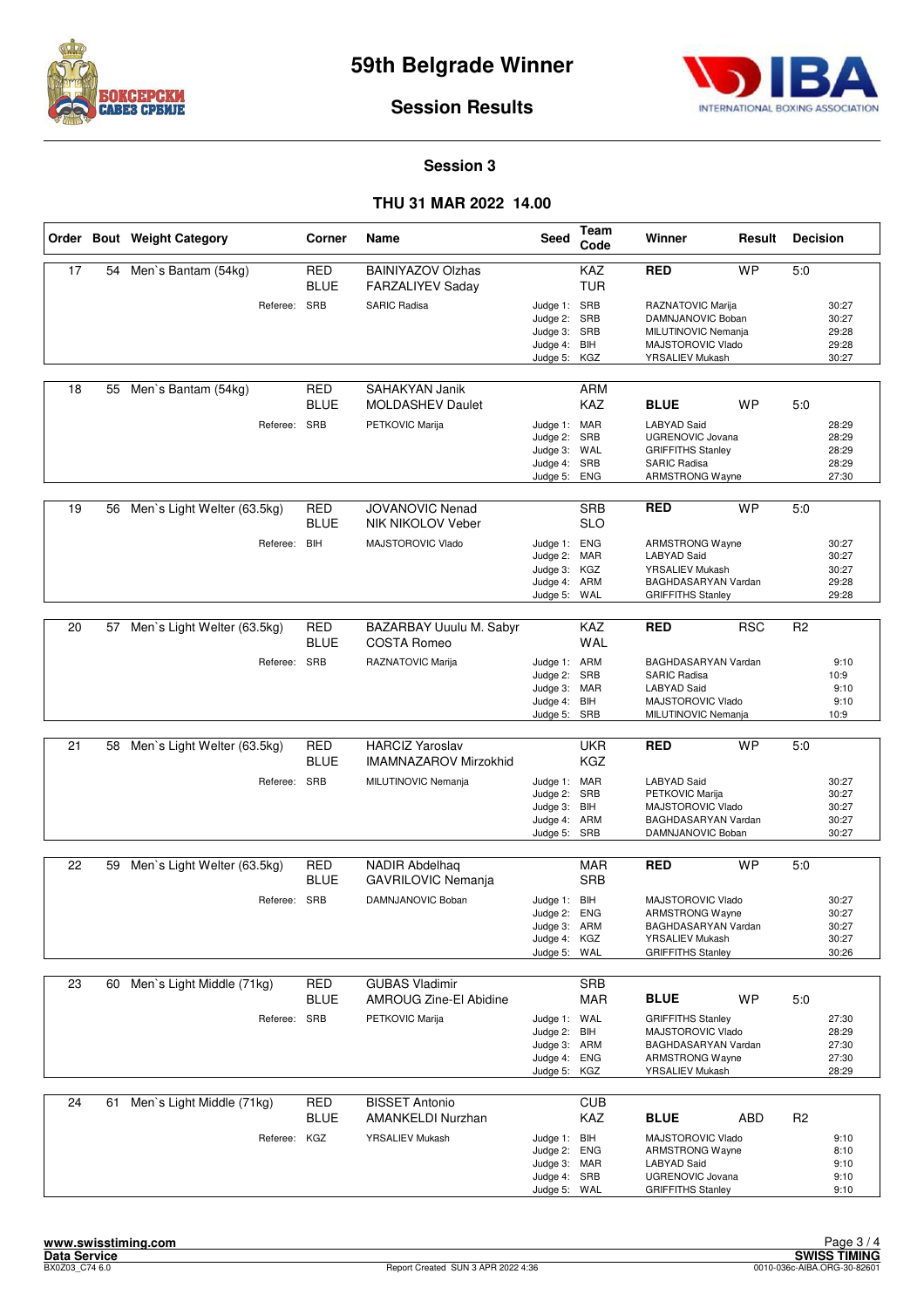



**Session Results**

#### **Session 3**

|    |    | Order Bout Weight Category | Corner                    | Name                                                    | Seed                                                                         | Team<br>Code                           | Winner                                                                                                               | Result     | <b>Decision</b> |                                           |
|----|----|----------------------------|---------------------------|---------------------------------------------------------|------------------------------------------------------------------------------|----------------------------------------|----------------------------------------------------------------------------------------------------------------------|------------|-----------------|-------------------------------------------|
| 25 | 62 | Men's Light Middle (71kg)  | <b>RED</b><br><b>BLUE</b> | <b>RUSTAMBEK Uuluu Nuradin</b><br><b>ARMANULY Armat</b> |                                                                              | <b>KGZ</b><br><b>KAZ</b>               | <b>BLUE</b>                                                                                                          | <b>WP</b>  | 3:0             |                                           |
|    |    | Referee: MAR               |                           | <b>LABYAD Said</b>                                      | Judge 1: SRB<br>Judge 2:<br>Judge 3: ENG<br>Judge 4: BIH<br>Judge 5:         | WAL<br>SRB                             | DAMNJANOVIC Boban<br><b>GRIFFITHS Stanley</b><br>ARMSTRONG Wayne<br>MAJSTOROVIC Vlado<br><b>SARIC Radisa</b>         |            |                 | 26:30<br>28:28<br>27:29<br>27:28<br>28:28 |
| 26 | 63 | Men's Light Middle (71kg)  | RED<br><b>BLUE</b>        | EL BARBARI Hamza<br><b>LAMBERT Harvey</b>               |                                                                              | <b>MAR</b><br><b>ENG</b>               | <b>RED</b>                                                                                                           | <b>WP</b>  | 4:1             |                                           |
|    |    | Referee:                   | SRB                       | MILUTINOVIC Nemanja                                     | Judge 1: SRB<br>Judge 2: SRB<br>Judge 3: ARM<br>Judge 4: KGZ<br>Judge 5: SRB |                                        | RAZNATOVIC Marija<br>UGRENOVIC Jovana<br>BAGHDASARYAN Vardan<br>YRSALIEV Mukash<br><b>SARIC Radisa</b>               |            |                 | 29:28<br>30:27<br>29:28<br>28:29<br>29:28 |
| 27 | 64 | Men's Cruiser (86kg)       | RED<br><b>BLUE</b>        | <b>HORSKOV Sergei</b><br><b>AMIOV Madi</b>              |                                                                              | UKR<br><b>KAZ</b>                      | <b>RED</b>                                                                                                           | <b>WP</b>  | 5:0             |                                           |
|    |    | Referee:                   | <b>BIH</b>                | MAJSTOROVIC Vlado                                       | Judge 1: SRB<br>Judge 2: ENG<br>Judge 3: MAR<br>Judge 4: ARM<br>Judge 5: SRB |                                        | PETKOVIC Marija<br><b>ARMSTRONG Wayne</b><br><b>LABYAD Said</b><br>BAGHDASARYAN Vardan<br>DAMNJANOVIC Boban          |            |                 | 30:27<br>29:28<br>30:27<br>30:27<br>30:27 |
| 28 | 65 | Men's Cruiser (86kg)       | <b>RED</b><br><b>BLUE</b> | <b>ETEMI Arsim</b><br><b>MIRONCIKOV Vladimir</b>        |                                                                              | <b>MKD</b><br><b>SRB</b>               | <b>BLUE</b>                                                                                                          | <b>RSC</b> | R <sub>2</sub>  |                                           |
|    |    | Referee: SRB               |                           | <b>UGRENOVIC Jovana</b>                                 | Judge 1: ENG<br>Judge 2:<br>Judge 3: ARM<br>Judge 4: MAR<br>Judge 5: KGZ     | WAL                                    | <b>ARMSTRONG Wayne</b><br><b>GRIFFITHS Stanley</b><br>BAGHDASARYAN Vardan<br><b>LABYAD Said</b><br>YRSALIEV Mukash   |            |                 | 7:10<br>7:10<br>8:10<br>7:10<br>7:10      |
| 29 |    | 66 Men's Heavy (92kg)      | <b>RED</b><br><b>BLUE</b> | <b>MANASYAN Narek</b><br><b>MADJI Jababu</b>            |                                                                              | <b>ARM</b><br><b>GHA</b>               | <b>RED</b>                                                                                                           | <b>RSC</b> | R <sub>2</sub>  |                                           |
|    |    | Referee: SRB               |                           | DAMNJANOVIC Boban                                       | Judge 1: SRB<br>Judge 2: MAR<br>Judge 3: ENG<br>Judge 4:<br>Judge 5: KGZ     | WAL                                    | PETKOVIC Marija<br><b>LABYAD Said</b><br><b>ARMSTRONG Wayne</b><br><b>GRIFFITHS Stanley</b><br>YRSALIEV Mukash       |            |                 | 10:9<br>10:9<br>10:9<br>10:9<br>10:9      |
| 30 | 67 | Men's Heavy (92kg)         | <b>RED</b><br><b>BLUE</b> | MAGOMEDOV Sadam<br>STALJCENKO Vitaliy                   |                                                                              | <b>SRB</b><br><b>UKR</b>               | <b>RED</b>                                                                                                           | <b>WP</b>  | 5:0             |                                           |
|    |    | Referee: KGZ               |                           | YRSALIEV Mukash                                         | Judge 1: WAL<br>Judge 2:<br>Judge 3:<br>Judge 4:<br>Judge 5:                 | <b>MAR</b><br>ARM<br><b>ENG</b><br>BIH | <b>GRIFFITHS Stanley</b><br><b>LABYAD Said</b><br>BAGHDASARYAN Vardan<br><b>ARMSTRONG Wayne</b><br>MAJSTOROVIC Vlado |            |                 | 30:26<br>30:25<br>30:25<br>30:26<br>30:25 |

| <b>LEGEND</b> |                     |            |                  |           |              |            |                       |
|---------------|---------------------|------------|------------------|-----------|--------------|------------|-----------------------|
| <b>ABD</b>    | Abandon             | <b>DSQ</b> | Disqualification | <b>Rn</b> | Round number | <b>RSC</b> | Referee Stops Contest |
| <b>WO</b>     | Walkover            | <b>WP</b>  | Win on points    |           |              |            |                       |
|               | www.swisstiming.com |            |                  |           |              |            | Page $4/4$            |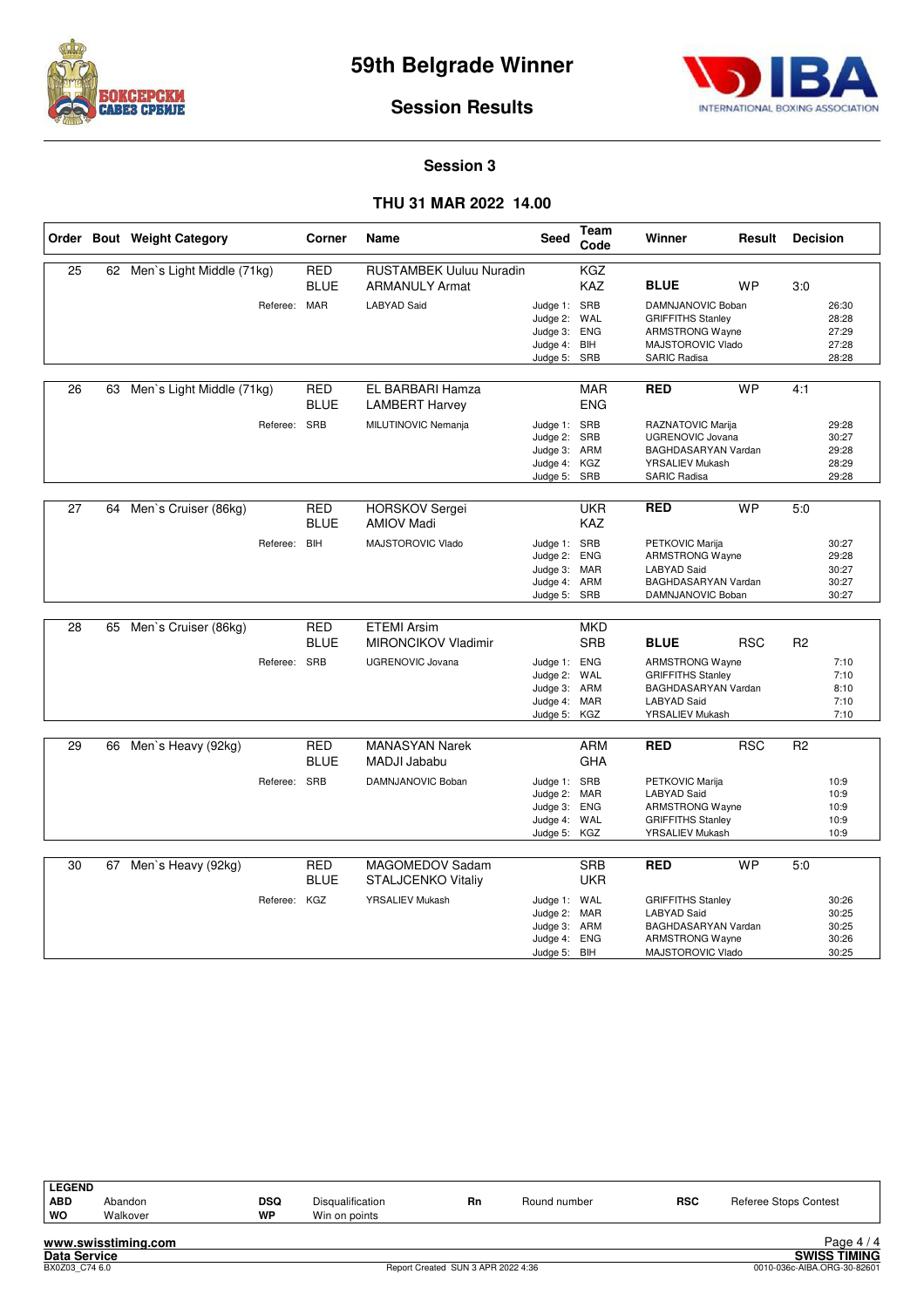



#### **Session Results**

#### **Session 4**

#### **FRI 1 APR 2022 14.00**

|                |    | Order Bout Weight Category |              | Corner                    | Name                                                     | Seed                         | Team<br>Code             | Winner                                          | Result    | <b>Decision</b> |                |
|----------------|----|----------------------------|--------------|---------------------------|----------------------------------------------------------|------------------------------|--------------------------|-------------------------------------------------|-----------|-----------------|----------------|
| $\mathbf{1}$   | 68 | Men's Fly (51kg)           |              | <b>RED</b><br><b>BLUE</b> | <b>ZHUSSUPOV Temirtas</b><br><b>DIUSHEBAEV Nurzhigit</b> |                              | <b>KAZ</b><br><b>KGZ</b> | <b>BLUE</b>                                     | <b>WP</b> | 4:1             |                |
|                |    |                            | Referee:     | <b>SRB</b>                | PETKOVIC Marija                                          | Judge 1: ENG                 |                          | <b>ARMSTRONG Wayne</b>                          |           |                 | 27:30          |
|                |    |                            |              |                           |                                                          | Judge 2: ARM                 |                          | BAGHDASARYAN Vardan                             |           |                 | 28:29          |
|                |    |                            |              |                           |                                                          | Judge 3: MAR<br>Judge 4: WAL |                          | <b>LABYAD Said</b><br><b>GRIFFITHS Stanley</b>  |           |                 | 27:30<br>27:30 |
|                |    |                            |              |                           |                                                          | Judge 5: SRB                 |                          | DAMNJANOVIC Boban                               |           |                 | 29:28          |
| 2              | 69 | Men's Fly (51kg)           |              | RED                       | <b>DUISENBAY Kuanysh</b>                                 |                              | KAZ                      |                                                 |           |                 |                |
|                |    |                            |              | <b>BLUE</b>               | <b>MACDONALD Kiaran</b>                                  |                              | ENG                      | <b>BLUE</b>                                     | <b>WP</b> | 5:0             |                |
|                |    |                            | Referee: SRB |                           | RAZNATOVIC Marija                                        | Judge 1: MAR                 |                          | <b>LABYAD Said</b>                              |           |                 | 28:29          |
|                |    |                            |              |                           |                                                          | Judge 2:<br>Judge 3: SRB     | WAL                      | <b>GRIFFITHS Stanley</b><br>MILUTINOVIC Nemanja |           |                 | 27:30<br>27:30 |
|                |    |                            |              |                           |                                                          | Judge 4: BIH                 |                          | MAJSTOROVIC Vlado                               |           |                 | 28:29          |
|                |    |                            |              |                           |                                                          | Judge 5: ARM                 |                          | BAGHDASARYAN Vardan                             |           |                 | 28:29          |
| 3              | 70 | Men's Bantam (54kg)        |              | <b>RED</b><br>BLUE        | <b>GALANOV Tamir</b><br><b>HARRIS Owain</b>              |                              | <b>SRB</b><br>WAL        | <b>RED</b>                                      | <b>WP</b> | 4:1             |                |
|                |    |                            | Referee: MAR |                           | <b>LABYAD Said</b>                                       | Judge 1: ARM                 |                          | BAGHDASARYAN Vardan                             |           |                 | 30:27          |
|                |    |                            |              |                           |                                                          | Judge 2: WAL                 |                          | <b>GRIFFITHS Stanley</b>                        |           |                 | 27:30          |
|                |    |                            |              |                           |                                                          | Judge 3: KGZ<br>Judge 4: BIH |                          | YRSALIEV Mukash<br>MAJSTOROVIC Vlado            |           |                 | 29:28<br>29:28 |
|                |    |                            |              |                           |                                                          | Judge 5:                     | SRB                      | <b>SARIC Radisa</b>                             |           |                 | 30:27          |
|                |    |                            |              |                           |                                                          |                              |                          |                                                 |           |                 |                |
| 4              | 71 | Men's Bantam (54kg)        |              | RED<br><b>BLUE</b>        | <b>BAINIYAZOV Olzhas</b><br><b>MOLDASHEV Daulet</b>      |                              | KAZ<br><b>KAZ</b>        | <b>RED</b>                                      | <b>WP</b> | 5:0             |                |
|                |    |                            | Referee: SRB |                           | <b>SARIC Radisa</b>                                      | Judge 1: SRB                 |                          | PETKOVIC Marija                                 |           |                 | 30:27          |
|                |    |                            |              |                           |                                                          | Judge 2: ARM<br>Judge 3: MAR |                          | BAGHDASARYAN Vardan<br><b>LABYAD Said</b>       |           |                 | 29:28<br>30:27 |
|                |    |                            |              |                           |                                                          | Judge 4: ENG                 |                          | <b>ARMSTRONG Wayne</b>                          |           |                 | 29:28          |
|                |    |                            |              |                           |                                                          | Judge 5: SRB                 |                          | RAZNATOVIC Marija                               |           |                 | 30:27          |
| 5              |    | 72 Men's Feather (57kg)    |              | RED                       | <b>BAZEYAN Artur</b>                                     |                              | ARM                      | <b>RED</b>                                      | <b>WP</b> | 3:2             |                |
|                |    |                            |              | <b>BLUE</b>               | <b>ASSYLKULOV Orazbek</b>                                |                              | <b>KAZ</b>               |                                                 |           |                 |                |
|                |    |                            | Referee: MAR |                           | <b>LABYAD Said</b>                                       | Judge 1: ENG                 |                          | <b>ARMSTRONG Wayne</b>                          |           |                 | 27:30          |
|                |    |                            |              |                           |                                                          | Judge 2: SRB<br>Judge 3: SRB |                          | PETKOVIC Marija<br>DAMNJANOVIC Boban            |           |                 | 29:28<br>29:28 |
|                |    |                            |              |                           |                                                          | Judge 4: BIH                 |                          | MAJSTOROVIC Vlado                               |           |                 | 28:29          |
|                |    |                            |              |                           |                                                          | Judge 5: WAL                 |                          | <b>GRIFFITHS Stanley</b>                        |           |                 | 29:28          |
| 6              |    | 73 Men's Feather (57kg)    |              | <b>RED</b>                | SEIDEKMATOV Sanzha                                       |                              | KGZ                      |                                                 |           |                 |                |
|                |    |                            |              | <b>BLUE</b>               | <b>SEIITBEK Uulu Munarbek</b>                            |                              | <b>KGZ</b>               | <b>BLUE</b>                                     | <b>WO</b> |                 |                |
|                |    |                            | Referee: ARM |                           | <b>BAGHDASARYAN Vardan</b>                               | Judge 1: MAR                 |                          | <b>LABYAD Said</b>                              |           |                 |                |
|                |    |                            |              |                           |                                                          | Judge 2: BIH<br>Judge 3: WAL |                          | MAJSTOROVIC Vlado<br><b>GRIFFITHS Stanley</b>   |           |                 |                |
|                |    |                            |              |                           |                                                          | Judge 4: ENG                 |                          | <b>ARMSTRONG Wayne</b>                          |           |                 |                |
|                |    |                            |              |                           |                                                          | Judge 5: SRB                 |                          | UGRENOVIC Jovana                                |           |                 |                |
| $\overline{7}$ | 74 | Men's Light (60kg)         |              | <b>RED</b>                | <b>ALICIC Semiz</b>                                      |                              | <b>SRB</b>               | <b>RED</b>                                      | <b>WP</b> | 3:2             |                |
|                |    |                            |              | BLUE                      | <b>TOLTAYEV Samatali</b>                                 |                              | KAZ                      |                                                 |           |                 |                |
|                |    |                            | Referee: KGZ |                           | YRSALIEV Mukash                                          | Judge 1: ENG                 |                          | <b>ARMSTRONG Wayne</b>                          |           |                 | 26:29          |
|                |    |                            |              |                           |                                                          | Judge 2: ARM<br>Judge 3: MAR |                          | BAGHDASARYAN Vardan<br><b>LABYAD Said</b>       |           |                 | 27:28<br>28:27 |
|                |    |                            |              |                           |                                                          | Judge 4: BIH                 |                          | MAJSTOROVIC Vlado                               |           |                 | 28:27          |
|                |    |                            |              |                           |                                                          | Judge 5: WAL                 |                          | <b>GRIFFITHS Stanley</b>                        |           |                 | 28:27          |
| 8              |    | 75 Men's Light (60kg)      |              | <b>RED</b>                | <b>TONAKANYAN Karen</b>                                  |                              | ARM                      | <b>RED</b>                                      | <b>WP</b> | 3:2             |                |
|                |    |                            |              | <b>BLUE</b>               | <b>SEJDI Nazif</b>                                       |                              | <b>SRB</b>               |                                                 |           |                 |                |
|                |    |                            | Referee: WAL |                           | <b>GRIFFITHS Stanley</b>                                 | Judge 1: SRB                 |                          | MILUTINOVIC Nemanja                             |           |                 | 28:29          |
|                |    |                            |              |                           |                                                          | Judge 2: ARM<br>Judge 3: MAR |                          | BAGHDASARYAN Vardan<br><b>LABYAD Said</b>       |           |                 | 30:27<br>29:28 |
|                |    |                            |              |                           |                                                          | Judge 4: ENG                 |                          | ARMSTRONG Wayne                                 |           |                 | 28:29          |
|                |    |                            |              |                           |                                                          | Judge 5: KGZ                 |                          | YRSALIEV Mukash                                 |           |                 | 29:28          |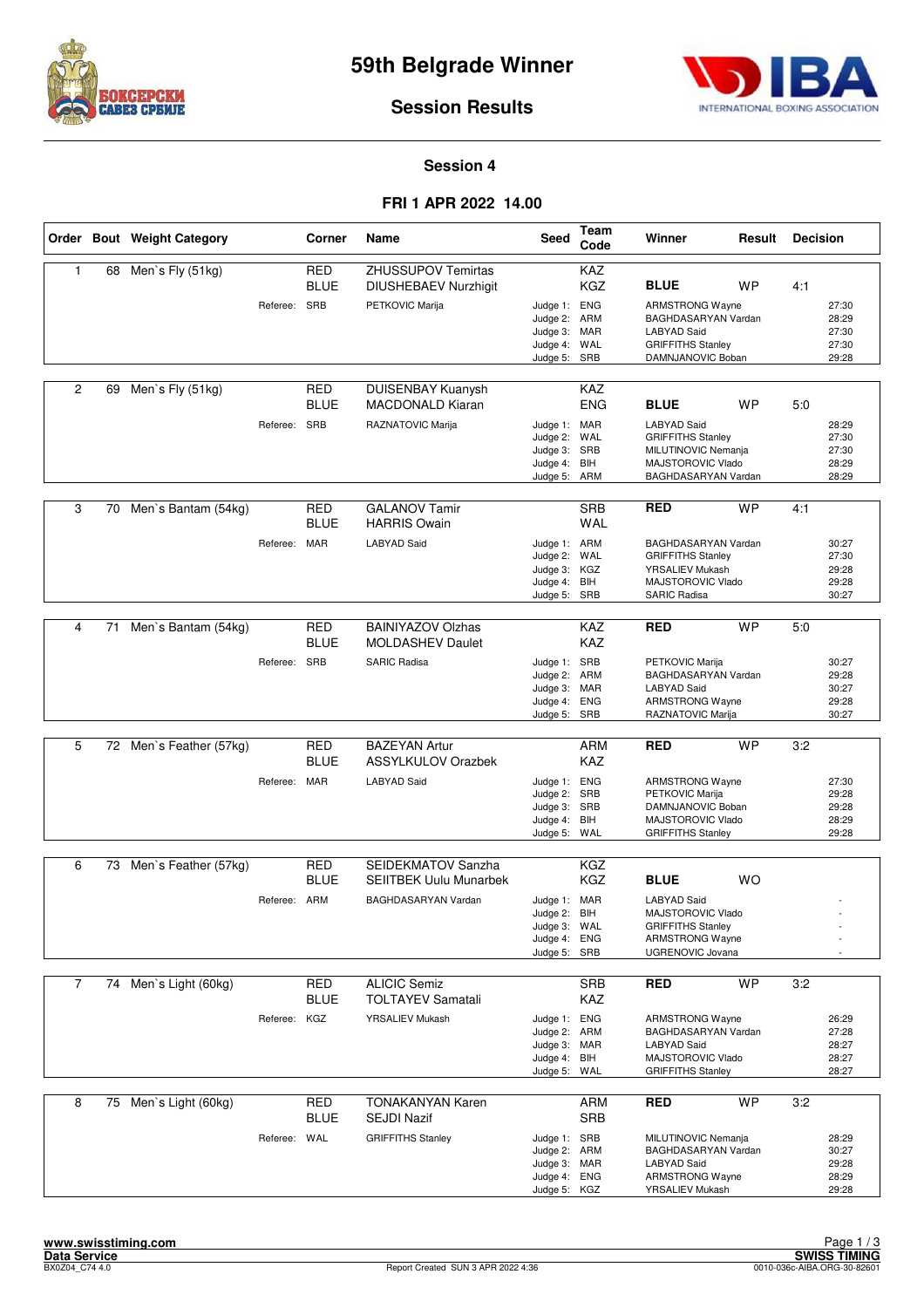



**Session Results**

#### **Session 4**

#### **FRI 1 APR 2022 14.00**

|    |    | Order Bout Weight Category     | Corner                    | Name                                              | <b>Seed</b>                                                                  | Team<br>Code             | Winner                                                                                                             | Result    | <b>Decision</b>                               |
|----|----|--------------------------------|---------------------------|---------------------------------------------------|------------------------------------------------------------------------------|--------------------------|--------------------------------------------------------------------------------------------------------------------|-----------|-----------------------------------------------|
| 9  |    | 76 Men's Light Welter (63.5kg) | RED<br><b>BLUE</b>        | <b>JOVANOVIC Nenad</b><br>BAZARBAY Uuulu M. Sabyr |                                                                              | <b>SRB</b><br><b>KAZ</b> | <b>BLUE</b>                                                                                                        | RSC-I     | R <sub>1</sub>                                |
|    |    | Referee: ARM                   |                           | BAGHDASARYAN Vardan                               | Judge 1: MAR<br>Judge 2:<br>Judge 3: ENG<br>Judge 4: WAL<br>Judge 5: BIH     | KGZ                      | <b>LABYAD Said</b><br>YRSALIEV Mukash<br><b>ARMSTRONG Wayne</b><br><b>GRIFFITHS Stanley</b><br>MAJSTOROVIC Vlado   |           |                                               |
| 10 | 77 | Men's Light Welter (63.5kg)    | <b>RED</b><br><b>BLUE</b> | <b>HARCIZ Yaroslav</b><br><b>NADIR Abdelhaq</b>   |                                                                              | <b>UKR</b><br><b>MAR</b> | <b>BLUE</b>                                                                                                        | <b>WP</b> | 3:2                                           |
|    |    | Referee: SRB                   |                           | <b>UGRENOVIC Jovana</b>                           | Judge 1: KGZ<br>Judge 2:<br>Judge 3: SRB<br>Judge 4: SRB<br>Judge 5: BIH     | ARM                      | YRSALIEV Mukash<br>BAGHDASARYAN Vardan<br>DAMNJANOVIC Boban<br>PETKOVIC Marija<br>MAJSTOROVIC Vlado                |           | 27:29<br>28:28 *<br>* 28:28<br>29:27<br>27:29 |
| 11 | 78 | Men's Welter (67kg)            | <b>RED</b><br>BLUE        | <b>ABASOV Vakhid</b><br><b>WACHALA Filip</b>      |                                                                              | <b>SRB</b><br><b>POL</b> | <b>RED</b>                                                                                                         | <b>WP</b> | 5:0                                           |
|    |    | Referee: BIH                   |                           | MAJSTOROVIC Vlado                                 | Judge 1: ENG<br>Judge 2: KGZ<br>Judge 3: WAL<br>Judge 4: ARM<br>Judge 5: MAR |                          | <b>ARMSTRONG Wayne</b><br>YRSALIEV Mukash<br><b>GRIFFITHS Stanley</b><br>BAGHDASARYAN Vardan<br>LABYAD Said        |           | 30:27<br>30:27<br>30:27<br>30:27<br>30:27     |
| 12 |    | 79 Men's Welter (67kg)         | <b>RED</b>                | <b>FEDOROV Pavel</b>                              |                                                                              | <b>SRB</b>               | <b>RED</b>                                                                                                         | <b>WP</b> | 5:0                                           |
|    |    |                                | <b>BLUE</b>               | <b>NYSSAN Daulet</b>                              |                                                                              | <b>KAZ</b>               |                                                                                                                    |           |                                               |
|    |    | Referee: ENG                   |                           | <b>ARMSTRONG Wayne</b>                            | Judge 1: WAL<br>Judge 2: MAR<br>Judge 3: KGZ<br>Judge 4: BIH<br>Judge 5: ARM |                          | <b>GRIFFITHS Stanley</b><br><b>LABYAD Said</b><br>YRSALIEV Mukash<br>MAJSTOROVIC Vlado<br>BAGHDASARYAN Vardan      |           | 29:28<br>30:27<br>29:28<br>29:28<br>29:28     |
|    |    |                                |                           |                                                   |                                                                              |                          |                                                                                                                    |           |                                               |
| 13 | 80 | Men's Light Middle (71kg)      | <b>RED</b><br><b>BLUE</b> | AMROUG Zine-El Abidine<br>AMANKELDI Nurzhan       |                                                                              | <b>MAR</b><br><b>KAZ</b> | <b>RED</b>                                                                                                         | <b>WP</b> | 3:2                                           |
|    |    | Referee: SRB                   |                           | MILUTINOVIC Nemanja                               | Judge 1: BIH<br>Judge 2:<br>Judge 3: SRB<br>Judge 4: SRB<br>Judge 5:         | WAL<br><b>ENG</b>        | MAJSTOROVIC Vlado<br><b>GRIFFITHS Stanley</b><br>UGRENOVIC Jovana<br>RAZNATOVIC Marija<br><b>ARMSTRONG Wayne</b>   |           | 9:10<br>10:9<br>10:9<br>10:9<br>9:10          |
| 14 | 81 | Men's Light Middle (71kg)      | <b>RED</b>                | <b>ARMANULY Armat</b>                             |                                                                              | KAZ                      |                                                                                                                    |           |                                               |
|    |    |                                | <b>BLUE</b>               | EL BARBARI Hamza                                  |                                                                              | <b>MAR</b>               | <b>BLUE</b>                                                                                                        | WO        |                                               |
|    |    | Referee: SRB                   |                           | MILUTINOVIC Nemanja                               | Judge 1: BIH<br>Judge 2: WAL<br>Judge 3: SRB<br>Judge 4: SRB<br>Judge 5:     | <b>ENG</b>               | MAJSTOROVIC Vlado<br><b>GRIFFITHS Stanley</b><br>UGRENOVIC Jovana<br>RAZNATOVIC Marija<br><b>ARMSTRONG Wayne</b>   |           | $\overline{a}$                                |
| 15 |    | 82 Men's Middle (75kg)         | <b>RED</b><br>BLUE        | POLETAN Sandro<br><b>ASHIROV Ilyar</b>            |                                                                              | <b>SRB</b><br>KAZ        | <b>BLUE</b>                                                                                                        | WP        | 5:0                                           |
|    |    | Referee: BIH                   |                           | MAJSTOROVIC Vlado                                 | Judge 1: MAR<br>Judge 2:<br>Judge 3: WAL<br>Judge 4: ARM<br>Judge 5:         | KGZ<br>ENG               | <b>LABYAD Said</b><br>YRSALIEV Mukash<br><b>GRIFFITHS Stanley</b><br>BAGHDASARYAN Vardan<br><b>ARMSTRONG Wayne</b> |           | 28:29<br>27:30<br>27:29<br>27:30<br>27:30     |
| 16 | 83 | Men`s Middle (75kg)            | <b>RED</b><br><b>BLUE</b> | <b>MUSAH Ramtin</b><br>NIKOLIC Jovan              |                                                                              | <b>ENG</b><br><b>SRB</b> | <b>BLUE</b>                                                                                                        | WP        | 3:0                                           |
|    |    | Referee: KGZ                   |                           | YRSALIEV Mukash                                   | Judge 1: MAR<br>Judge 2: BIH<br>Judge 3: ENG<br>Judge 4: SRB<br>Judge 5: ARM |                          | <b>LABYAD Said</b><br>MAJSTOROVIC Vlado<br><b>ARMSTRONG Wayne</b><br>PETKOVIC Marija<br>BAGHDASARYAN Vardan        |           | 28:28<br>28:29<br>28:29<br>28:29<br>28:28     |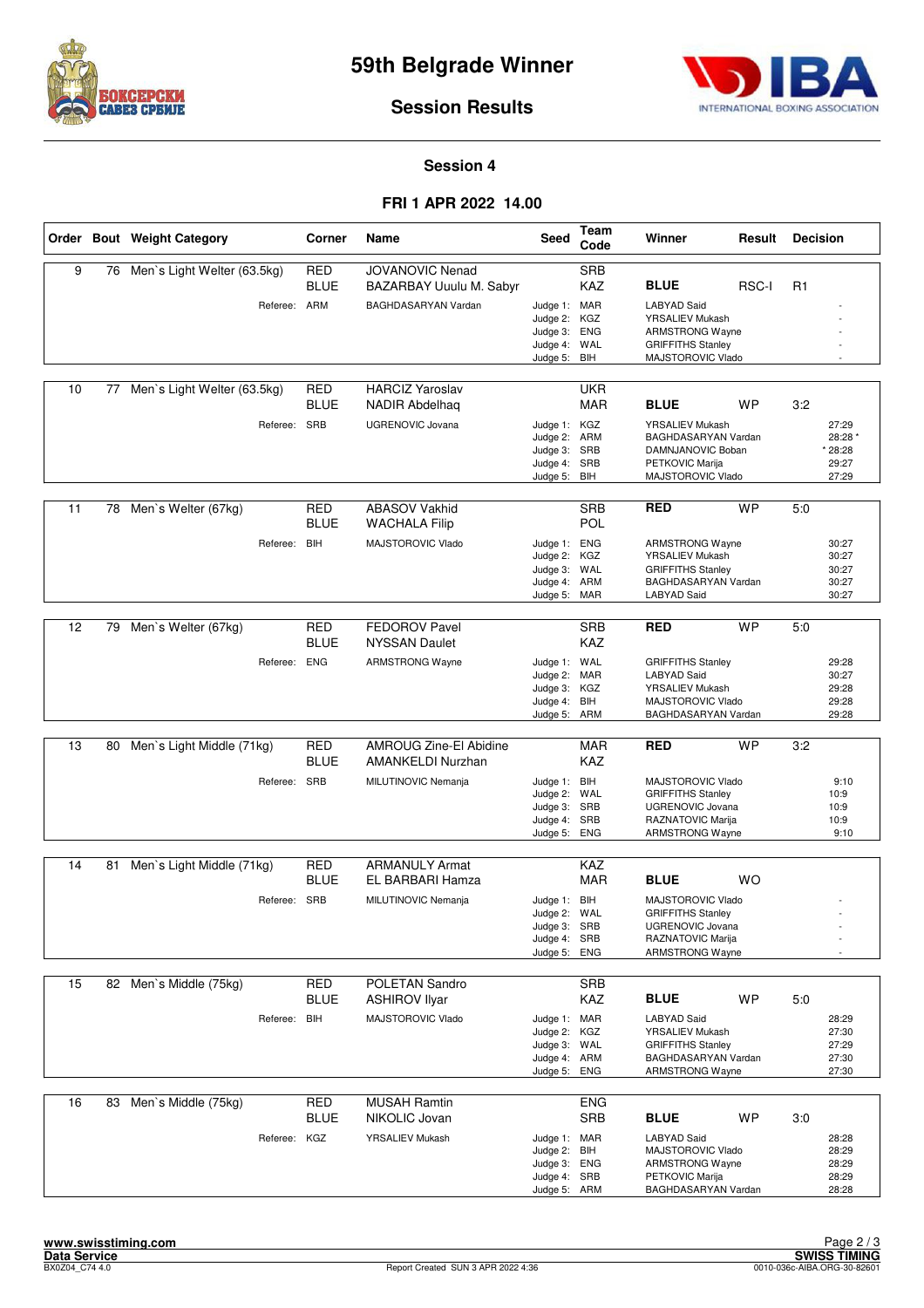



#### **Session Results**

#### **Session 4**

#### **FRI 1 APR 2022 14.00**

|    |    | Order Bout Weight Category | Corner                    | <b>Name</b>                                          | <b>Seed</b>                                                      | Team<br>Code                           | Winner                                                                                                                   | Result     | <b>Decision</b>                             |
|----|----|----------------------------|---------------------------|------------------------------------------------------|------------------------------------------------------------------|----------------------------------------|--------------------------------------------------------------------------------------------------------------------------|------------|---------------------------------------------|
| 17 | 84 | Men's Light Heavy (80kg)   | <b>RED</b><br><b>BLUE</b> | HAMBRADZUM Hakobyan<br><b>BEKZHIGIT Uulu Omurbek</b> |                                                                  | <b>ARM</b><br><b>KGZ</b>               | <b>BLUE</b>                                                                                                              | <b>WP</b>  | 3:2                                         |
|    |    | Referee:                   | SRB                       | DAMNJANOVIC Boban                                    | Judge 1:<br>Judge 2: WAL<br>Judge 3:<br>Judge 4:<br>Judge 5: MAR | SRB<br>SRB<br><b>ENG</b>               | <b>SARIC Radisa</b><br><b>GRIFFITHS Stanley</b><br>UGRENOVIC Jovana<br>ARMSTRONG Wayne<br><b>LABYAD Said</b>             |            | 28:29<br>29:28<br>28:29<br>28:29<br>29:28   |
| 18 | 85 | Men's Light Heavy (80kg)   | <b>RED</b><br><b>BLUE</b> | <b>ASSAGHIR Mohamed</b><br><b>AGEJEV Artum</b>       |                                                                  | <b>MAR</b><br><b>SRB</b>               | <b>RED</b>                                                                                                               | <b>WP</b>  | 3:2                                         |
|    |    | Referee:                   | SRB                       | MILUTINOVIC Nemanja                                  | Judge 1:<br>Judge 2:<br>Judge 3: WAL<br>Judge 4:<br>Judge 5: ARM | <b>ENG</b><br>BIH<br>KGZ               | <b>ARMSTRONG Wayne</b><br>MAJSTOROVIC Vlado<br><b>GRIFFITHS Stanley</b><br><b>YRSALIEV Mukash</b><br>BAGHDASARYAN Vardan |            | 20:18<br>18:20<br>20:18<br>18:20<br>* 19:19 |
| 19 | 86 | Men's Super Heavy (+92kg)  | <b>RED</b><br><b>BLUE</b> | <b>BABIC Vladan</b><br><b>KNEZEVIC Nikola</b>        |                                                                  | <b>SRB</b><br><b>SRB</b>               | <b>RED</b>                                                                                                               | <b>RSC</b> | R <sub>1</sub>                              |
|    |    | Referee:                   | ARM                       | <b>BAGHDASARYAN Vardan</b>                           | Judge 1:<br>Judge 2: MAR<br>Judge 3: WAL<br>Judge 4:<br>Judge 5: | BIH<br>KGZ<br><b>ENG</b>               | MAJSTOROVIC Vlado<br><b>LABYAD Said</b><br><b>GRIFFITHS Stanley</b><br><b>YRSALIEV Mukash</b><br><b>ARMSTRONG Wayne</b>  |            |                                             |
| 20 | 87 | Men's Super Heavy (+92kg)  | <b>RED</b><br><b>BLUE</b> | <b>KALCUGIN Sergej</b><br><b>CHALOYAN Davit</b>      |                                                                  | <b>SRB</b><br><b>ARM</b>               | <b>BLUE</b>                                                                                                              | <b>WP</b>  | 5:0                                         |
|    |    | Referee:                   | KGZ                       | YRSALIEV Mukash                                      | Judge 1:<br>Judge 2:<br>Judge 3:<br>Judge 4:<br>Judge 5:         | MAR<br>ARM<br>WAL<br>SRB<br><b>ENG</b> | <b>LABYAD Said</b><br>BAGHDASARYAN Vardan<br><b>GRIFFITHS Stanley</b><br>MILUTINOVIC Nemanja<br><b>ARMSTRONG Wayne</b>   |            | 27:30<br>27:30<br>27:30<br>27:30<br>27:30   |

| <b>LEGEND</b><br>wo | Preferred winner<br>Walkover | Rn<br>WP | Round number<br>Win on points | <b>RSC</b> | <b>Referee Stops Contest</b> | <b>RSC-I</b> | Referee Stops Contest - Injury |
|---------------------|------------------------------|----------|-------------------------------|------------|------------------------------|--------------|--------------------------------|
|                     | www.swisstiming.com          |          |                               |            |                              |              | Page $3/3$                     |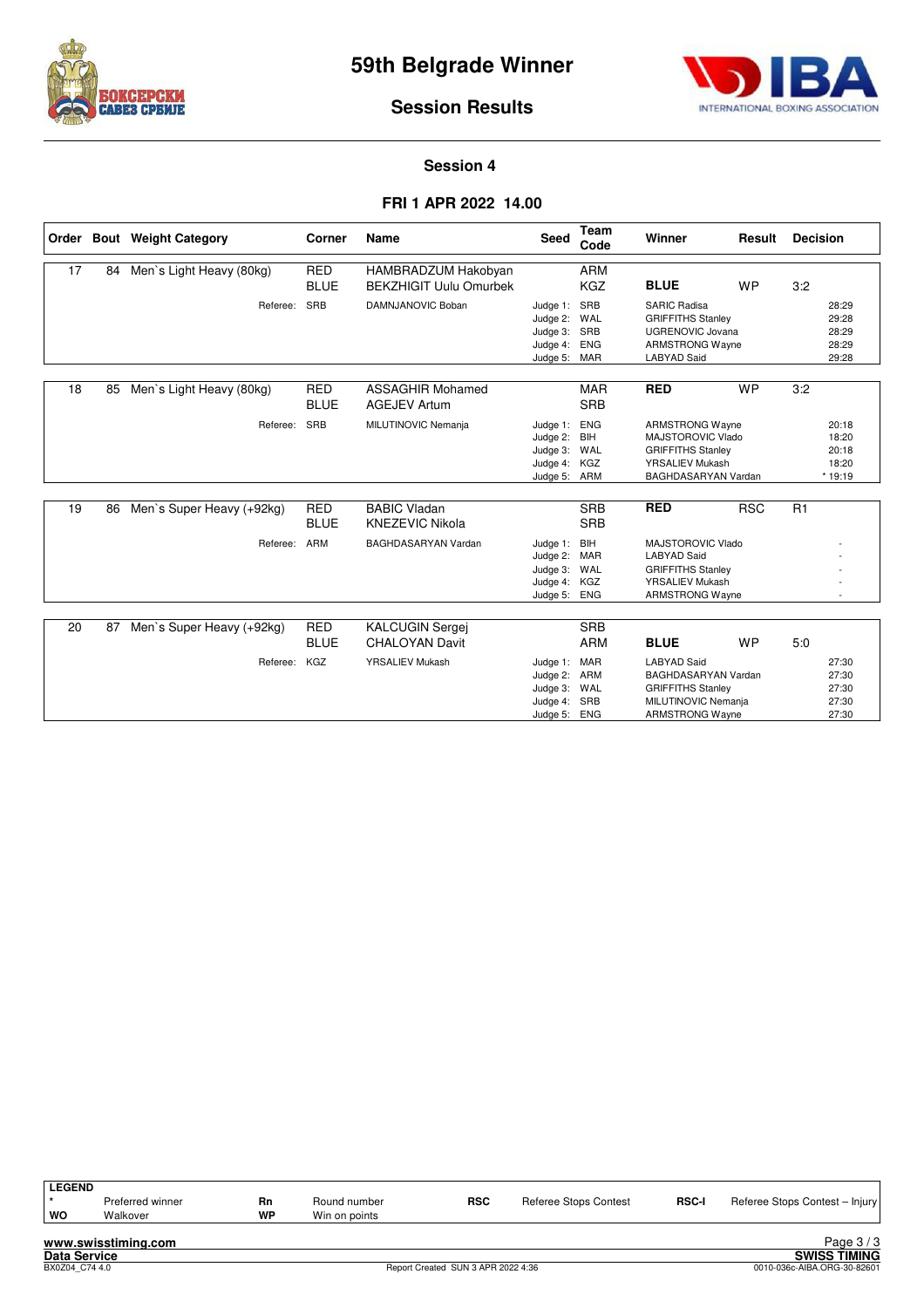



#### **Session Results**

#### **Session 6**

#### **FRI 1 APR 2022 19.00**

|                |    | Order Bout Weight Category   | Corner                    | Name                                                | Seed                                                                         | Team<br>Code                    | Winner                                                                                                                   | Result    | <b>Decision</b> |                                           |
|----------------|----|------------------------------|---------------------------|-----------------------------------------------------|------------------------------------------------------------------------------|---------------------------------|--------------------------------------------------------------------------------------------------------------------------|-----------|-----------------|-------------------------------------------|
| $\mathbf{1}$   |    | 88 Women's Minimum (45-48kg) | <b>RED</b><br><b>BLUE</b> | <b>MOUTTAKI Yasmine</b><br>SILJKOVIC Snezana        |                                                                              | <b>MAR</b><br><b>SRB</b>        | <b>BLUE</b>                                                                                                              | <b>WP</b> | 5:0             |                                           |
|                |    | Referee: SRB                 |                           | PETKOVIC Marija                                     | Judge 1: KGZ<br>Judge 2:<br>Judge 3:<br>Judge 4:<br>Judge 5:                 | ARM<br><b>ENG</b><br>WAL<br>BIH | <b>YRSALIEV Mukash</b><br>BAGHDASARYAN Vardan<br><b>ARMSTRONG Wayne</b><br><b>GRIFFITHS Stanley</b><br>MAJSTOROVIC Vlado |           |                 | 26:30<br>25:30<br>26:30<br>25:30<br>26:30 |
| $\overline{2}$ | 89 | Women's Light Fly (50kg)     | <b>RED</b><br>BLUE        | RADOVANOVIC Nina<br><b>JONES Helen</b>              |                                                                              | <b>SRB</b><br><b>WAL</b>        | <b>RED</b>                                                                                                               | <b>WP</b> | 3:2             |                                           |
|                |    | Referee: SRB                 |                           | DAMNJANOVIC Boban                                   | Judge 1: KGZ<br>Judge 2:<br>Judge 3:<br>Judge 4: MAR<br>Judge 5: ARM         | <b>ENG</b><br>BIH               | YRSALIEV Mukash<br><b>ARMSTRONG Wavne</b><br>MAJSTOROVIC Vlado<br><b>LABYAD Said</b><br>BAGHDASARYAN Vardan              |           |                 | 29:28<br>27:30<br>29:28<br>27:30<br>29:28 |
| 3              | 90 | Women's Fly (52kg)           | RED<br>BLUE               | <b>DAVISON Charley</b><br><b>CAKIROGLU Buze Nas</b> |                                                                              | <b>ENG</b><br><b>TUR</b>        | <b>BLUE</b>                                                                                                              | <b>WP</b> | 5:0             |                                           |
|                |    | Referee: MAR                 |                           | <b>LABYAD Said</b>                                  | Judge 1: SRB<br>Judge 2: SRB<br>Judge 3: SRB<br>Judge 4: SRB<br>Judge 5: SRB |                                 | PETKOVIC Marija<br><b>SARIC Radisa</b><br>MILUTINOVIC Nemanja<br>RAZNATOVIC Marija<br>DAMNJANOVIC Boban                  |           |                 | 28:29<br>28:29<br>28:29<br>27:30<br>28:29 |
| 4              | 91 | Women's Bantam (54kg)        | <b>RED</b>                | PETROVA Stanimira                                   |                                                                              | <b>BUL</b>                      | <b>RED</b>                                                                                                               | <b>WP</b> | 5:0             |                                           |
|                |    |                              | <b>BLUE</b>               | EZ-ZAHRAOUI Zohra                                   |                                                                              | <b>MAR</b>                      |                                                                                                                          |           |                 |                                           |
|                |    | Referee: SRB                 |                           | RAZNATOVIC Marija                                   | Judge 1: KGZ<br>Judge 2:<br>Judge 3: SRB<br>Judge 4: SRB<br>Judge 5:         | BIH<br>ENG                      | YRSALIEV Mukash<br>MAJSTOROVIC Vlado<br><b>SARIC Radisa</b><br><b>UGRENOVIC Jovana</b><br><b>ARMSTRONG Wayne</b>         |           |                 | 30:26<br>30:27<br>30:27<br>30:27<br>30:27 |
| 5              |    | 92 Women's Feather (57kg)    | RED                       | <b>ZEKIC Jelena</b>                                 |                                                                              | <b>SRB</b>                      |                                                                                                                          |           |                 |                                           |
|                |    |                              | BLUE                      | <b>STANEVA Svetlana</b>                             |                                                                              | <b>BUL</b>                      | <b>BLUE</b>                                                                                                              | <b>WP</b> | 5:0             |                                           |
|                |    | Referee:                     | <b>SRB</b>                | MILUTINOVIC Nemanja                                 | Judge 1: ARM<br>Judge 2:<br>Judge 3: ENG<br>Judge 4: MAR<br>Judge 5: KGZ     | WAL                             | BAGHDASARYAN Vardan<br><b>GRIFFITHS Stanley</b><br><b>ARMSTRONG Wayne</b><br><b>LABYAD Said</b><br>YRSALIEV Mukash       |           |                 | 27:30<br>26:30<br>27:30<br>27:30<br>26:30 |
| 6              | 93 | Women's Light (60kg)         | <b>RED</b>                | STAROVOITOVA Ana                                    |                                                                              | LTU                             |                                                                                                                          |           |                 |                                           |
|                |    |                              | BLUE                      | SHADRINA Natalija                                   |                                                                              | <b>SRB</b>                      | <b>BLUE</b>                                                                                                              | <b>WP</b> | 5:0             |                                           |
|                |    | Referee: ENG                 |                           | <b>ARMSTRONG Wayne</b>                              | Judge 1: WAL<br>Judge 2: ARM<br>Judge 3: BIH<br>Judge 4: KGZ<br>Judge 5:     | MAR                             | <b>GRIFFITHS Stanley</b><br>BAGHDASARYAN Vardan<br>MAJSTOROVIC Vlado<br>YRSALIEV Mukash<br><b>LABYAD Said</b>            |           |                 | 26:30<br>27:30<br>27:30<br>27:30<br>27:30 |
| $\overline{7}$ | 94 | Women's Light Welter (63kg)  | <b>RED</b>                | JANICIJEVIC Jelena                                  |                                                                              | <b>SRB</b>                      |                                                                                                                          |           |                 |                                           |
|                |    |                              | BLUE                      | <b>BERAM Sara</b>                                   |                                                                              | CRO                             | <b>BLUE</b>                                                                                                              | <b>WP</b> | 5.0             |                                           |
|                |    | Referee: SRB                 |                           | <b>SARIC Radisa</b>                                 | Judge 1: KGZ<br>Judge 2: WAL<br>Judge 3: ARM<br>Judge 4: ENG<br>Judge 5: MAR |                                 | YRSALIEV Mukash<br><b>GRIFFITHS Stanley</b><br>BAGHDASARYAN Vardan<br><b>ARMSTRONG Wayne</b><br>LABYAD Said              |           |                 | 28:29<br>28:29<br>27:30<br>27:30<br>28:29 |
| 8              | 95 | Women's Welter (66kg)        | <b>RED</b><br><b>BLUE</b> | <b>ECCLES Rosie</b><br><b>MATOVIC Milena</b>        |                                                                              | WAL<br><b>SRB</b>               | <b>BLUE</b>                                                                                                              | <b>WP</b> | 5:0             |                                           |
|                |    | Referee: KGZ                 |                           | YRSALIEV Mukash                                     | Judge 1: MAR<br>Judge 2: ARM<br>Judge 3: BIH<br>Judge 4: WAL<br>Judge 5: SRB |                                 | <b>LABYAD Said</b><br>BAGHDASARYAN Vardan<br>MAJSTOROVIC Vlado<br><b>GRIFFITHS Stanley</b><br>UGRENOVIC Jovana           |           |                 | 27:28<br>27:28<br>27:28<br>27:28<br>26:29 |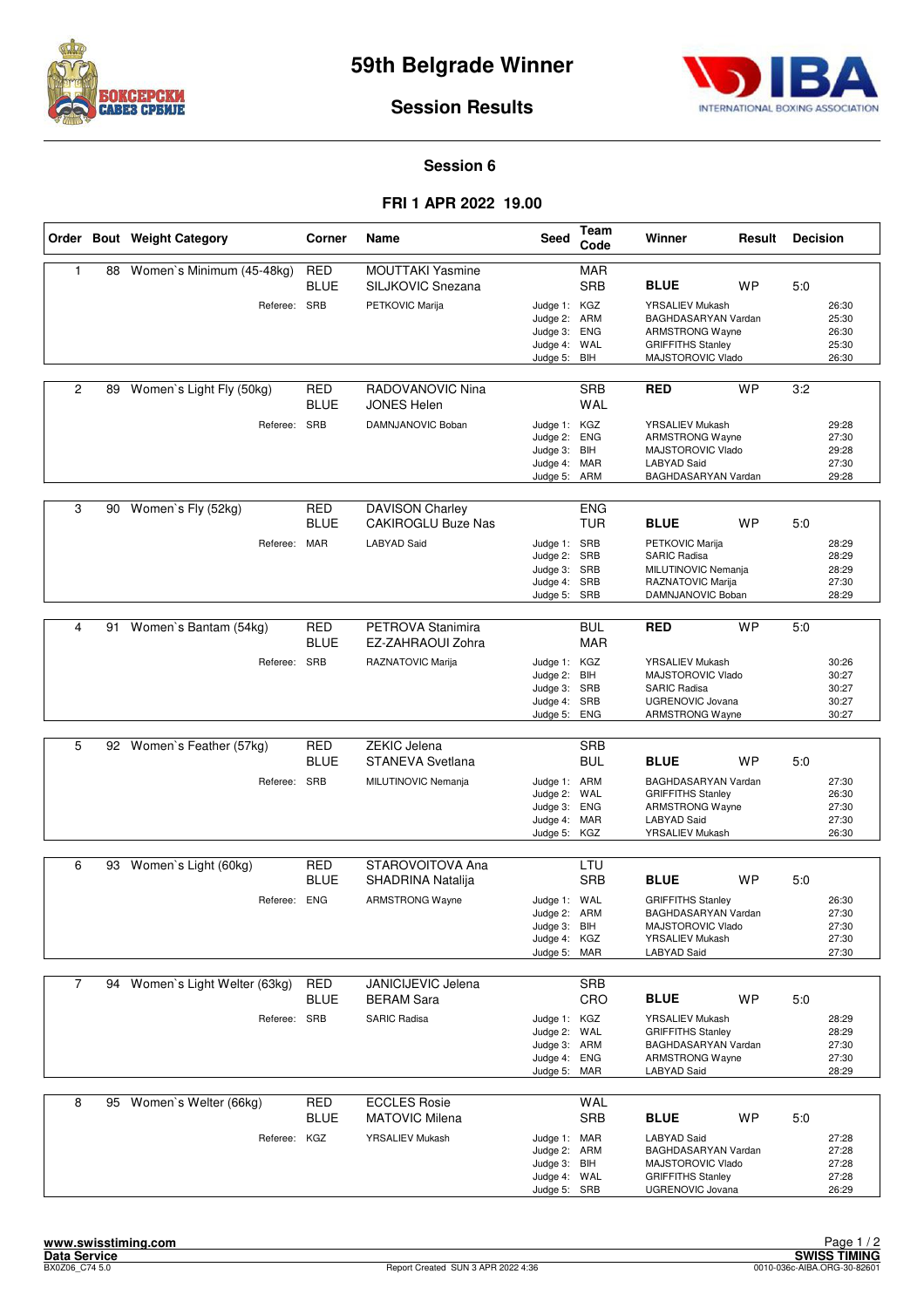



**Session Results**

#### **Session 6**

#### **FRI 1 APR 2022 19.00**

| Order |    | <b>Bout</b> Weight Category | Corner                    | Name                                         | Seed                                                                     | Team<br>Code             | Winner                                                                                                   | Result    | <b>Decision</b> |                                           |
|-------|----|-----------------------------|---------------------------|----------------------------------------------|--------------------------------------------------------------------------|--------------------------|----------------------------------------------------------------------------------------------------------|-----------|-----------------|-------------------------------------------|
| 9     | 96 | Women's Light Middle (70kg) | <b>RED</b><br><b>BLUE</b> | YONUZOVA Melis<br><b>RAPAIC Aleksandra</b>   |                                                                          | <b>BUL</b><br><b>SRB</b> | <b>RED</b>                                                                                               | <b>WP</b> | 5:0             |                                           |
|       |    | Referee:                    | WAL                       | <b>GRIFFITHS Stanley</b>                     | Judge 1: KGZ<br>Judge 2: ENG<br>Judge 3: BIH<br>Judge 4:<br>Judge 5: ARM | MAR                      | YRSALIEV Mukash<br><b>ARMSTRONG Wayne</b><br>MAJSTOROVIC Vlado<br>LABYAD Said<br>BAGHDASARYAN Vardan     |           |                 | 29:28<br>30:27<br>29:28<br>30:27<br>30:27 |
| 10    | 97 | Women's Heavy (+81kg)       | <b>RED</b><br><b>BLUE</b> | <b>MARDI Khadija</b><br><b>ISILDAR Busra</b> |                                                                          | <b>MAR</b><br>TUR        | <b>BLUE</b>                                                                                              | <b>WP</b> | 4:1             |                                           |
|       |    | Referee:                    | ARM                       | BAGHDASARYAN Vardan                          | Judge 1: ENG<br>Judge 2:<br>Judge 3:<br>Judge 4: KGZ<br>Judge 5:         | SRB<br>SRB<br>SRB        | <b>ARMSTRONG Wayne</b><br>RAZNATOVIC Marija<br>PETKOVIC Marija<br>YRSALIEV Mukash<br>MILUTINOVIC Nemanja |           |                 | 27:30<br>30:27<br>27:30<br>28:29<br>28:29 |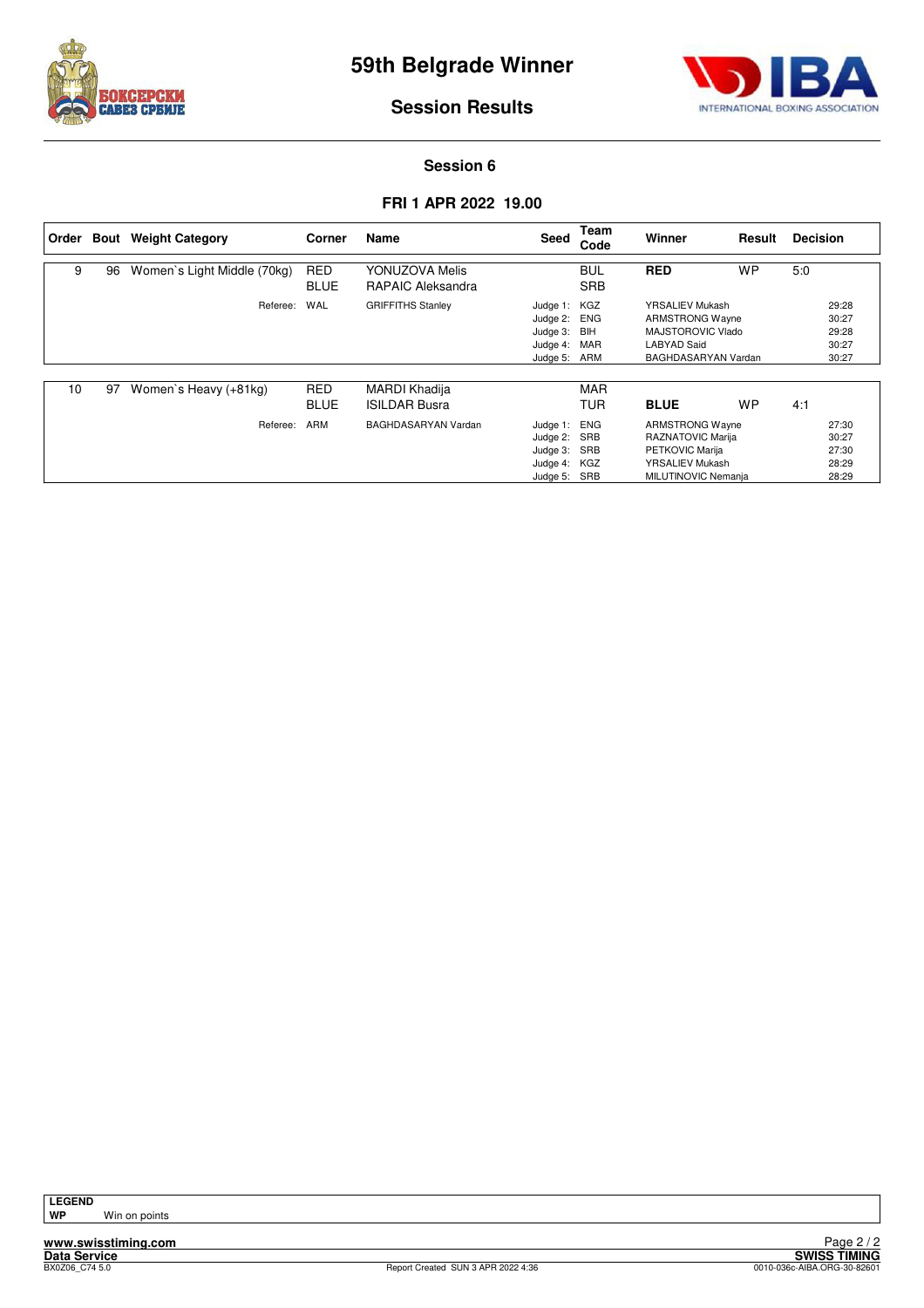



#### **Session Results**

#### **Session 7**

#### **SAT 2 APR 2022 19.00**

|                |     | Order Bout Weight Category      |              | Corner                    | Name                                                                   | <b>Seed</b>                                                                  | <b>Team</b><br>Code      | <b>Winner</b>                                                                                                      | Result     | <b>Decision</b> |                                           |
|----------------|-----|---------------------------------|--------------|---------------------------|------------------------------------------------------------------------|------------------------------------------------------------------------------|--------------------------|--------------------------------------------------------------------------------------------------------------------|------------|-----------------|-------------------------------------------|
| 1              |     | 98 Men's Fly (51kg)             | Referee: SRB | <b>RED</b><br><b>BLUE</b> | DIUSHEBAEV Nurzhigit<br><b>MACDONALD Kiaran</b><br><b>SARIC Radisa</b> | Judge 1: SRB<br>Judge 2: SRB                                                 | <b>KGZ</b><br><b>ENG</b> | <b>BLUE</b><br><b>UGRENOVIC Jovana</b><br>PETKOVIC Marija                                                          | <b>WP</b>  | 5:0             | 28:29<br>27:30                            |
|                |     |                                 |              |                           |                                                                        | Judge 3: SRB<br>Judge 4: SRB<br>Judge 5: SRB                                 |                          | RAZNATOVIC Marija<br>MILUTINOVIC Nemanja<br>DAMNJANOVIC Boban                                                      |            |                 | 28:29<br>27:30<br>27:30                   |
| 2              | 99  | Men's Bantam (54kg)             |              | RED<br><b>BLUE</b>        | <b>GALANOV Tamir</b><br><b>BAINIYAZOV Olzhas</b>                       |                                                                              | <b>SRB</b><br>KAZ        | <b>RED</b>                                                                                                         | <b>WP</b>  | 5:0             |                                           |
|                |     |                                 | Referee: WAL |                           | <b>GRIFFITHS Stanley</b>                                               | Judge 1: MAR<br>Judge 2: ENG<br>Judge 3: ARM<br>Judge 4: BIH<br>Judge 5: KGZ |                          | <b>LABYAD Said</b><br><b>ARMSTRONG Wayne</b><br>BAGHDASARYAN Vardan<br>MAJSTOROVIC Vlado<br>YRSALIEV Mukash        |            |                 | 30:27<br>29:28<br>29:28<br>30:27<br>29:28 |
| 3              | 100 | Men's Feather (57kg)            |              | <b>RED</b><br><b>BLUE</b> | <b>BAZEYAN Artur</b><br><b>SEIITBEK Uulu Munarbek</b>                  |                                                                              | <b>ARM</b><br><b>KGZ</b> | <b>BLUE</b>                                                                                                        | <b>WP</b>  | 3:2             |                                           |
|                |     |                                 | Referee:     | <b>SRB</b>                | MILUTINOVIC Nemanja                                                    | Judge 1: SRB<br>Judge 2: SRB<br>Judge 3: SRB<br>Judge 4: SRB<br>Judge 5:     | SRB                      | <b>UGRENOVIC Jovana</b><br>PETKOVIC Marija<br>RAZNATOVIC Marija<br>DAMNJANOVIC Boban<br><b>SARIC Radisa</b>        |            |                 | 27:30<br>30:27<br>29:28<br>28:29<br>28:29 |
| $\overline{4}$ | 101 | Men's Light (60kg)              |              | <b>RED</b><br><b>BLUE</b> | <b>ALICIC Semiz</b><br><b>TONAKANYAN Karen</b>                         |                                                                              | <b>SRB</b><br><b>ARM</b> | <b>BLUE</b>                                                                                                        | <b>RSC</b> | R <sub>2</sub>  |                                           |
|                |     |                                 | Referee: MAR |                           | <b>LABYAD Said</b>                                                     | Judge 1: WAL<br>Judge 2: ENG<br>Judge 3: ARM<br>Judge 4: KGZ<br>Judge 5: SRB |                          | <b>GRIFFITHS Stanley</b><br><b>ARMSTRONG Wayne</b><br>BAGHDASARYAN Vardan<br>YRSALIEV Mukash<br>PETKOVIC Marija    |            |                 | 9:10<br>9:10<br>9:10<br>9:10<br>9:10      |
| 5              |     | 102 Men's Light Welter (63.5kg) |              | <b>RED</b>                | BAZARBAY Uuulu M. Sabyr                                                |                                                                              | KAZ                      | <b>RED</b>                                                                                                         | <b>WO</b>  |                 |                                           |
|                |     |                                 | Referee:     | <b>BLUE</b>               | <b>NADIR Abdelhaq</b>                                                  | Judge 1:<br>Judge 2:                                                         | <b>MAR</b>               |                                                                                                                    |            |                 |                                           |
| 6              | 103 | Men's Welter (67kg)             |              | <b>RED</b>                | <b>ABASOV Vakhid</b>                                                   |                                                                              | <b>SRB</b>               |                                                                                                                    |            |                 |                                           |
|                |     |                                 | Referee:     | <b>BLUE</b>               | <b>FEDOROV Pavel</b>                                                   | Judge 1:<br>Judge 2:                                                         | <b>SRB</b>               | <b>BLUE</b>                                                                                                        | <b>WO</b>  |                 |                                           |
| $\overline{7}$ |     | 104 Men's Light Middle (71kg)   |              | <b>RED</b>                | AMROUG Zine-El Abidine                                                 |                                                                              | <b>MAR</b>               |                                                                                                                    |            |                 |                                           |
|                |     |                                 | Referee:     | <b>BLUE</b>               | EL BARBARI Hamza                                                       | Judge 1:<br>Judge 2:                                                         | MAR                      | <b>BLUE</b>                                                                                                        | <b>WO</b>  |                 |                                           |
| 8              |     | 105 Men's Middle (75kg)         |              | <b>RED</b><br><b>BLUE</b> | <b>ASHIROV Ilyar</b><br>NIKOLIC Jovan                                  |                                                                              | KAZ<br><b>SRB</b>        | <b>BLUE</b>                                                                                                        | <b>WP</b>  | 5:0             |                                           |
|                |     |                                 | Referee: SRB |                           | RAZNATOVIC Marija                                                      | Judge 1: ENG<br>Judge 2: MAR<br>Judge 3: KGZ<br>Judge 4: WAL<br>Judge 5: ARM |                          | <b>ARMSTRONG Wayne</b><br><b>LABYAD Said</b><br>YRSALIEV Mukash<br><b>GRIFFITHS Stanley</b><br>BAGHDASARYAN Vardan |            |                 | 27:30<br>26:30<br>27:30<br>26:30<br>27:30 |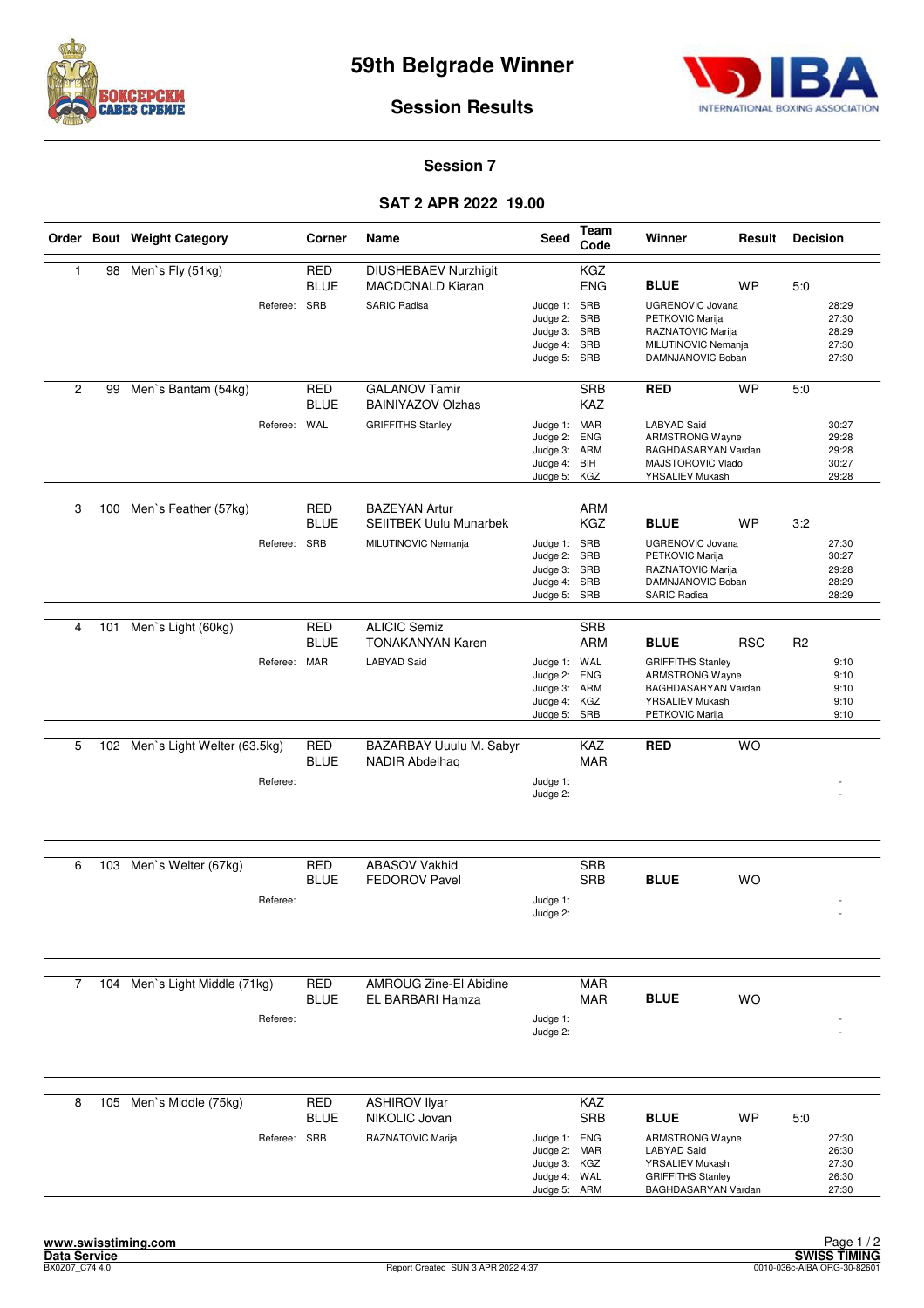



**Session Results**

#### **Session 7**

#### **SAT 2 APR 2022 19.00**

|    |     | Order Bout Weight Category | Corner                    | Name                                                     | <b>Seed</b>                                                              | Team<br>Code                           | Winner                                                                                                                    | Result    | <b>Decision</b> |                                           |
|----|-----|----------------------------|---------------------------|----------------------------------------------------------|--------------------------------------------------------------------------|----------------------------------------|---------------------------------------------------------------------------------------------------------------------------|-----------|-----------------|-------------------------------------------|
| 9  | 106 | Men's Light Heavy (80kg)   | <b>RED</b><br><b>BLUE</b> | <b>BEKZHIGIT Uulu Omurbek</b><br><b>ASSAGHIR Mohamed</b> |                                                                          | <b>KGZ</b><br><b>MAR</b>               | <b>RED</b>                                                                                                                | <b>WP</b> | 5:0             |                                           |
|    |     | Referee:                   | SRB                       | PETKOVIC Marija                                          | Judge 1:<br>Judge 2: SRB<br>Judge 3: SRB<br>Judge 4:<br>Judge 5: SRB     | SRB<br>SRB                             | <b>UGRENOVIC Jovana</b><br>RAZNATOVIC Marija<br>MILUTINOVIC Nemanja<br>DAMNJANOVIC Boban<br><b>SARIC Radisa</b>           |           |                 | 30:26<br>30:26<br>29:27<br>30:25<br>30:27 |
| 10 | 107 | Men's Cruiser (86kg)       | <b>RED</b><br><b>BLUE</b> | <b>HORSKOV Sergei</b><br><b>MIRONCIKOV Vladimir</b>      |                                                                          | <b>UKR</b><br><b>SRB</b>               | <b>BLUE</b>                                                                                                               | <b>WP</b> | 4:1             |                                           |
|    |     | Referee:                   | SRB                       | DAMNJANOVIC Boban                                        | Judge 1:<br>Judge 2: ARM<br>Judge 3: MAR<br>Judge 4:<br>Judge 5: ENG     | WAL<br>KGZ                             | <b>GRIFFITHS Stanley</b><br>BAGHDASARYAN Vardan<br><b>LABYAD Said</b><br><b>YRSALIEV Mukash</b><br><b>ARMSTRONG Wayne</b> |           |                 | 27:30<br>29:28<br>28:29<br>27:30<br>27:30 |
| 11 | 108 | Men's Heavy (92kg)         | <b>RED</b><br><b>BLUE</b> | <b>MANASYAN Narek</b><br>MAGOMEDOV Sadam                 |                                                                          | <b>ARM</b><br><b>SRB</b>               | <b>BLUE</b>                                                                                                               | <b>WP</b> | 3.0             |                                           |
|    |     | Referee:                   | <b>ENG</b>                | <b>ARMSTRONG Wayne</b>                                   | Judge 1: KGZ<br>Judge 2: SRB<br>Judge 3: WAL<br>Judge 4:<br>Judge 5: MAR | ARM                                    | <b>YRSALIEV Mukash</b><br>DAMNJANOVIC Boban<br><b>GRIFFITHS Stanley</b><br>BAGHDASARYAN Vardan<br><b>LABYAD Said</b>      |           |                 | 26:28<br>25:29<br>27:27<br>27:27<br>26:28 |
| 12 | 109 | Men's Super Heavy (+92kg)  | <b>RED</b>                | <b>BABIC Vladan</b>                                      |                                                                          | <b>SRB</b>                             |                                                                                                                           |           |                 |                                           |
|    |     |                            | <b>BLUE</b>               | <b>CHALOYAN Davit</b>                                    |                                                                          | <b>ARM</b>                             | <b>BLUE</b>                                                                                                               | <b>WP</b> | 5:0             |                                           |
|    |     | Referee:                   | KGZ                       | YRSALIEV Mukash                                          | Judge 1:<br>Judge 2:<br>Judge 3: SRB<br>Judge 4:<br>Judge 5:             | ARM<br><b>ENG</b><br><b>MAR</b><br>WAL | BAGHDASARYAN Vardan<br><b>ARMSTRONG Wayne</b><br>MILUTINOVIC Nemanja<br><b>LABYAD Said</b><br><b>GRIFFITHS Stanley</b>    |           |                 | 26:29<br>26:29<br>27:28<br>26:29<br>27:28 |

| <b>LEGEND</b>       |                     |            |                       |                                    |          |    |               |                             |
|---------------------|---------------------|------------|-----------------------|------------------------------------|----------|----|---------------|-----------------------------|
| ' Rn                | Round number        | <b>RSC</b> | Referee Stops Contest | wo                                 | Walkover | WP | Win on points |                             |
|                     |                     |            |                       |                                    |          |    |               |                             |
|                     | www.swisstiming.com |            |                       |                                    |          |    |               | Page $2/2$                  |
| <b>Data Service</b> |                     |            |                       |                                    |          |    |               | <b>SWISS TIMING</b>         |
| BX0Z07 C74 4.0      |                     |            |                       | Report Created SUN 3 APR 2022 4:37 |          |    |               | 0010-036c-AIBA.ORG-30-82601 |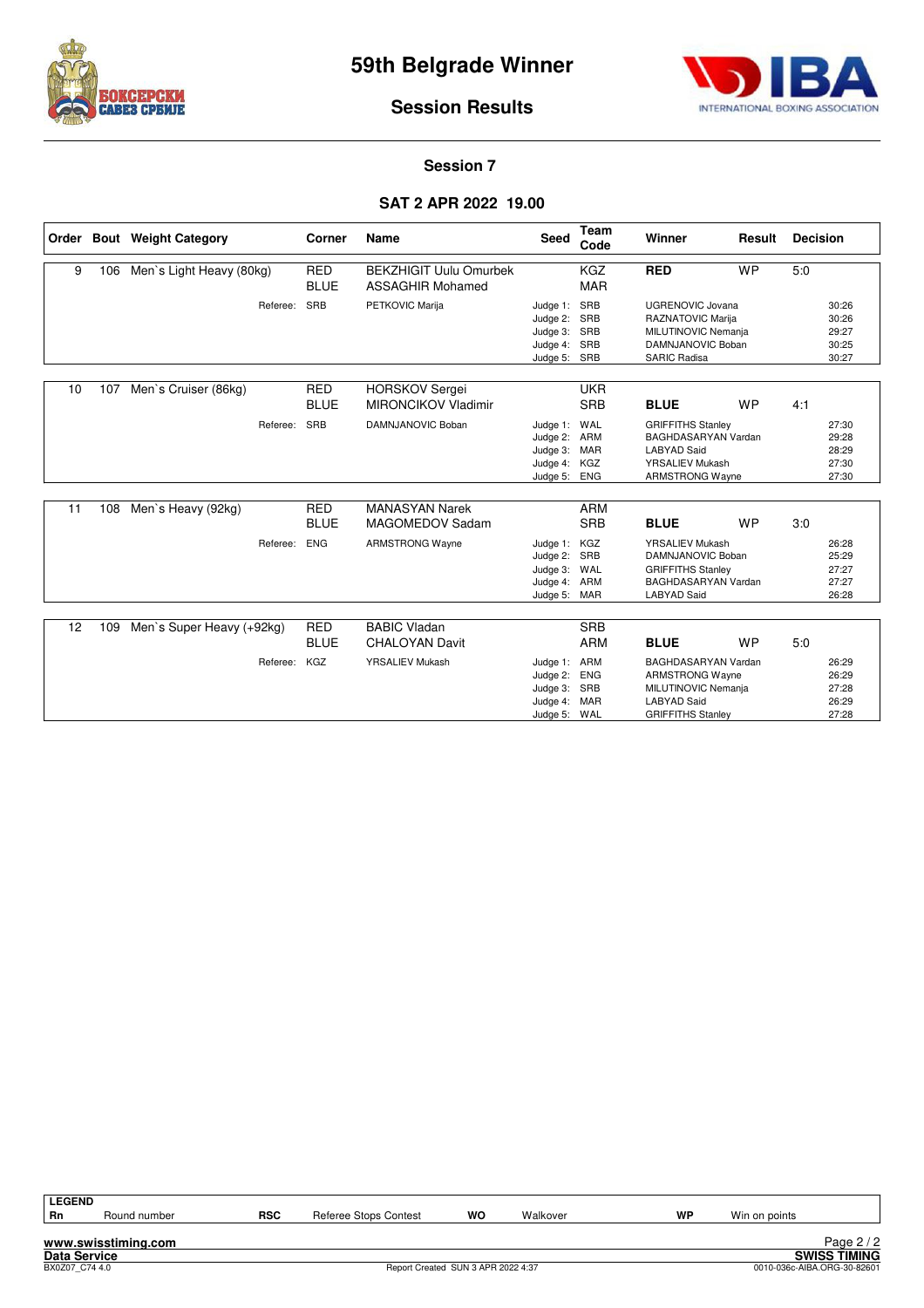



#### **Finals Results**

#### FRI 1 APR 2022 START TIME: 19.00

|                |    | <b>Bout</b> Weight Category    | Medal                        | Name                                                    | Seed | Team<br>Code             | Winner      | Result    | <b>Decision</b> |
|----------------|----|--------------------------------|------------------------------|---------------------------------------------------------|------|--------------------------|-------------|-----------|-----------------|
| $\mathbf{1}$   |    | 88 Women's Minimum (45-48kg)   | GOLD<br>SILVER               | SILJKOVIC Snezana<br><b>MOUTTAKI Yasmine</b>            |      | SRB<br><b>MAR</b>        | <b>BLUE</b> | <b>WP</b> | 5:0             |
|                |    |                                |                              | BRONZE ASENOVA Sevda<br><b>BRONZE MARAN Sandra</b>      |      | <b>BUL</b><br><b>SRB</b> |             |           |                 |
|                |    |                                |                              |                                                         |      |                          |             |           |                 |
| $\overline{2}$ |    | 89 Women's Light Fly (50kg)    | GOLD<br>SILVER               | RADOVANOVIC Nina<br><b>JONES Helen</b>                  |      | <b>SRB</b><br>WAL        | <b>RED</b>  | <b>WP</b> | 3:2             |
|                |    |                                |                              | <b>BRONZE CHUKANOVA Zlatislava</b>                      |      | <b>BUL</b>               |             |           |                 |
|                |    |                                |                              |                                                         |      |                          |             |           |                 |
| 3              |    | 90 Women's Fly (52kg)          | <b>GOLD</b><br><b>SILVER</b> | <b>CAKIROGLU Buze Nas</b><br><b>DAVISON Charley</b>     |      | <b>TUR</b><br><b>ENG</b> | <b>BLUE</b> | <b>WP</b> | 5.0             |
|                |    |                                |                              | BRONZE RADULOVIC Jovanka                                |      | <b>SRB</b>               |             |           |                 |
|                |    |                                |                              |                                                         |      |                          |             |           |                 |
| $\overline{4}$ | 91 | Women's Bantam (54kg)          | GOLD<br><b>SILVER</b>        | PETROVA Stanimira<br>EZ-ZAHRAOUI Zohra                  |      | <b>BUL</b><br><b>MAR</b> | <b>RED</b>  | <b>WP</b> | 5.0             |
|                |    |                                |                              | <b>BRONZE ANDREWS Zoe</b>                               |      | <b>WAL</b>               |             |           |                 |
|                |    |                                |                              |                                                         |      |                          |             |           |                 |
| 5              |    | 92 Women's Feather (57kg)      | <b>GOLD</b><br><b>SILVER</b> | STANEVA Svetlana<br>ZEKIC Jelena                        |      | <b>BUL</b><br><b>SRB</b> | <b>BLUE</b> | <b>WP</b> | 5.0             |
|                |    |                                |                              | BRONZE ICHSHANOVA Nazym                                 |      | <b>KAZ</b>               |             |           |                 |
|                |    |                                |                              |                                                         |      |                          |             |           |                 |
| 6              |    | 93 Women's Light (60kg)        | <b>GOLD</b><br><b>SILVER</b> | SHADRINA Natalija<br>STAROVOITOVA Ana                   |      | <b>SRB</b><br>LTU        | <b>BLUE</b> | <b>WP</b> | 5.0             |
|                |    |                                |                              | BRONZE WHITWELL Shona                                   |      | <b>ENG</b>               |             |           |                 |
|                |    |                                |                              |                                                         |      |                          |             |           |                 |
| $\overline{7}$ |    | 94 Women's Light Welter (63kg) | <b>GOLD</b><br><b>SILVER</b> | <b>BERAM Sara</b><br>JANICIJEVIC Jelena                 |      | CRO<br><b>SRB</b>        | <b>BLUE</b> | <b>WP</b> | 5:0             |
|                |    |                                |                              |                                                         |      |                          |             |           |                 |
|                |    |                                |                              |                                                         |      |                          |             |           |                 |
| 8              |    | 95 Women's Welter (66kg)       | GOLD<br><b>SILVER</b>        | <b>MATOVIC Milena</b><br><b>ECCLES Rosie</b>            |      | <b>SRB</b><br><b>WAL</b> | <b>BLUE</b> | <b>WP</b> | 5.0             |
|                |    |                                |                              | <b>BRONZE AUCIUTE Austeja</b>                           |      | LTU                      |             |           |                 |
|                |    |                                |                              | BRONZE KAPUSTINA Valeriia                               |      | <b>UKR</b>               |             |           |                 |
| 9              | 96 | Women's Light Middle (70kg)    | GOLD                         | YONUZOVA Melis                                          |      | <b>BUL</b>               | <b>RED</b>  | <b>WP</b> | 5:0             |
|                |    |                                | <b>SILVER</b>                | RAPAIC Aleksandra                                       |      | <b>SRB</b>               |             |           |                 |
|                |    |                                |                              | BRONZE MILOSEVIC Tijana<br><b>BRONZE GAJIC Nikolina</b> |      | <b>SRB</b><br><b>SRB</b> |             |           |                 |
|                |    |                                |                              |                                                         |      |                          |             |           |                 |
| 10             |    | 97 Women's Heavy (+81kg)       | GOLD<br>SILVER               | <b>ISILDAR Busra</b><br>MARDI Khadija                   |      | <b>TUR</b><br><b>MAR</b> | <b>BLUE</b> | <b>WP</b> | 4:1             |
|                |    |                                |                              | <b>BRONZE LEVCHUK Viktoria</b>                          |      | <b>UKR</b>               |             |           |                 |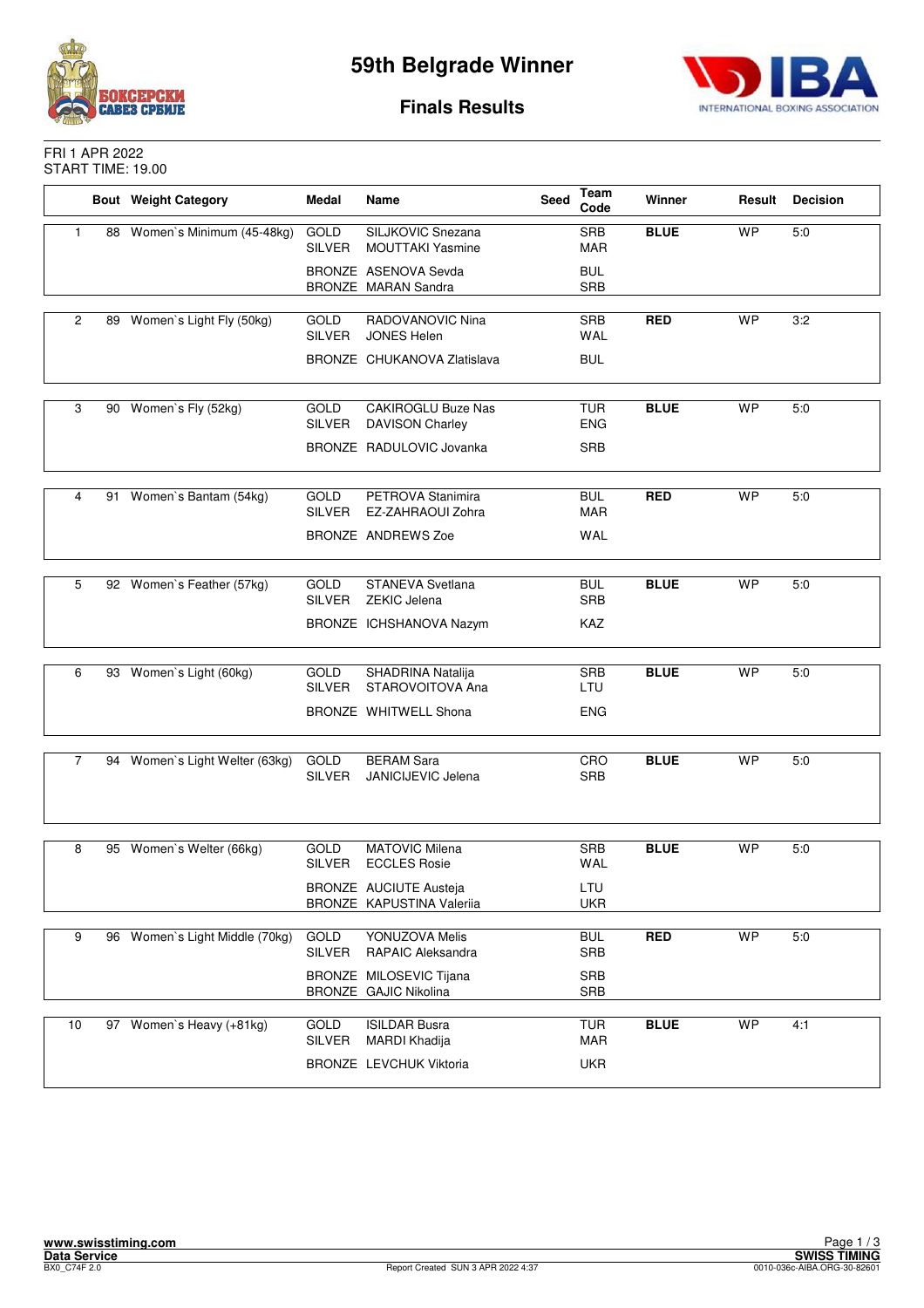



#### **Finals Results**

#### SAT 2 APR 2022 START TIME: 19.00

|    |     | <b>Bout Weight Category</b>     | Medal                        | Name                                                          | Seed | Team<br>Code             | Winner      | Result     | <b>Decision</b> |
|----|-----|---------------------------------|------------------------------|---------------------------------------------------------------|------|--------------------------|-------------|------------|-----------------|
| 11 |     | 98 Men's Fly (51kg)             | <b>GOLD</b><br><b>SILVER</b> | <b>MACDONALD Kiaran</b><br><b>DIUSHEBAEV Nurzhigit</b>        |      | <b>ENG</b><br><b>KGZ</b> | <b>BLUE</b> | <b>WP</b>  | 5:0             |
|    |     |                                 |                              | BRONZE DUISENBAY Kuanysh<br><b>BRONZE ZHUSSUPOV Temirtas</b>  |      | <b>KAZ</b><br>KAZ        |             |            |                 |
| 12 |     | 99 Men's Bantam (54kg)          | <b>GOLD</b>                  | <b>GALANOV Tamir</b>                                          |      | SRB                      | <b>RED</b>  | <b>WP</b>  | 5:0             |
|    |     |                                 | <b>SILVER</b>                | <b>BAINIYAZOV Olzhas</b>                                      |      | <b>KAZ</b>               |             |            |                 |
|    |     |                                 |                              | <b>BRONZE HARRIS Owain</b><br>BRONZE MOLDASHEV Daulet         |      | <b>WAL</b><br><b>KAZ</b> |             |            |                 |
| 13 | 100 | Men's Feather (57kg)            | <b>GOLD</b>                  | <b>SEIITBEK Uulu Munarbek</b>                                 |      | KGZ                      | <b>BLUE</b> | <b>WP</b>  | 3:2             |
|    |     |                                 | <b>SILVER</b>                | <b>BAZEYAN Artur</b>                                          |      | ARM                      |             |            |                 |
|    |     |                                 |                              | <b>BRONZE SEIDEKMATOV Sanzha</b><br>BRONZE ASSYLKULOV Orazbek |      | <b>KGZ</b><br>KAZ        |             |            |                 |
| 14 |     | 101 Men's Light (60kg)          | GOLD<br><b>SILVER</b>        | <b>TONAKANYAN Karen</b><br><b>ALICIC Semiz</b>                |      | ARM<br><b>SRB</b>        | <b>BLUE</b> | <b>RSC</b> | R <sub>2</sub>  |
|    |     |                                 |                              | <b>BRONZE SEJDI Nazif</b><br>BRONZE TOLTAYEV Samatali         |      | <b>SRB</b><br><b>KAZ</b> |             |            |                 |
| 15 |     | 102 Men's Light Welter (63.5kg) | <b>GOLD</b>                  | BAZARBAY Uuulu M. Sabyr                                       |      | KAZ                      | <b>RED</b>  | <b>WO</b>  |                 |
|    |     |                                 | SILVER                       | <b>NADIR Abdelhaq</b>                                         |      | <b>MAR</b>               |             |            |                 |
|    |     |                                 |                              | BRONZE JOVANOVIC Nenad<br><b>BRONZE HARCIZ Yaroslav</b>       |      | <b>SRB</b><br><b>UKR</b> |             |            |                 |
|    |     |                                 |                              |                                                               |      |                          |             |            |                 |
| 16 |     | 103 Men's Welter (67kg)         | GOLD<br><b>SILVER</b>        | FEDOROV Pavel<br><b>ABASOV Vakhid</b>                         |      | <b>SRB</b><br><b>SRB</b> | <b>BLUE</b> | <b>WO</b>  |                 |
|    |     |                                 |                              | BRONZE NYSSAN Daulet<br>BRONZE WACHALA Filip                  |      | <b>KAZ</b><br><b>POL</b> |             |            |                 |
|    |     |                                 | <b>GOLD</b>                  | EL BARBARI Hamza                                              |      | <b>MAR</b>               | <b>BLUE</b> | <b>WO</b>  |                 |
| 17 | 104 | Men's Light Middle (71kg)       | <b>SILVER</b>                | AMROUG Zine-El Abidine                                        |      | MAR                      |             |            |                 |
|    |     |                                 |                              | BRONZE ARMANULY Armat<br>BRONZE AMANKELDI Nurzhan             |      | <b>KAZ</b><br>KAZ        |             |            |                 |
| 18 | 105 | Men's Middle (75kg)             | <b>GOLD</b><br><b>SILVER</b> | NIKOLIC Jovan<br><b>ASHIROV Ilyar</b>                         |      | <b>SRB</b><br><b>KAZ</b> | <b>BLUE</b> | <b>WP</b>  | 5:0             |
|    |     |                                 |                              | <b>BRONZE MUSAH Ramtin</b><br>BRONZE POLETAN Sandro           |      | <b>ENG</b><br><b>SRB</b> |             |            |                 |
|    |     |                                 |                              |                                                               |      |                          |             |            |                 |
| 19 |     | 106 Men's Light Heavy (80kg)    | GOLD<br><b>SILVER</b>        | <b>BEKZHIGIT Uulu Omurbek</b><br><b>ASSAGHIR Mohamed</b>      |      | KGZ<br><b>MAR</b>        | <b>RED</b>  | <b>WP</b>  | 5:0             |
|    |     |                                 |                              | BRONZE HAMBRADZUM Hakobyan<br>BRONZE AGEJEV Artum             |      | ARM<br><b>SRB</b>        |             |            |                 |
| 20 |     | 107 Men's Cruiser (86kg)        | GOLD                         | <b>MIRONCIKOV Vladimir</b>                                    |      | <b>SRB</b>               | <b>BLUE</b> | <b>WP</b>  | 4:1             |
|    |     |                                 | <b>SILVER</b>                | <b>HORSKOV Sergei</b>                                         |      | <b>UKR</b>               |             |            |                 |
|    |     |                                 |                              | <b>BRONZE ETEMI Arsim</b><br>BRONZE AMIOV Madi                |      | <b>MKD</b><br>KAZ        |             |            |                 |
| 21 |     | 108 Men's Heavy (92kg)          | GOLD                         | MAGOMEDOV Sadam                                               |      | <b>SRB</b>               | <b>BLUE</b> | <b>WP</b>  | 3:0             |
|    |     |                                 | <b>SILVER</b>                | <b>MANASYAN Narek</b>                                         |      | ARM                      |             |            |                 |
|    |     |                                 |                              | <b>BRONZE STALJCENKO Vitaliy</b><br>BRONZE MADJI Jababu       |      | <b>UKR</b><br>GHA        |             |            |                 |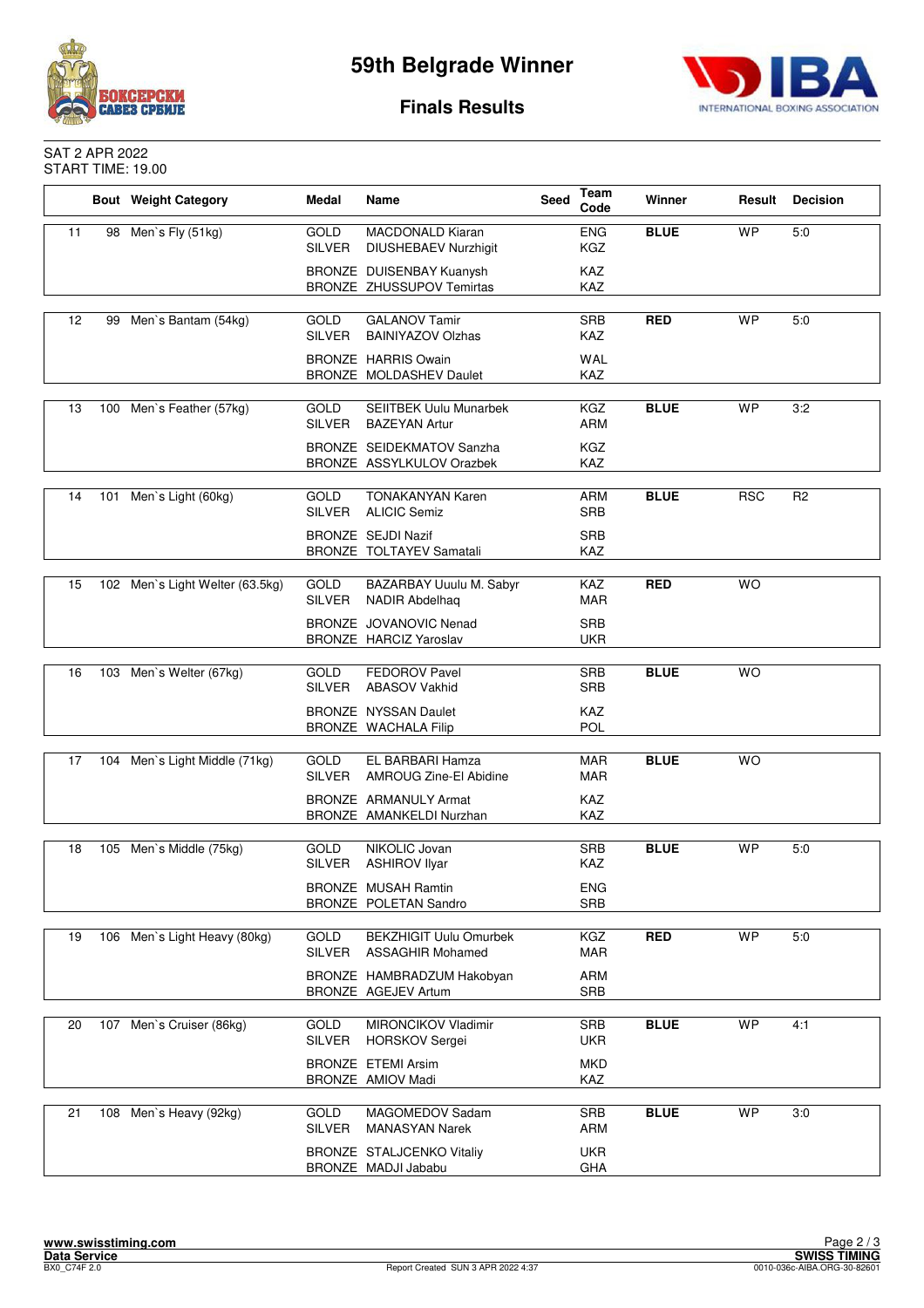



**Finals Results**

SAT 2 APR 2022 START TIME: 19.00

|    | <b>Bout</b> Weight Category   | Medal                 | Name                                             | Seed | Team<br>Code             | Winner      | Result | <b>Decision</b> |
|----|-------------------------------|-----------------------|--------------------------------------------------|------|--------------------------|-------------|--------|-----------------|
| 22 | 109 Men's Super Heavy (+92kg) | GOLD<br><b>SILVER</b> | <b>CHALOYAN Davit</b><br><b>BABIC Vladan</b>     |      | <b>ARM</b><br><b>SRB</b> | <b>BLUE</b> | WP     | 5:0             |
|    |                               |                       | BRONZE KALCUGIN Sergej<br>BRONZE KNEZEVIC Nikola |      | <b>SRB</b><br><b>SRB</b> |             |        |                 |

| <b>LEGEND</b> |                       |              |                                |             |                         |     |                 |
|---------------|-----------------------|--------------|--------------------------------|-------------|-------------------------|-----|-----------------|
|               | Preferred winner      | ABD          | Abandon                        | <b>BDSQ</b> | Double Disqualification | DKO | Double Knockout |
| <b>DSQ</b>    | Disqualification      | ĸо           | Knockout                       | <b>NC</b>   | No Contest              | Rn  | Round number    |
| <b>RSC</b>    | Referee Stops Contest | <b>RSC-I</b> | Referee Stops Contest - Injury | WO          | Walkover                | WP  | Win on points   |
|               |                       |              |                                |             |                         |     |                 |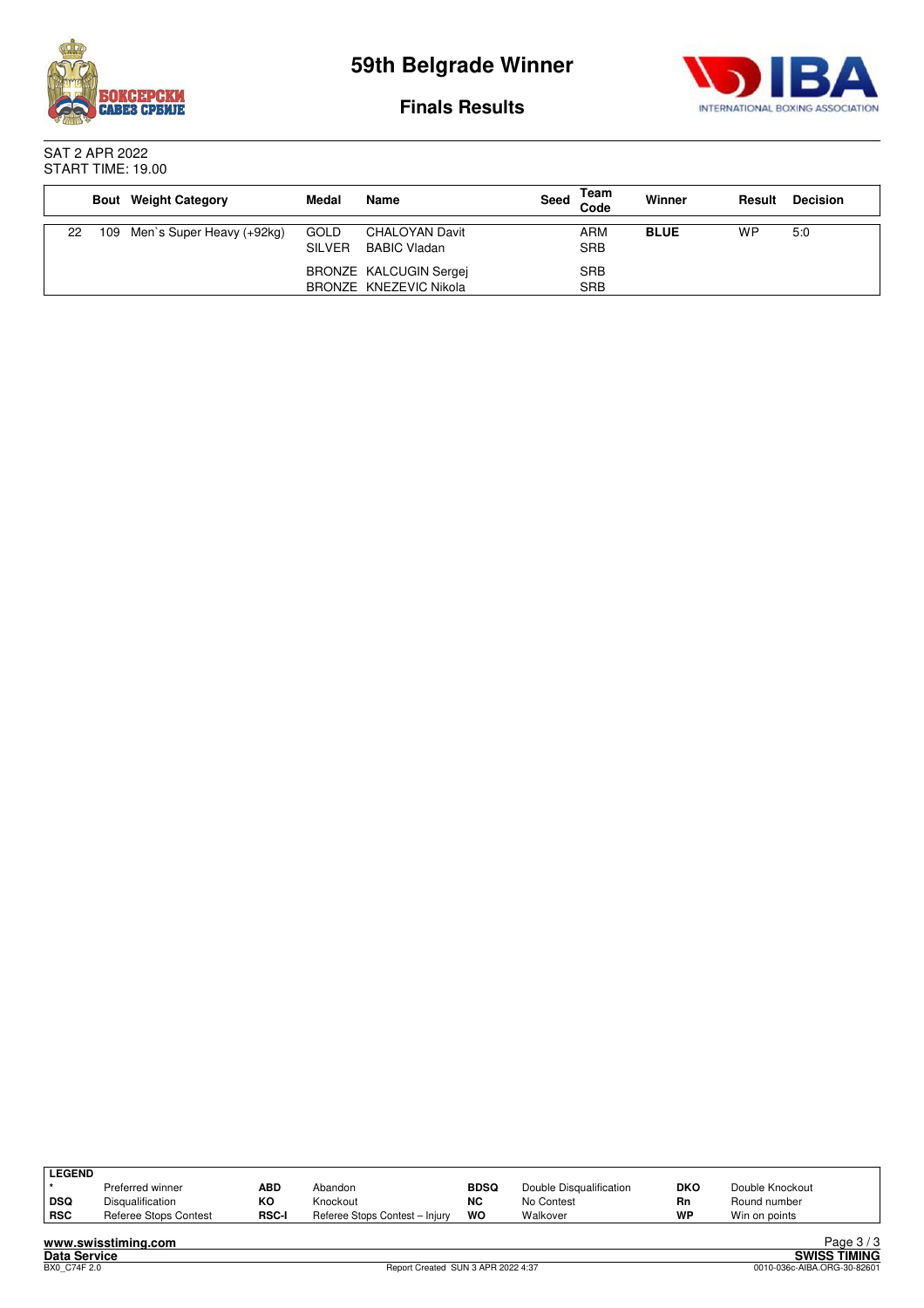



#### **Medallists by Weight Category**

#### **As of SUN 3 APR 2022**

#### **After 22 of 22 Events**

| <b>Weight Category</b>      | <b>Date</b> | Medal         | Name                          | <b>Team Code</b> |
|-----------------------------|-------------|---------------|-------------------------------|------------------|
| Women's Minimum (45-48kg)   | FRI 1 APR   | GOLD          | SILJKOVIC Snezana             | <b>SRB</b>       |
|                             |             | <b>SILVER</b> | <b>MOUTTAKI Yasmine</b>       | <b>MAR</b>       |
|                             |             | <b>BRONZE</b> | <b>ASENOVA Sevda</b>          | <b>BUL</b>       |
|                             |             | <b>BRONZE</b> | <b>MARAN Sandra</b>           | <b>SRB</b>       |
| Women's Light Fly (50kg)    | FRI 1 APR   | <b>GOLD</b>   | RADOVANOVIC Nina              | <b>SRB</b>       |
|                             |             | <b>SILVER</b> | <b>JONES Helen</b>            | WAL              |
|                             |             | <b>BRONZE</b> | CHUKANOVA Zlatislava          | <b>BUL</b>       |
| Women's Fly (52kg)          | FRI 1 APR   | GOLD          | <b>CAKIROGLU Buze Nas</b>     | <b>TUR</b>       |
|                             |             | <b>SILVER</b> | <b>DAVISON Charley</b>        | <b>ENG</b>       |
|                             |             | <b>BRONZE</b> | RADULOVIC Jovanka             | SRB              |
| Women's Bantam (54kg)       | FRI 1 APR   | GOLD          | PETROVA Stanimira             | <b>BUL</b>       |
|                             |             | <b>SILVER</b> | EZ-ZAHRAOUI Zohra             | <b>MAR</b>       |
|                             |             | <b>BRONZE</b> | <b>ANDREWS Zoe</b>            | WAL              |
| Women's Feather (57kg)      | FRI 1 APR   | <b>GOLD</b>   | STANEVA Svetlana              | <b>BUL</b>       |
|                             |             | <b>SILVER</b> | ZEKIC Jelena                  | SRB              |
|                             |             | <b>BRONZE</b> | ICHSHANOVA Nazym              | KAZ              |
| Women's Light (60kg)        | FRI 1 APR   | <b>GOLD</b>   | SHADRINA Natalija             | SRB              |
|                             |             | <b>SILVER</b> | STAROVOITOVA Ana              | LTU              |
|                             |             | <b>BRONZE</b> | <b>WHITWELL Shona</b>         | <b>ENG</b>       |
| Women's Light Welter (63kg) | FRI 1 APR   | GOLD          | <b>BERAM Sara</b>             | CRO              |
|                             |             | <b>SILVER</b> | JANICIJEVIC Jelena            | <b>SRB</b>       |
| Women's Welter (66kg)       | FRI 1 APR   | <b>GOLD</b>   | <b>MATOVIC Milena</b>         | <b>SRB</b>       |
|                             |             | <b>SILVER</b> | <b>ECCLES Rosie</b>           | WAL              |
|                             |             | <b>BRONZE</b> | <b>AUCIUTE Austeja</b>        | LTU              |
|                             |             | <b>BRONZE</b> | KAPUSTINA Valeriia            | <b>UKR</b>       |
| Women's Light Middle (70kg) | FRI 1 APR   | GOLD          | YONUZOVA Melis                | <b>BUL</b>       |
|                             |             | <b>SILVER</b> | RAPAIC Aleksandra             | <b>SRB</b>       |
|                             |             | <b>BRONZE</b> | MILOSEVIC Tijana              | SRB              |
|                             |             | <b>BRONZE</b> | <b>GAJIC Nikolina</b>         | SRB              |
| Women's Heavy (+81kg)       | FRI 1 APR   | GOLD          | <b>ISILDAR Busra</b>          | <b>TUR</b>       |
|                             |             | SILVER        | <b>MARDI Khadija</b>          | <b>MAR</b>       |
|                             |             | <b>BRONZE</b> | <b>LEVCHUK Viktoria</b>       | <b>UKR</b>       |
| Men's Fly (51kg)            | SAT 2 APR   | <b>GOLD</b>   | MACDONALD Kiaran              | <b>ENG</b>       |
|                             |             | <b>SILVER</b> | <b>DIUSHEBAEV Nurzhigit</b>   | KGZ              |
|                             |             | <b>BRONZE</b> | <b>DUISENBAY Kuanysh</b>      | KAZ              |
|                             |             | <b>BRONZE</b> | <b>ZHUSSUPOV Temirtas</b>     | KAZ              |
| Men's Bantam (54kg)         | SAT 2 APR   | <b>GOLD</b>   | <b>GALANOV Tamir</b>          | SRB              |
|                             |             | <b>SILVER</b> | <b>BAINIYAZOV Olzhas</b>      | KAZ              |
|                             |             | <b>BRONZE</b> | <b>HARRIS Owain</b>           | WAL              |
|                             |             | <b>BRONZE</b> | MOLDASHEV Daulet              | KAZ              |
| Men's Feather (57kg)        | SAT 2 APR   | GOLD          | <b>SEIITBEK Uulu Munarbek</b> | KGZ              |
|                             |             | <b>SILVER</b> | <b>BAZEYAN Artur</b>          | <b>ARM</b>       |
|                             |             | <b>BRONZE</b> | SEIDEKMATOV Sanzha            | KGZ              |
|                             |             | <b>BRONZE</b> | ASSYLKULOV Orazbek            | KAZ              |
| Men's Light (60kg)          | SAT 2 APR   | GOLD          | <b>TONAKANYAN Karen</b>       | ARM              |
|                             |             | SILVER        | <b>ALICIC Semiz</b>           | SRB              |
|                             |             | <b>BRONZE</b> | SEJDI Nazif                   | SRB              |
|                             |             | <b>BRONZE</b> | <b>TOLTAYEV Samatali</b>      | KAZ              |
| Men's Light Welter (63.5kg) | SAT 2 APR   | <b>GOLD</b>   | BAZARBAY Uuulu M. Sabyr       | KAZ              |
|                             |             | <b>SILVER</b> | <b>NADIR Abdelhaq</b>         | MAR              |
|                             |             | <b>BRONZE</b> | JOVANOVIC Nenad               | <b>SRB</b>       |
|                             |             | <b>BRONZE</b> | <b>HARCIZ Yaroslav</b>        | <b>UKR</b>       |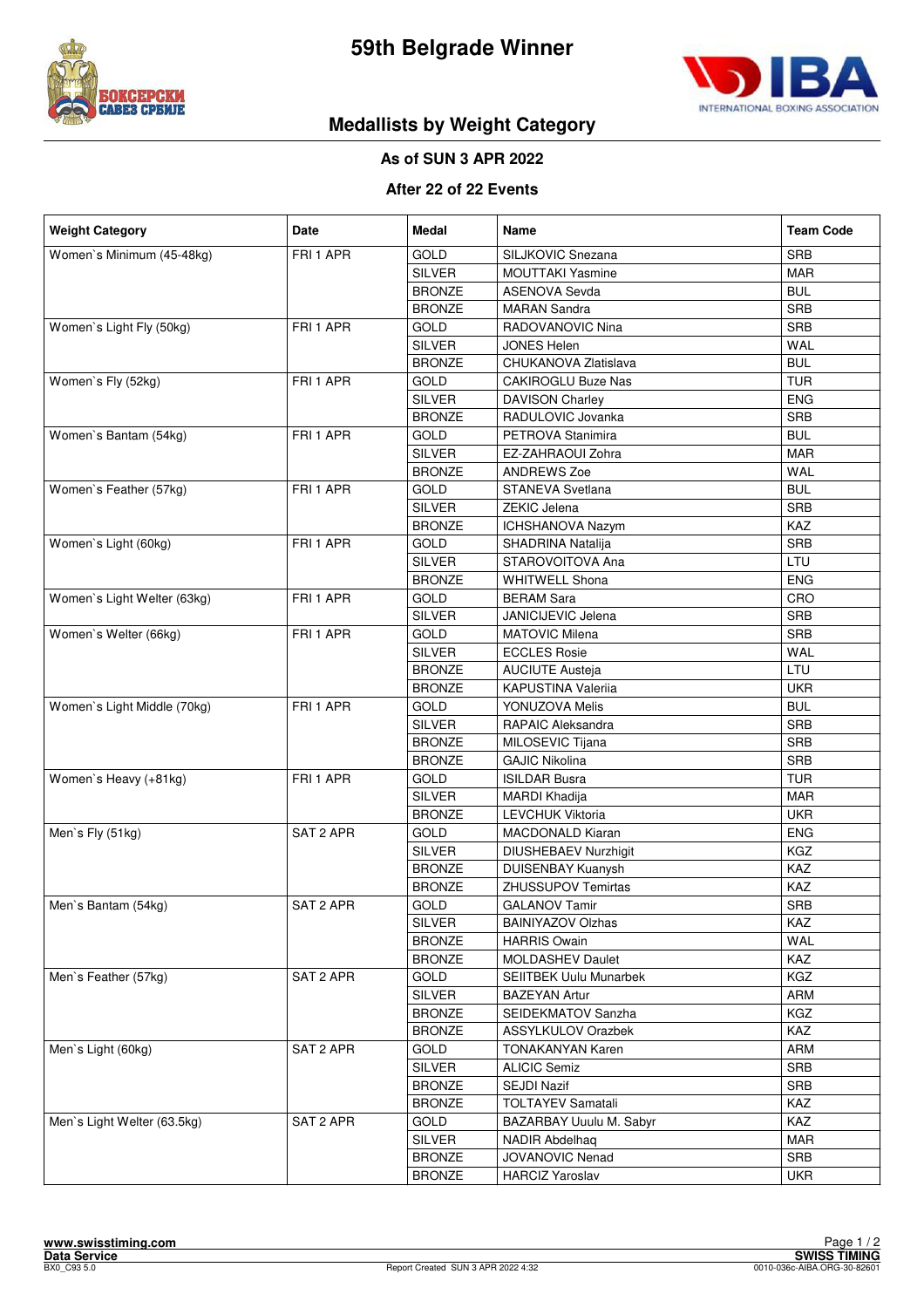



#### **Medallists by Weight Category**

#### **As of SUN 3 APR 2022**

| <b>Weight Category</b>    | Date      | Medal         | Name                          | <b>Team Code</b> |
|---------------------------|-----------|---------------|-------------------------------|------------------|
| Men's Welter (67kg)       | SAT 2 APR | <b>GOLD</b>   | <b>FEDOROV Pavel</b>          | <b>SRB</b>       |
|                           |           | <b>SILVER</b> | <b>ABASOV Vakhid</b>          | <b>SRB</b>       |
|                           |           | <b>BRONZE</b> | <b>NYSSAN Daulet</b>          | <b>KAZ</b>       |
|                           |           | <b>BRONZE</b> | <b>WACHALA Filip</b>          | POL              |
| Men's Light Middle (71kg) | SAT 2 APR | <b>GOLD</b>   | EL BARBARI Hamza              | <b>MAR</b>       |
|                           |           | <b>SILVER</b> | <b>AMROUG Zine-El Abidine</b> | <b>MAR</b>       |
|                           |           | <b>BRONZE</b> | <b>ARMANULY Armat</b>         | <b>KAZ</b>       |
|                           |           | <b>BRONZE</b> | AMANKELDI Nurzhan             | <b>KAZ</b>       |
| Men's Middle (75kg)       | SAT 2 APR | <b>GOLD</b>   | NIKOLIC Jovan                 | <b>SRB</b>       |
|                           |           | <b>SILVER</b> | <b>ASHIROV Ilyar</b>          | KAZ              |
|                           |           | <b>BRONZE</b> | <b>MUSAH Ramtin</b>           | <b>ENG</b>       |
|                           |           | <b>BRONZE</b> | POLETAN Sandro                | <b>SRB</b>       |
| Men's Light Heavy (80kg)  | SAT 2 APR | <b>GOLD</b>   | <b>BEKZHIGIT Uulu Omurbek</b> | <b>KGZ</b>       |
|                           |           | <b>SILVER</b> | <b>ASSAGHIR Mohamed</b>       | <b>MAR</b>       |
|                           |           | <b>BRONZE</b> | HAMBRADZUM Hakobyan           | <b>ARM</b>       |
|                           |           | <b>BRONZE</b> | <b>AGEJEV Artum</b>           | <b>SRB</b>       |
| Men's Cruiser (86kg)      | SAT 2 APR | <b>GOLD</b>   | <b>MIRONCIKOV Vladimir</b>    | <b>SRB</b>       |
|                           |           | <b>SILVER</b> | <b>HORSKOV Sergei</b>         | <b>UKR</b>       |
|                           |           | <b>BRONZE</b> | <b>ETEMI Arsim</b>            | <b>MKD</b>       |
|                           |           | <b>BRONZE</b> | <b>AMIOV Madi</b>             | <b>KAZ</b>       |
| Men's Heavy (92kg)        | SAT 2 APR | <b>GOLD</b>   | MAGOMEDOV Sadam               | <b>SRB</b>       |
|                           |           | <b>SILVER</b> | <b>MANASYAN Narek</b>         | <b>ARM</b>       |
|                           |           | <b>BRONZE</b> | <b>STALJCENKO Vitaliy</b>     | <b>UKR</b>       |
|                           |           | <b>BRONZE</b> | <b>MADJI Jababu</b>           | GHA              |
| Men's Super Heavy (+92kg) | SAT 2 APR | <b>GOLD</b>   | <b>CHALOYAN Davit</b>         | <b>ARM</b>       |
|                           |           | <b>SILVER</b> | <b>BABIC Vladan</b>           | <b>SRB</b>       |
|                           |           | <b>BRONZE</b> | <b>KALCUGIN Sergei</b>        | <b>SRB</b>       |
|                           |           | <b>BRONZE</b> | <b>KNEZEVIC Nikola</b>        | <b>SRB</b>       |

**NOTES**

Sorting order for ranked 3rd: from semifinals, first, loser against the gold medallist, second, loser against the silver medallist.

**www.swisstiming.com**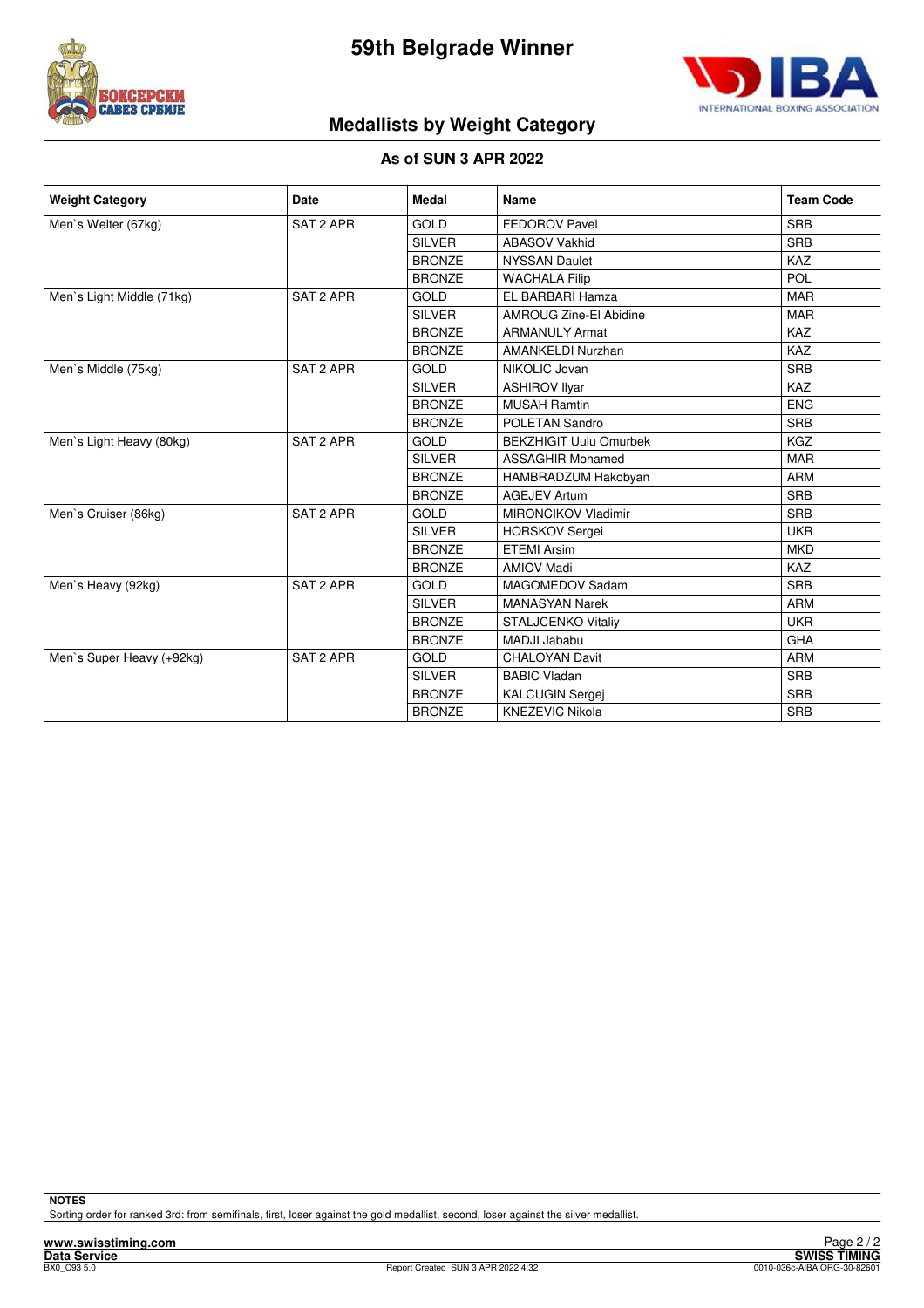



#### **Top List**

|      | Men's Fly $(51kg)$          |      |            |             | Men's Bantam (54kg)      |      |            |
|------|-----------------------------|------|------------|-------------|--------------------------|------|------------|
| Rank | <b>Name</b>                 | Seed | Team       | <b>Rank</b> | Name                     | Seed | Team       |
|      | <b>MACDONALD Kiaran</b>     |      | <b>ENG</b> |             | <b>GALANOV Tamir</b>     |      | <b>SRB</b> |
| 2    | <b>DIUSHEBAEV Nurzhigit</b> |      | <b>KGZ</b> |             | <b>BAINIYAZOV OIzhas</b> |      | <b>KAZ</b> |
| 3    | <b>DUISENBAY Kuanysh</b>    |      | <b>KAZ</b> | З           | <b>HARRIS Owain</b>      |      | <b>WAL</b> |
| З    | <b>ZHUSSUPOV Temirtas</b>   |      | <b>KAZ</b> | 3           | <b>MOLDASHEV Daulet</b>  |      | <b>KAZ</b> |
| 5    | <b>SABIT Daniyal</b>        |      | KAZ        | 5           | <b>FARZALIYEV Saday</b>  |      | TUR        |
| 5    | DODD Jake                   |      | <b>WAL</b> | 5           | SAHAKYAN Janik           |      | ARM        |
| 5    | <b>HOVHANNISYAN Artur</b>   |      | ARM        |             |                          |      |            |
| 5    | <b>AMETOVIC Omer</b>        |      | <b>SRB</b> |             |                          |      |            |
| 9    | KHODZHIEV Anvarzhan         |      | KGZ        |             |                          |      |            |
| 9    | <b>MURATULY Kenzhe</b>      |      | KAZ        |             |                          |      |            |

|      | Men's Feather (57kg)          |      |            |             | Men's Light (60kg)       |      |            |
|------|-------------------------------|------|------------|-------------|--------------------------|------|------------|
| Rank | Name                          | Seed | Team       | <b>Rank</b> | <b>Name</b>              | Seed | Team       |
|      | <b>SEIITBEK Uulu Munarbek</b> |      | <b>KGZ</b> |             | <b>TONAKANYAN Karen</b>  |      | <b>ARM</b> |
|      | <b>BAZEYAN Artur</b>          |      | <b>ARM</b> |             | <b>ALICIC Semiz</b>      |      | <b>SRB</b> |
|      | <b>SEIDEKMATOV Sanzha</b>     |      | <b>KGZ</b> |             | <b>SEJDI Nazif</b>       |      | <b>SRB</b> |
|      | <b>ASSYLKULOV Orazbek</b>     |      | <b>KAZ</b> | 3           | <b>TOLTAYEV Samatali</b> |      | <b>KAZ</b> |
| 5.   | <b>PANTIC Lazar</b>           |      | <b>SRB</b> | 5           | <b>GLIGORIC Veliko</b>   |      | <b>SRB</b> |
|      | <b>MOLODAN Dmitriy</b>        |      | UKR        | 5           | <b>BEKTENOV Ryspek</b>   |      | KGZ        |
| 5.   | <b>ZAMIRBEKOV Nurmanbet</b>   |      | KGZ        | 5           | MAKZHAN Bekzat           |      | <b>KAZ</b> |

|      | Men's Light Welter (63.5kg)    |              |      | Men's Welter (67kg)  |              |
|------|--------------------------------|--------------|------|----------------------|--------------|
| Rank | Name                           | Team<br>Seed | Rank | Name                 | Team<br>Seed |
|      | <b>BAZARBAY Uuulu M. Sabyr</b> | <b>KAZ</b>   |      | <b>FEDOROV Pavel</b> | <b>SRB</b>   |
| 2    | <b>NADIR Abdelhag</b>          | <b>MAR</b>   |      | <b>ABASOV Vakhid</b> | <b>SRB</b>   |
|      | <b>JOVANOVIC Nenad</b>         | <b>SRB</b>   | 3    | <b>NYSSAN Daulet</b> | <b>KAZ</b>   |
| 3    | <b>HARCIZ Yaroslav</b>         | <b>UKR</b>   | 3    | <b>WACHALA Filip</b> | <b>POL</b>   |
| 5.   | COSTA Romeo                    | WAL          | 5    | MADOYAN Gurgen       | ARM          |
| 5    | <b>GAVRILOVIC Nemania</b>      | <b>SRB</b>   | 5    | TOSKIC Dieilan       | <b>SRB</b>   |
| 5.   | NIK NIKOLOV Veber              | <b>SLO</b>   |      |                      |              |
| 5    | <b>IMAMNAZAROV Mirzokhid</b>   | KGZ          |      |                      |              |
| 9    | <b>TASHIEV Zhantoro</b>        | KGZ          |      |                      |              |
| 9    | CHRISTODOLOU Alexadros         | CYP          |      |                      |              |

|      | Men's Light Middle (71kg)      |              |      | Men's Middle (75kg)     |              |
|------|--------------------------------|--------------|------|-------------------------|--------------|
| Rank | Name                           | Team<br>Seed | Rank | Name                    | Team<br>Seed |
|      | EL BARBARI Hamza               | <b>MAR</b>   |      | <b>NIKOLIC Jovan</b>    | <b>SRB</b>   |
| 2    | <b>AMROUG Zine-El Abidine</b>  | <b>MAR</b>   |      | <b>ASHIROV IIyar</b>    | <b>KAZ</b>   |
| 3    | <b>ARMANULY Armat</b>          | <b>KAZ</b>   | 3    | <b>MUSAH Ramtin</b>     | <b>ENG</b>   |
| 3    | <b>AMANKELDI Nurzhan</b>       | <b>KAZ</b>   | 3    | <b>POLETAN Sandro</b>   | <b>SRB</b>   |
| 5    | LAMBERT Harvey                 | <b>ENG</b>   | 5    | KHAN Haaris             | WAL          |
| 5    | <b>GUBAS Vladimir</b>          | <b>SRB</b>   | 5    | <b>SAVKOVIC Stefan</b>  | <b>MNE</b>   |
| 5    | <b>RUSTAMBEK Uuluu Nuradin</b> | KGZ          | 5    | <b>MOLZHIGITOV Dias</b> | KAZ          |
| 5    | <b>BISSET Antonio</b>          | CUB          | 5    | _ORENCIC Tomi           | <b>SLO</b>   |
| 9    | ZHAKPEKOV Yermakhan            | KAZ          |      |                         |              |
| 9    | <b>PAFIOS Rafail</b>           | <b>CYP</b>   |      |                         |              |

|      | Men's Light Heavy (80kg)      |      |            |       | Men's Cruiser (86kg)        |      |            |
|------|-------------------------------|------|------------|-------|-----------------------------|------|------------|
| Rank | <b>Name</b>                   | Seed | Team       | ∣Rank | Name                        | Seed | Team       |
|      | <b>BEKZHIGIT Uulu Omurbek</b> |      | <b>KGZ</b> |       | <b>MIRONCIKOV Vladimir</b>  |      | <b>SRB</b> |
|      | <b>ASSAGHIR Mohamed</b>       |      | <b>MAR</b> |       | <b>HORSKOV Sergei</b>       |      | <b>UKR</b> |
| 3    | <b>HAMBRADZUM Hakobyan</b>    |      | <b>ARM</b> |       | <b>ETEMI Arsim</b>          |      | <b>MKD</b> |
|      | <b>AGEJEV Artum</b>           |      | <b>SRB</b> |       | <b>AMIOV Madi</b>           |      | <b>KAZ</b> |
| 5    | <b>MARCIC Petar</b>           |      | <b>MNE</b> | 5     | <b>HOVHANNISYAN Rafayel</b> |      | <b>ARM</b> |
| 5    | <b>FORSTER David</b>          |      | <b>SLO</b> | 5     | <b>STARASINIC Gregor</b>    |      | <b>SLO</b> |
| 5    | STANOJLOVIC Bojan             |      | <b>SRB</b> | b.    | <b>MARKOVIC Aleksa</b>      |      | <b>SRB</b> |
| 5    | <b>ZHAKPEKOV Yerassyl</b>     |      | KAZ        |       |                             |      |            |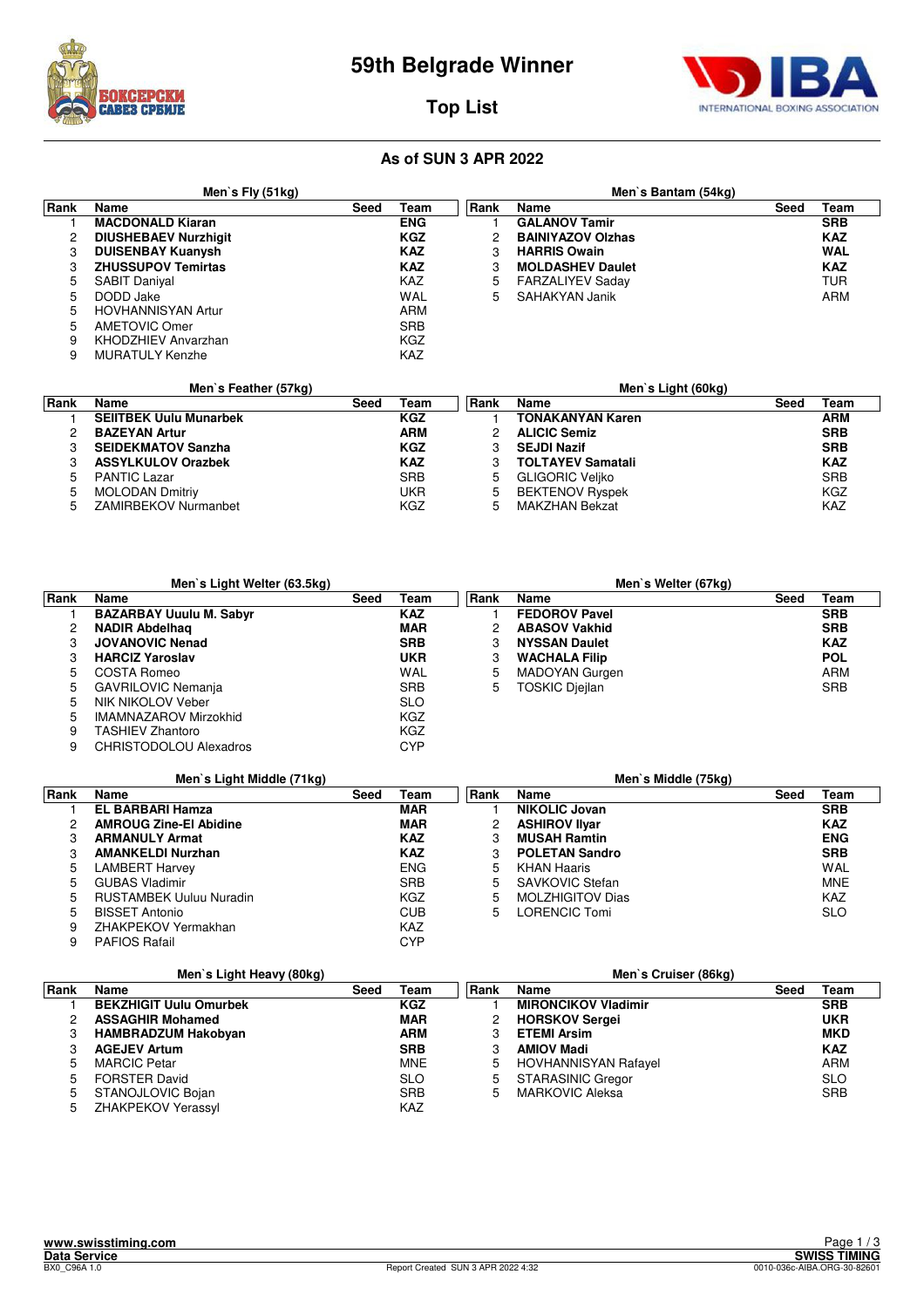



#### **Top List**

|             | Men's Heavy (92kg)           |      |            | Men's Super Heavy (+92kg) |                        |      |            |  |  |  |
|-------------|------------------------------|------|------------|---------------------------|------------------------|------|------------|--|--|--|
| <b>Rank</b> | Name                         | Seed | Team       | Rank                      | Name                   | Seed | Team       |  |  |  |
|             | <b>MAGOMEDOV Sadam</b>       |      | <b>SRB</b> |                           | <b>CHALOYAN Davit</b>  |      | <b>ARM</b> |  |  |  |
|             | <b>MANASYAN Narek</b>        |      | <b>ARM</b> |                           | <b>BABIC Vladan</b>    |      | <b>SRB</b> |  |  |  |
| 3           | <b>STALJCENKO Vitaliv</b>    |      | <b>UKR</b> |                           | <b>KALCUGIN Sergei</b> |      | <b>SRB</b> |  |  |  |
|             | <b>MADJI Jababu</b>          |      | <b>GHA</b> |                           | <b>KNEZEVIC Nikola</b> |      | <b>SRB</b> |  |  |  |
| 5           | <b>GACINA Kristijan Duje</b> |      | CRO        | 5                         | <b>TOIBAY Damir</b>    |      | <b>KAZ</b> |  |  |  |
|             | <b>BEKZAT Yerkhat</b>        |      | <b>KAZ</b> |                           |                        |      |            |  |  |  |

|       | Women's Light Fly (50kg)    |      |            |       | Women's Fly (52kg)        |      |            |
|-------|-----------------------------|------|------------|-------|---------------------------|------|------------|
| ∣Rank | Name                        | Seed | ™eam       | ∣Rank | Name                      | Seed | Team       |
|       | <b>RADOVANOVIC Nina</b>     |      | <b>SRB</b> |       | <b>CAKIROGLU Buze Nas</b> |      | TUR        |
|       | <b>JONES Helen</b>          |      | <b>WAL</b> |       | <b>DAVISON Charley</b>    |      | <b>ENG</b> |
|       | <b>CHUKANOVA Zlatislava</b> |      | <b>BUL</b> |       | RADULOVIC Jovanka         |      | <b>SRB</b> |

|              | Women's Bantam (54kg)    |      |            |       | Women's Feather (57kg)  |      |            |
|--------------|--------------------------|------|------------|-------|-------------------------|------|------------|
| <b>IRank</b> | Name                     | Seed | Team       | ∣Rank | Name                    | Seed | Team       |
|              | <b>PETROVA Stanimira</b> |      | BUL        |       | <b>STANEVA Svetlana</b> |      | <b>BUL</b> |
|              | EZ-ZAHRAOUI Zohra        |      | <b>MAR</b> |       | <b>ZEKIC Jelena</b>     |      | <b>SRB</b> |
|              | <b>ANDREWS Zoe</b>       |      | <b>WAL</b> |       | <b>ICHSHANOVA Nazym</b> |      | <b>KAZ</b> |

|       | Women's Light (60kg)     |      | Women's Light Welter (63kg) |       |                           |      |            |  |
|-------|--------------------------|------|-----------------------------|-------|---------------------------|------|------------|--|
| ∣Rank | Name                     | Seed | Team                        | ∣Rank | Name                      | Seed | Team       |  |
|       | <b>SHADRINA Natalija</b> |      | <b>SRB</b>                  |       | <b>BERAM Sara</b>         |      | <b>CRO</b> |  |
|       | <b>STAROVOITOVA Ana</b>  |      | ∟TU I                       |       | <b>JANICIJEVIC Jelena</b> |      | <b>SRB</b> |  |
|       | <b>WHITWELL Shona</b>    |      | <b>ENG</b>                  |       |                           |      |            |  |

|             | Women's Welter (66kg)     |      |            | Women's Light Middle (70kg) |                          |      |            |  |  |  |
|-------------|---------------------------|------|------------|-----------------------------|--------------------------|------|------------|--|--|--|
| <b>Rank</b> | Name                      | Seed | Team       | ∣Rank                       | Name                     | Seed | Team       |  |  |  |
|             | <b>MATOVIC Milena</b>     |      | <b>SRB</b> |                             | YONUZOVA Melis           |      | <b>BUL</b> |  |  |  |
|             | <b>ECCLES Rosie</b>       |      | <b>WAL</b> |                             | <b>RAPAIC Aleksandra</b> |      | <b>SRB</b> |  |  |  |
|             | <b>AUCIUTE Austeja</b>    |      | LTU        |                             | <b>MILOSEVIC Tijana</b>  |      | <b>SRB</b> |  |  |  |
|             | <b>KAPUSTINA Valerija</b> |      | UKR        |                             | <b>GAJIC Nikolina</b>    |      | <b>SRB</b> |  |  |  |
|             | <b>BEL AHBIB Oumayma</b>  |      | <b>MAR</b> |                             |                          |      |            |  |  |  |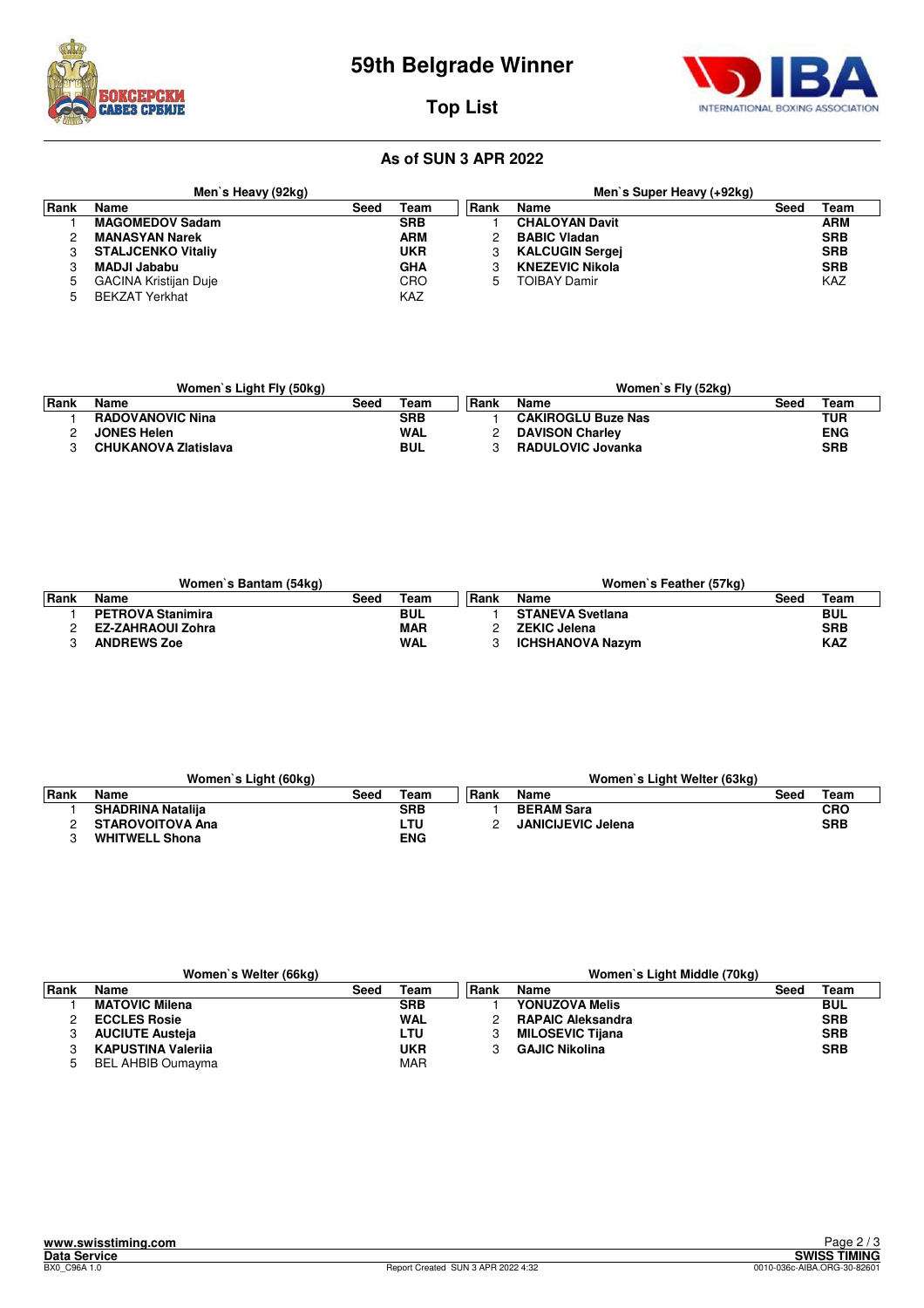



**Top List**

#### **As of SUN 3 APR 2022**

**Women`s Heavy (+81kg)**

| Rank | Name                    | Seed | Team       |
|------|-------------------------|------|------------|
|      | <b>ISILDAR Busra</b>    |      | TUR        |
|      | MARDI Khadija           |      | MAR        |
|      | <b>LEVCHUK Viktoria</b> |      | <b>UKR</b> |

**NOTES**

Sorting order for ranked 3rd: from semifinals, first, loser against the gold medallist, second, loser against the silver medallist. For ranked 5th: from quarterfinals, same criteria<br>to list the first two losers and then, l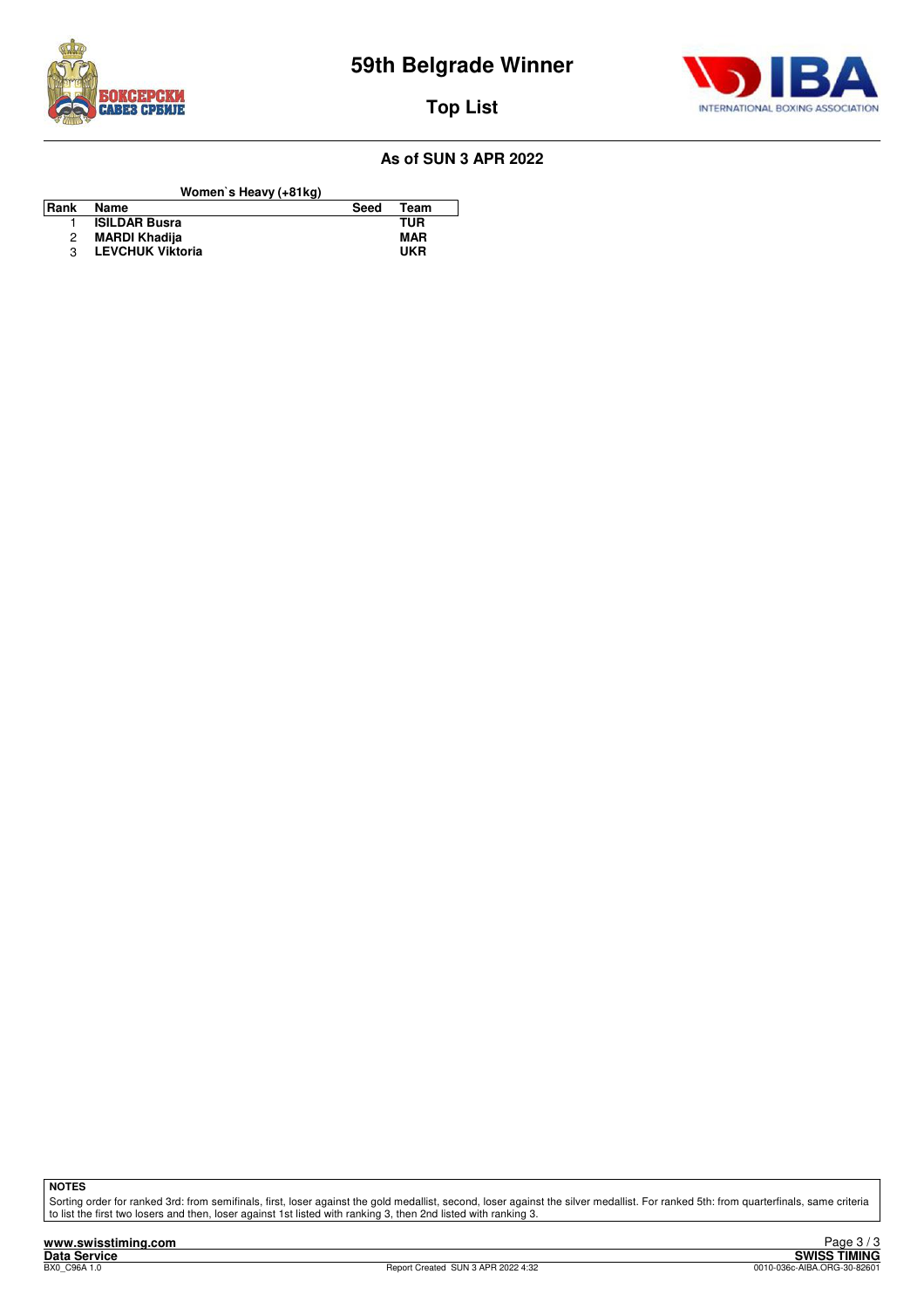



#### **Referees and Judges**

| <b>Number</b>   | Name                     | <b>Federation</b>            |
|-----------------|--------------------------|------------------------------|
|                 |                          |                              |
| 7               | BAGHDASARYAN Vardan      | ARM - Armenia                |
| 12              | MAJSTOROVIC Vlado        | BIH - Bosnia and Herzegovina |
| 8               | <b>ARMSTRONG Wayne</b>   | ENG - England                |
| 9               | <b>YRSALIEV Mukash</b>   | KGZ - Kyrgyzstan             |
| 10 <sup>1</sup> | <b>LABYAD Said</b>       | MAR - Morocco                |
|                 |                          |                              |
| 5               | DAMNJANOVIC Boban        | SRB - Serbia                 |
| 4               | MILUTINOVIC Nemanja      | SRB - Serbia                 |
| 2               | PETKOVIC Marija          | SRB - Serbia                 |
| 3               | RAZNATOVIC Marija        | SRB - Serbia                 |
| 6               | <b>SARIC Radisa</b>      | SRB - Serbia                 |
|                 |                          |                              |
| 1               | <b>UGRENOVIC Jovana</b>  | SRB - Serbia                 |
| 11              | <b>GRIFFITHS Stanley</b> | WAL - Walles                 |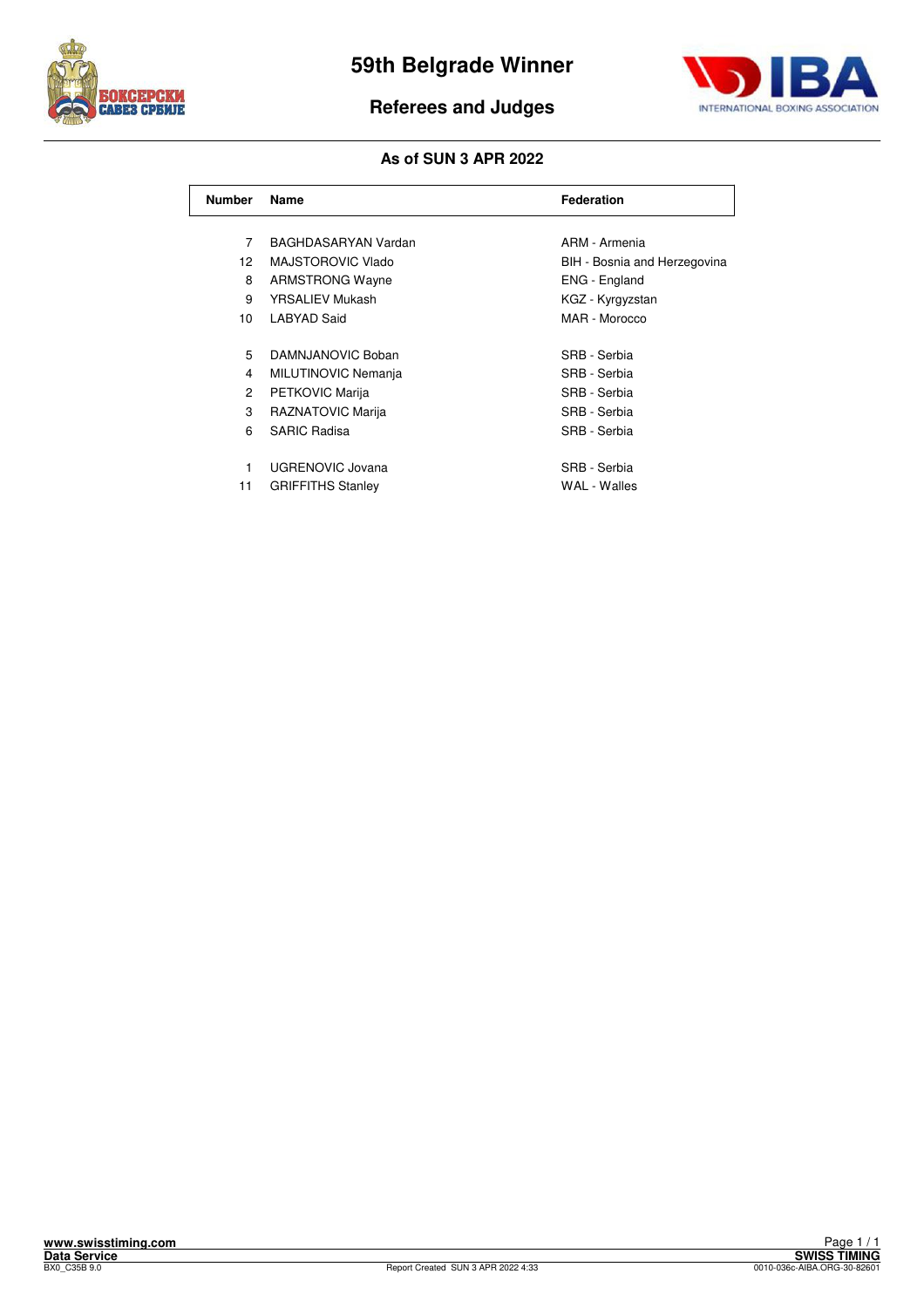



#### **AIBA - Judges Statistics Summary**

|    | No   Name                  | Fed. Code  | <b>Bouts</b> | <b>Rounds</b> | Referee | Judge           |
|----|----------------------------|------------|--------------|---------------|---------|-----------------|
|    | <b>UGRENOVIC Jovana</b>    | <b>SRB</b> | 24           | 45            | 8       | 16              |
| 2  | <b>PETKOVIC Marija</b>     | <b>SRB</b> | 32           | 58            | 9       | 23              |
| 3  | <b>RAZNATOVIC Marija</b>   | <b>SRB</b> | 25           | 48            | 8       | 17 <sup>1</sup> |
| 4  | MILUTINOVIC Nemanja        | <b>SRB</b> | 31           | 53            | 11      | 20              |
| 5  | DAMNJANOVIC Boban          | <b>SRB</b> | 35           | 65            | 10      | 25              |
| 6  | <b>SARIC Radisa</b>        | <b>SRB</b> | 28           | 51            | 8       | 20              |
|    | <b>BAGHDASARYAN Vardan</b> | <b>ARM</b> | 77           | 185           | 6       | 71              |
| 8  | <b>ARMSTRONG Wayne</b>     | <b>ENG</b> | 75           | 170           |         | 68              |
| 9  | <b>YRSALIEV Mukash</b>     | <b>KGZ</b> | 70           | 149           | 11      | 59              |
| 10 | LABYAD Said                | <b>MAR</b> | 78           | 170           | 10      | 68              |
| 11 | <b>GRIFFITHS Stanley</b>   | <b>WAL</b> | 67           | 150           | 6       | 61              |
| 12 | MAJSTOROVIC Vlado          | BIH        | 70           | 156           | 8       | 62              |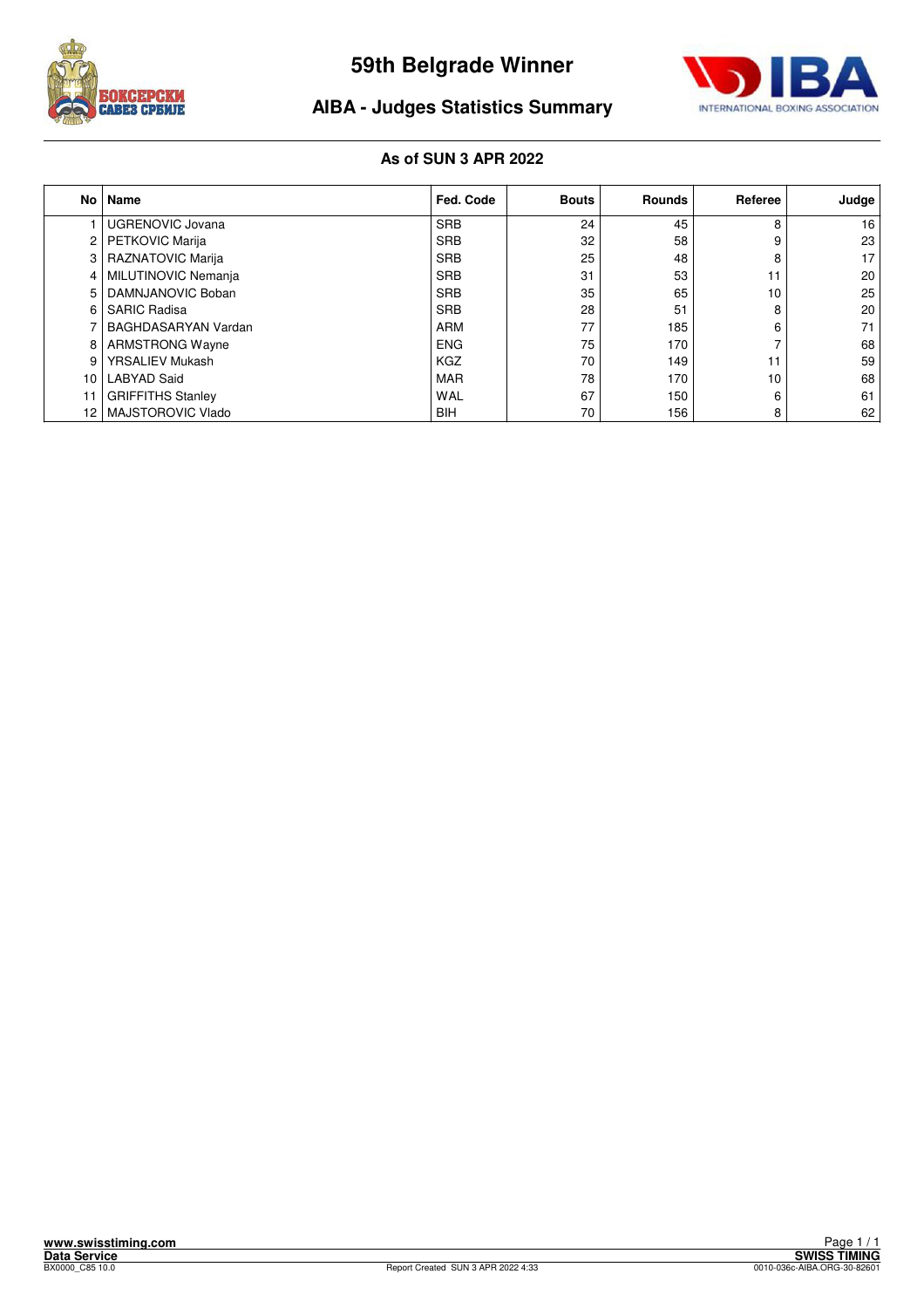



#### **Medal Standings**

#### **As of SUN 3 APR 2022**

#### **After 22 of 22 Events**

|                |                       |                |                | Men            |                |                |                | Women          |                |                |                | <b>Total</b>   |                | Rank               |
|----------------|-----------------------|----------------|----------------|----------------|----------------|----------------|----------------|----------------|----------------|----------------|----------------|----------------|----------------|--------------------|
| Rank           | Team                  | G              | S              | B              | Tot            | G              | S              | B              | Tot            | G              | S              | B              | Tot            | by<br><b>Total</b> |
| 1              | SRB - Serbia          | 5              | 3              | 6              | 14             | 4              | 3              | 4              | 11             | 9              | 6              | 10             | 25             | 1                  |
| $\overline{2}$ | <b>BUL</b> - Bulgaria |                |                |                |                | 3              |                | $\overline{c}$ | 5              | 3              |                | 2              | 5              | $=4$               |
| 3              | ARM - Armenia         | $\overline{c}$ | $\overline{c}$ | 1              | 5              |                |                |                |                | $\overline{c}$ | $\overline{c}$ | 1              | 5              | $=4$               |
| 4              | KGZ - Kyrgyzstan      | $\overline{c}$ | 1              | 1              | 4              |                |                |                |                | $\overline{c}$ | 1              | 1              | 4              | $=7$               |
| 5              | TUR - Turkey          |                |                |                |                | $\overline{c}$ |                |                | $\overline{c}$ | $\overline{c}$ |                |                | $\overline{c}$ | $=10$              |
| 6              | MAR - Morocco         | 1              | 3              |                | 4              |                | 3              |                | 3              | 1              | 6              |                | 7              | 3                  |
| $\overline{7}$ | KAZ - Kazakhstan      | 1              | $\overline{c}$ | 9              | 12             |                |                | 1              | 1              | 1              | $\overline{2}$ | 10             | 13             | $\overline{c}$     |
| 8              | ENG - England         | 1              |                | 1              | $\overline{c}$ |                | 1              | 1              | $\overline{c}$ | $\mathbf{1}$   | 1              | $\overline{c}$ | 4              | $=7$               |
| 9              | CRO - Croatia         |                |                |                |                | 1              |                |                | 1              | 1              |                |                | 1              | $=12$              |
| 10             | <b>WAL</b> - Walles   |                |                | 1              | 1              |                | $\overline{c}$ | 1              | 3              |                | $\overline{c}$ | $\overline{c}$ | 4              | $=7$               |
| 11             | <b>UKR</b> - Ukraine  |                | 1              | $\overline{2}$ | 3              |                |                | $\overline{c}$ | $\overline{c}$ |                | 1              | 4              | 5              | $=4$               |
| 12             | LTU - Lithuania       |                |                |                |                |                | 1              | 1              | $\overline{c}$ |                | 1              | 1              | $\overline{c}$ | $=10$              |
| 13             | GHA - Ghana           |                |                | 1              | 1              |                |                |                |                |                |                | 1              | 1              | $=12$              |
| 13             | MKD - North Macedonia |                |                | 1              | 1              |                |                |                |                |                |                | 1              | 1              | $=12$              |
| 13             | POL - Poland          |                |                | 1              | 1              |                |                |                |                |                |                | 1              | 1              | $=12$              |
|                | Total:                | 12             | 12             | 24             | 48             | 10             | 10             | 12             | 32             | 22             | 22             | 36             | 80             |                    |

**www.swisstiming.com LEGEND**<br>=<br>**G Equal sign indicates that two or more NOCs share the same rank by total <b>B** Bronze **B** Bronze **S** Bronze **B** Bronze **B** Bronze **G** Gold **S** Silver **Tot** Total Page 1 / 1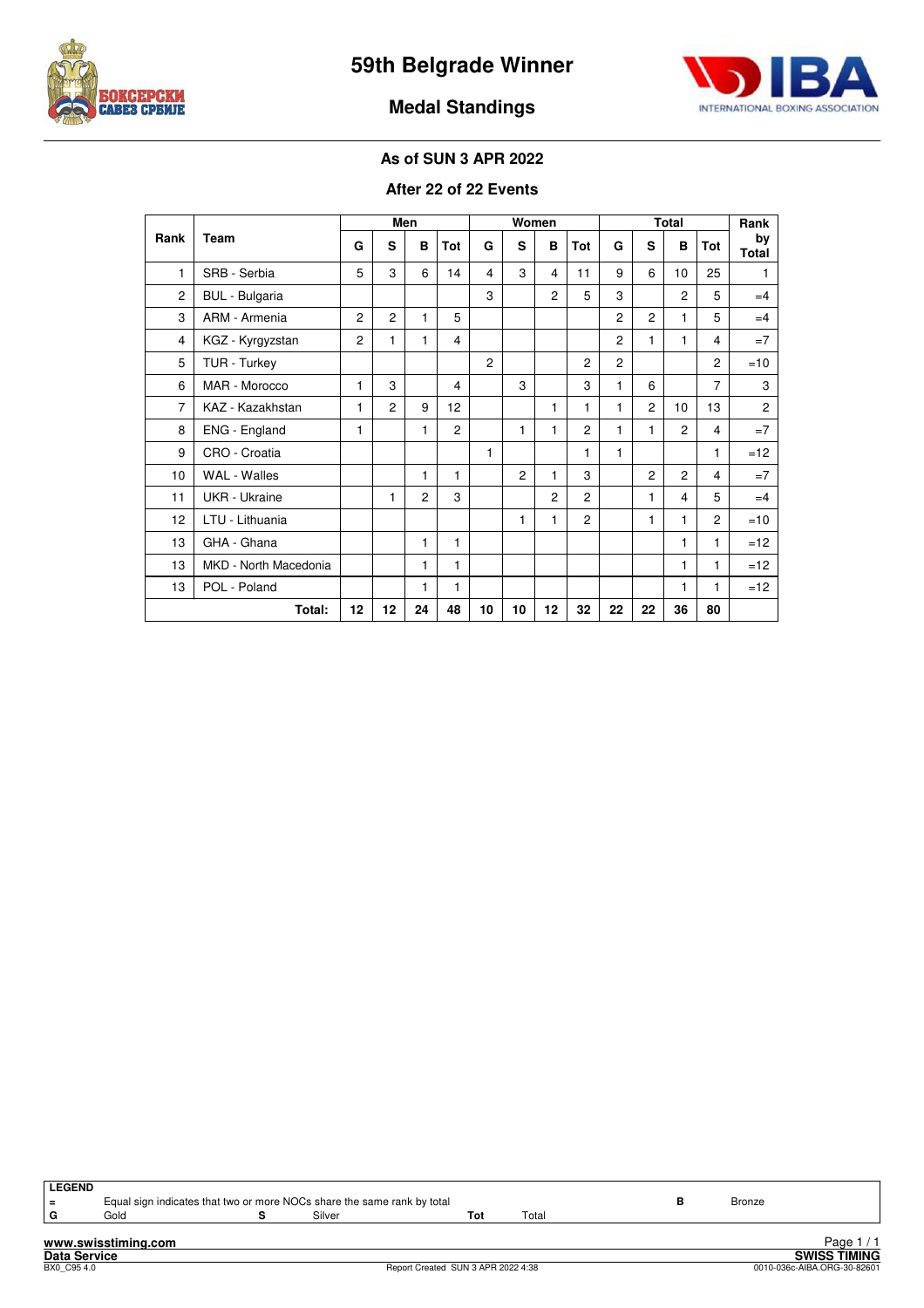



#### **Ranking by Team**

|      |              |                 |                | <b>Victories</b> |                |                |                | <b>Bouts</b>        |               | <b>Points</b>       |                |                |                 |                |
|------|--------------|-----------------|----------------|------------------|----------------|----------------|----------------|---------------------|---------------|---------------------|----------------|----------------|-----------------|----------------|
| Rank | Team<br>Code | <b>Boxers</b>   | <b>Prelims</b> | Semi<br>finals   | <b>Finals</b>  | Lost           | <b>Bouts</b>   | per<br><b>Boxer</b> | <b>Points</b> | per<br><b>Boxer</b> | G              | S              | в               | Total          |
|      | <b>SRB</b>   | 35              | 11             | 12               | 9              | 26             | 58             | 1.7                 | 62            | 1.8                 | 9              | 6              | 10              | 25             |
| 2    | KAZ          | 21              | 15             | 3                |                | 20             | 39             | 1.9                 | 24            | 1.1                 | 1              | $\overline{2}$ | 10 <sup>1</sup> | 13             |
| 3    | <b>MAR</b>   | 9               | 6              | 6                | 1              | 8              | 21             | 2.3                 | 21            | 2.3                 | 1              | 6              |                 | $\overline{7}$ |
| 4    | KGZ          | 10 <sup>1</sup> | 6              | 3                | $\overline{c}$ | 8              | 19             | 1.9                 | 18            | 1.8                 | 2              | $\mathbf{1}$   | 1               | $\overline{4}$ |
| 5    | ARM          | 10              | 3              | 4                | $\overline{c}$ | 8              | 17             | 1.7                 | 17            | 1.7                 | $\overline{c}$ | $\overline{2}$ | 1               | $\mathbf 5$    |
| 6    | <b>BUL</b>   | 5               | $\mathbf{1}$   | $\mathbf{2}$     | 3              | 2              | 8              | 1.6                 | 14            | 2.8                 | 3              |                | $\overline{c}$  | 5              |
|      | <b>TUR</b>   | 3               |                | $\overline{c}$   | 2              | 1              | 5              | 1.7                 | 10            | 3.3                 | 2              |                |                 | 2              |
| 8    | <b>ENG</b>   | 6               | 4              |                  |                | 5              | 11             | 1.8                 | 9             | 1.5                 | $\mathbf{1}$   | 1              | $\overline{c}$  | 4              |
| 9    | WAL          | 7               | 1              | $\overline{c}$   |                | 7              | 10             | 1.4                 | 5             | 0.7                 |                | $\overline{c}$ | $\overline{c}$  | $\overline{4}$ |
| 10   | <b>UKR</b>   | $\overline{7}$  | 3              |                  |                | $\overline{7}$ | 11             | 1.6                 | 5             | 0.7                 |                | 1              | 4               | $\mathbf 5$    |
| 11   | CRO          | $\overline{c}$  |                |                  | 1              | 1              | $\overline{c}$ | 1.0                 | 3             | 1.5                 | 1              |                |                 | 1              |
| 12   | <b>MKD</b>   |                 | 1              |                  |                | 1              | $\overline{c}$ | 2.0                 | 1             | 1.0                 |                |                | 1               | 1              |
| 13   | LTU          | 2               |                |                  |                | 2              | 2              | 1.0                 |               |                     |                | 1              |                 | $\overline{c}$ |
| 14   | GHA          |                 |                |                  |                |                |                | 1.0                 |               |                     |                |                | 1               | 1              |
| 14   | POL          |                 |                |                  |                | 1              | 1              | 1.0                 |               |                     |                |                | 1               | $\mathbf{1}$   |
| 16   | <b>BIH</b>   |                 |                |                  |                |                |                | 1.0                 |               |                     |                |                |                 |                |
| 16   | <b>CUB</b>   |                 |                |                  |                | 1              |                | 1.0                 |               |                     |                |                |                 |                |
| 16   | <b>CYP</b>   | 2               |                |                  |                | 2              | $\overline{c}$ | 1.0                 |               |                     |                |                |                 |                |
| 16   | <b>MNE</b>   | 2               |                |                  |                | 2              | 2              | 1.0                 |               |                     |                |                |                 |                |
| 16   | <b>SLE</b>   |                 |                |                  |                | 1              |                | 1.0                 |               |                     |                |                |                 |                |
| 16   | <b>SLO</b>   | 4               |                |                  |                | 4              | 4              | 1.0                 |               |                     |                |                |                 |                |

| <b>LEGEND</b>       |                     |      |                                    |               |        |                             |
|---------------------|---------------------|------|------------------------------------|---------------|--------|-----------------------------|
| в                   | <b>Bronze</b>       | Gold | Prelim.                            | Preliminaries | Silver |                             |
|                     |                     |      |                                    |               |        |                             |
|                     | www.swisstiming.com |      |                                    |               |        | Page                        |
| <b>Data Service</b> |                     |      |                                    |               |        | <b>SWISS TIMING</b>         |
| BX0 C96B 1.0        |                     |      | Report Created SUN 3 APR 2022 4:39 |               |        | 0010-036c-AIBA.ORG-30-82601 |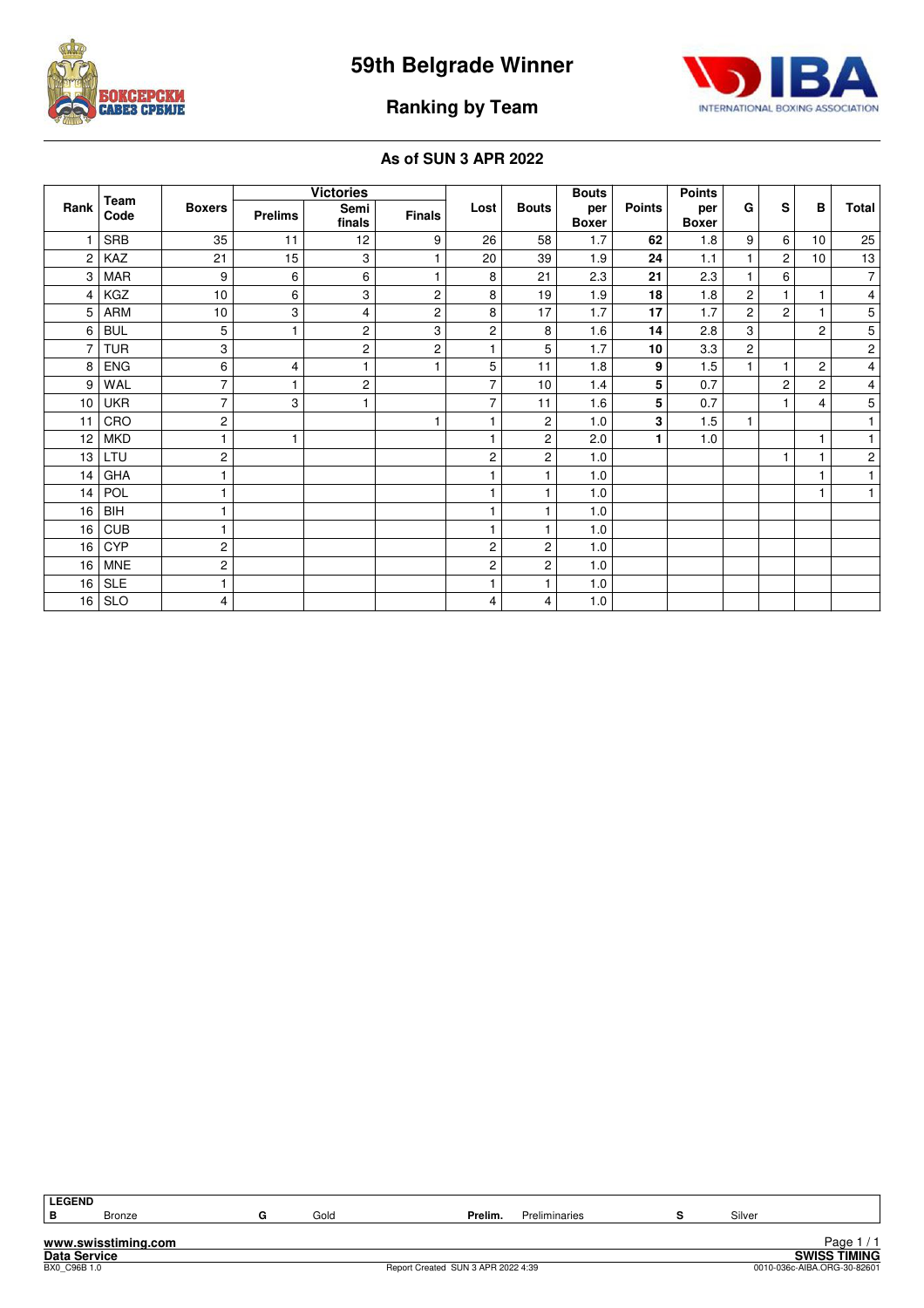



**Tournament Statistics**

| Weight<br>Category | <b>WP</b>       | <b>RSC</b>     | <b>RSC-I</b> | KO | <b>ABD</b>              | <b>WO</b>      | NC | <b>DSQ</b> | <b>BDSQ</b> | <b>DKO</b> |
|--------------------|-----------------|----------------|--------------|----|-------------------------|----------------|----|------------|-------------|------------|
| 51kg               | 8               |                |              |    |                         | $\mathbf{1}$   |    |            |             |            |
|                    | 88.89%          |                |              |    |                         | 11.11%         |    |            |             |            |
| 54kg               | $5\phantom{.0}$ |                |              |    |                         |                |    |            |             |            |
|                    | 100.00%         |                |              |    |                         |                |    |            |             |            |
| 57kg               | $\overline{2}$  | $\overline{2}$ |              |    | $\mathbf{1}$            | $\mathbf{1}$   |    |            |             |            |
|                    | 33.33%          | 33.33%         |              |    | 16.67%                  | 16.67%         |    |            |             |            |
| 60kg               | $\overline{5}$  | $\mathbf{1}$   |              |    |                         |                |    |            |             |            |
|                    | 83.33%          | 16.67%         |              |    |                         |                |    |            |             |            |
| 63.5kg             | 8               | $\overline{2}$ | $\mathbf{1}$ |    | $\mathbf{1}$            | $\mathbf{1}$   |    |            |             |            |
|                    | 61.54%          | 15.38%         | 7.69%        |    | 7.69%                   | 7.69%          |    |            |             |            |
|                    | $\overline{4}$  |                |              |    |                         | $\mathbf{1}$   |    |            |             |            |
| 67kg               | 80.00%          |                |              |    |                         | 20.00%         |    |            |             |            |
|                    | $\overline{7}$  | $\overline{1}$ |              |    | $\mathbf{1}$            | $\overline{2}$ |    |            |             |            |
| 71kg               | 63.64%          | 9.09%          |              |    | 9.09%                   | 18.18%         |    |            |             |            |
| 75kg               | $\overline{7}$  |                |              |    |                         |                |    |            |             |            |
|                    | 100.00%         |                |              |    |                         |                |    |            |             |            |
| 80kg               | $6\phantom{a}$  | $\mathbf{1}$   |              |    |                         |                |    |            |             |            |
|                    | 85.71%          | 14.29%         |              |    |                         |                |    |            |             |            |
| 86kg               | $\overline{4}$  | $\mathbf{1}$   |              |    |                         | $\mathbf{1}$   |    |            |             |            |
|                    | 66.67%          | 16.67%         |              |    |                         | 16.67%         |    |            |             |            |
|                    | $\mathbf{3}$    | $\mathbf{1}$   |              |    | $\mathbf{1}$            |                |    |            |             |            |
| 92kg               | 60.00%          | 20.00%         |              |    | 20.00%                  |                |    |            |             |            |
|                    | $\mathbf{3}$    | $\mathbf{1}$   |              |    |                         |                |    |            |             |            |
| $+92kg$            | 75.00%          | 25.00%         |              |    |                         |                |    |            |             |            |
| <b>TOTAL</b>       | 62              | $10$           | $\mathbf{1}$ |    | $\overline{\mathbf{4}}$ | $\overline{7}$ |    |            |             |            |
|                    | 73.81%          | 11.90%         | 1.19%        |    | 4.76%                   | 8.33%          |    |            |             |            |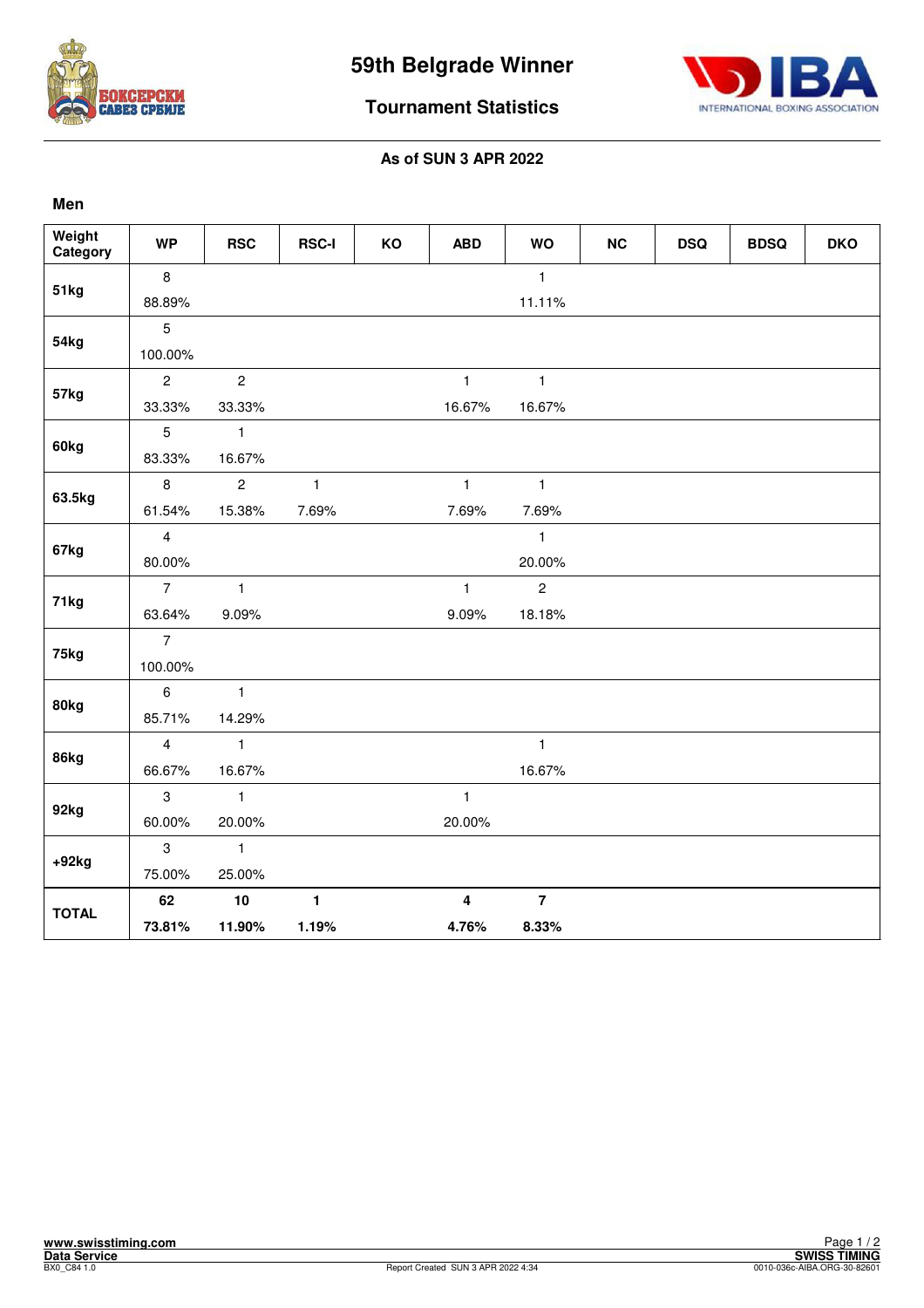



**Tournament Statistics**

#### **As of SUN 3 APR 2022**

#### **Women**

| Weight<br>Category | <b>WP</b>      | <b>RSC</b>     | <b>RSC-I</b> | KO | <b>ABD</b> | <b>WO</b> | NC | <b>DSQ</b>   | <b>BDSQ</b> | <b>DKO</b> |
|--------------------|----------------|----------------|--------------|----|------------|-----------|----|--------------|-------------|------------|
| 45-48kg            | 5              |                |              |    |            |           |    |              |             |            |
|                    | 100.00%        |                |              |    |            |           |    |              |             |            |
| 50kg               | $\overline{c}$ |                |              |    |            |           |    |              |             |            |
|                    | 100.00%        |                |              |    |            |           |    |              |             |            |
| 52kg               | $\mathbf{1}$   | $\mathbf{1}$   |              |    |            |           |    |              |             |            |
|                    | 50.00%         | 50.00%         |              |    |            |           |    |              |             |            |
| 54kg               | $\overline{c}$ |                |              |    |            |           |    |              |             |            |
|                    | 100.00%        |                |              |    |            |           |    |              |             |            |
|                    | $\overline{c}$ |                |              |    |            |           |    |              |             |            |
| 57kg               | 100.00%        |                |              |    |            |           |    |              |             |            |
|                    | $\mathbf{1}$   |                |              |    |            |           |    | $\mathbf{1}$ |             |            |
| 60kg               | 50.00%         |                |              |    |            |           |    | 50.00%       |             |            |
|                    | $\mathbf{1}$   |                |              |    |            |           |    |              |             |            |
| 63kg               | 100.00%        |                |              |    |            |           |    |              |             |            |
|                    | $\overline{c}$ | $\overline{2}$ |              |    |            |           |    |              |             |            |
| 66kg               | 50.00%         | 50.00%         |              |    |            |           |    |              |             |            |
| 70kg               | $\overline{c}$ | $\mathbf{1}$   |              |    |            |           |    |              |             |            |
|                    | 66.67%         | 33.33%         |              |    |            |           |    |              |             |            |
| $+81kg$            | $\mathbf{1}$   | $\mathbf{1}$   |              |    |            |           |    |              |             |            |
|                    | 50.00%         | 50.00%         |              |    |            |           |    |              |             |            |
| <b>TOTAL</b>       | 19             | $5\phantom{a}$ |              |    |            |           |    | $\mathbf{1}$ |             |            |
|                    | 76.00%         | 20.00%         |              |    |            |           |    | 4.00%        |             |            |

| LEGEND |                       |             |                                |     |                 |    |               |                      |
|--------|-----------------------|-------------|--------------------------------|-----|-----------------|----|---------------|----------------------|
| ∣ ABD  | Abandon               | <b>BDSQ</b> | Double Disqualification        | DKO | Double Knockout |    |               |                      |
| ∣ DSQ  | Disqualification      | КO          | Knockout                       | NC  | No Contest      |    |               |                      |
| RSC    | Referee Stops Contest | RSC-I       | Referee Stops Contest - Injury | wo  | Walkover        | WP | Win on points |                      |
|        | .                     |             |                                |     |                 |    |               | $D - \cdots$ $D / D$ |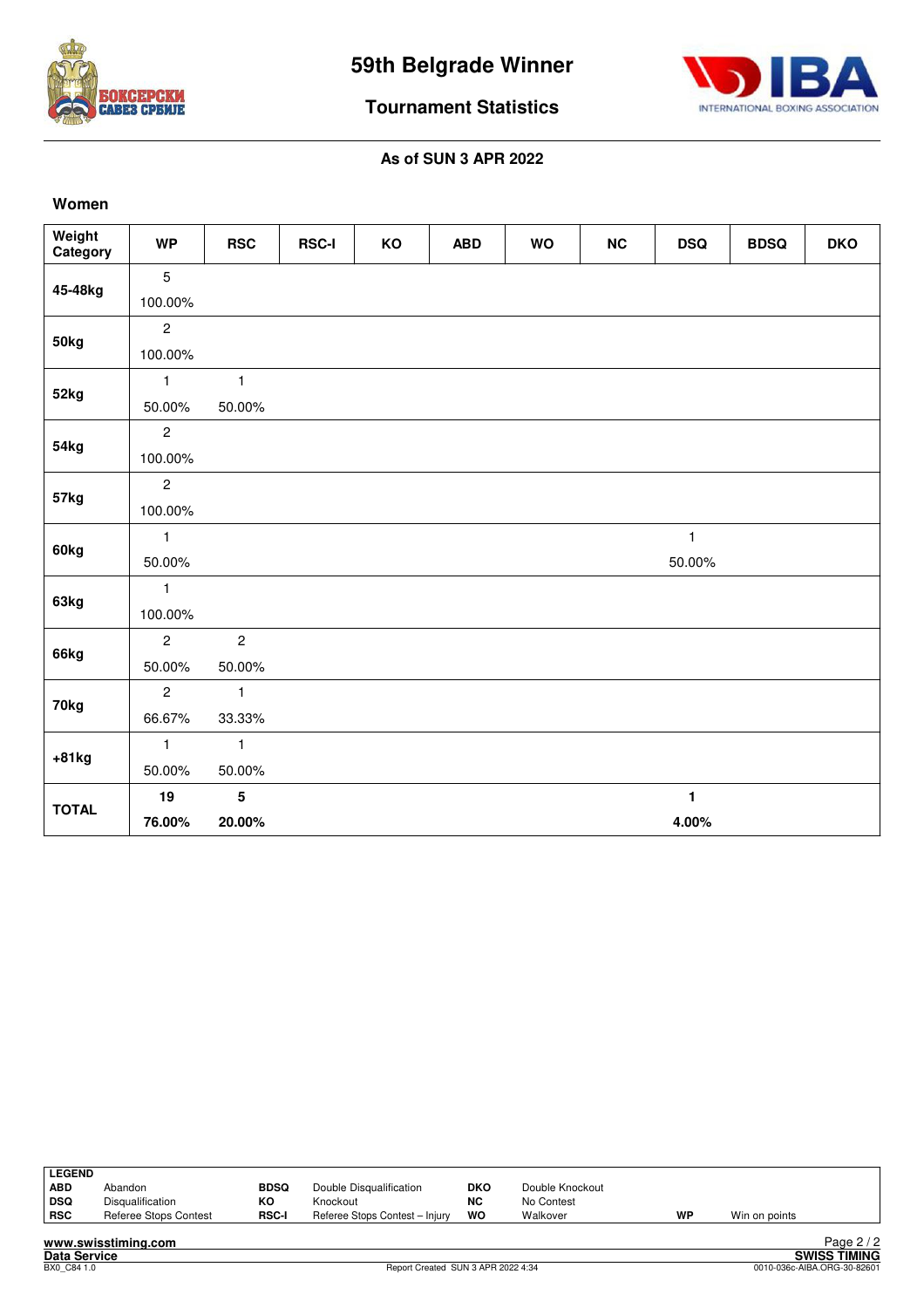### **NAGRADE / AWARDS**

**Najbolji bokser 59. Beogradskog pobednika NIKOLIĆ Jovan (SRB) 75kg** 

**Najbolja bokserka 59. Beogradskog pobednika ŠILJKOVIĆ Snežana (SRB) 48kg** 

**Najbolji tehničar 59. Beogradskog pobednika MIRONČIKOV Vladimir (SRB) 86kg** 

**Najbolja tehničarka 59. Beogradskog pobednika PETROVA Stanimira (BUL) 54kg** 

**Najborbeniji par 59. Beogradskog pobednika (M) MAGOMEDOV Sadam VS MANASYAN Narek (ARM)** 

**Najbolji strani takmičar 59. Beogradskog pobednika CHALOYAN Davit (ARM) +92kg** 

**Najuspješniji tim u muškoj konkurenciji SERBIA (SRB)**